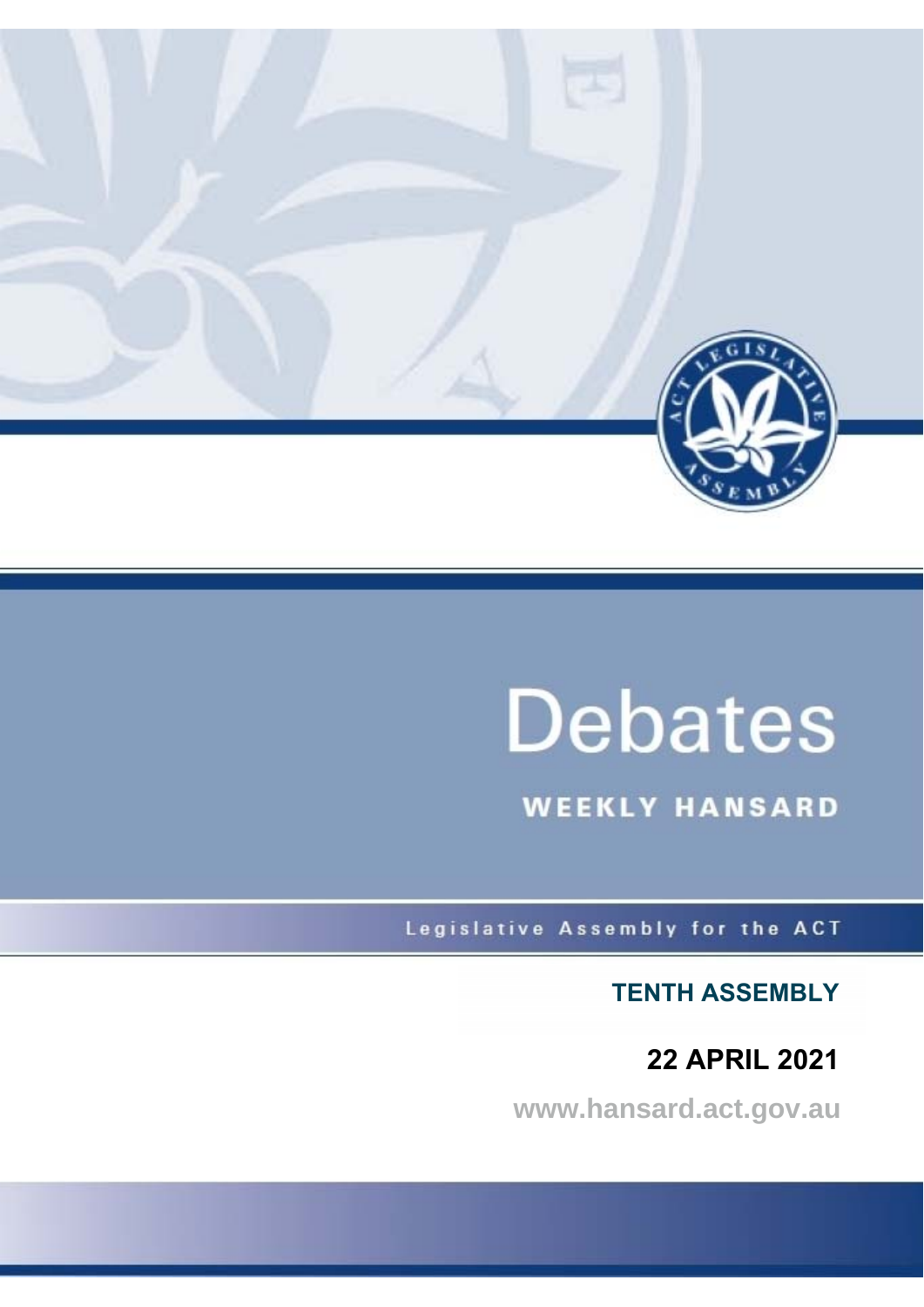#### **Ouestions without notice:** Adjournment:

## Thursday, 22 April 2021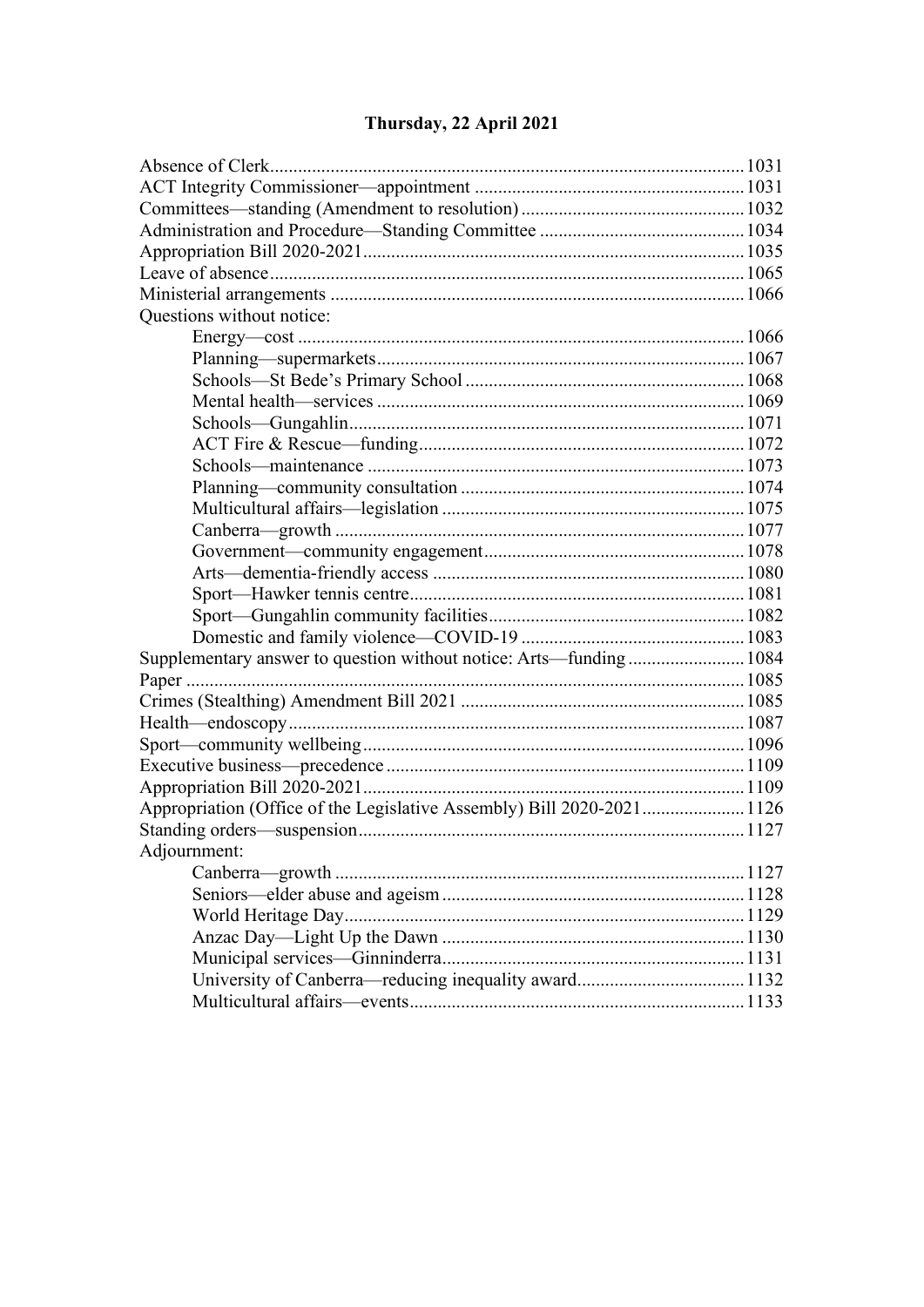# <span id="page-2-0"></span>**Thursday, 22 April 2021**

**MADAM SPEAKER** (Ms Burch) (10.00): Members:

Dhawura nguna, dhawura Ngunnawal. Yanggu ngalawiri, dhunimanyin Ngunnawalwari dhawurawari. Nginggada Dindi dhawura Ngunnaawalbun yindjumaralidjinyin.

The words I have just spoken are in the language of the traditional custodians and translate to:

This is Ngunnawal country. Today we are gathering on Ngunnawal country. We always pay respect to Elders, female and male, and Ngunnawal country.

Members, I ask you to stand in silence and pray or reflect on our responsibilities to the people of the Australian Capital Territory.

# <span id="page-2-1"></span>**Absence of Clerk**

*Mr Deputy Speaker informed the Assembly that, due to the absence of the Clerk, the Deputy Clerk would act as Clerk.*

# <span id="page-2-2"></span>**ACT Integrity Commissioner—appointment**

**MS BURCH** (Brindabella) (10.02): I seek leave to move a motion concerning the appointment of the ACT Integrity Commissioner.

Leave granted.

#### **MS BURCH**: I move:

That this Assembly, pursuant to subsection 25(3)(b) of the Integrity Commission Act 2018, approves the appointment of the Honourable F Michael Adams QC as the ACT Integrity Commissioner.

I wish to advise that, following a recruitment process conducted in accordance with the relevant provisions of the Integrity Commission Act and the Integrity Commissioner selection criteria and process determination of 2021, I propose to appoint the Hon Michael Adams QC to this position.

Justice Adams has had a long and distinguished legal career. He was appointed Queen's Counsel in 1988, was chairperson of the New South Wales Law Reform Commission between 1996 and 2006, and was appointed as Justice of the New South Wales Supreme Court in 1998. He became the head of the New South Wales Law Enforcement Conduct Commission in 2017. As members will be aware, he has been acting as the ACT Integrity Commissioner since January this year.

I am delighted that Justice Adams has agreed to this appointment. In proposing the appointment, I have undertaken the prescribed consultations with party leaders and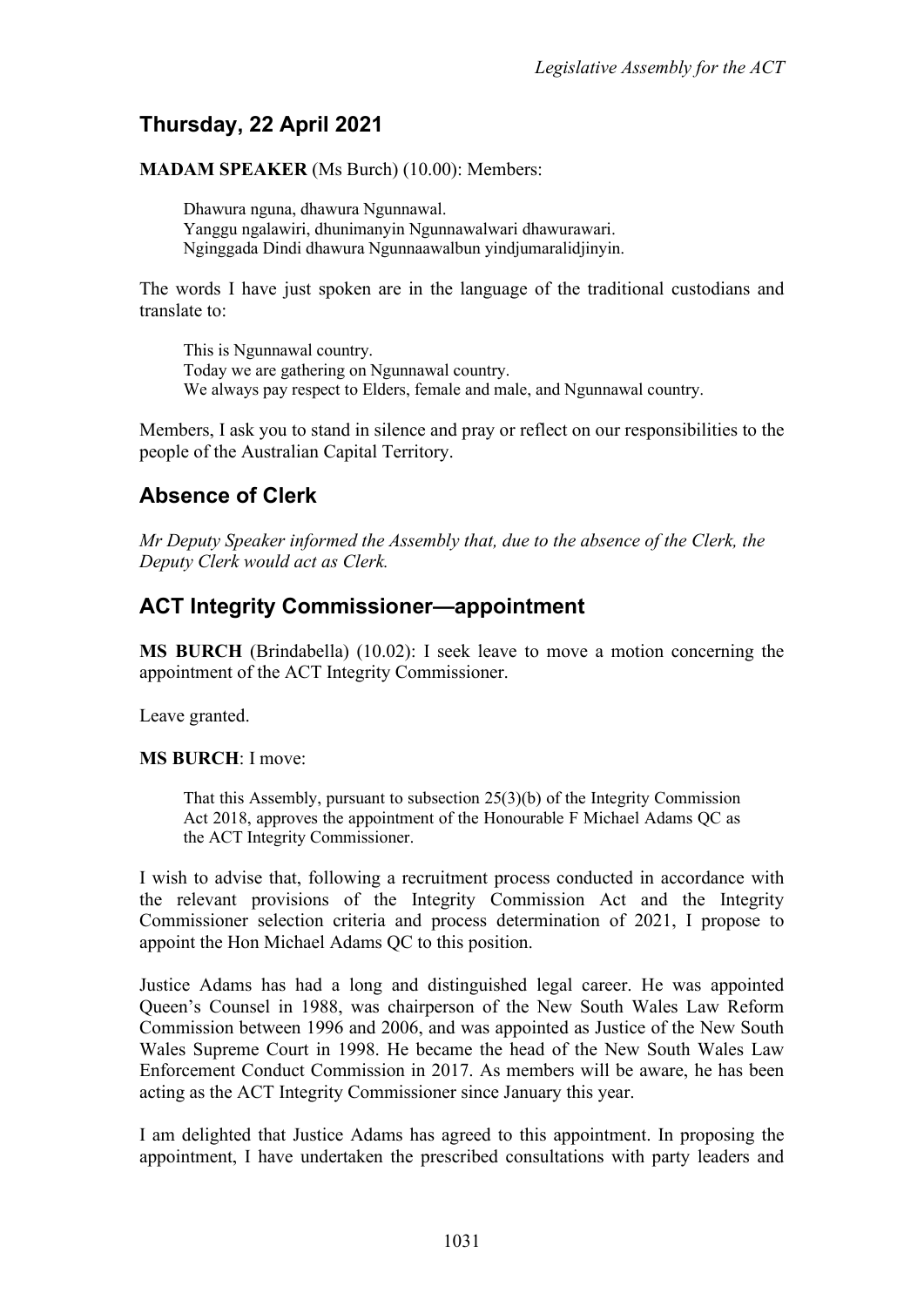relevant Assembly committees and have also satisfied myself that Justice Adams is suitable and eligible for this appointment.

I want to place on record my sincere thanks to the appointment advisory panel, consisting of Tom Rogers, the Australian Electoral Commissioner, as chair; Mr Philip Walker SC; and Ms Jaala Hinchcliffe, the Integrity Commissioner and head of the Australian Commission for Law Enforcement Integrity. They offered their time and experience to carefully consider applicants for the position and make the recommendation.

**MR DEPUTY SPEAKER**: As the Integrity Commission Act, at subsection 25(3)(b), requires the approval of a two-thirds majority of the Assembly, I ask the Deputy Clerk to proceed to a vote.

Question put:

That the motion be agreed to.

The Assembly voted—

Ayes 23 Noes 0

| Mr Barr      | Mrs Kikkert      |
|--------------|------------------|
| Ms Berry     | Ms Lawder        |
| Mr Braddock  | Ms Lee           |
| Ms Burch     | Mr Milligan      |
| Mr Cain      | Ms Orr           |
| Ms Castley   | Mr Parton        |
| Ms Cheyne    | Dr Paterson      |
| Ms Clay      | Mr Pettersson    |
| Ms Davidson  | Mr Rattenbury    |
| Mr Davis     | Ms Stephen-Smith |
| Mr Gentleman | Ms Vassarotti    |
| Mrs Jones    |                  |

Question resolved in the affirmative, with the concurrence of an absolute majority.

## <span id="page-3-1"></span><span id="page-3-0"></span>**Committees—standing Amendment to resolution**

**MS LAWDER** (Brindabella) (10.06): I move:

That the Assembly amends the resolution of establishment for general purpose standing committees of the Tenth Assembly of 2 December 2020 by:

(1) inserting at Table to the Resolution at 6. Public Accounts—Areas of Responsibility, the words: "Treasury including taxation and revenue"; and

(2) in Table to the Resolution at 3. Economy and Gender and Economic Equality—Areas of Responsibility, omitting the words: "Treasury including taxation and revenue".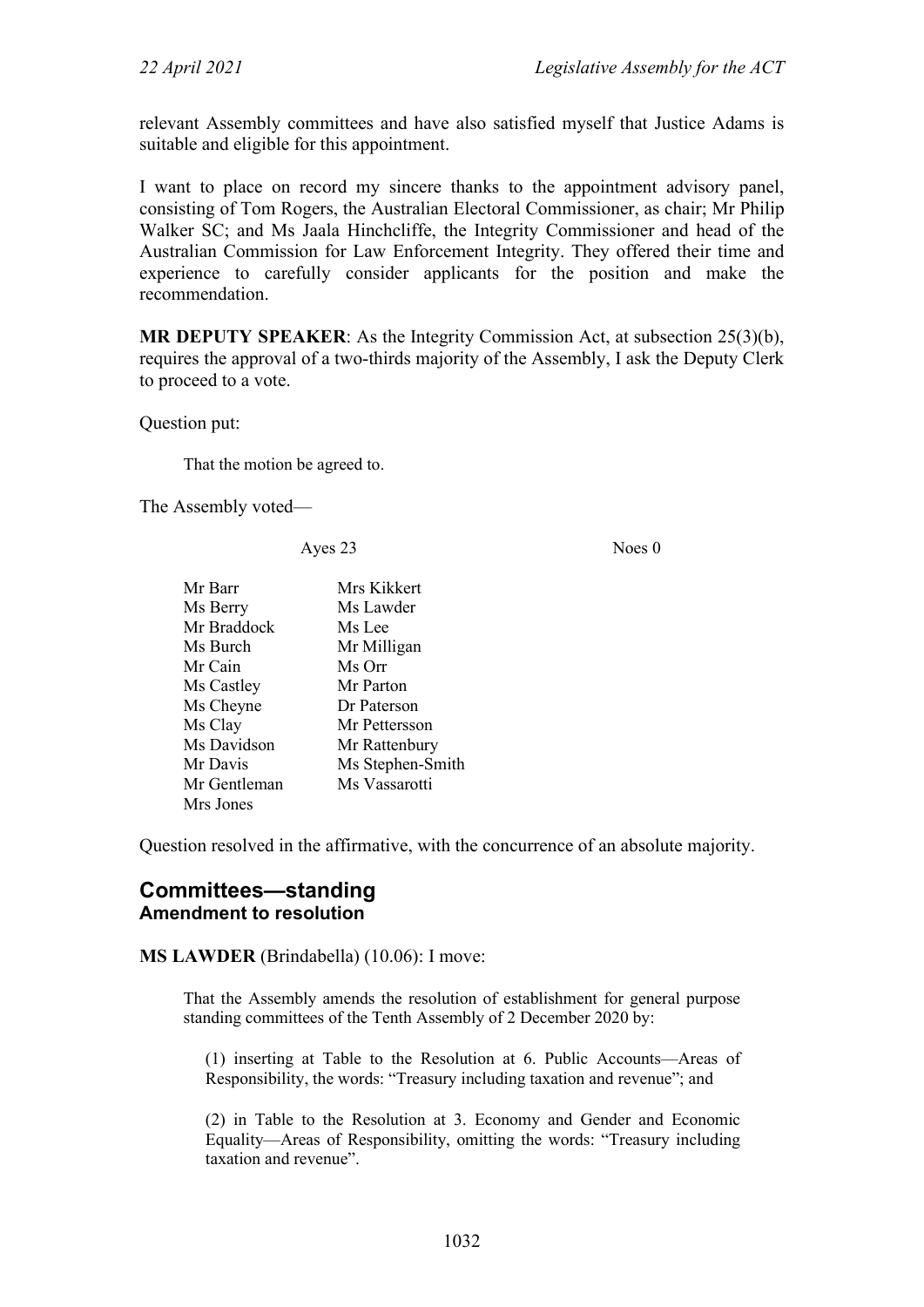The Standing Committee on Economy and Gender and Economic Equality—the EGEE committee—wrote to the manager of government business on 9 April 2021 to advise about the motion we are talking about today.

The EGEE committee has been in conversation with the Standing Committee on Public Accounts, the PAC, to consider and discuss matters relating to its responsibilities and those of the PAC as specified in the resolution of establishment for general purpose standing committees of the Tenth Assembly. These matters specifically related to Treasury responsibilities, including revenue and taxation, which currently reside with the EGEE committee.

The Ninth Assembly decided to split the responsibilities of the PAC on 13 December 2016 by transferring some of its portfolio responsibilities, including Treasury, to the economic development committee. In response to the matter being raised by MLAs on 26 October 2017, most of the responsibilities previously transferred, including Treasury, were restored to the PAC.

There are historical, procedural, practice, oversight and scrutiny grounds that support reassigning the responsibility for Treasury matters to the PAC. Accordingly, as an outcome of discussion on this matter, the EGEE committee and PAC have agreed to propose for the Assembly's consideration an amendment to the resolution of establishment, the amendment being to reassign the responsibilities of Treasury, including taxation and revenue, from the EGEE committee to the PAC.

I understand that Mrs Kikkert, as chair of PAC, will also speak to this motion. I commend the motion to the Assembly.

**MRS KIKKERT** (Ginninderra) (10.09): As Chair of the Standing Committee on Public Accounts, I wish to convey to the Assembly the committee's support for this motion to amend the resolution establishing the standing committees of the Tenth Assembly.

The Ninth Assembly was the first time longstanding PAC responsibilities had been split between two committees, with the non-Auditor-General aspects of PAC responsibilities initially allocated to the then Standing Committee on Economic Development and Tourism. However, within a year, the resolution was amended, and many of these responsibilities were returned to PAC.

The attempt at a similar delineation of responsibilities, this time between the Standing Committee on Economy and Gender and Economic Equality and the Standing Committee on Public Accounts, at the commencement of this Assembly, has also proved problematic. Of particular note has been the recent budget estimates process, which highlighted the ineffectiveness of having two committees undertake the same scrutiny role.

Whilst it is acknowledged that this amendment will probably result in an increased workload, the members of the Standing Committee on Public Accounts are committed to ensuring that its roles and responsibilities align as much as possible with the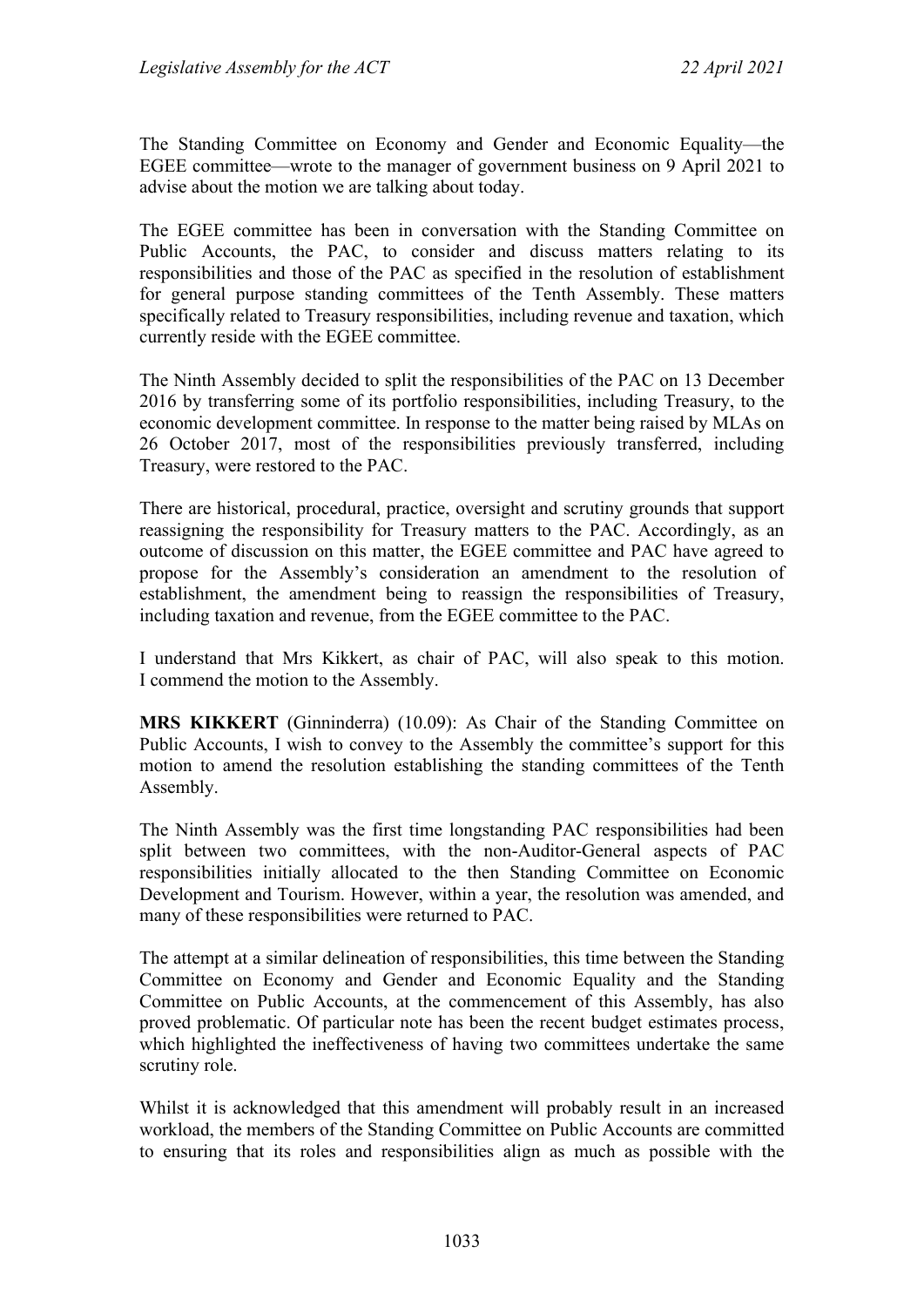structure and operation of public accounts committees within other commonwealth parliamentary jurisdictions.

I would like to thank members of the Standing Committee on Economy and Gender and Economic Equality and my colleagues on the Standing Committee on Public Accounts for their collegiate approach to reaching this decision. I support the motion as it stands.

Question resolved in the affirmative.

## <span id="page-5-0"></span>**Administration and Procedure—Standing Committee Statement by chair**

**MS BURCH** (Brindabella) (10.11): : Pursuant to standing order 246A, I wish to make a statement on behalf of the Standing Committee on Administration and Procedure. On Thursday, 8 April 2021, the Standing Committee on Administration and Procedure resolved to undertake a review of the committee support function within the Office of the Legislative Assembly. The committee considers that an effective committee support function requires consistency, collaboration, flexibility, and the capacity to meet the needs of the Assembly under various circumstances.

The committee noted recommendations 24 and 25 of the Standing Committee on Public Accounts report *Annual and financial reports 2019-2020; Appropriation Bill 2020-2021 and Appropriation (Office of the Legislative Assembly) Bill 2020-2021*, relating to additional staffing and support for Assembly committees.

The review will be conducted by Dr Rosemary Laing, a former Clerk of the Australian Senate, one of Australia's leading experts on parliamentary practice, procedure and administration. Dr Laing will assess and report on:

- 1. the adequacy of the Office's current arrangements for supporting Assembly committees to undertake committee inquiries (including complex inquiries) and perform their core legislative, representative, scrutiny and community participation functions;
- 2. options or proposals relating to any additional steps that might be taken, training or resources applied, to optimise the Office's capacity to provide a committee support function that meets the needs of Assembly committees and their members flexibly and collaboratively over the short and longer terms and under a variety of circumstances; and
- 3. any other matter that Dr Laing considers is relevant.

Dr Laing will invite submissions from MLAs, current and former; management and staff of the office; former committee staff; and users of the Assembly committee system. She will report to the committee by the end of August 2021.

The committee acknowledged and supported the statutory independence and authority of the Clerk of the Legislative Assembly in relation to the management of, and staffing decisions relating to, the Office of the Legislative Assembly. The committee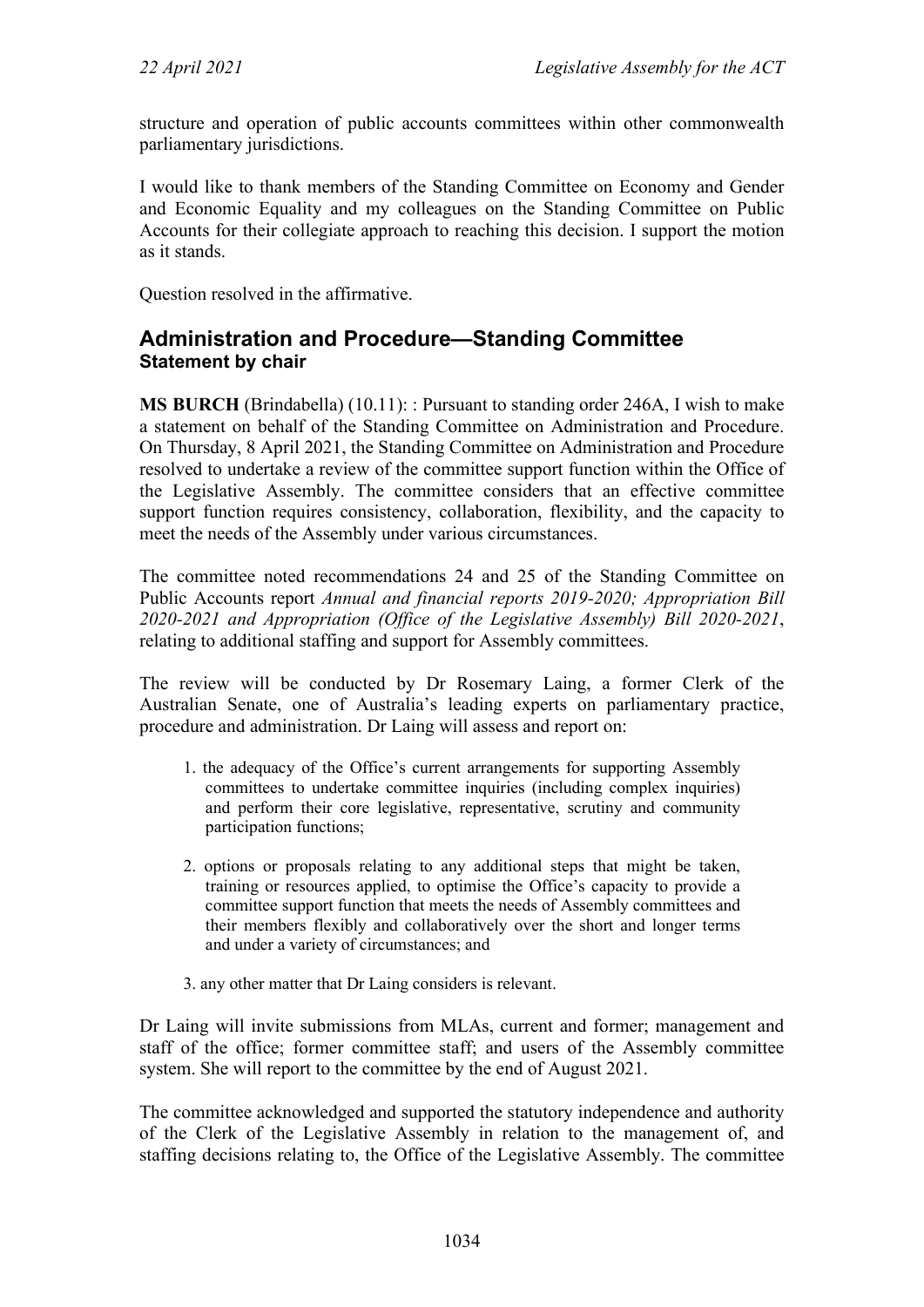also observed that the Clerk is the pre-eminent source of procedural advice and support for all Assembly committees and that committee secretaries exercise their functions by virtue of the Clerk's statutory and parliamentary authority.

The committee wished to emphasise that any of the processes that are underway to assess the work value or other matters within the committee support function will continue under the direction of the Clerk and that nothing in the review being undertaken by Dr Laing will prevent the Clerk from exercising his management powers in connection with such processes.

# <span id="page-6-0"></span>**Appropriation Bill 2020-2021**

[Cognate bill: Appropriation (Office of the Legislative Assembly) Bill 2020-2021 Cognate papers: Committees—Standing—report Committees—Standing—report—government response]

### **Detail stage**

Schedule 1—Appropriations—Proposed expenditure.

Community Services Directorate—Part 1.8

Debate resumed from 21 April 2021.

**MADAM SPEAKER**: I remind members that in debating order of the day No 1, executive business, they may also address their remarks to executive business order of the day No 2.

**MS STEPHEN-SMITH** (Kurrajong—Minister for Aboriginal and Torres Strait Islander Affairs, Minister for Families and Community Services and Minister for Health) (10.14): It may be a relief to members to know that I missed most of the debate on this yesterday because I was in a health ministers teleconference, so I will not be rising to the bait that I am sure was thrown in our direction in relation to the budget for the Community Services Directorate. Instead, I will simply be talking about what is in the budget and how important it is, how it builds on our achievements to date.

I wish particularly to highlight some of the measures in the 2020-21 budget that are targeted at addressing the needs and priorities of the ACT Aboriginal and Torres Strait Islander community. Our government is, has been and remains committed to working in partnership with the Aboriginal and Torres Strait Islander community. We know that it is through Aboriginal and Torres Strait Islander self-determination that we will achieve real progress in the ACT.

That is why, in our election platform, ACT Labor committed to establishing a \$20 million healing and reconciliation fund to be administered in partnership with the Aboriginal and Torres Strait Islander community. The 2020-21 budget includes \$317,000 which will support the initial work to establish the governance structure and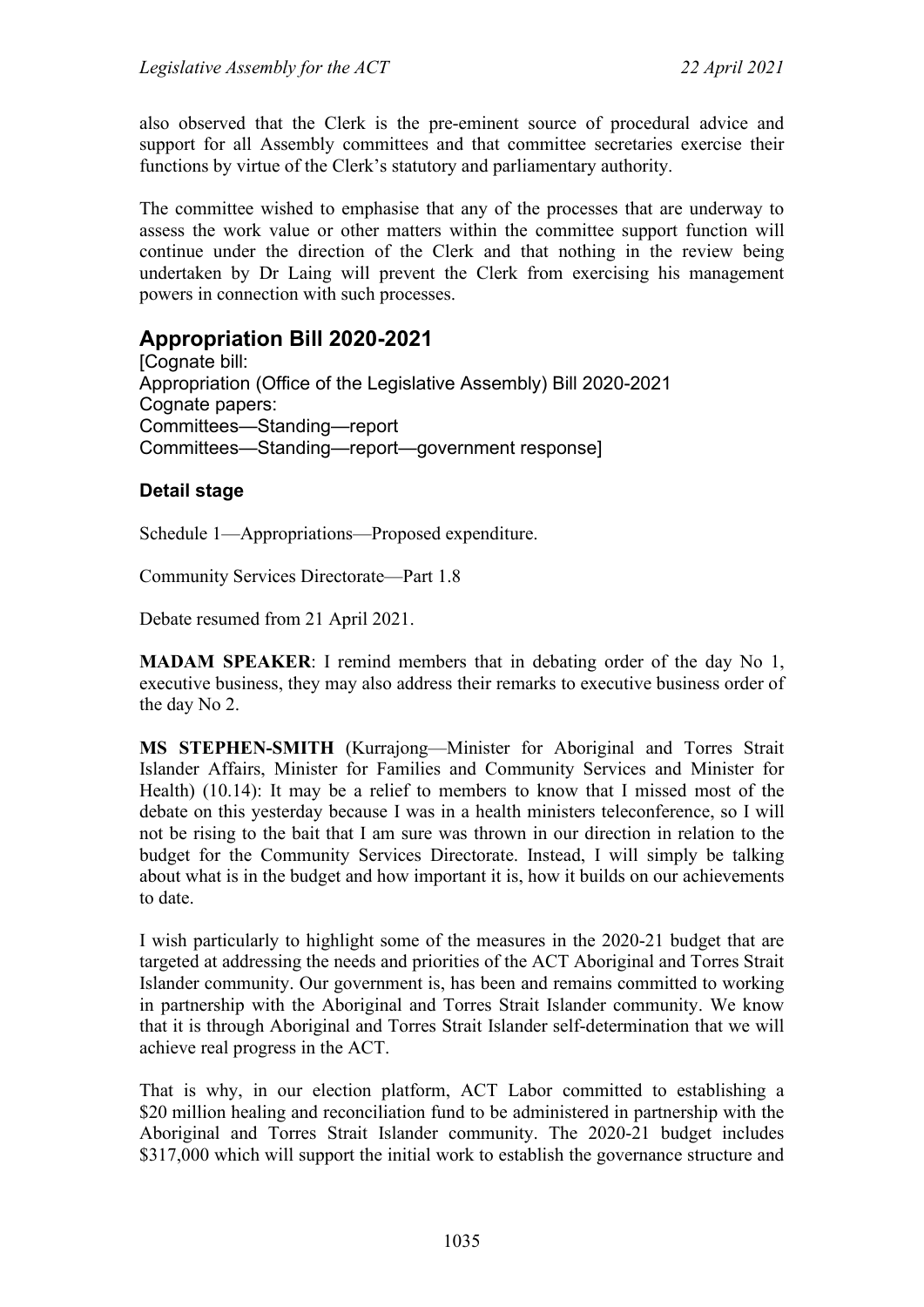administration processes of the fund. This work will be undertaken through a co-design process with the community to ensure that self-determination is baked into the structure of the fund.

We have also heard loud and clear that exploring a treaty process with the traditional owners of the ACT, the Ngunnawal people, is a priority for the community. This funding will support the facilitation of discussions with and between traditional custodians on what a treaty process might mean to them and what it could look like in the ACT.

The experience of other jurisdictions and other nations shows that treaty or agreement making is a complex process. Into the future the healing and reconciliation fund will provide the resources to support Ngunnawal traditional custodians to consider and progress a treaty process.

Strengthening the Aboriginal and Torres Strait Islander community-controlled sector is a priority reform under the National Agreement on Closing the Gap and a further priority for our local community.

Another key purpose of the healing and reconciliation fund will be to support local initiatives that build community-controlled sectors and increase the proportion of services delivered by community-controlled organisations.

Projects supported by the fund will include the establishment of a Ngunnawal language centre and the return of Boomanulla Oval and Yarramundi Cultural Centre to community control. The work in relation to Yarramundi Cultural Centre is currently underway. I have had the opportunity to meet with the consultants, Thirriwirri, who are undertaking that consultation with the community as we speak.

Additional to the healing and reconciliation fund, the budget commits \$425,000 towards detailed design work for the new purpose-built facility for Gugan Gulwan Youth Aboriginal Corporation, advancing ACT Labor's \$10 million election commitment to complete this important project in partnership with Gugan Gulwan.

The budget is also committing almost \$4.9 million to continue to implement the recommendations of the Our Booris, Our Way review, the wholly Aboriginal and Torres Strait Islander co-designed and led review into the circumstances of Aboriginal and Torres Strait Islander children and young people involved in the child protection system. This will include ongoing funding for improved frontline services, including family group conferencing and family finding, as well as work to embed the Aboriginal and Torres Strait Islander child placement principle within decision-making. This initiative will also support the continued operation of the review's independent implementation oversight committee.

All governments have a unique responsibility to do what we can to correct the issues born of colonisation, issues caused by generations of mistreatment, dispossession and racism. There is absolutely no doubt that the over-representation of Aboriginal and Torres Strait Islander children and young people in child protection is one of these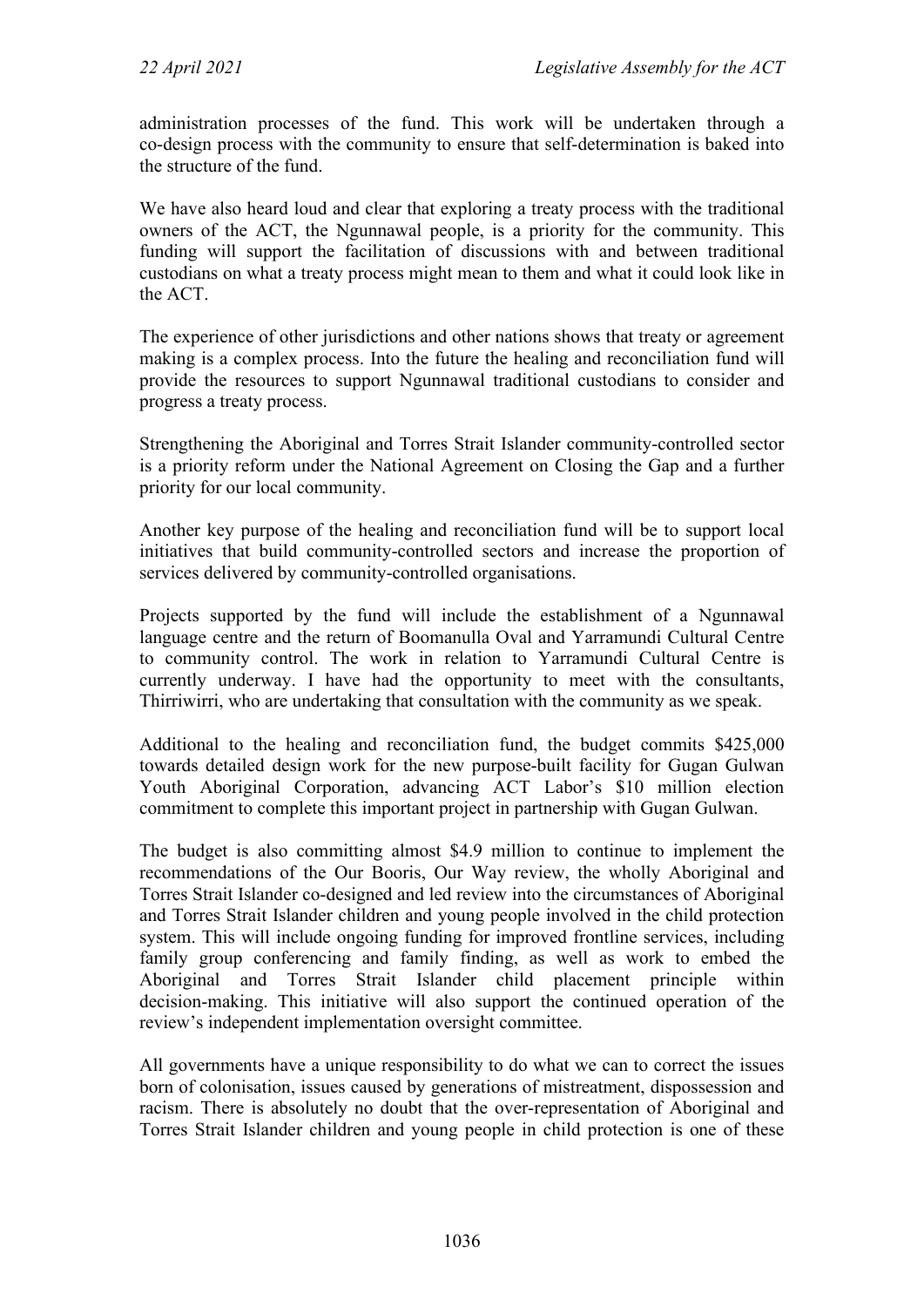issues. This budget brings the total resources committed to implementing the 28 Our Booris, Our Way recommendations to more than \$15.7 million.

As we talked about earlier, and as the Chief Minister talked about in his introduction and response to the estimates hearings report, this budget is effectively the second budget process that was conducted in this year and therefore a more limited process than might otherwise have been seen. But it builds on the 2020-21 supply bill that was handed down prior to the 2020 election. I have had the opportunity to talk to the community sector about how these two things relate and to remind them that there was a significant focus on community services in the supply bill and this will not be forgotten as we move into the 2021-22 budget process.

Some of the things that we are building on through this budget, and will be building on in the next budget, include the following. It goes back to the need to improve supports for families of children and young people in the child protection system. The supply bill committed to the implementation of the therapeutic care court in the ACT Childrens Court, now called the care and protection intensive list. That is just kicking off. It is an important process for our continued journey to build a more restorative child protection system.

We also committed to funding to support the next stage of A Step Up for Our Kids, the development of our next out of home care strategy, and how we are going to deliver out of home care services in what is always a complex environment, and one where evidence is continuing to emerge constantly.

We provided significant stimulus funding through the Community Support Package and the Children, Young People and their Families Package. That included some continued funding for the Safe & Connected Youth Project, which is being undertaken in partnership with the sector. Work is currently underway to refurbish a house to provide residential respite support based on the Ruby's model from South Australia, with \$1 million contributed from the screwdriver-ready project. That work is well underway.

Finally, I want to quickly touch on the sustainability of funding for the community sector, in my role as Minister for Families and Community Services. The 2020-21 supply bill committed funding to the ERO—equal remuneration order—supplement for an additional three years, to provide equivalent funding into the base funding for eligible community organisations from November 2021 where the equal remuneration order funding has been paid to date. This will support the community sector to continue to provide high-quality services to the ACT community and remunerate staff fairly, allowing community organisations to deliver quality services and focus on supporting Canberrans most in need.

This commitment by the ACT government will prevent significant job losses or reduction in services, with 41 organisations receiving the supplementary funding through the Children, Youth and Family Services Program, the Children's Services Program, the Community Development program, and the homelessness service coordinated by Housing ACT. Contracts that are due to expire in June 2021 will be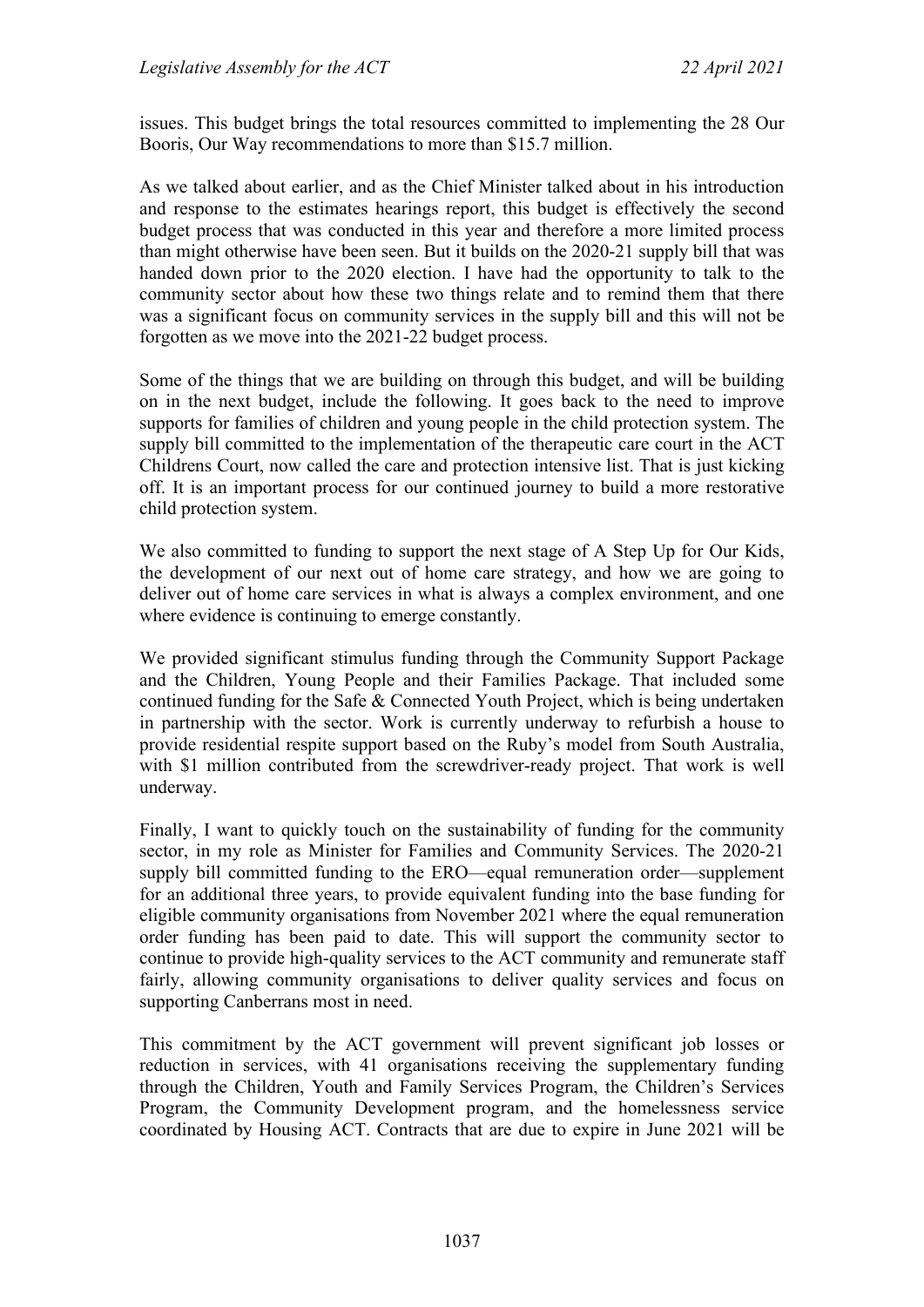extended at current funding amounts, supplemented to account for the ERO, until 30 June 2022.

This is enabling a strategic collaborative and measured approach to service redesign, service delivery outcomes, and the design of procurement and retendering processes that are fit for purpose. Most importantly, it is enabling us to undertake work in partnership with the community sector on the sustainability of community sector funding to understand the drivers of demand for community services and what our funding is looking like; and to work on a commissioning for social impact model together, co-designing services and co-designing the way they are procured, in partnership with the community sector—doing that on a subsector basis, but also as a whole of community sector, understanding that we need to enhance our partnership model between the ACT government and the community sector, recognising the incredibly important services that the community sector provides and that sometimes it is only the community sector that can build those relationships with consumers and only the community sector that can deliver those services. I look forward to continuing the work with ACTCOSS and our other community sector partners on that sustainability review as we work towards a commissioning project that is genuinely a partnership between government and the community sector.

Proposed expenditure agreed to.

Superannuation Provision Account—Part 1.9

Proposed expenditure agreed to.

Environment, Planning and Sustainable Development Directorate—Part 1.10

**MR GENTLEMAN** (Brindabella—Manager of Government Business, Minister for Corrections, Minister for Industrial Relations and Workplace Safety, Minister for Planning and Land Management and Minister for Police and Emergency Services) (10.24): Thank you for the opportunity to speak today and share some of the important work the Environment, Planning and Sustainable Development Directorate is doing this financial year.

As part of administering the planning system, the directorate is undertaking the ACT planning system review and reform project. This project recognises that Canberra's population is expected to increase by more than 40 per cent over the next 20 years. The people of Canberra have told us that we need a planning system that is clear and easy to use, while facilitating growth and maintaining our valued character. The ACT planning system review and reform project will deliver outstanding contemporary, high-quality planning and development outcomes that meet, and perhaps exceed, those expectations. It will encourage improved spatial and built outcomes across the territory.

Last year, as part of the project, we released a series of papers which set the course of the future planning system. The key thrust of the project is to improve the processes and controls to help facilitate high-quality developments that enhance the character of the area; better link strategic and statutory planning through the development of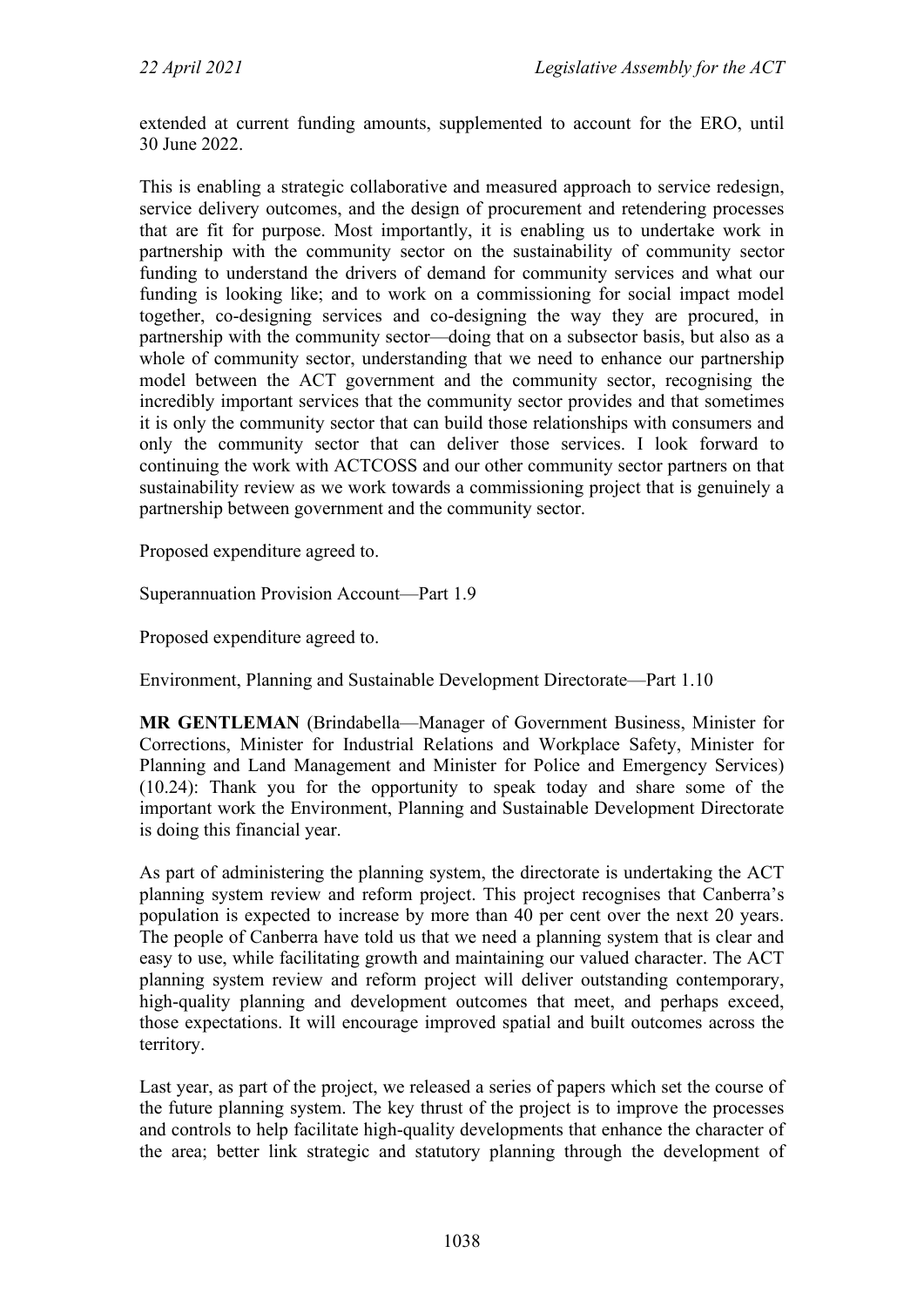improved spatial planning with district-level planning; and improve the design quality of places and developments to improve community amenity when delivering mixed-use development and attractive, affordable, sustainable new estates.

Through this work, we will encourage investment in new buildings. We will facilitate a conversation about how we can best manage population growth in our city, adaptively re-use our landmark buildings, and extend the lifespan of and reinvent key buildings. Canberra will maintain its iconic character while we create new places and spaces.

The ACT Parks and Conservation Service is within my land management portfolio. I would like to report on some of the exciting initiatives being funded and delivered this financial year. Of great interest to the community is the implementation of our fire and flood recovery program following the 2020 Orroral Valley bushfire. Funding to support the recovery program has been sought from various sources, including through an insurance claim, the commonwealth bushfire recovery program and direct funding from the ACT government.

In the 2020-21 financial year, the ACT government has directly invested \$1.066 million in the infrastructure replacement program, which includes the repair and replacement of walking trails and the replacement of damaged signage. An additional \$215,000 has been invested in sediment erosion control work, primarily in the upper Cotter catchment. A further \$90,000 is being invested in feral animal control, to enable the environment to recover.

The government is also delivering environmental offset commitments. We will continue to protect native species and their habitats. To add to strategic assessment sites in west Belconnen and Gungahlin, Nadjung Mada Nature Reserve will be established. This work will support the government's Indicative Land Release Program, providing places to live, work and visit for future Canberrans. An additional \$199,000 has been committed in the current financial year to support these initiatives and deliver the environmental biodiversity offset commitments required to enable future land releases in Kenny and west Belconnen.

\$800,000 has been committed to replace the Parks and Conservation Service's emergency service radios. The new radios are compliant with, and will utilise, the territory radio network managed by the ACT Emergency Services Agency. This critical communications system will assist in Parks and Conservation Service operations on a day-to-day basis, as well as during emergencies.

During the first year of the pandemic, the Parks and Conservation Service was able to contribute to the valuable and important Jobs for Canberrans program. The directorate employed 32 staff under this program, with most employed in park ranger and general service officer positions. The program not only provided jobs for people in a time of crisis but also greatly assisted the Parks and Conservation Service with the delivery of their works program.

The initiatives I have described today provide an indication of the many projects that are being delivered within the land and planning portfolios. This is not everything that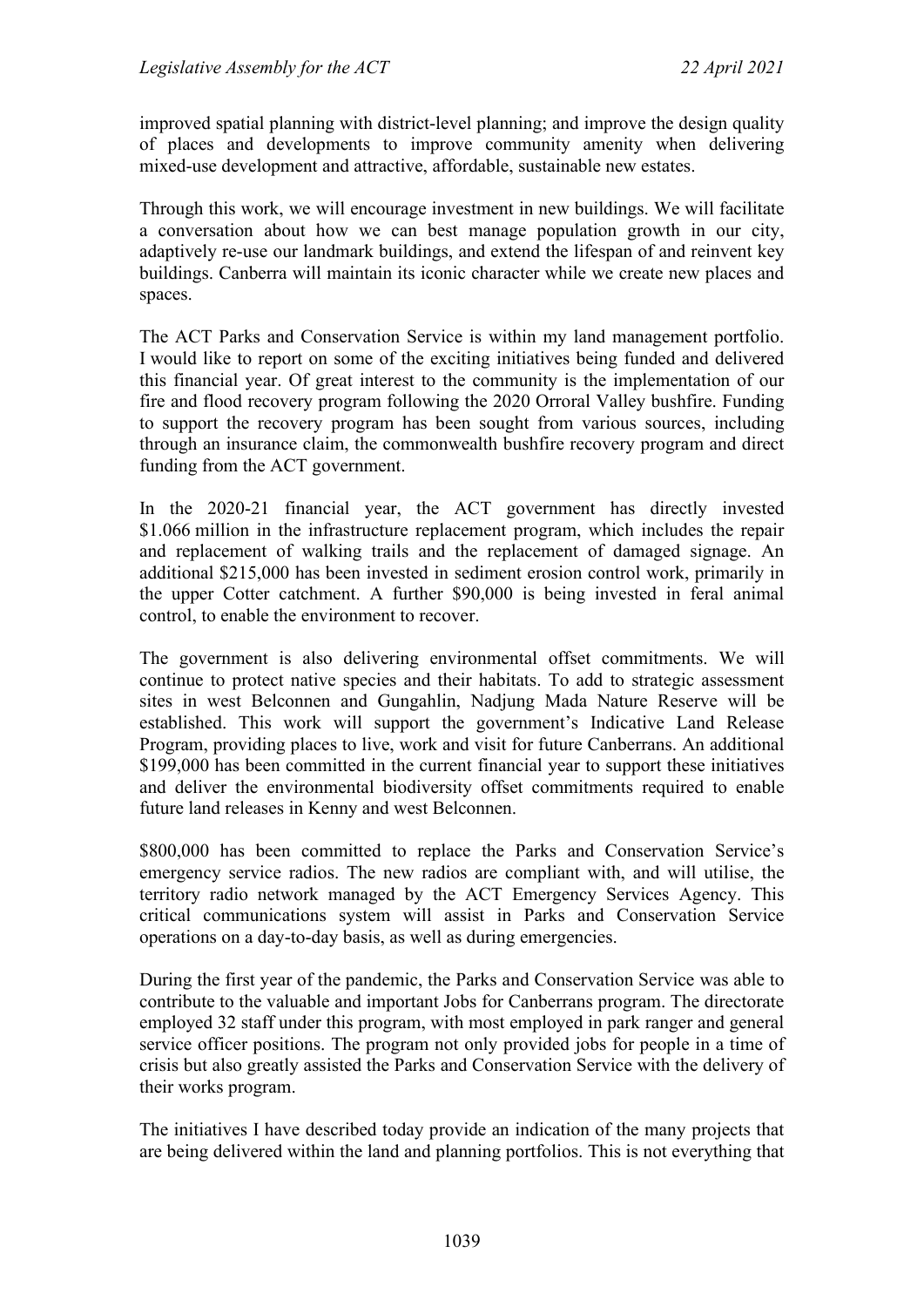has been happening; the directorate has been extremely busy. All these works and projects collectively contribute to planning and caring for our wonderful bush capital. They make sure we are building on the important history of the traditional custodians and leaving it in great shape for future generations.

**MS CLAY** (Ginninderra) (10.29): We are pleased to see that the ACT planning system review and reform project is a priority in this budget. Planning is incredibly important. It regulates our space, and it impacts on the way we relate to each other and to our natural environment. In estimates recently, my planning, transport and city services committee recommended that the ACT government put forward specific proposals for a revised planning system. This will let the ACT community consider, respond and contribute.

There is a lot of community concern about this planning review, but not many details have been provided yet. People really want to engage—there is so much expertise here in Canberra—and I welcome and encourage upcoming opportunities for the public to do so. We need consultation on the detail as well as on the big picture. And we need that to happen before the legislation is released. Once the law has been drafted, people feel that it is too late. That means we need targeted and deliberative consultation right now. Some of the key stakeholders also need the chance to provide input. The conservation council, the Environmental Defenders Office and the community councils all have a wealth of experience, and we need to capture that.

In their response to recommendations made from estimates committee hearings, the government have stated that community and industry engagement will be undertaken on some elements of the system. I look forward to seeing that quite soon. We are pleased that we are meeting our target that 70 per cent of new development be within Canberra's existing urban footprint. We cannot keep sprawling forever. This is something I am watching closely, to ensure that we protect our greenfield areas and our threatened biodiversity.

We need to get much better ecological outcomes for our plants and wildlife. Canberra should be an urban biodiversity sanctuary for our region. Billions of animals died in the recent climate-induced bushfires, and we need to protect what habitat we have left. With this in mind, I look forward to seeing the results of the western edge study, to see how much of this beautiful greenfield area can be protected. This area has strong environmental values; preserving it is essential, particularly given that we are in a climate emergency.

Part of ensuring that we have well-cared-for nature reserves is providing funding and support for ParkCare, Landcare and catchment groups. They do much of the work to ensure that our trees are planted and our weeds are removed. They protect our species and our waterways, and they just keep an eye on things on the ground to see what is going wrong.

I have been privileged to have joined many of these groups over the last few months, working with the Friends of Mount Painter, Friends of Aranda Bushland, south Belconnen Landcare and Friends of Gossan Hill. I am hoping to visit every group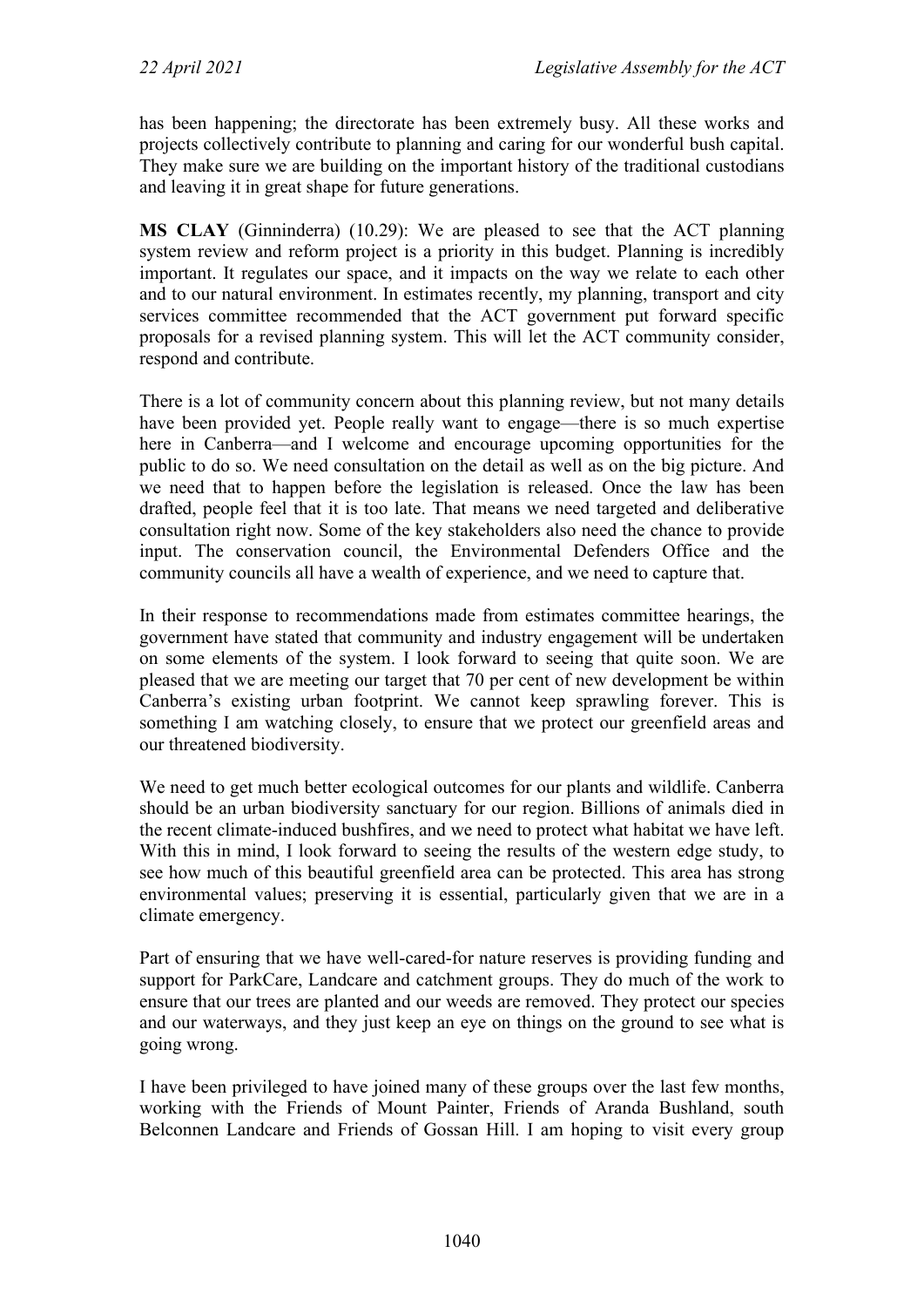across Canberra during my term. I recommend that every MLA gets out to visit their local group.

I am pleased that ParkCare and the catchment groups have received much-needed funding through the ACT environment grants program and other funding streams. But we still do not have ongoing recurrent funding. That is really essential. You cannot get staff or plan your project if you do not know when the money will run out. If you have ever done land care, or even grown a garden, you know that you cannot do it one year and give up the next. You need to plant and weed and manage the land and water consistently every single year if you are going to give proper care.

My planning, transport and city services committee recently recommended that the Parks and Conservation Service and Transport Canberra and City Services work more closely together and take ongoing advice from the ParkCare groups to consider how to put in more native plantings in our urban areas and how to make better habitat and reduce the need for mowing. I am really pleased that the government have agreed to this recommendation. Those groups on the ground are doing the work and they know best what resources they need in their local areas.

I am glad to see the expansion of the Ngunnawal ranger program; it is a really important recognition of the value of traditional custodians taking care of country. As we move further into a changed climate and see our environment degrade, it will be more important that we listen to those who understand this land. If we are going to preserve it for future generations, we need to respect the expertise of those who have cared for it for tens of thousands of generations already.

I am pleased that the government is providing ongoing employment for six Ngunnawal ranger positions. They will focus on natural resource management, land, fire, water, wildlife and ecological management. We ACT Greens are hoping that an additional four Ngunnawal rangers will be added next year. We also want to see that their work expands to incorporate cultural land and water management practices like cool cultural burns in the ACT. I was pleased to hear that some trials of cool cultural burns have happened; it will be great to see these developing. Using these practices will give us better habitat and land management, as well as enshrining greater recognition of and respect for the skills and knowledge of First Nations peoples.

We also need to better coordinate our existing resources. We work with whole ecosystems, not silos. Instead of having different agencies and groups working on their patch without communicating, we need a whole-ecosystem approach to our land management. All the organisations involved in working on the land—Parks and Conservation Service rangers, City Services rangers, Landcare ACT, ParkCare and the catchment groups and volunteers—should be helped to work together to protect, maintain and improve. We look forward to seeing this as a priority, with specific funding, in the coming years.

Invasive species and climate change are two of the biggest threats to biodiversity, food security and our livelihoods. We are pleased that implementing better biosecurity invasive species management programs is a key priority in this budget. We would like to see some more targeted education and management programs to address the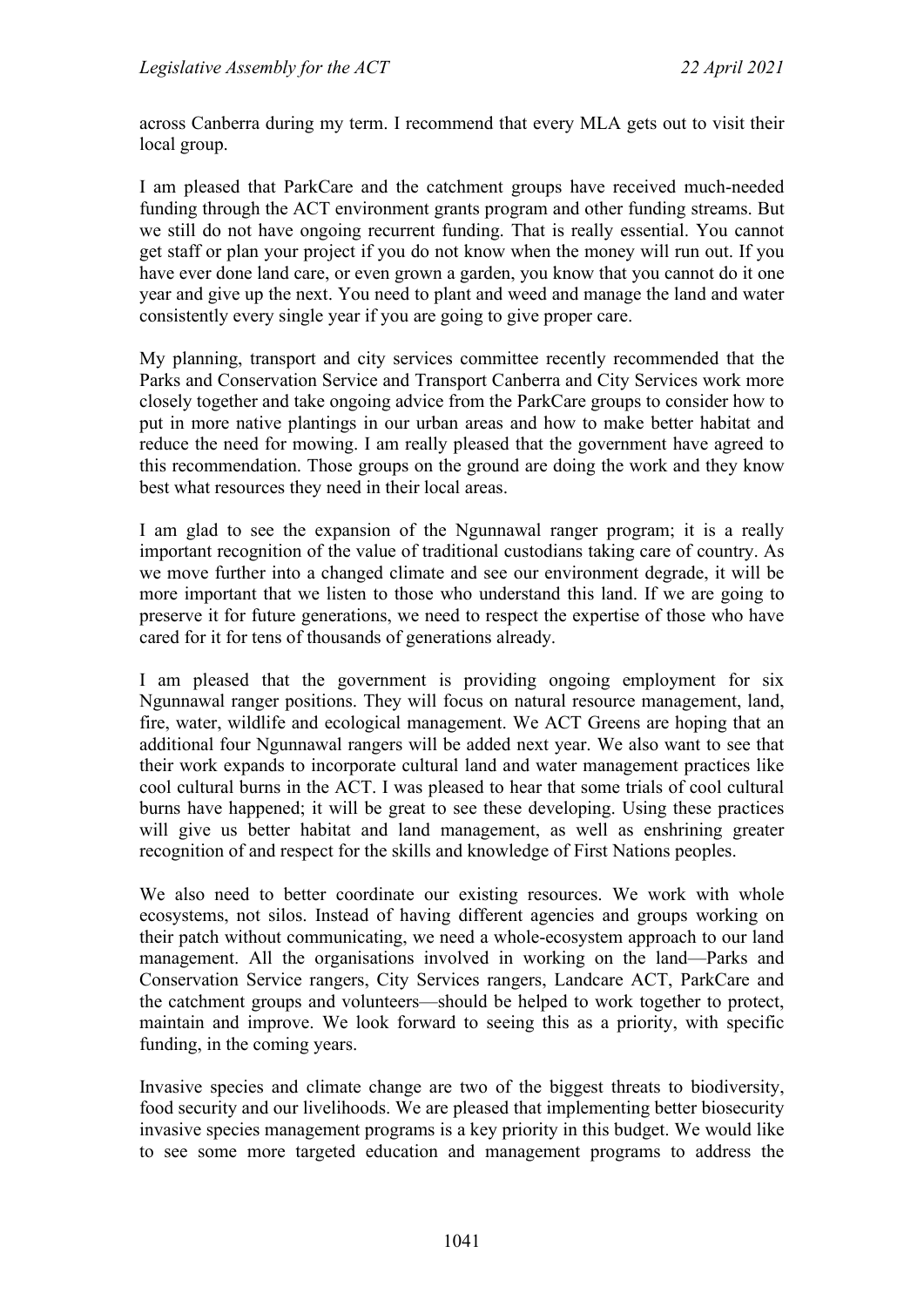negative impacts of weeds and pests. And we would like to see some more ongoing funding for strategic management programs, particularly at some of those special ecological sites and hotspots that we know are out there.

I note that the four-year Indicative Land Release Program is being prepared as part of this budget. I am looking forward to seeing the detail of this program, including an explanation as to how it fits into our existing 70 per cent infill target. I urge the SLA to take into account sustainability requirements for all land releases in all locations. We need to ensure that our block sizes allow enough space to meet the 30 per cent tree canopy coverage target and the 30 per cent permeability targets.

We need to make sure that our cycle and footpath connections encourage active travel. We need to make sure that our developments are built in such a way that they have a low energy footprint and allow people to maintain a comfortable life while the climate heats up and we are likely to get more and more natural disasters. We also need to make sure that we do not connect gas to any new developments anywhere. My planning, transport and city services committee recently made all these recommendations.

I note that in the government's response they drew attention to the importance of draft variation 369 to the Territory Plan, which is our living infrastructure in residential zones plan. That is the one that sets our targets for tree canopy coverage. We are really looking forward to the outcomes of that consultation.

We are pleased that the government is supporting the development of a long-term plan for the phase-out of gas in the ACT. We are looking forward to new legislation to prevent future gas connections in residential greenfield and urban infill developments.

There are a lot of challenges in managing our environment sustainably. I am glad this progressive government is taking a proactive approach. I am keen to see more resources, some recurrent funding and some better coordination in future budgets.

**MS CASTLEY** (Yerrabi) (10.37): The Canberra Liberals are ambitious for our territory's environment and future. As I said in my first speech, Yerrabi residents and families, and all Canberrans, want politicians to be honest, to listen and to fix problems. That includes action to improve our environment—action such as keeping our parks, reserves and waterways clean, providing good facilities so that families can enjoy being outdoors, with enough public barbecues and park benches, protecting our environment, and reducing carbon emissions, with sensible policies that do not break the bank.

In my role as shadow environment minister, I hear from time to time that people living in Canberra's inner north are the ones most concerned and passionate about the environment. The way I see it is that the wonderful residents in my electorate of Yerrabi care just as much about our environment as Canberrans in other parts. In some respects you could argue that they have unique concerns, such as low canopy cover in our newer suburbs and continued high-rise development that does little to enhance our natural environment and beautify our streetscapes.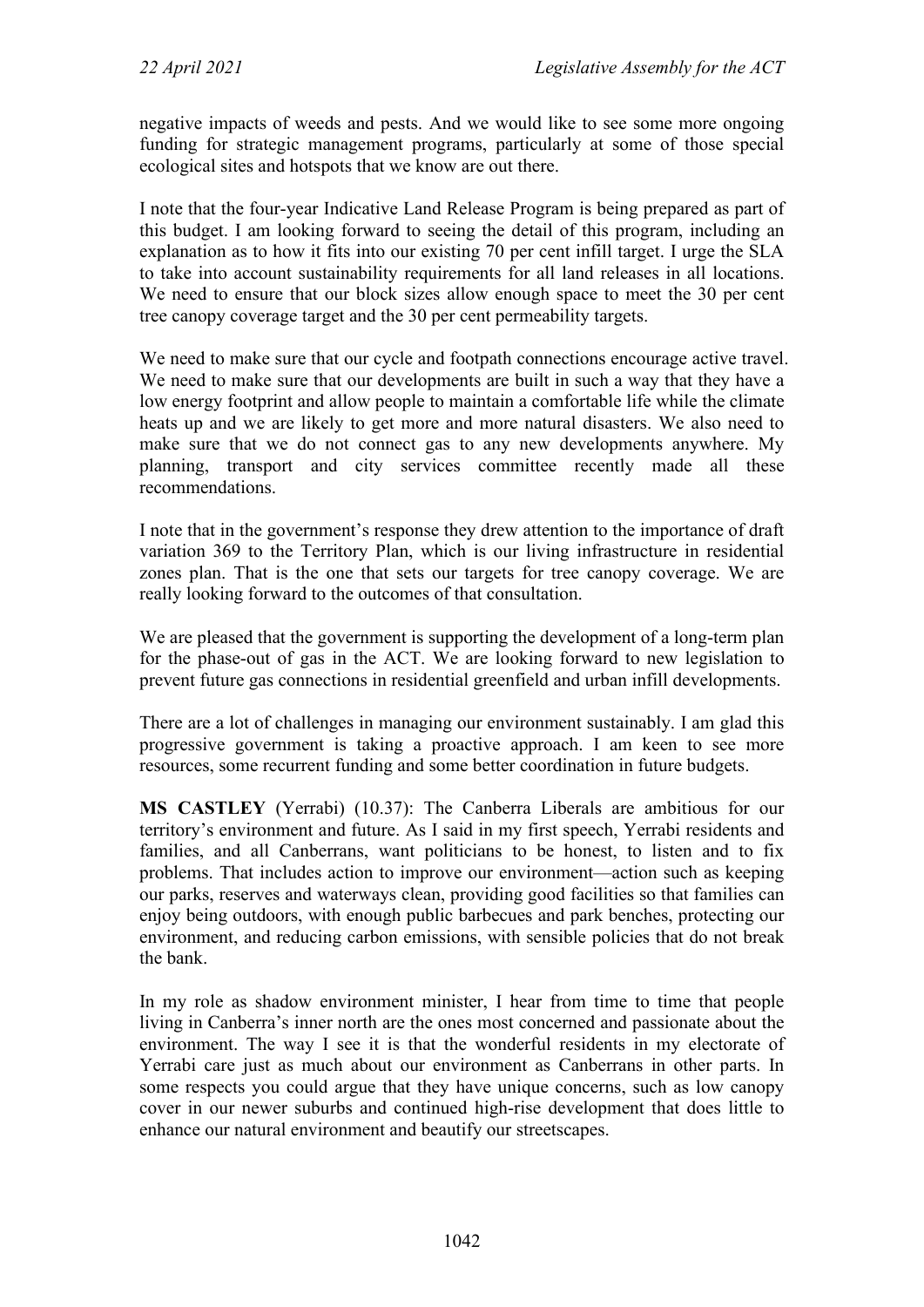The environment is an issue that we are all passionate about, as Canberra is the place we call home. The environment should be a particular concern for all 25 members in this place, given that we have been elected as caretakers of the territory.

While the recent budget offered little for Canberra's vital small business sector, as I pointed out on Tuesday, there were several big-ticket items that the government says will improve our environment. I refer to measures such as \$150 million for zero interest loans for rooftop solar panels and zero emissions vehicles, \$100 million for the Big Battery scheme, and \$50 million to improve energy efficiency in our public housing. While the government trumpets these spends, I want to highlight a number of areas where the government has dropped the ball on its environmental record.

Given the government's constant green talk, it is hard to understand why Greens leader Shane Rattenbury has snubbed Canberrans by failing to commission a major climate change review when legislation demanded that it be done by last October. Mr Rattenbury's response to me at estimates about why he had not commissioned a review of the Climate Change and Greenhouse Gas Reduction Act 2010, which was passed in the Assembly on 26 October 2010 and requires a review after five and 10 years, was simply that "we need to get onto it". Still we have heard nothing except that the directorate is examining how it can be done.

These are important climate change laws that the Labor government introduced. The Greens leader was a member of the Assembly when the legislation was passed, but the government has yet to even announce the review. One can only wonder why, but it certainly does raise concerns about the government's genuine commitment to climate change action.

Another concern is that the government's funding for Canberra's army of environmental volunteers has dried up. Despite the environment minister, Ms Vassarotti, waxing lyrical about the value of environmental volunteers, funding for volunteer action will dry up after this financial year.

Budget statements E reveals that \$475,000 will be spent on environmental volunteers in 2020-21, but no money has been allocated for 2021-22, 2022-23 or 2023-24. The budget describes volunteer activation as "getting more people more active in caring for nature". That is something that we all support. So much for Labor and the Greens valuing the knowledge and expertise of the thousands of Canberrans who do volunteer so many hours as land managers and stewards of our environment. Minister Vassarotti told estimates:

… in the parliamentary and governing agreement there is a strong commitment to environmental volunteers … We are not quite there yet … it is about us working with our government colleagues in terms of … stability, and recognising what is required in order to deliver that value to the territory.

The minister's statement is of concern, given that the parliamentary agreement notes the importance of environmental volunteers, but they were left high and dry in the budget.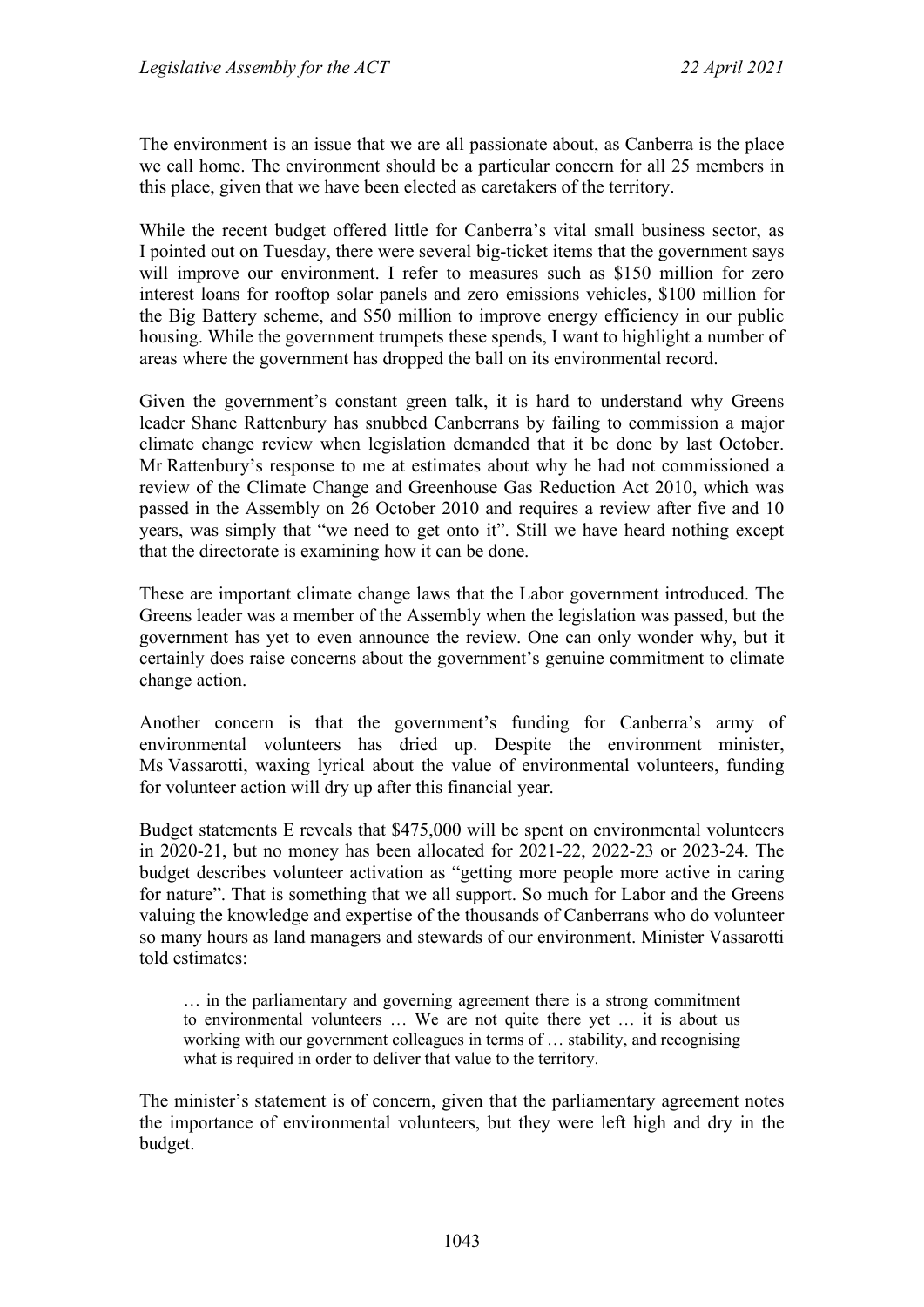While some Canberrans may believe that having six Greens members in government will guarantee a more environmentally active government, I am still not convinced. In the last sitting week, I questioned why Greens MLA Mr Braddock felt the need to move a motion drawing his government's attention to its own commitment to increase Canberra's tree canopy. As Mr Braddock noted, the Labor-Greens parliamentary agreement lists as a key priority continuing work towards reaching a 30 per cent urban tree canopy. Does Mr Braddock have so little faith and confidence in his government honouring its election commitments that he needs an Assembly motion to hold them to account?

We know not to invest too much in the Labor-Greens parliamentary agreement, not to mention their election commitments that were not included in the agreement. These commitments, such as much-needed funding for our community catchment groups that the Canberra Liberals campaigned for, are subject to budget considerations, we are told.

In relation to our tree canopy, Canberra is losing 3,000 trees each year. Parks and reserves are poorly maintained, and nature strips are often weed infested. As I said earlier, many streets in Canberra's newer suburbs are almost treeless, with communities deprived of much-needed green space. Canberrans are rightly proud of their bush capital status, but we cannot take this for granted.

The Canberra Liberals went to the last election with a strong environment policy, including planting one million trees to increase our urban tree canopy, to provide guaranteed green space, improve our parks and reserves, and reduce emissions. The Canberra Liberals understand the importance of achieving at least a 30 per cent urban tree canopy sooner rather than later, and want to emphasise the tripartisan support for this worthy environmental goal.

Before concluding, I wish to raise one more issue about government wasting precious environmental dollars. I speak of the \$600,000 wasted on a failed scheme to release eastern bettongs into the wild, with all 67 bettongs and their young perishing. I have called on the environment minister, Ms Vassarotti, to rule out any more expensive bettong trials because, as I said at the outset, Canberrans do want and strongly support action to protect our environment and reduce carbon emissions, but they demand and deserve sensible policies that do not break the bank—not wasteful, hare-brained schemes.

**MR DAVIS** (Brindabella) (10.44): In stark contrast to my colleague, I am really impressed and excited to see the green stink all over this budget, particularly in the context of environment and water. You would know, as a fellow member for Brindabella, Madam Speaker, and it has been put to me, that we represent more trees than we do people. I am really excited to be a Greens member for Brindabella, to see so much new spending and so many new, exciting initiatives in this budget to protect our beautiful environment.

One of the issues that I am particularly excited to highlight, Madam Speaker, is the \$250,000 commitment to the floating wetlands project in Lake Tuggeranong. No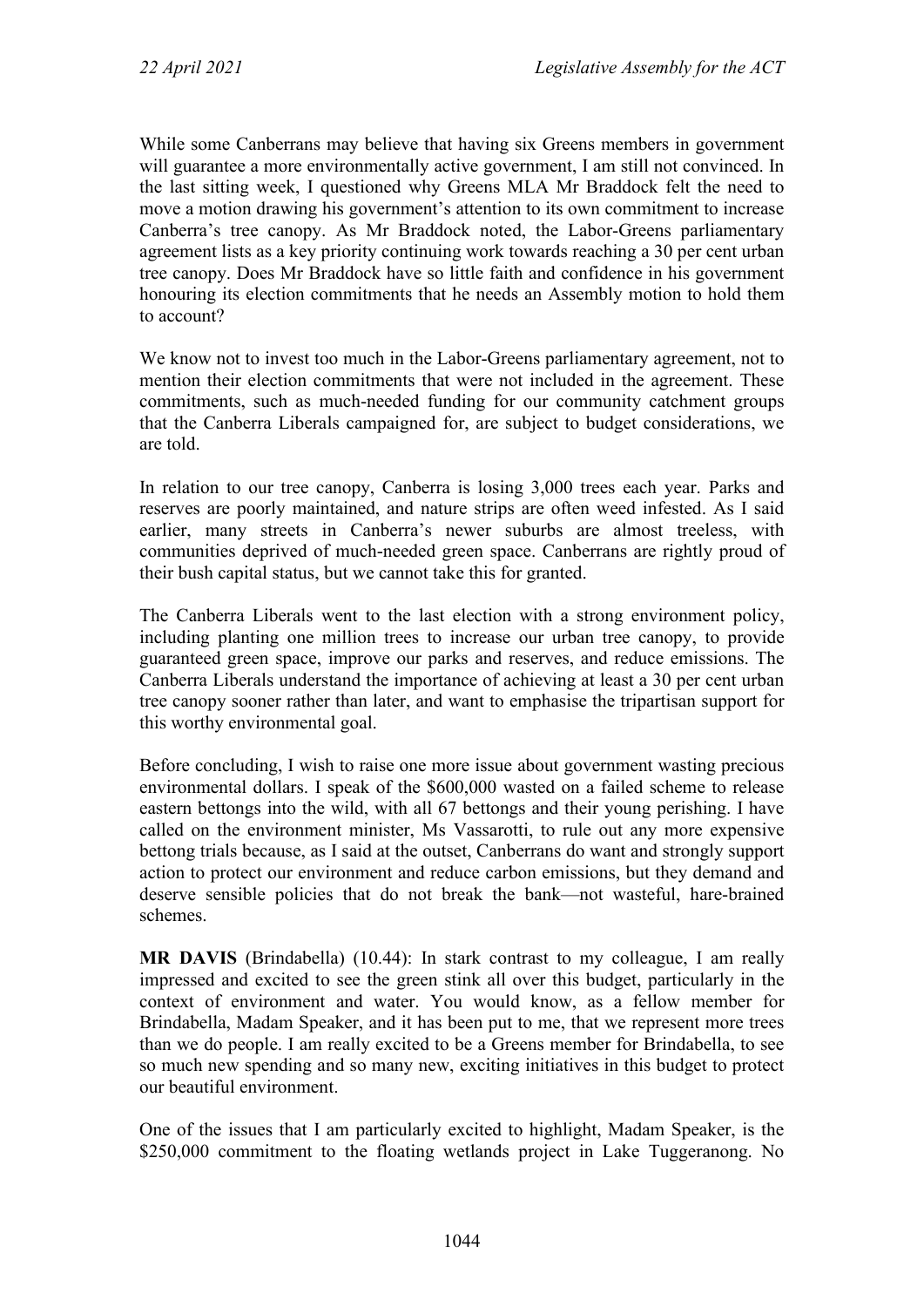doubt you will be aware that the blue-green algae situation and the state of Lake Tuggeranong have been of concern for our shared constituents for a while now, and I am particularly excited to see this new funding.

I had the pleasure of joining Minister Rattenbury on the shores of Lake Tuggeranong to see the unfolding of the brand-new project. I met some of the community members and neighbours on the shores of Greenway who were very excited to see the lake clean-up project underway. Unlike my colleagues to my right, arbitrary targets like one million trees are not something that these ministers need to reach targets. In fact, as Minister Vassarotti highlighted to the house earlier this week, we are getting on with the job of increasing our tree canopy year on year. We are planting more trees. We are bringing down urban heat banks. We are making it cleaner, greener and more covered to live in Canberra. And the numbers bear that out, which is incredibly exciting.

I would like to endorse the amount of new spending in this budget, particularly in my electorate of Brindabella. As a Greens member for Brindabella, no doubt the environmental and water spending will always be something that tickles me pink and has me excited; so I am very glad to see that.

I would like to note for the house that, a few weeks ago, the minister for water challenged me to pull my finger out, get out with our beautiful community groups in Tuggeranong and do some planting. I would like to flag that the good people of the Friends of Tuggeranong Hill invited me to one of their planting projects. Needless to say, Madam Speaker—you have met me—it was a culture shock, but I very much enjoyed it. I use this opportunity to highlight for all members that you should get out and get your hands dirty.

The minister is right. The best way to fully understand what we are doing out there is to talk to those ParkCare volunteers, to talk to people who are actually getting out on the weekend and using the grants that have become available in this budget, and finding opportunities to improve the environment, water and land management in their suburbs. They are the experts, and they told me, as recently as last weekend, that they are delighted by the new spending. They are excited to see further opportunities to improve their volunteer work. I am really excited to support them in their efforts as they apply for new funding as a result of this budget.

**MR CAIN** (Ginninderra) (10.47): I will make some preliminary remarks, to start my presentation. Firstly, I am thrilled and a little bit daunted to have been given responsibility for planning and land management as one of my shadow portfolios. I am at the end of my second-week anniversary in this role and learning lots. In particular, I am being informed by my community as I go out to the shops and to door fronts.

It was interesting to hear Mr Gentleman refer to the wonderful bush capital. I wonder whether that was something he focused on in his previous term as planning minister or whether it is something that suddenly appeared to him as being worthy of promotion.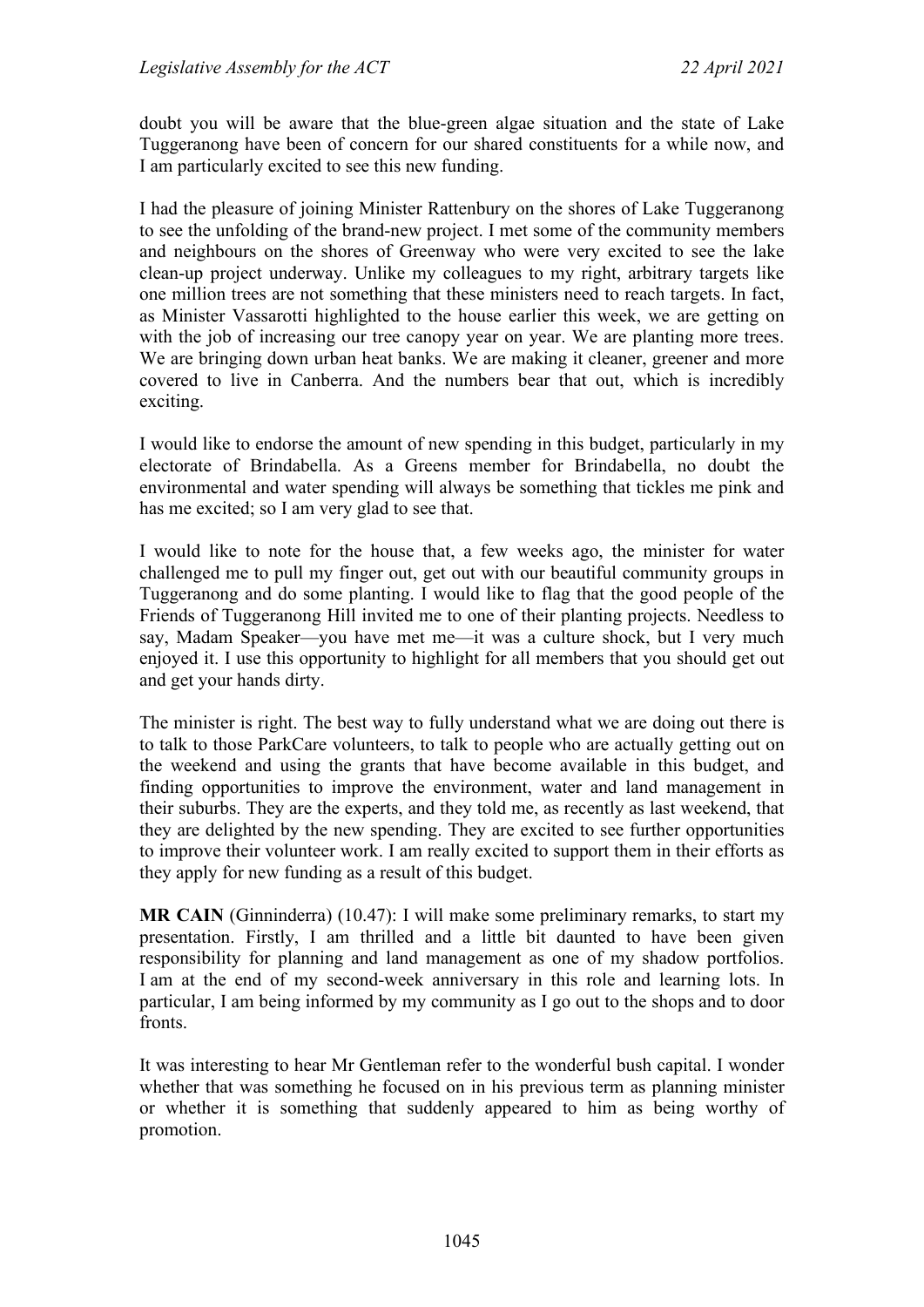I would like to endorse many of the comments by my fellow Ginninderra MLA Ms Clay on listening to the community, because I think that MLAs in this room need to remember why we are here. We are here to serve our community. We are here to listen to what their needs and interests are. As elected officials, it is our responsibility to take those interests and concerns seriously and to see how we can make each of our electorates and this great city the place that they want to live in and enjoy with their families, going forward into the future.

In my opinion, the territory's planning system is not working. We do not have the balance right. I recognise that there is a need to meet the huge growth in demand for housing and retain the essence of what it means to live in Australia's bush capital. It is worth reminding this Assembly that this city is the capital of one of the greatest countries in the world, in my opinion, if not the greatest. It is worthy of being promoted as a centre for industry, and smart industries in particular, a centre for smart planning, a centre for livability and for community, and a place where people come first. The bush capital is something we are known for internationally, and I think we should be advancing that with our planning decisions.

Green space should be preserved for many reasons, including the importance of plant life as a relatively cheap and effective way of addressing climate change. It is also nice to go down to the oval with your family, to play a game and walk the dog. We should not easily lose these community open spaces.

What are some of the issues or improvements that I would like to see in residential planning? Regarding medium density, we need a sensible approach to low rise and medium density in existing RZ2 zones. It is very disappointing to see RZ1 zones, by stealth, being converted into RZ2 zones with attractive tags like "demonstration housing". It is simply a sham way of extending RZ2 zones into existing RZ1.

We need to move away from the trend towards high-density towers which create massive heat banks and parking issues. We need a long-term strategy to deliver good, workable transport and active travel networks. I have been told that a goal of having a medium to large block, with more room for a yard, is very 1950s. But according to the Winton report, the vast majority of Canberrans prefer to live in a standalone home with a bit of yard for their children or their own activities. This is achievable.

With respect to streetscapes, we need to avoid the narrow streets in a lot of the newer areas. They are dangerous and cramped. Just drive through them, if you do not believe my words. Drive through Lawson, in my electorate of Ginninderra, and other newer areas of Canberra. The inadequate parking provisions mean that cars parked on both sides of the street barely leave an avenue for normal traffic, let alone, in some areas, emergency vehicles.

Building quality comes up time and again as I talk to my constituents. This is something I will be working on with my colleague Mark Parton, the shadow minister for sustainable building and construction.

We need better connected transport networks. Good transport networks are an integral part of planning for the future of Canberra that we are currently lacking, especially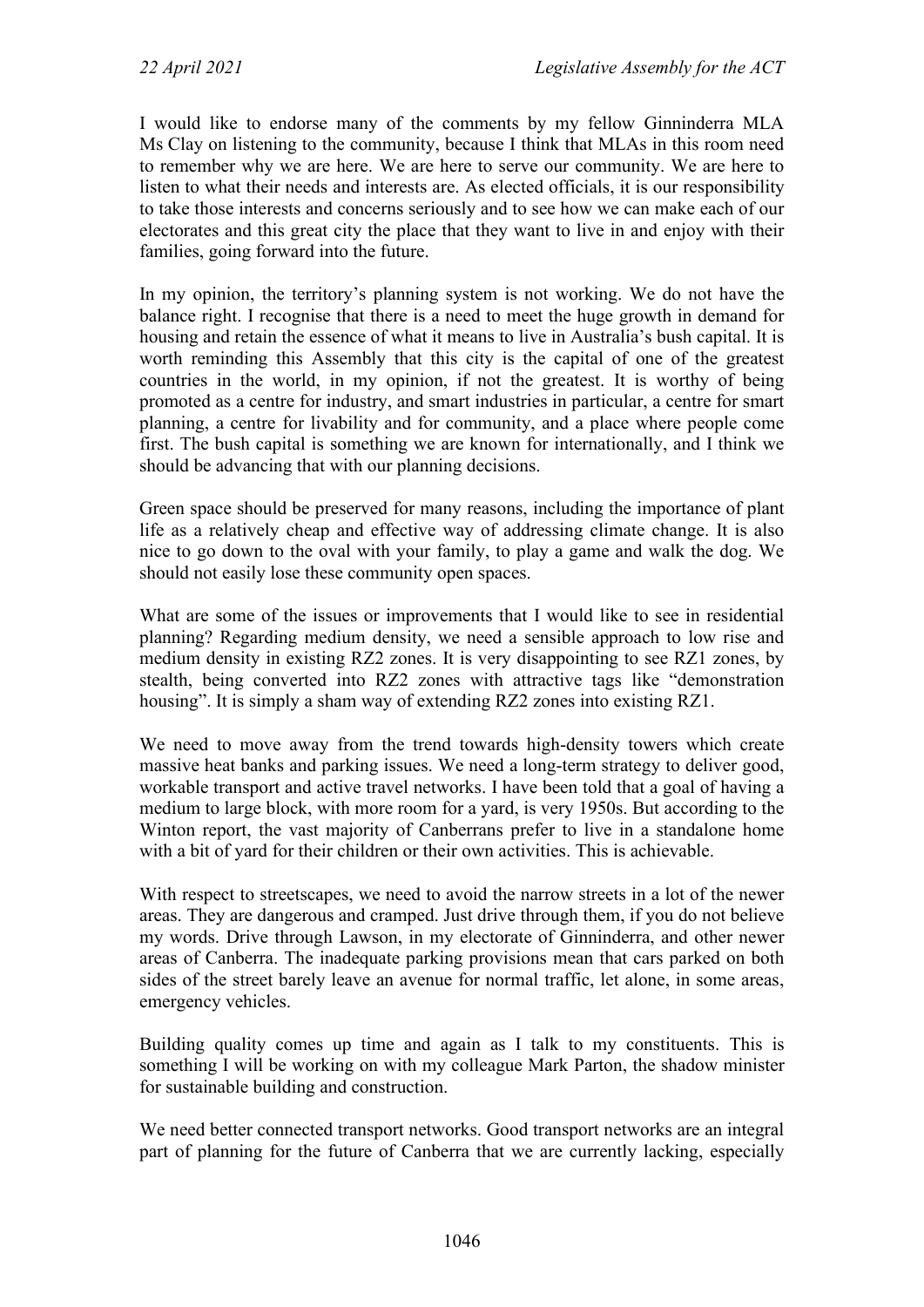with the growth in innovative transport options like e-scooters. Despite all the talk of active travel, the government has no long-term plan to deliver a connected cycle network for the whole of Canberra. We also need to avoid really glaring mistakes like the electrical towers in Holt, which have produced a gross disadvantage for existing land and home owners in west Belconnen.

What would I bring to the planning portfolio? Firstly, I would bring ears to listen to my community and to see what outcomes they would like to see in the electorate of Ginninderra. I think there is a place for exploration of what we would like to see Canberra look like in 50 years, to draw together the best and brightest minds in urban planning, environmental protection and climate change strategy. We should have the best minds come here, while acknowledging that we are close to borders in some areas, and say what could be done to preserve the character of this bush capital and meet these other priorities.

Obviously, I am new to the role, and I welcome input and ideas from all Canberrans, including members of this Assembly. My door is open.

On the more micro level, as members would be aware, I am very interested in the proposed development at Kippax Fair. I have a survey running at the moment to test the feelings of the community about the proposed sale and development—in particular, the development onto the oval. I wonder, as many do as they talk with me, whether there are options other than taking away a significant green space.

I am really excited, as I said in my opening remarks, to have the responsibility in this shadow capacity for planning and land management. I will be prompting the government towards good ideas and good outcomes to make this bush capital a place that we can all be proud of.

**MS VASSAROTTI** (Kurrajong—Minister for the Environment, Minister for Heritage, Minister for Homelessness and Housing Services and Minister for Sustainable Building and Construction) (10.55): I rise in support of the appropriation bill, including a range of new measures that the government is pursuing to substantially lift the quality and sustainability of the design and construction of new buildings, repair landscapes and protect our environment and heritage. These measures will help us to meet the objectives that the government has committed to in the parliamentary and governing agreement.

In relation to sustainable building and construction, while Canberrans are committed to climate action, many of our buildings are lagging. Too often we have seen new apartments that do not meet community expectation. While there has been significant reform in this area, there is more work to be done.

In the 2020-21 budget, the government has committed \$800,000 to a second stage of building quality reforms to improve the ACT's building regulatory system and lift practices across the construction industry. Under this stage the government will accelerate work to address the issues of licensing and accountability for people designing, building, certifying and contracting for off-the-plan.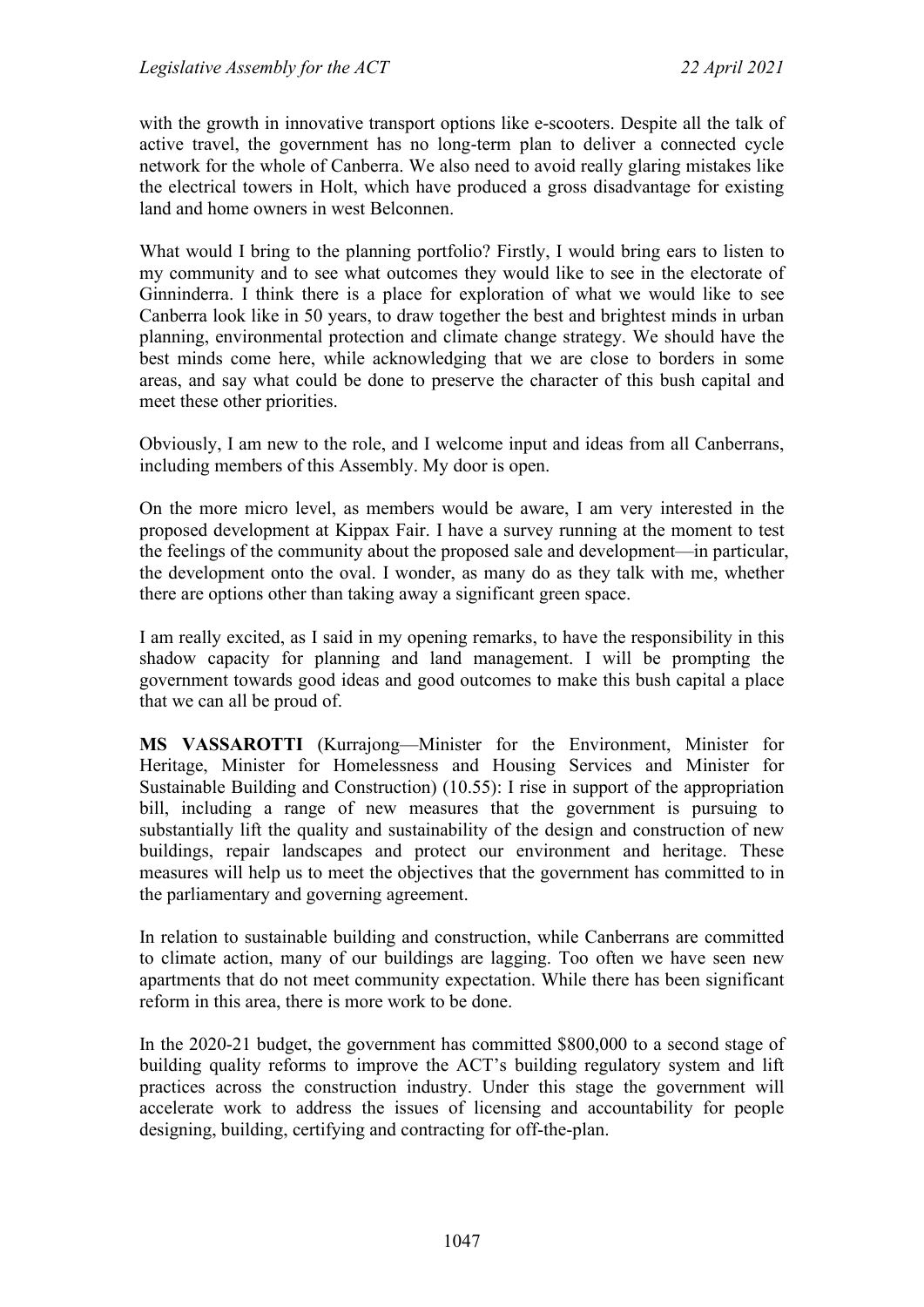We will consider insurance and other protections for clients and building owners, implement a residential building dispute resolution scheme and make improvements to the ACT Security of Payment Scheme. As well as these reforms, the government has invested in establishing an expert team of publicly funded building certifiers within the ACT public service to deliver confidence to homebuyers that their new homes are free from serious defects.

I now turn to environment and heritage. It is great to hear that there is tri-party support for the environment, but we need to look beyond the rhetoric that suggests that the government is not doing very much in terms of the environment, and particularly in terms of supporting our environmental volunteers. I would like to expand on a few of the ways in which we are supporting environmental volunteers and repairing the land to make Canberra an urban biodiversity haven.

In this budget the government will continue to support the hardworking, valuable, local environment volunteer based groups. We know that the contribution made by these community groups is staggering. It ranges from removing weeds to caring for injured wildlife, and delivering citizen science programs like FrogWatch and Waterwatch.

In this budget the ACT government is supporting environmental volunteers, particularly the three ACT regional catchment management groups, who have each been granted \$125,000 in the 2020-21 financial year—this year's budget. ACT Wildlife have been granted \$100,000 to continue their crucial work in rescuing and rehabilitating sick and injured wildlife.

Additional funding has also been made available to the community through the environmental grants program. \$200,000 is available under the ACT rural resilience grants for projects that address pest animals and weeds on rural lands. Another \$200,000 is available through the ACT environment grants funding and \$100,000 through the nature in the city grants. This enables localised and dedicated care from the environmental volunteers who truly understand and love their neighbourhoods. We are not leaving our environmental volunteers high and dry.

We are also investing in implementing invasive species management programs to protect Canberra's biodiversity. Invasive species are one of the biggest causes of biodiversity loss and, with climate change, we can expect that they will get worse. Following the significant invasive weed growth resulting from the La Nina weather patterns that we experienced in Canberra over the spring-summer period, the government is investing an additional \$626,000 this year to manage invasive species in the region.

Let us spend a moment on the extraordinary claim of a "hare-brained scheme" around bettongs. I invite the shadow minister for the environment to contact my office to get access to the significant information that has been provided around the research that has come from this very important research program. This government is committed to research, science and evidence-based environmental management. We will absolutely continue environmental research to ensure that we are responding in an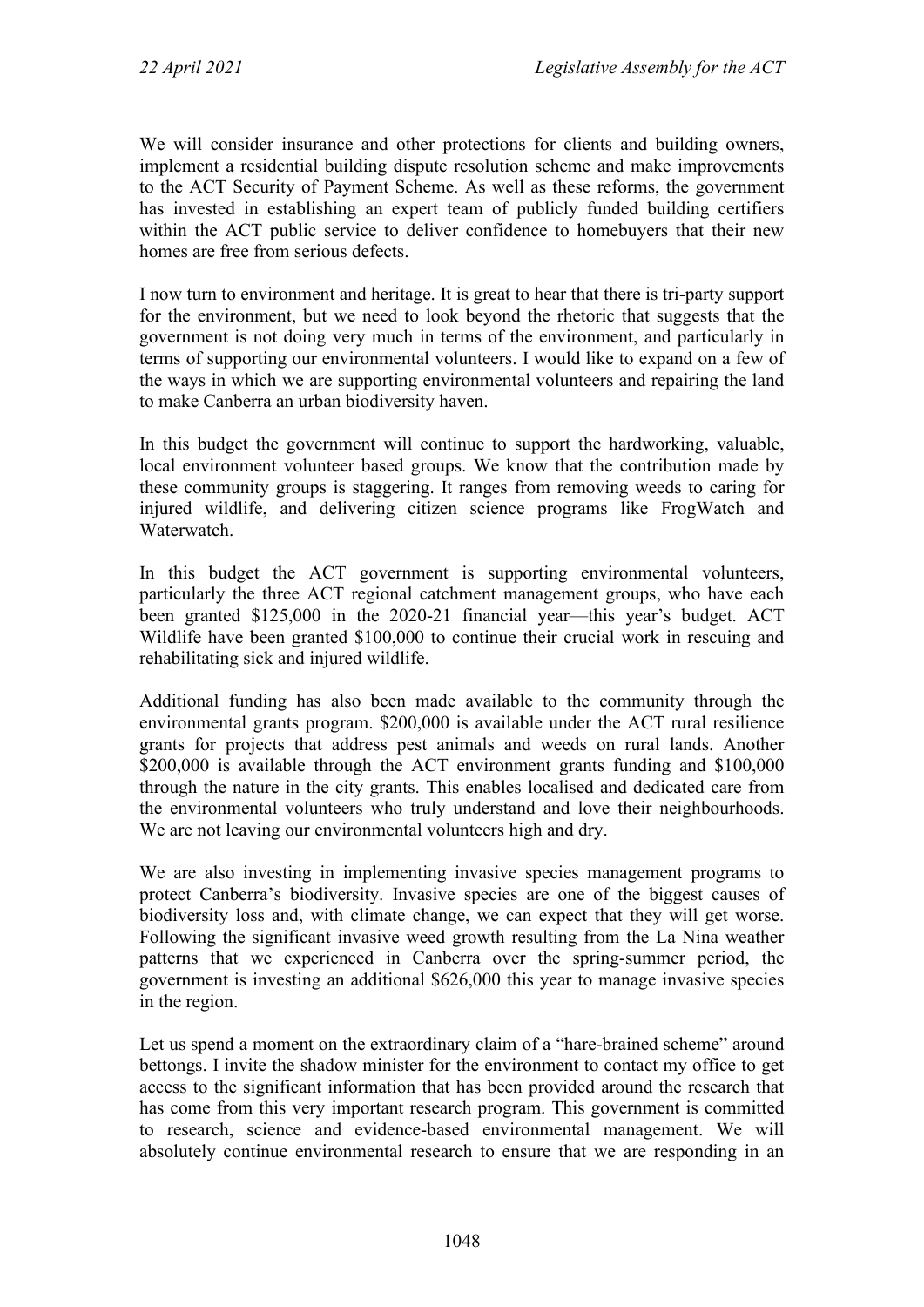evidence-based way, and we make no apologies for that. There is significant information about some of the outcomes from this particular program, and we would be happy to share that with the shadow spokesperson.

Finally, we are also investing in protecting and promoting Canberra's heritage. The ACT Heritage database and website are in need of updating to protect our heritage assets. I am happy that \$60,000 has been allocated in this financial year to kickstart this process.

The Heritage Festival, now in its 38th year, is an iconic and popular event that we continue to support. This year more than 160 diverse events have been taking place over the Canberra region. Given that the festival raises the awareness of the ongoing need to conserve our natural, historic and First Nations heritage, we are extremely proud to continue to support this.

I am also proud to support the ACT branch of the National Trust, with \$75,000 allocated in the 2020-21 financial year to support their important work in fostering the knowledge of, and conserving, places and objects that are significant to our heritage.

There are many more projects that I could talk about if I had more time, but I hope this has provided a snapshot of the activities that exemplify how we are improving our environment, the standard of our buildings and the general wellbeing of our community.

**MS LAWDER** (Brindabella) (11.02): I am pleased to speak reasonably briefly on the Appropriation Bill 2020-2021, as many of my colleagues have already covered off the major points. What I am, of course, interested in is the effect on my electorate of Brindabella. We are very lucky in Brindabella. We have Namadgi National Park and the Tidbinbilla Nature Reserve—a very large area which is very beautiful, attractive and usable for our residents, and residents from all over Canberra.

One of the things I am most interested in, and I have been interested in over the last eight years that I have been in this Assembly, and before that, is the water quality issues in Lake Tuggeranong. Just like me, residents of Tuggeranong care very deeply about their lake. They see it as the jewel in the crown of Tuggeranong. Whilst many of our lakes, ponds and waterways were man-made and designed to capture sediment on the way through, there is also very much an amenity aspect to the lake, especially with Lake Tuggeranong, which is right in the middle of our town centre, and accessible by everyone. All through the week, you see people walking their dogs, with their families, cycling, and very much utilising the area around Lake Tuggeranong.

Residents want to be proud of the lake, but for years now we have had terrible algal blooms and poor water quality plaguing the area. We have had beaches closed due to the blue-green algae and other bacterial blooms in the area. Greenway residents especially have experienced the smell from the blue-green algae. In fact, in January this year a resident phoned me to say they would have to leave their house for the day because the smell was intolerable and giving them headaches.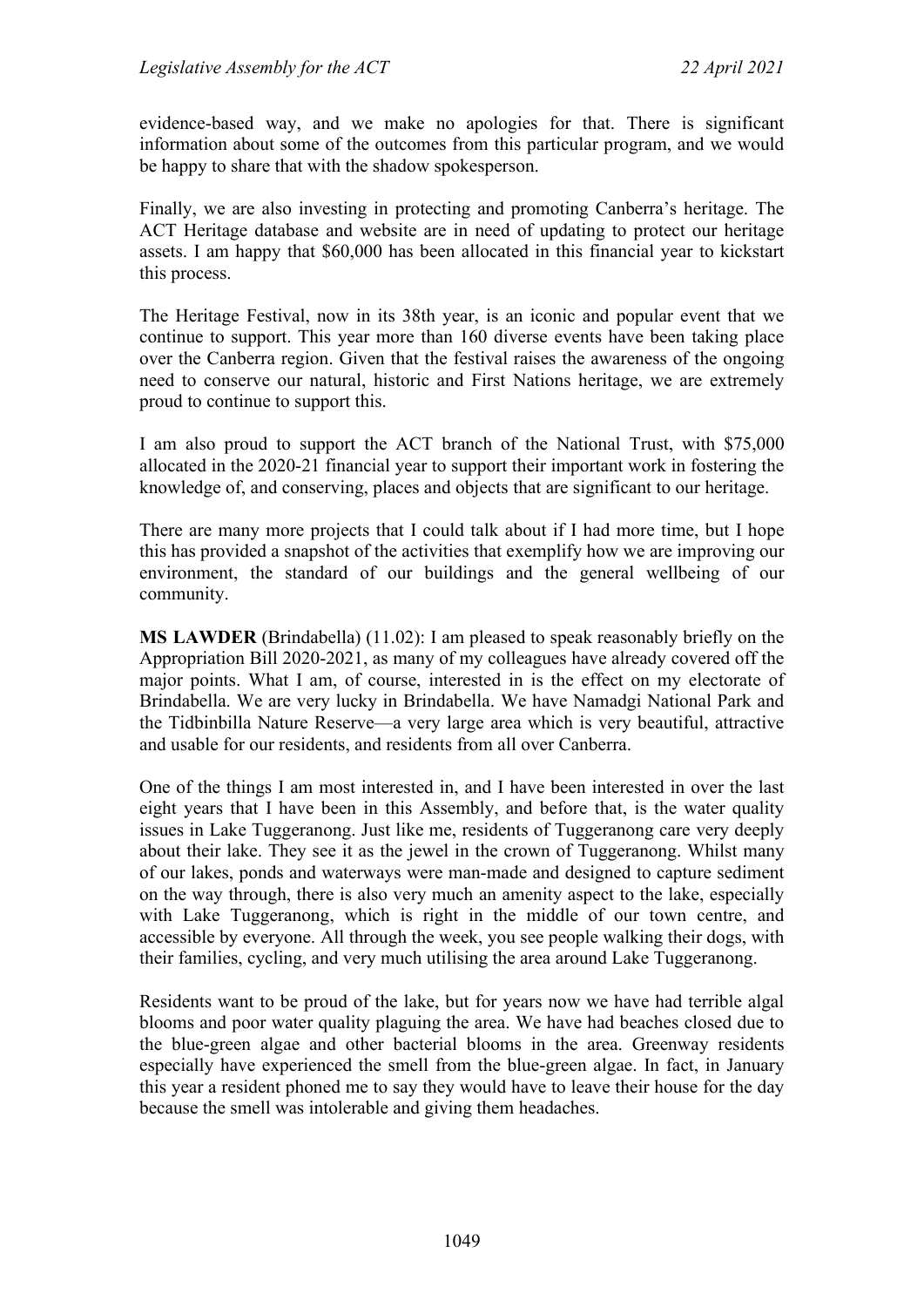We have been pouring money into our lakes for years to try to combat this issue, and many of the projects have taken place in Tuggeranong, either at Lake Tuggeranong or in the waterways leading to Lake Tuggeranong, in the Healthy Waterways projects. During the hearings I tried to get an idea of the outcomes—not the specific outputs. We can all see that there are rain gardens and wetlands, and that things have changed. And these are good results. But what has been the outcome in terms of water quality?

Since 2014, when these projects began, what improvement has there been in Lake Tuggeranong? What improvement have residents of Tuggeranong seen in their lakes? I think that there should be an independent assessment of what has been built, and the effectiveness of the funds spent, so that further assets that may be built could be more useful and effective in achieving significant improvement in water quality. I am not criticising the process used to deliver the projects. I am not criticising the construction of the projects. There was an excellent job done. I am just not yet convinced that the results meet the business case that was put forward, and may not pass a cost-benefit analysis.

A particular project that took place in the lake included some pens that held water that different treatments were applied to. Unfortunately, this experiment has been left to decay and disintegrate on our lake. I have asked about this. I asked about this during the hearings. I asked about this during the most recent sitting week. I have still had no reply as to how long we are going to leave these bits of plastic, these bits of metal, to disintegrate on our lake. I visit it every week when I kayak on Lake Tuggeranong. Luckily for me, the lake is still open for secondary contact. It is closed, of course, to primary contact—so there is no swimming, for example—but secondary contact is still allowed, even though there is some terrible blue-green algae there at present.

Despite the tens of millions of dollars spent, we still have poor water quality. We still have regular stinky algal blooms. Tuggeranong residents still suffer. I am pleased to see more money being invested to try to address the issue, and I am hopeful that we will see some results this time for the money that is being spent to try to improve the water quality in Lake Tuggeranong.

**MR RATTENBURY** (Kurrajong—Attorney-General, Minister for Consumer Affairs, Minister for Gaming and Minister for Water, Energy and Emissions Reduction) (11.08): I am pleased to rise to support this element of the budget, including a range of new measures that the government is pursuing to meet the territory's world-leading climate change targets. These measures will help to ensure that we continue on the journey that the community has embarked on and meet the objectives that the government has set out in the parliamentary and governing agreement.

As most Canberrans know, 2020 was a milestone year for the ACT in terms of greenhouse gas reductions. We achieved two very significant targets, and each achievement signals how we need to keep moving forward. Ms Castley will be pleased to hear this, because she spoke about the fact that the community wants action, and this is genuine action.

First, the ACT reached its legislated target of a 40 per cent reduction in greenhouse emissions relative to 1990. In fact, we overachieved this target, but this greater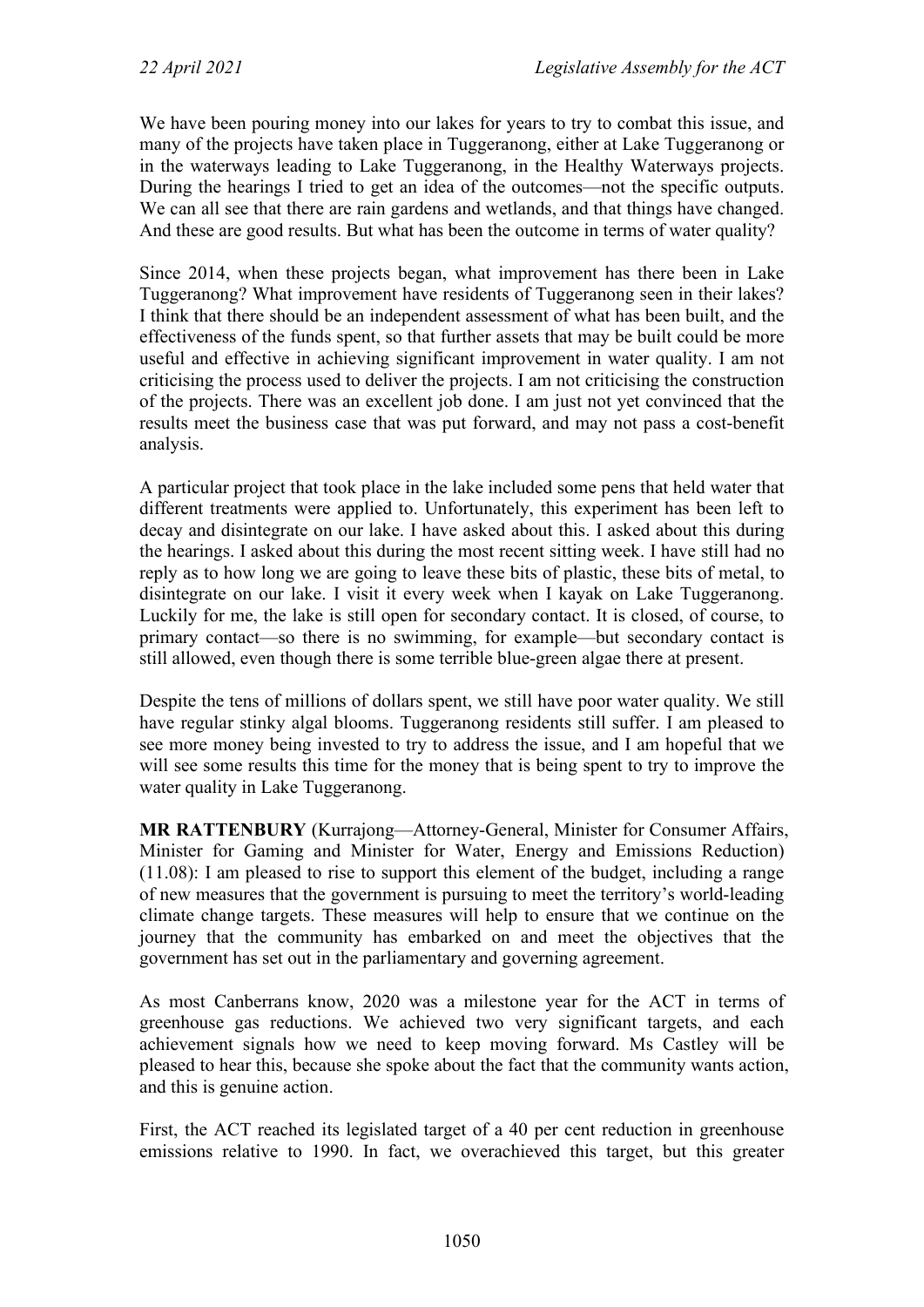achievement is tinged with some sadness. Due to the way COVID-19 impacted the ACT, transport emissions in 2020 fell significantly, leading us to achieve around a 45 per cent emissions reduction.

We know that, as we recover, these transport emissions may well rise again. It does seem likely, because 2020 was, as we all know, an exceptional year. It is important to note that whilst there was a 45 per cent reduction, it probably is not a true 45 per cent reduction. I think the true figure is around 40 per cent, which was the goal. We now know that transport emissions account for around 60 per cent of our total emissions, so we are sharpening our focus on reducing emissions in this sector. We will continue to promote public transport and active travel and have a range of measures in place to support this.

A key part of our response in this car-friendly city is also to promote the uptake of zero emission vehicles. The ACT has been a leader in this area and continues the transition of its own fleet. We now have more than 100 zero emission vehicles in the ACT government fleet, and this is growing, along with the charging infrastructure to support them. This leadership has been important in learning and demonstration, but now we need to grow our success in the private sector and with individuals with their vehicle choices across the city.

In this budget the government is supporting increased uptake of zero emission vehicles through both financial incentives and infrastructure support, along with strategic planning for future uptake. From May, new and used zero emission vehicles will be eligible for a two-year registration fee exemption. This strengthens the already generous financial support offered to those taking up these new technologies.

The ACT continues to have the highest, most generous subsidies in Australia to encourage people to take up zero emission vehicles. If we can get the commonwealth government to take a similar policy initiative to the one the ACT is taking, we could really accelerate the take-up of these vehicles in Australia.

The budget includes \$2.7 million in funding to provide an additional 50 public charging stations to encourage those thinking about purchasing electric vehicles to feel more confident in their choice. This funding will also support the development of a master plan for electric vehicle charging and analysis to set a target for 2030 for new ACT zero emission vehicle sales. Together with the introduction of a fleet advisory service, these measures are designed to create a supportive ecosystem for zero emission vehicles.

Canberra is arguably the electric vehicle capital of Australia, with more EVs per capita than any other capital city. The measures being put in place by the government will help to solidify this position by addressing price range anxiety, information shortages and investment certainty.

The second key milestone achieved in 2020—and I am talking about real action—was reaching our 100 per cent renewable electricity target. With this achieved, more attention is focused on how to move away from natural gas use. Natural gas accounts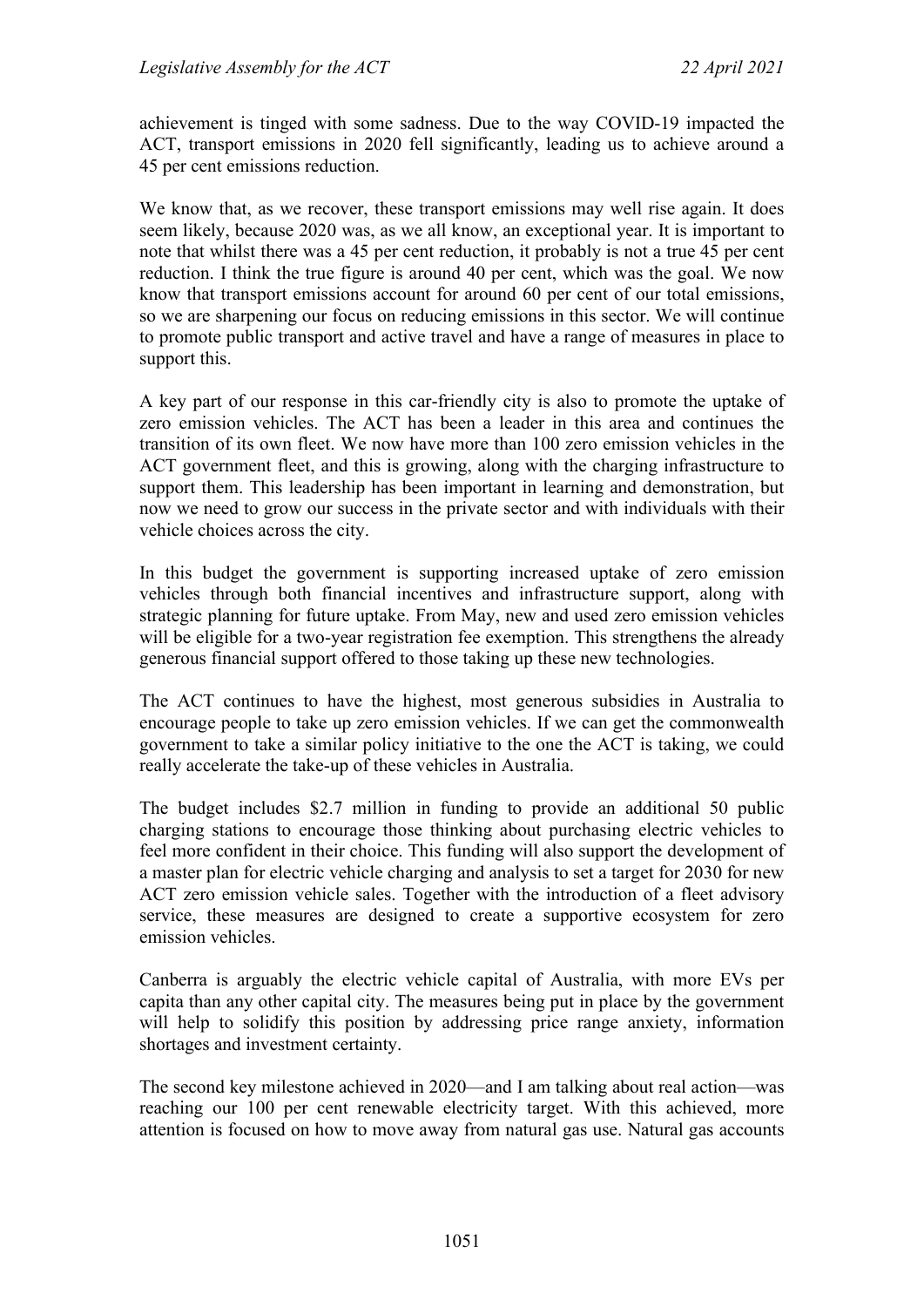for around 22 per cent of ACT emissions and will need to be eliminated by 2045 to reach our zero emissions goals.

\$855,000 in funding has been allocated for analysis to help determine the best path for the ACT to follow to achieve this aim. This will include detailed assessment of the capacities of the electricity and gas grids, the potential for fuel switching, the role of hydrogen and biogas, the role of distributed energy and batteries, and the integration of electric vehicles into the grid, among others. This will help to ensure that the ACT is well informed as it develops its gas transition plan, as agreed by 2024 as part of the climate change strategy.

As we reach our milestones, we need to ensure that all parts of the community are able to participate in this journey and that we support those in the community who need it. \$50 million is provided to support vulnerable households to upgrade the efficiency of their properties and invest in energy-saving new energy technologies. This includes public housing, poorly performing rental properties and low-income owner-occupiers.

This measure will support the introduction of minimum energy performance requirements for rental properties, which we expect to introduce later this year, to commence in 2023. Assisting those most vulnerable in society does not just save energy and emissions; it allows people to live more comfortable and dignified lives, as every Canberran deserves.

In a 2020 survey of renters, more than 40 per cent said they were unable to keep their homes comfortably warm in winter. This is a travesty. This can lead to poor health, employment and education outcomes. This is not just a part of our climate change response; it is our duty to those who are struggling. That is why something like minimum performance standards for rental properties is such an important initiative.

The last measure that I will discuss specifically is the \$5 million for upgrades to community clubs to make them more sustainable. I spoke briefly about this yesterday. By investing in more efficient energy technologies, these important community hubs will be able to provide even more services to the community while reducing operating costs and cutting their emissions and/or their energy use. This will help to improve their long-term financial viability, and it is an important part of creating a sustainable future for clubs. Through these upgrades, we also have an opportunity to ensure that these clubs are appropriate places to provide community shelter when there are fires, heatwaves or potentially other community hazards.

There are a number of other measures supporting our climate change response in this budget. There has already been discussion of the \$150 million sustainable household loan scheme, and the \$100 million Canberra Big Battery. I know that the Chief Minister will speak enthusiastically about those.

All of these new measures join a range of steps that the government has already taken as part of the climate change strategy, both to reduce emissions and to prepare for the changes to our climate that are inevitable. The government will continue to find the steps needed to achieve our 2045 zero emissions target, including those in this budget.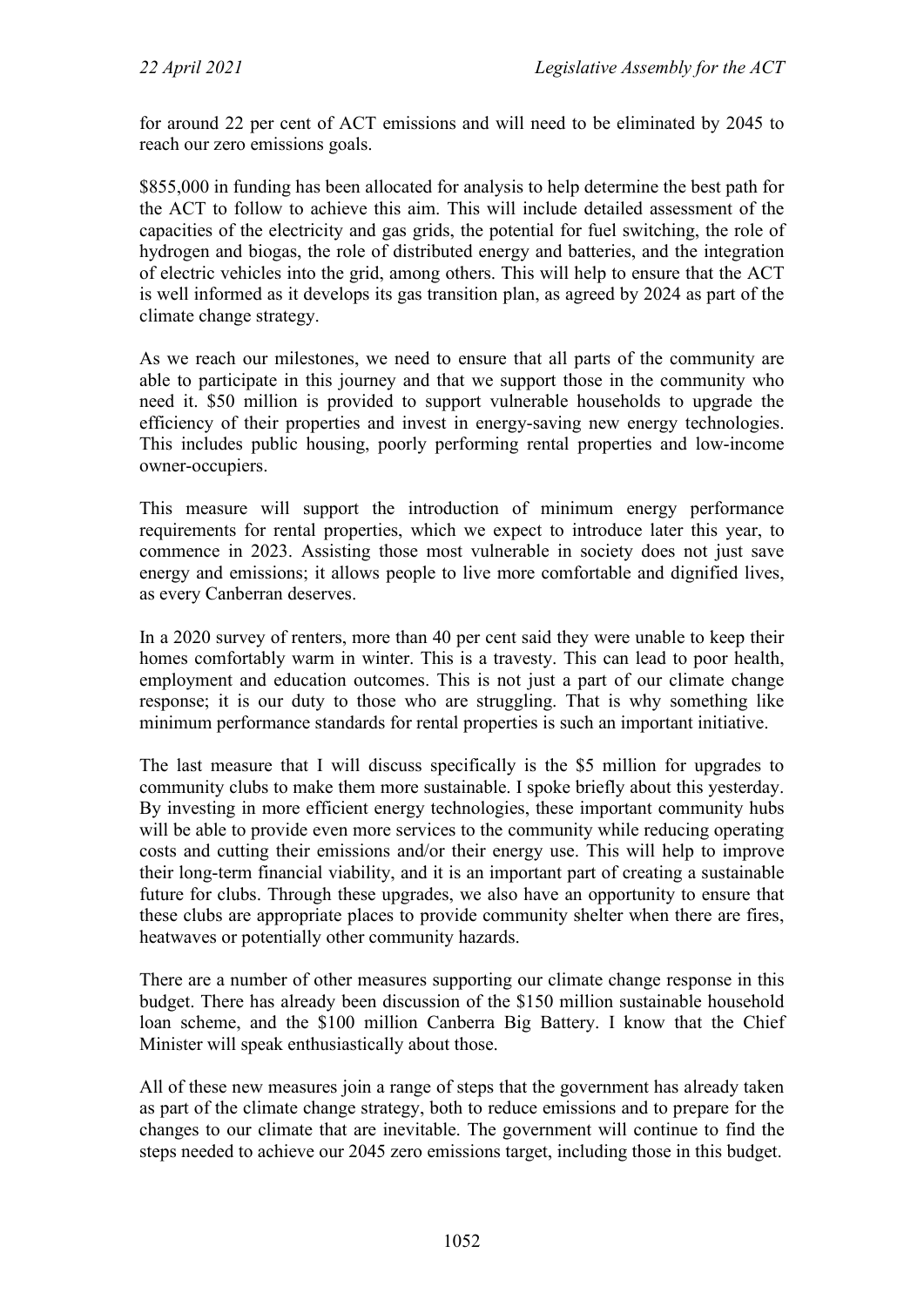There will be some setbacks and we will learn as we go. These are challenging areas. The nature of being one of the leading jurisdictions is that the road map is not always clear. There is not someone who has done it before. We are happy to work some of these things out. We are helping others learn how to do these things. That is the nature of being a frontrunner. It is something that we embrace, and our community embraces, as part of helping this country, and potentially others, to tackle the very real threat of climate change.

I will turn briefly to water, because I know this is a significant issue of interest to some members. Water security and water quality are critical for the health and wellbeing of all Canberrans. Clean and secure water for drinking, agriculture, biodiversity and greening the city requires action to protect our water supply catchments and to reduce nutrients entering our waterways, along with actions to improve water efficiency.

Long-term nature-based solutions are needed to mitigate the impacts of a changing climate and the subsequent impacts on our water security. We have only to look back over the last couple of years to see the impacts of drought and floods. These types of events will become more commonplace and their effects more pronounced. The actions we take today to secure water and protect catchments will influence all life in Canberra and our surrounding region for decades to come.

The ACT government has strengthened its resolve to future-proof our region and will consider the best administrative arrangements to provide a holistic and coordinated approach to water programs and policies to make sure all the parts of government are coordinated, moving in the same direction and reinforcing each other's work.

We cannot allow ourselves to become complacent because our storage is currently full. It is great that water storage levels in the ACT are currently at 100 per cent. But this is only one aspect of water security. Permanent water conservation measures will remain in force and the government is continuing to examine measures to improve water use efficiency. In partnership with the commonwealth government, we are continuing to identify a suite of water efficiency measures that are aimed at reducing our demand and returning up to seven gigalitres to the Murray–Darling system for environmental flows. This work will be critical for long-term water security.

In addition, I am pleased that we are continuing to undertake important work to reduce nutrients entering our waterways, and a couple of members have raised this issue today. ACT Healthy Waterways began in 2014 as a \$93.5 million joint initiative of the Australian and ACT governments to protect and improve long-term water quality in the ACT and the Murrumbidgee River system by reducing the levels of gross pollutants, sediments and nutrients entering ACT lakes and waterways.

This has been a both successful and popular program across the territory. It has seen the introduction of a series of urban ponds, rain gardens and various other features that not only are serving an important functional purpose but are actually excellent spots to improve biodiversity and recreation. They are very popular in the communities that they have been built in.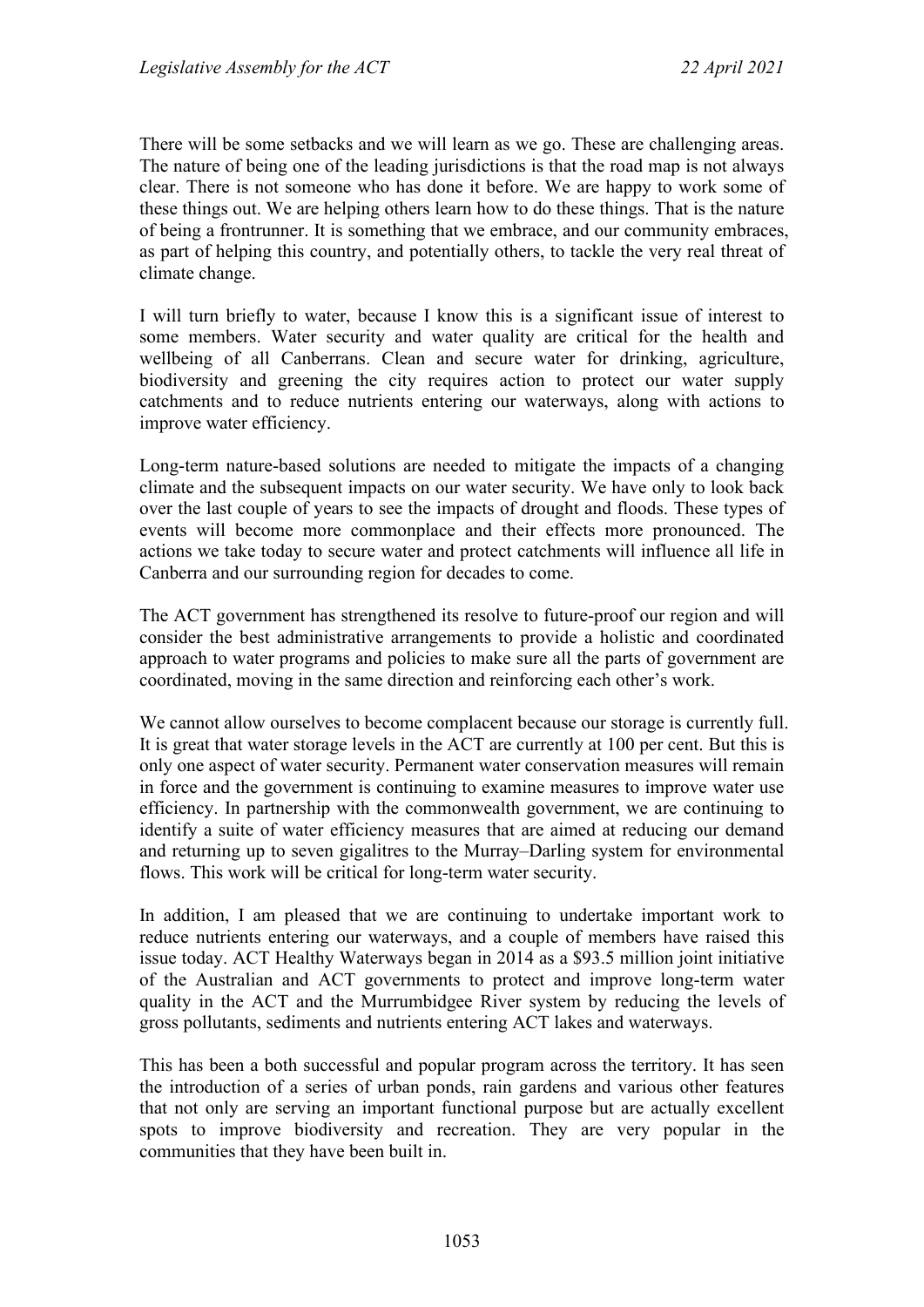The project was extended in the 2019-20 mid-year budget, where \$1 million was committed to continue research into waste to combat outbreaks of algal blooms in the lake, fix a malfunctioning gross pollutant trap and trial new infrastructure to prevent nutrient pollution from entering stormwater during large storms. An additional \$1.538 million has been committed by the government in this budget to complete some remaining capital works and to fund experimental floating wetlands in Lake Tuggeranong, which Mr Davis spoke about. An extension of the ACT Healthy Waterways program, the Clean Catchments, Clean Waterways program, will seek additional funding in the 2021-22 budget.

Ms Lawder will be pleased to hear that the Healthy Waterways assets intercept approximately 1,900 tonnes of pollutants from entering our waterways, including 1,885 tonnes of sediments, 14 tonnes of nitrogen and 2.5 tonnes of phosphorus. Ms Lawder also asked about the independent review. She may have noticed that a couple of weeks ago Minister Vassarotti and I announced that we have commissioned the Commissioner for Sustainability and the Environment to undertake a review of the ACT's urban waterways that will include the three main lakes and also the various streams and other water bodies across the city.

This is a follow-on from the review commissioned 10 years ago as a result of a motion that I moved in this Assembly to have the commissioner do the first urban lakes and waterways study. It is an entirely appropriate time to have that second review, both in light of it being 10 years since the first but also the significant work done in that intervening period to assess the current state of the lakes and waterways and to look at the measures that have been taken, to learn from those and provide recommendations for future actions.

I very much look forward to the outcome of that investigation by the commissioner. The report 10 years ago was seminal in setting new directions, and this second report will be an important moment for us to reflect on how much we have achieved and what the next steps need to be.

Other extensive work is going on: the government has commissioned the University of Canberra to look extensively at Lake Tuggeranong, recognising the particular problems of that water body, to identify the specific sources of pollution in the Tuggeranong catchment so that we can further get a handle on the situation in Lake Tuggeranong.

In terms of the mesocosms, the plastic and metal structures Ms Lawder referred to, they were left in the lake this year because there were aspirations to undertake further research, but they will be removed in the near future. The team are onto that now. We have just seen two examples of members of the opposition ill-informedly attacking scientific research. Those mesocosms are there for a very specific reason—to look at the measures that can be taken in Lake Tuggeranong. I am sorry Ms Lawder finds them a little unsightly. I have seen them; they are only a couple of metres wide in a large lake body.

*Opposition members interjecting—*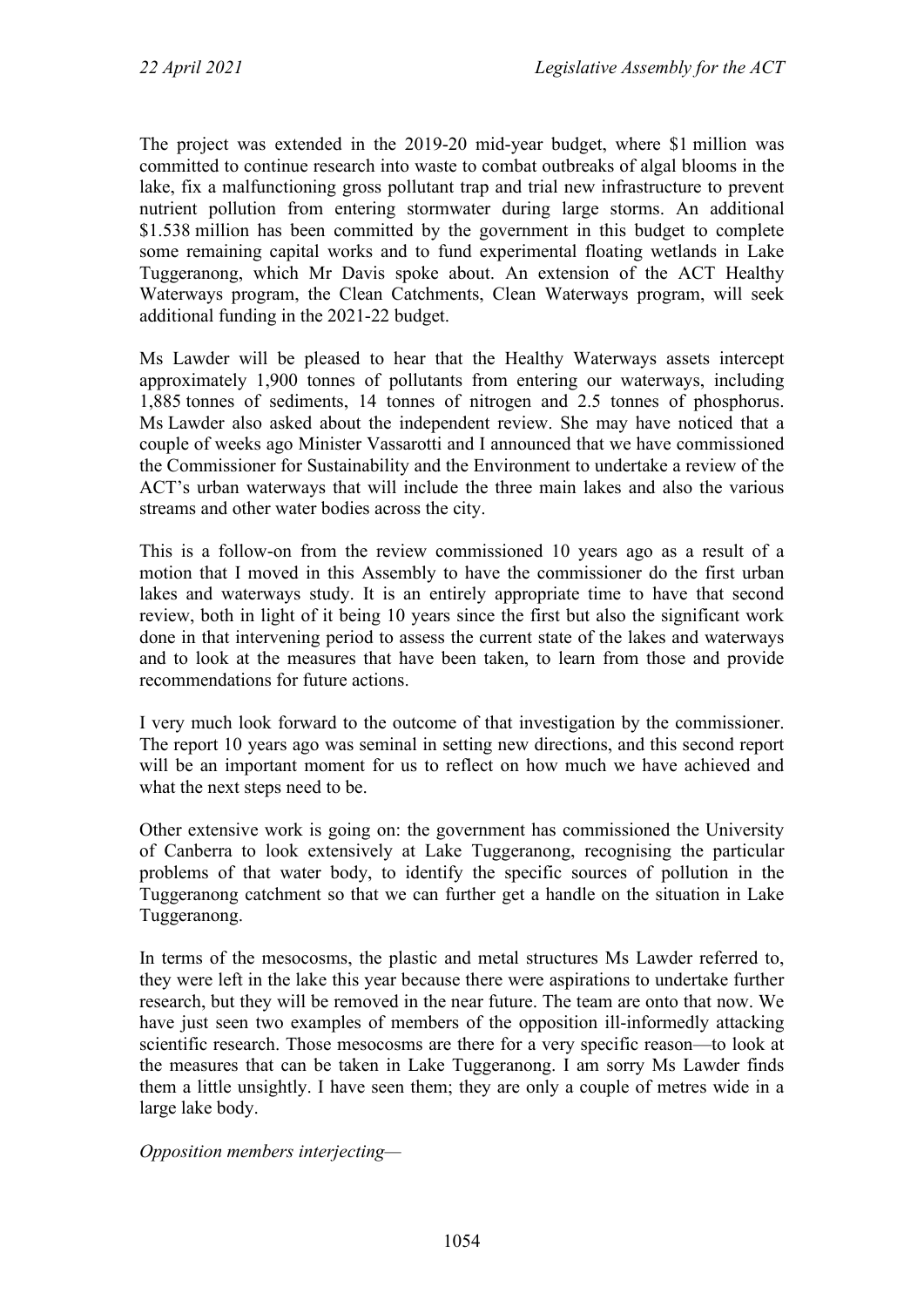**MR RATTENBURY**: They were left there in the prospect of further scientific research. The work is now finished and they will be removed. The fact that they are unsightly is an extraordinary observation. And Ms Castley referring to the bettong experiment as a wasteful harebrained scheme is frankly insulting to the researchers and the scientists who prepared that project.

Minister Vassarotti has spoken about this, and I encourage Ms Castley to take up her offer—she should go and meet the scientists who worked on this, the ecologists who thought that they had the right project to help reintroduce on the mainland what would otherwise be an extinct species. It did not quite work out as they hoped, but to describe it as harebrained is simply insulting to the hardworking ecologists, scientists, and researchers in this city. I encourage members to research a little more before they make these kinds of observations. It does not do this place any credit to hear those sorts of descriptions.

I assure Ms Castley that a review of the Climate Act will commence soon. I will have announcements, because we are not meant to walk in here and make those kinds of announcements, but I will provide the details of that very shortly to both the community and this place.

I finally touch on the issue of ambition and action. One of the more insightful moments of the election campaign took place at an environment forum at St Margaret's Uniting Church in my good electorate of Kurrajong, where myself, a member of the Labor Party, and Ms Lee were invited to speak about our respective party's environment policies. The questioning was conducted by students of Dickson College who were doing a journalism or current affairs course. They were pleased to hear of the opposition's proposal for a million trees and they politely and neutrally asked Ms Lee what science had been used to develop that target. Ms Lee gave a broad-sweeping answer and a student very politely said, "Thank you, Ms Lee, for that answer, but I would like to return to my actual question: what was the scientific basis behind choosing a million trees?" Once again Ms Lee gave a broad-sweeping answer and the student ever so politely—I think that he was feeling a little awkward by this point—for a third time asked what the scientific basis was for choosing a million trees. He gave up after that because it was getting awkward for both him and the entire audience, but there was never an answer to the research and planning basis for why a million trees was chosen.

*Mr Hanson interjecting—*

**MR RATTENBURY**: So I encourage members not only not to interject, because it is against the standing orders, but also to be a little more thoughtful and considered when it comes to having a scientific and evidence base for their policy positions.

Proposed expenditure agreed to.

Housing ACT—Part 1.11

**MR PARTON** (Brindabella) (11.26): We all know that appropriation bills are the vital sustenance of government for delivering programs and services to support the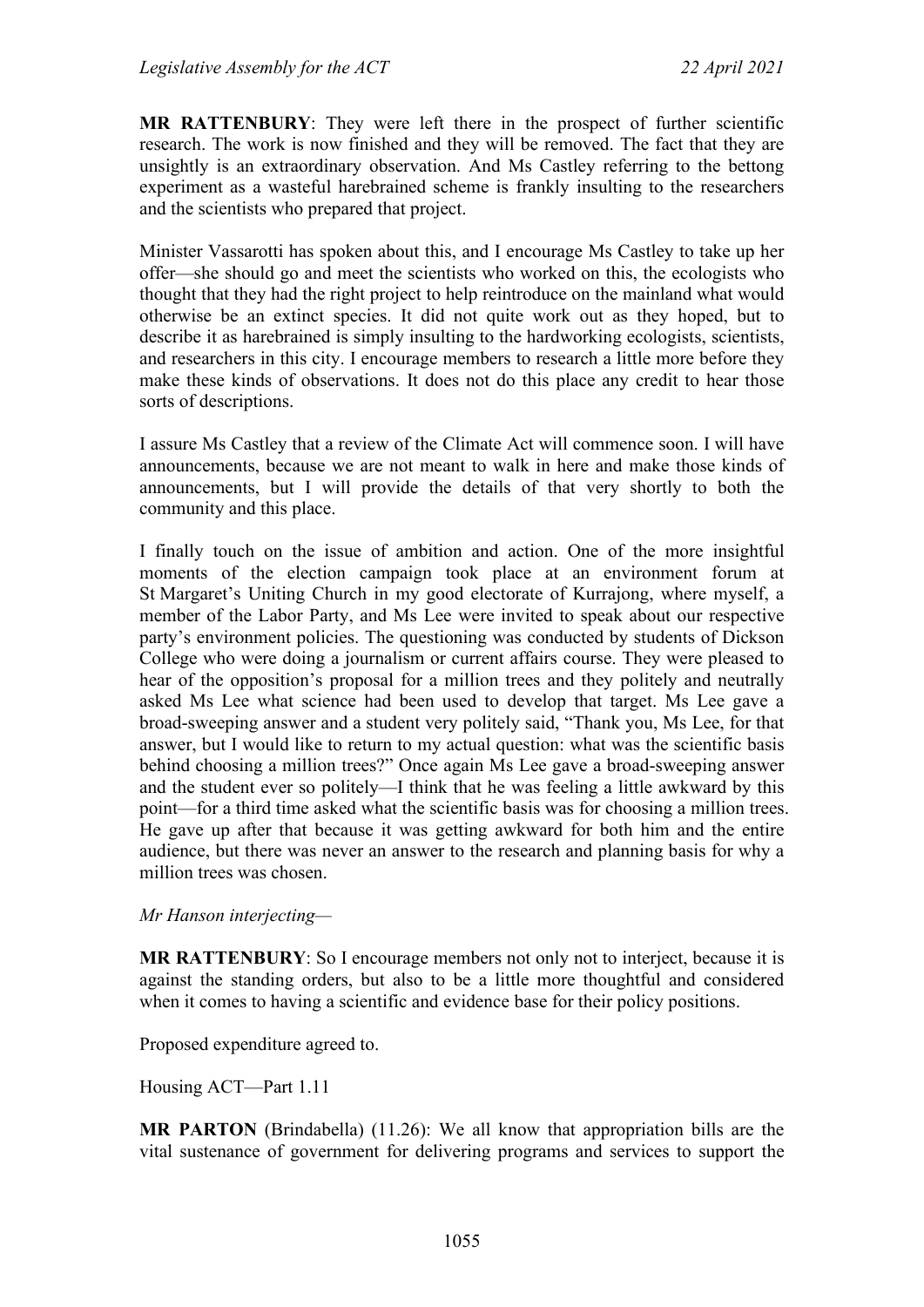territory's community. Appropriations are largely taken from the proceeds of taxation, government fees, charges, and fines. Prominent sources for this appropriation are, of course, residential rates and land taxes that we pay, with many in the community sensing that these have reached or even surpassed unbearable and unreasonable levels.

An important principle of democratic governance is at play here and it is based on a fundamental deal between the community and the government. That is what this is about. On one side the community is unavoidably obligated to pay its mandated liabilities either willingly or otherwise, and on the other side our government has an obligation to spend these billions, effectively, sensibly and efficiently.

It is often a strong temptation of government to allocate funds for frivolous purposes based on misinformed ideology or in order to prop up compromised policy platforms. But I can say that the appropriation for Housing ACT is most certainly for a sound and sensible purpose. I know that is something the ministers and I agree with. There is absolutely nothing frivolous about putting a roof over the heads of those otherwise unable to do so themselves.

In 2019-20 around 21,500 people were the beneficiaries of the Housing ACT appropriation. Interestingly, the \$55 million for this year's appropriation for controlled recurrent payments is a bit over a million less than last year. Also of interest is that capital injections into Housing ACT's balance sheet rises from \$34 million in 2019-20 to \$83 million in 2020-21 for housing renewal programs. So, on the surface, it would seem that provision of new housing is pushing ahead and parallel with the reduction in recurrent expenditure which supports the existing housing stock and existing residents.

So let's have a look at what the \$55 million controlled recurrent payment will get for the public housing sector. Housing ACT has set a number of priorities for 2020-21, including a set of human-centred principles to be implemented across all functions of the business. The agency also says that it is committed to excellence and the highest ethical standards in dealing with its clients. We would all agree that these are highly desirable aspirations, and I have no doubt that Housing ACT is working its hardest to meet these goals.

This agency's job is not an enviable one by any means—trying to cope with almost 2,800 people on the waiting list on the one hand and what seems like a reduction in its housing stock on the other. What seems to be missing from Housing ACT's priorities and objectives is something that assures residents of public housing that they will be provided with a property that is free of health and safety risks and is capable of being lived in. That is probably quite important.

The closest thing I can see to this obligation is strategic objective 2, which says, among other things, that Housing ACT will provide access to safe, affordable and sustainable housing. I really wish that an assurance of a living environment free of health and safety risks was a critical plank in this agency's priorities and performance benchmarks and I genuinely urge consideration of that change as we move forward. But we know for a fact that this is not the case. You only need to check the annual report to see that almost 42 per cent of complaints relate to maintenance and property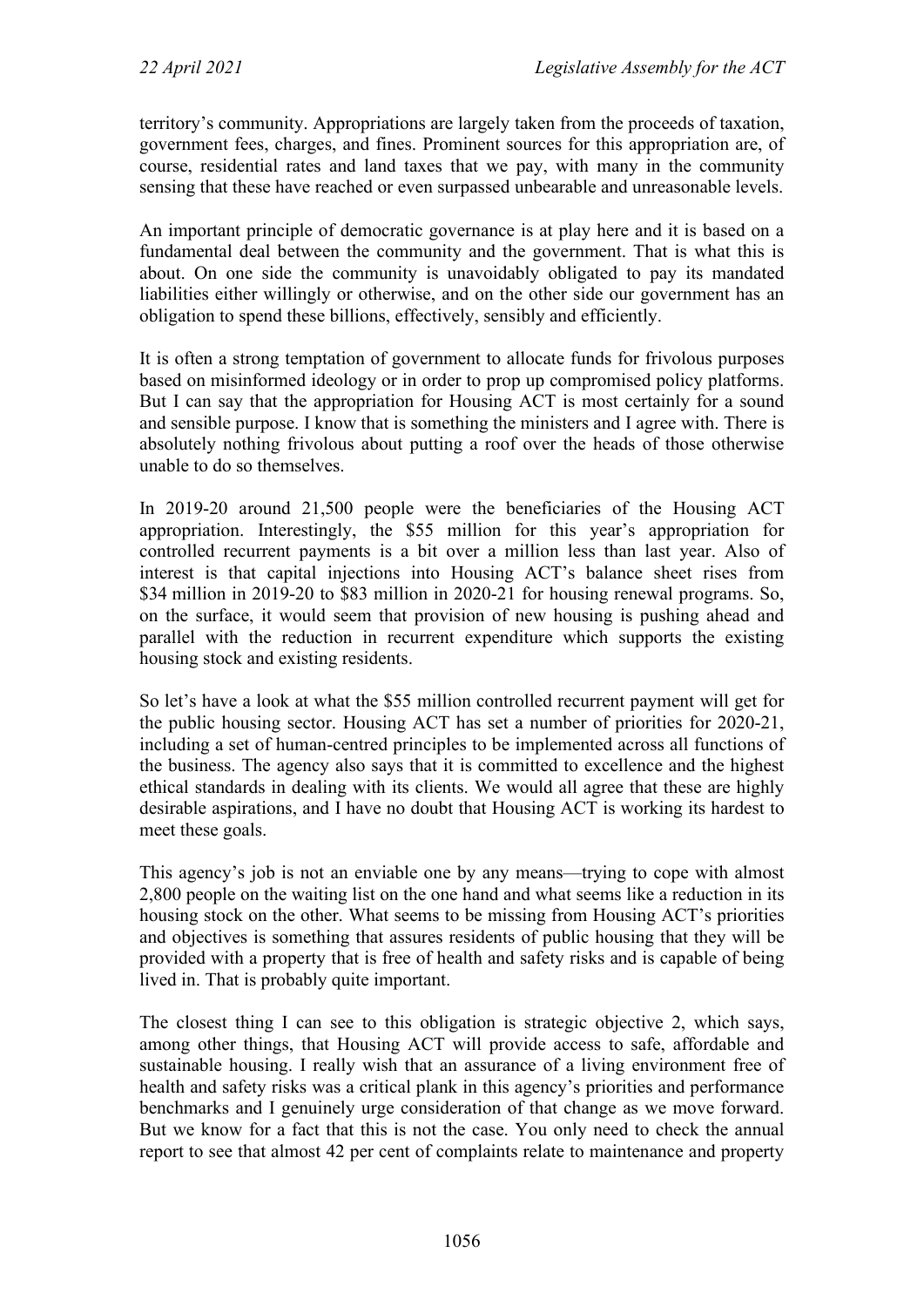condition issues. This is not simply some abstract statistic; I can guarantee from firsthand experience instances of terrible neglect with people compelled to live in houses that are blatantly uninhabitable.

I stress that this is not the fault of Housing ACT, who are doing their best with the money that they have. Rather, we need to look at the decision-makers who said that \$55 million was okay for 2020-21, knowing full well that they were prepared to tolerate or accept some margin of tenants living in unsafe conditions or in dwellings that are clearly not fit for purpose. I cannot remove myself from that conclusion, even after the debate of yesterday, that we are prepared to tolerate and accept this level of people living in houses that are clearly not fit for purpose. I do not think that is good enough.

The government cannot say that they are unaware of these terrible problems. I am sure that the ministers receive a steady flow of pleas for help over unsafe or unhealthy housing conditions. So, to this extent, the performance goals and priorities set for this appropriation are most inadequate. Surely this government needs to have an honest dialogue with its delivery agent—that is, Housing ACT—to determine a realistic funding requirement without passing on its responsibility to its contractor to fix the problem. And, in regard to contractors, we must remember that governments cannot ever outsource their fundamental obligation to govern properly.

Going back to the capital injections for a moment, we can see that the budget has more than doubled compared to the 2019-20 figure. If I understand the metrics for the public housing renewal program correctly, we are going to spend \$600 million over the next five years to grow public housing stock by a net 200 dwellings or an average of about 40 per annum. Getting to this additional 200 dwellings involves a multi-pronged strategy: firstly, some 1,000 dwellings will be sold or demolished, and 360 dwellings will be sourced from the indicative land release program. That amounts to an average of 72 dwelling equivalents per year. On top of that another 140 dwellings will be purchased from the private housing market.

Going back to the indicative land release program for a moment, the Housing ACT annual report says that it will be the source of 360 dwellings over the next five years. You would think that, given the chronic shortage of low-cost and public housing, surely the government can do better than this. That will never be because we all know that any increase in the land release program will compromise land sales revenue. We would love to see more dwellings go into this program but it is not going to happen. When you are dealing with a cash-strapped government, it is all about land sales.

In the face of a steadily increasing waiting list for public housing and, as we are seeing at the moment, record pressure on rents and housing prices, we could very well be headed for something of a major train crash. Surely there must be a better way of spending this \$600 million to achieve more effective results. Effective solutions are feasible, as proven by the policies we took to the electorate last October and to this chamber earlier in the year in relation to community housing providers; policies that were roundly endorsed by ACTCOSS, ACT Shelter and community housing providers. Our policies were welcomed by the advocacy groups and they remain a valid strategy.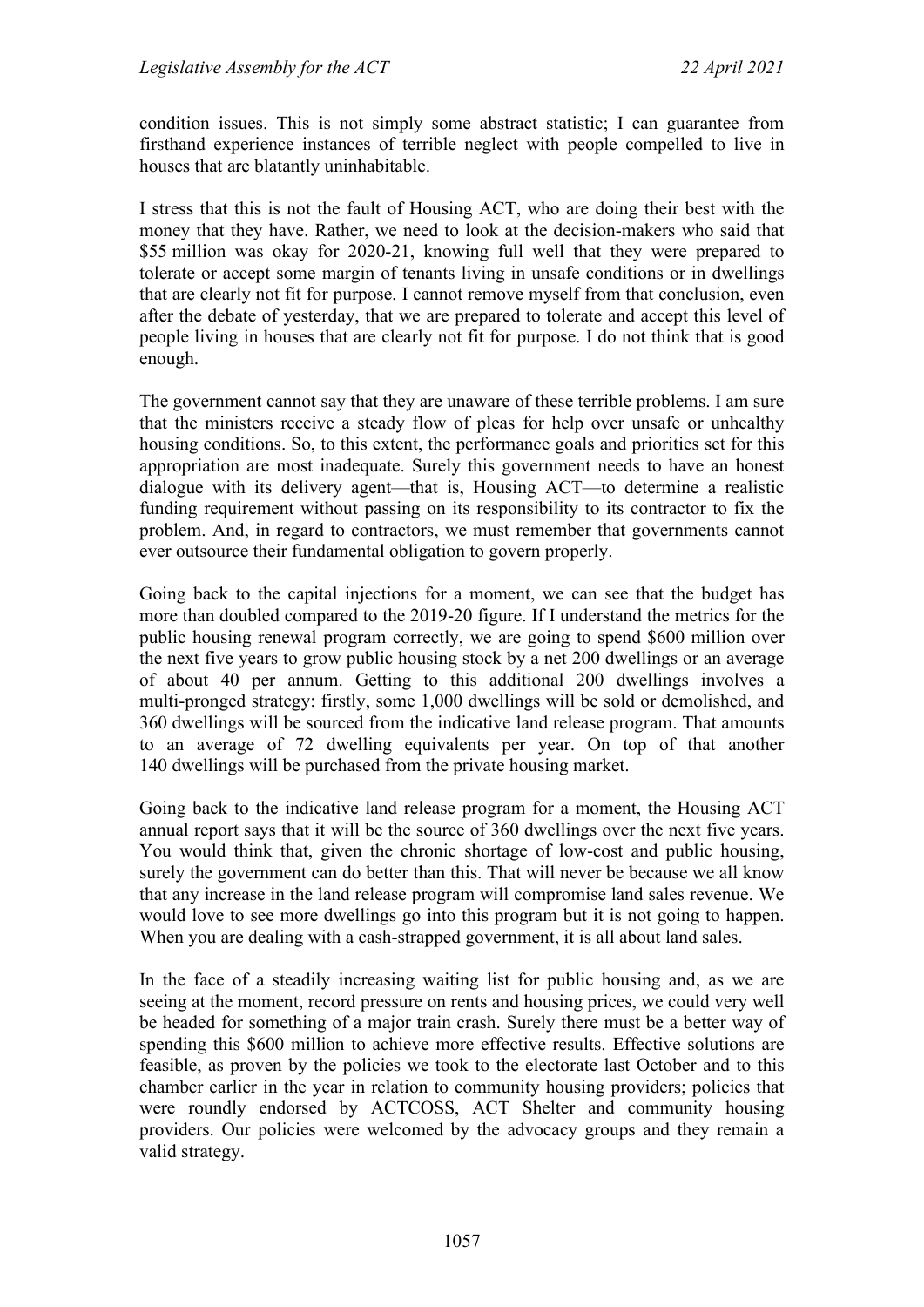Do not forget, this government owns and operates the policy and supply levers that can readily fix this problem. It is not just this side of the chamber that sees the pressing need for a solution. As I just mentioned, ACTCOSS have called for a steep increase in public housing. A former Chief Minister from the Labor side whose name I will not mention again—he is a bit like Voldemort in here—is pretty much in despair over this Greens-Labor government's failure in this space. Observations made by the former Chief Minister that the community housing sector has been emasculated and the working class priced out of the detached housing market should not be taken lightly by either side of this chamber.

In conclusion, the appropriation bill is failing the public housing sector, failing the community and seemingly failing the Labor Party's very own core beliefs. This sorry situation prevails despite a raft of housing summits, think tanks, planning strategies and stakeholder consultations. We have to ask ourselves whether this appropriation provides value for money for Canberrans. I do not think so. I think that it is time for a short, sharp, rethink about the failures inherent in this appropriation bill.

**MS BERRY** (Ginninderra—Deputy Chief Minister, Minister for Early Childhood Development, Minister for Education and Youth Affairs, Minister for Housing and Suburban Development, Minister for the Prevention of Domestic and Family Violence, Minister for Sport and Recreation and Minister for Women) (11.36): I welcome the opportunity to speak on the government's ongoing support for public housing in the ACT and talk about some of the budget items that go towards supporting public housing and managing the government's most valuable asset of 11,000 public housing properties that provide safe and secure housing to over 20,000 Canberrans.

In my portfolio responsibilities the 2020-21 budget includes funding for two identified positions for Aboriginal and Torres Strait Islander staff within the Community Services Directorate. These will be dedicated to the establishment of an Aboriginal and Torres Strait Islander community-controlled housing organisation to support housing access for Aboriginal and Torres Strait Islander peoples. The recruitment processes for these positions is well underway and will be an important first step in meeting the government's commitment to help support the establishment of an Aboriginal and Torres Strait Islander community-controlled housing organisation in Canberra.

Working with Minister Vassarotti, the 2020-21 budget began delivering on the parliamentary and governing agreement to expand the capacity of specialist homelessness services with \$18 million over four years. The first tranche will see \$2.6 million to support the expansion of the early morning centre to a seven-day-a-week service; increased emergency support and accommodation funding for OneLink; additional funding for ACT Shelter to provide systemic advocacy to the housing and services sector; continued funding for Mackillop House and Winter Lodge services that were established in partnership with CatholicCare and Argyle Housing in response to COVID-19; and expansion of Axial Housing's successful Housing First model. The new services that commenced during COVID were the silver lining of last year when the government and the community sector worked together to establish and fund these projects as quickly as possible. I am glad to see them continuing to support the Canberra community.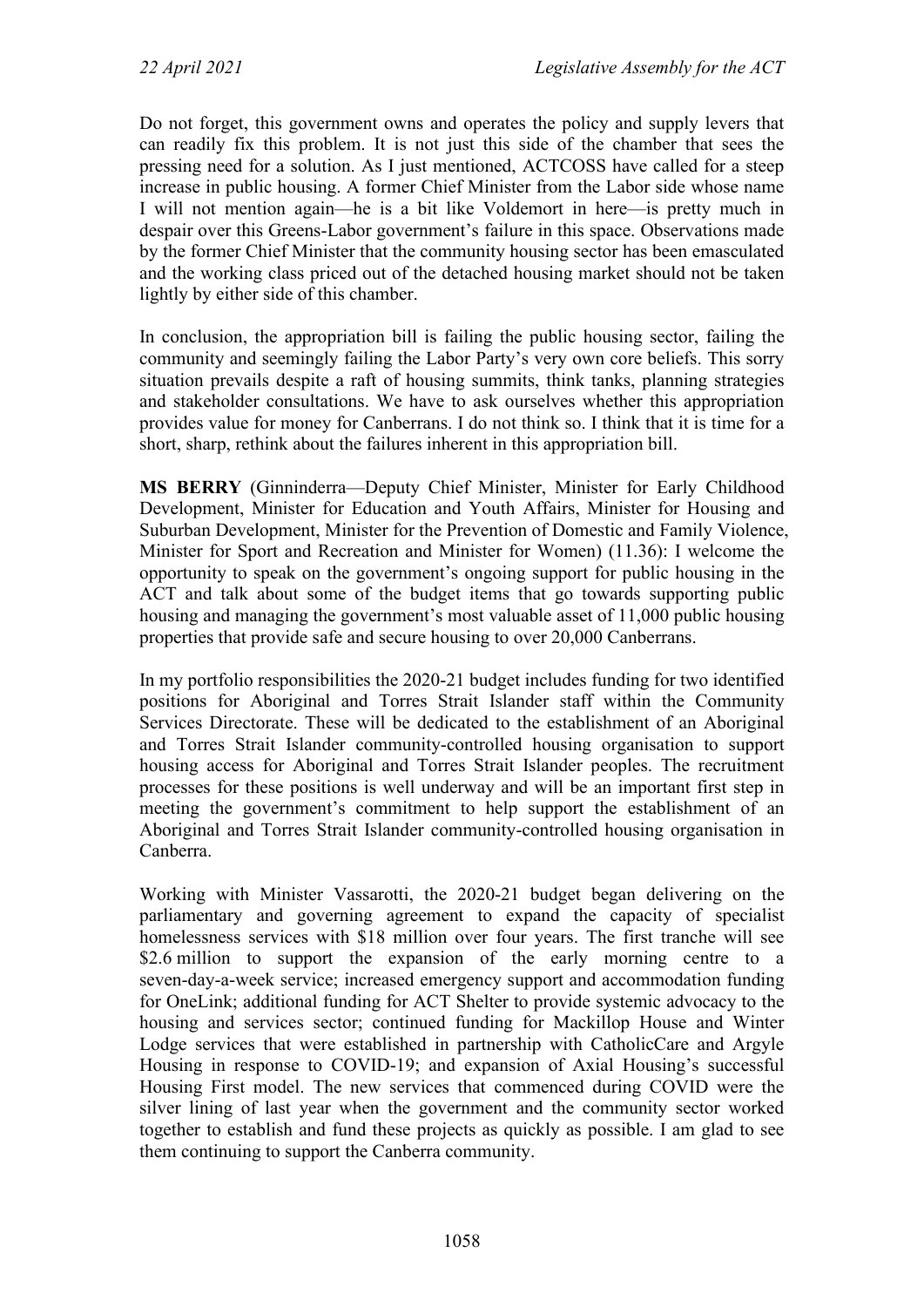Through the 2020-21 budget the ACT government will continue our plan to grow and renew public housing, investing \$160 million over six years to continue the program to better meet the needs of current and future housing tenants. This plan supports the work under the ACT Housing strategy and its goal to strengthen social housing assistance by delivering safe and affordable housing to support Canberrans who need a home, a place that allows them to have hopes and aspirations for a happy life.

Last year I announced the expansion of Growing and Renewing Public Housing, which provides longer term economic stimulus through the allocation of an additional \$32 million in land and \$20 million to expand the program for a sixth year, boosting the growth target to 260 properties and a renewal of 1,000 homes. The parliamentary and governing agreement has committed to a further expansion of the Growing and Renewing Public Housing program to deliver an additional 140 new public housing dwellings.

The ACT government is also progressing the construction of a second Common Ground accommodation complex in Dickson to provide permanent supportive housing and affordable rental for people experiencing or at risk of experiencing homelessness. The Common Ground Dickson development will include 40 residential units with a mix of one-, two- and three-bedroom dwellings, as well as communal areas, community spaces, on-site support services and the provision for a social enterprise business.

Construction commenced in October 2020 by Richard Crookes Constructions and it is progressing well. The basement structure and ground floor slab are complete, and work is progressing on the first floor suspended slab. It is anticipated that construction will be completed by late 2021, and I cannot wait to meet the individuals who will soon call Dickson Common Ground home.

We are working across government on projects to support the service and accommodation needs of low-income and disadvantaged people, including long-term support, mental health accommodation, and supported accommodation options for the Justice Housing program and important programs that tackle the drivers of homelessness, particularly for those people exiting institutions.

The ACT government is progressing the construction of a third dedicated culturally appropriate accommodation building for Aboriginal and Torres Strait Islander persons in Dickson. That will build on the success of two previous developments, working closely with the elected body.

The Energy Efficiency Improvement Scheme will see energy efficient heaters and hot water systems installed in Housing ACT properties to assist with the living expenses of Canberrans most in need of support and will assist in reducing use of gas appliances.

I remind the Assembly that the ACT has the highest per capita rate of public housing in the country and we will continue to maintain that. Our expenditure on public housing is one of the highest with \$1 billion over 10 years to expand and renew our public housing stock.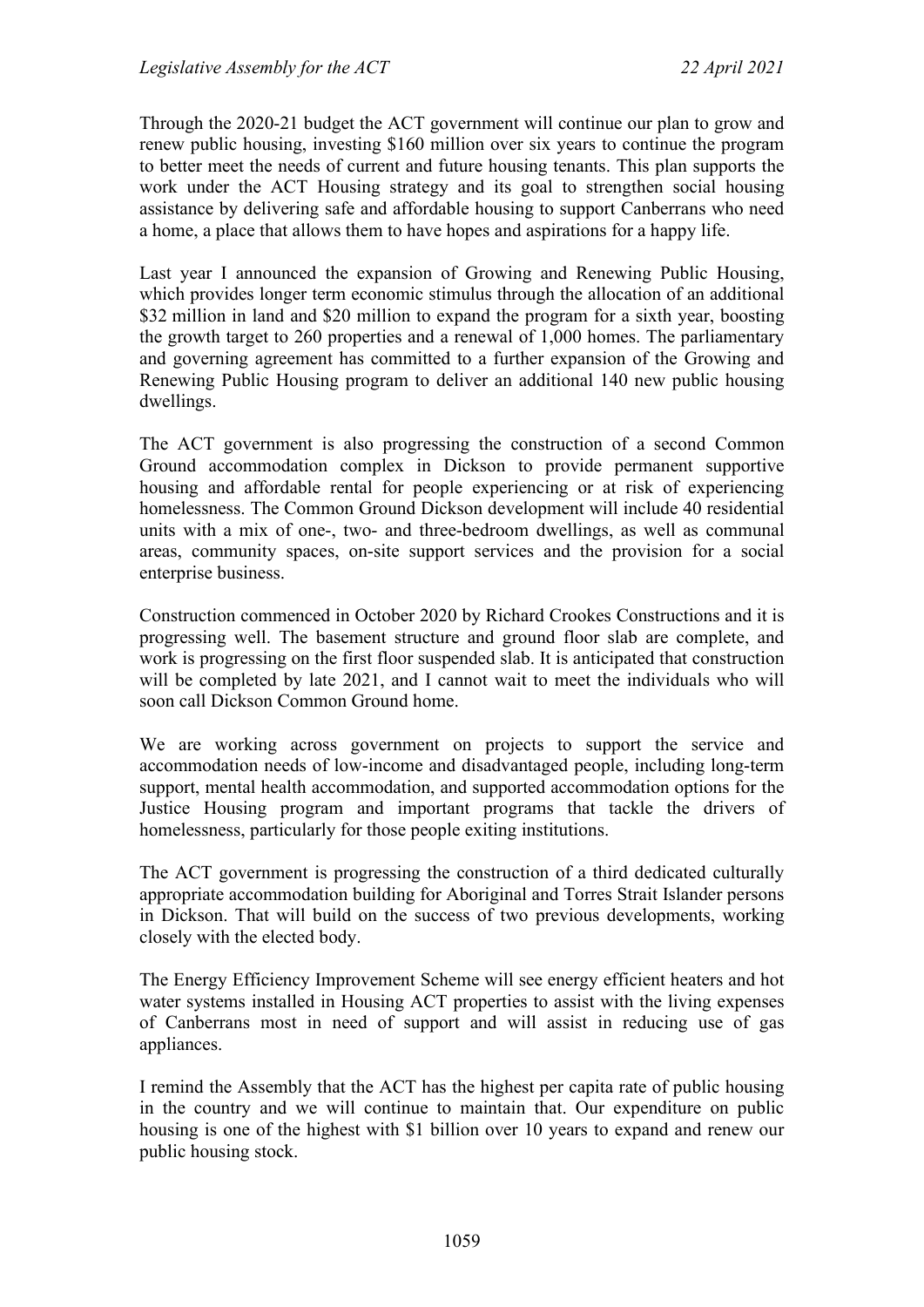The continued lack of interest from the federal coalition government in addressing homelessness continues to be a challenge not just for us but for the whole country. I invite Mr Parton, who is calling for increased funding in the homelessness and housing space, to join with me and call on the federal government to waive the ACT government's historic housing loan repayments as they did in Tasmania. That would mean an additional \$15 million invested in Public Housing ACT.

I encourage the Canberra Liberals to join with me on that call. I have been asking for that loan waiver for a number of years. There is no reason why the ACT government should be treated any differently from the Tasmanian government in that space, and that waiver would make a difference in providing more housing in the ACT.

I am incredibly proud of the work that the Housing ACT team does to deliver public housing and put clients at the centre of everything they do. These initiatives, funded through the government's budget, will help to deliver that.

**MS VASSAROTTI** (Kurrajong—Minister for the Environment, Minister for Heritage, Minister for Homelessness and Housing Services and Minister for Sustainable Building and Construction) (11.43): The majority of my comments on specialist homelessness services were made during the debate on the Community Services Directorate, but I want to make some additional brief comments. The ACT government and Housing ACT has continued to provide safe, affordable and appropriate housing to meet the needs of low-income and disadvantaged individuals and families across Canberra. They have maintained this service throughout the COVID-19 pandemic, which was no easy task. In what had been a face-to-face service, this was particularly important, given that three out of every 10 tenancies included an older person who was more vulnerable to COVID-19. I thank Housing ACT staff for this work.

Throughout 2019-2020, 99 per cent of all new allocations to public housing were to those in greatest need. The total portfolio of 11,654 properties underpins Canberra's human services system and is assisting 21,174 people. In the past year, more than any other, we know the importance of having a safe and secure home, and I commend the work of Housing ACT and the continued investment in this area.

Proposed expenditure agreed to.

Major Projects Canberra—Part 1.12

**MR GENTLEMAN** (Brindabella—Manager of Government Business, Minister for Corrections, Minister for Industrial Relations and Workplace Safety, Minister for Planning and Land Management and Minister for Police and Emergency Services) (11.44): I rise on behalf of Minister Steel who has responsibility for Major Projects Canberra. Since the last budget the government has created Major Projects Canberra as a stand-alone agency. Under Minister Steel's stewardship of the Major Projects, we are delivering two of our city's most significant projects: building on the next stage of Canberra's light rail network and delivering the new CIT campus in the Woden town centre.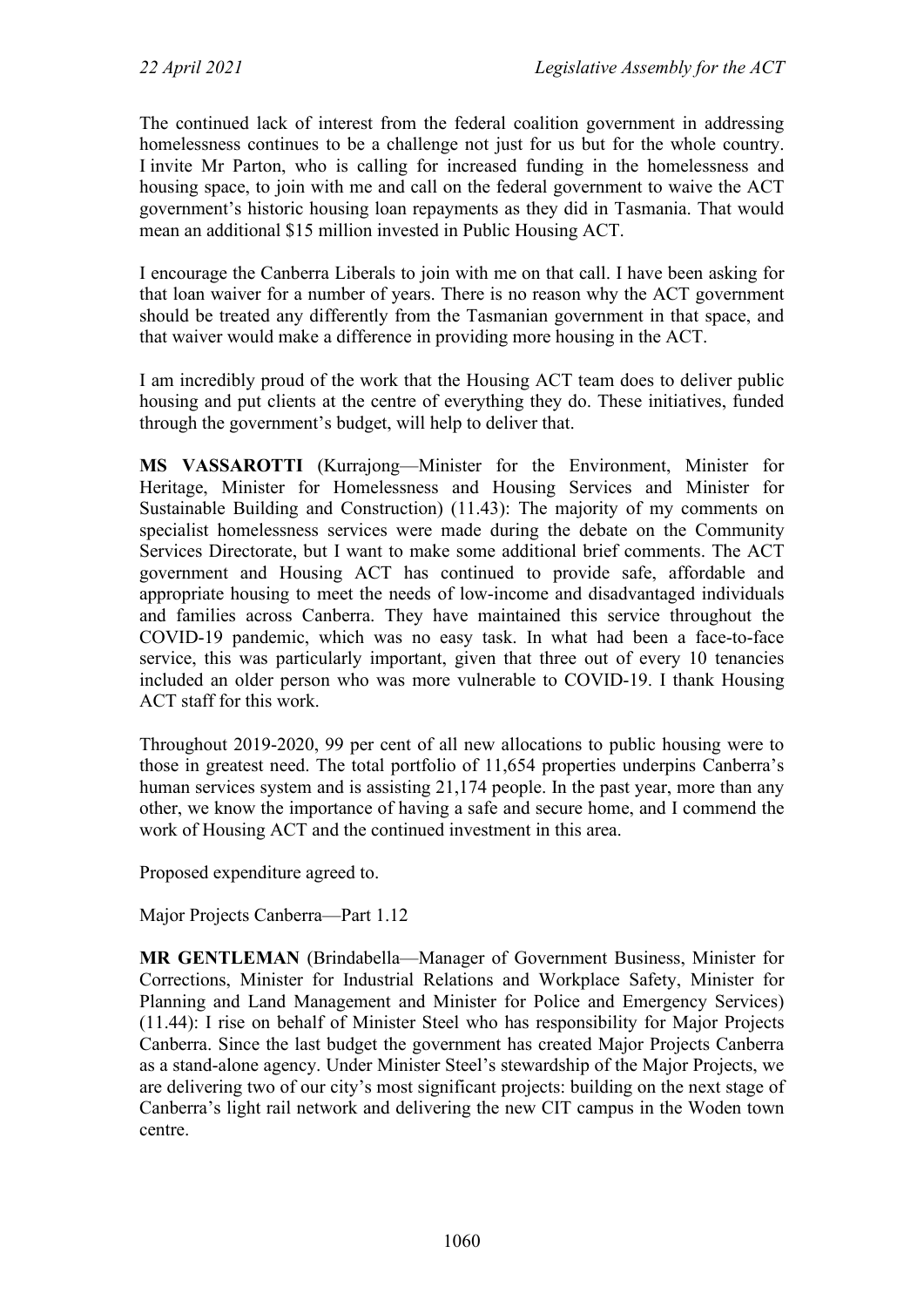Stage 2A of the light rail network from the city to Commonwealth Park has been assessed and approved by the commonwealth through the parliamentary and preliminary documentation referral pathway under the EPBC act. The next steps are to obtain the required planning approvals, including a territory development approval and the National Capital Authority works approval, and then commence the procurement and construction for the project.

The first major physical works to be undertaken will be the raising of London Circuit to form a level intersection with Commonwealth Avenue, an important enabling investment delivered through this budget. We are working towards construction contracts being signed for these works later in 2021, depending on the commonwealth planning approval processes and procurement processes. We are delivering this as a separate package of works to the main build of stage 2A to enable local industry to participate in the delivery of this important project.

As well as getting work underway on raising London Circuit and procuring a construction partner for stage 2A, we are also looking at the other end of the route and planning for the infrastructure that we need when it gets to Woden. We are building a brand new, light rail-ready transport interchange at Woden to be integrated with the new CIT campus. The development application for the interchange is currently being considered by the independent ACT Planning and Land Authority, following extensive pre-DA consultation with the local community and an extended public notification period. Once the DA is approved, construction on the interchange will commence early in the second half of this year.

This budget has also provided the resources to undertake a feasibility study on the viability of extending light rail to Mawson as part of the work on light rail stage 2. We are keen to understand the feasibility and benefits associated with taking light rail further south as parts of the Woden Valley continue to grow and densify. This work will complement work underway within Transport Canberra and City Services to assess the feasibility of introducing express light rail services during peak hours.

The work Major Projects Canberra is delivering at Woden is about much more than new transport infrastructure. Our government is also getting on with delivering a new state-of-the-art Canberra Institute of Technology campus right in the heart of the Woden town centre. This purpose-built campus will support 6,500 vocational education and training students a year, with the campus having a focus on in-demand future skills, like cyber, health care and IT. It will incorporate smart campus technology, linking a digitally enabled building with digital learning and management systems to better deliver teaching and learning experiences.

Major Projects Canberra are working very closely with CIT to design this new campus and to ensure that it meets the needs of future students as well as the Woden community. It has been great to see the strong involvement by Woden residents in the early design consultation, and this is already driving really productive conversations about issues like green space, traffic connectivity and how the campus connects with the rest of the Woden town centre.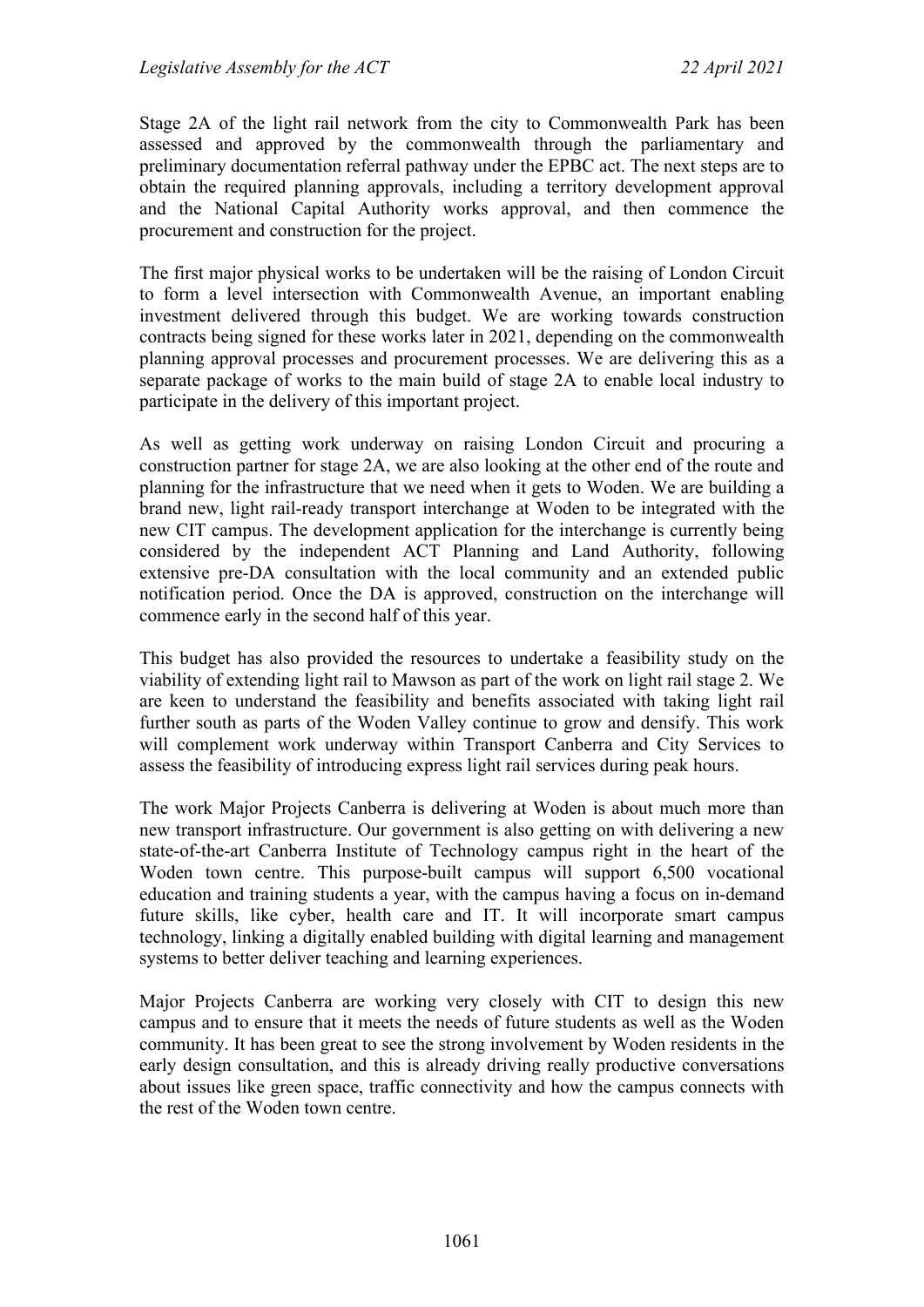We have given Major Projects Canberra a big work plan to deliver through this budget and our ongoing investments in other important projects, like the Canberra Hospital expansion. That is because we understand the importance of investing now to meet Canberra's needs as we grow and continue to create more jobs for Canberrans as our economy bounces back after COVID.

Major Projects Canberra was established as an infrastructure delivery agency. Minister Steel is leading important work, ensuring that the government is getting on with the job of delivering our priority projects in light rail and the Woden CIT campus. I look forward to continuing to support this work.

**MS VASSAROTTI** (Kurrajong—Minister for the Environment, Minister for Heritage, Minister for Homelessness and Housing Services and Minister for Sustainable Building and Construction) (11.49): The safety of our community is of the utmost importance and has guided our approach to the handling of potentially combustible cladding on buildings in Canberra. The government continues to develop its cladding rectification scheme, which consists of two parts. The ACT government program will rectify potential combustible cladding on a variety of ACT government-owned buildings, and the private sector program will support owners to rectify potentially combustible cladding on privately owned apartment buildings.

In 2020-21, \$2.7 million in funding was made available to further investigate 21 identified ACT government buildings and undertake the engineering design work necessary for their rectification. That funding was also used to begin the rectification work on the first 11 of these buildings. Planning and engineering design is continuing for the 10 remaining ACT government buildings. The work on all 21 buildings is expected to be substantially completed in 2022.

A variety of different ACT government buildings are involved in the program of works. Major Projects Canberra is working very closely with all relevant areas across the ACT government to complete these works as soon as possible. I am pleased to note that the rectification works have proceeded very well to date, and I expect that will continue.

Regarding privately owned buildings, the ACT government announced last year that it will develop a concessional loan scheme to support eligible private owners to respond to potential cladding issues. The scheme recognises the practical challenges faced by certain building owners to address this issue without assistance. In its first phase the private building scheme will support eligible property owners to undertake fire risk assessment of their property.

The scheme continues to be actively developed after stakeholder engagement earlier this year. Major Projects Canberra and Treasury are working to finalise the exact technical and concessional loans arrangement for the program. I look forward to announcing further details as part of the 2021-22 budget process.

Proposed expenditure agreed to.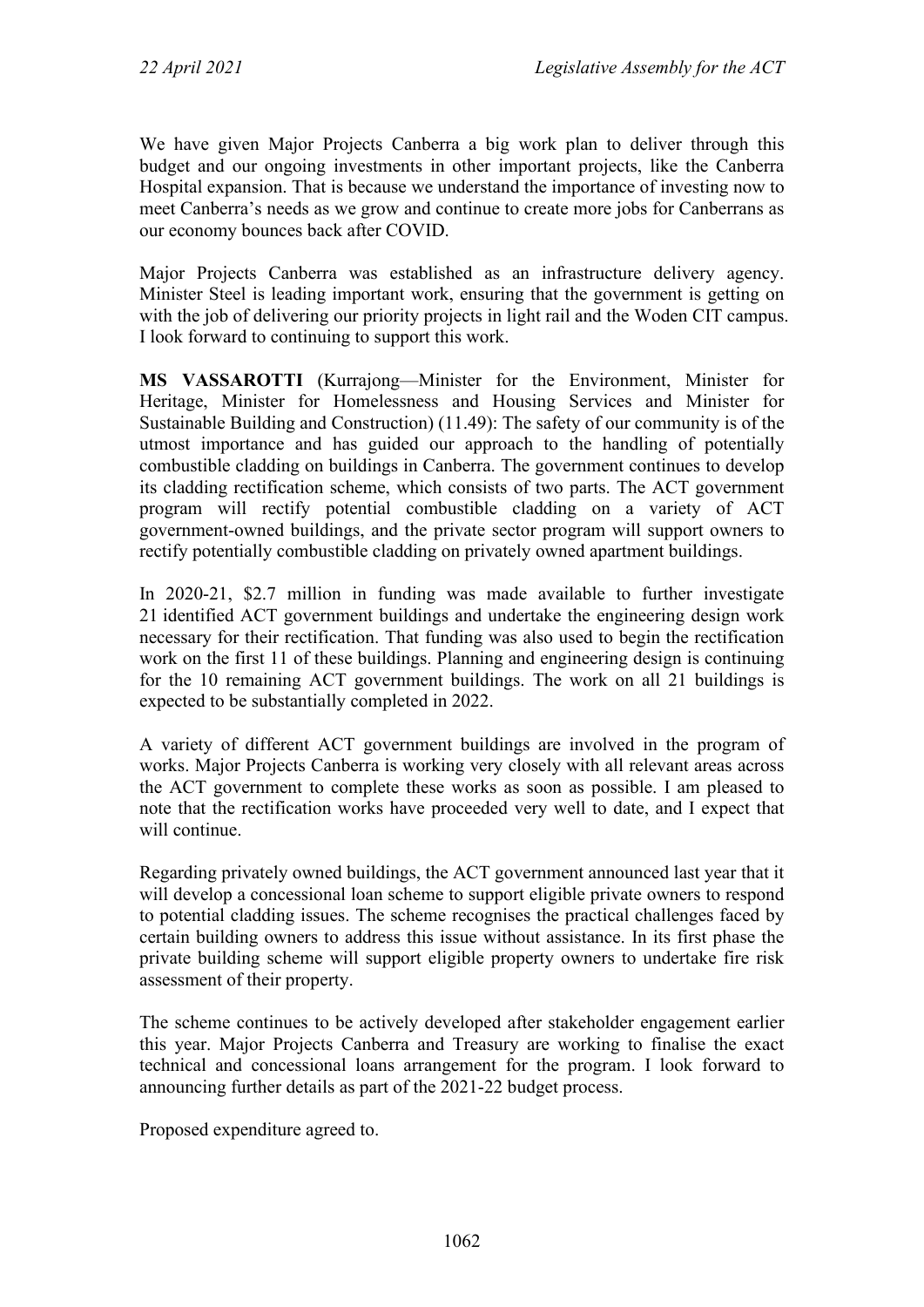Canberra Institute of Technology——Part 1.13

**MR HANSON** (Murrumbidgee) (11.52): In responding to the appropriation for CIT, at the outset I acknowledge the efforts of CIT, its teachers and staff and especially the students who faced up to and managed the challenges of the past year. Well done!

Looking to the future, I recognise the challenges faced by CIT over the past year and the opportunities that exist and that are arising in the vocational education sector. At these times, more than ever, the community needs creative, trained and enthusiastic new professionals joining the ACT workforce from CIT. It is these graduates' innovative approaches and agile minds which will find new ways to deliver services that the ACT needs to continue to prosper in a world ever changed by COVID. In a world already full of disrupted technologies, COVID has added an urgency to prepare agile young minds to find and adapt new ways of doing things and CIT is at the cutting edge of their training.

I acknowledge the efforts made by CIT for its diploma of nursing students over the past year. The nursing diploma course prepares students for roles in hospitals, aged care, primary health and mental health. CIT was proactive in ensuring that these students were available for the extra staff demands in the health sector.

I look forward to seeing the reconfiguration of CIT identified by the CEO and wish the board inspiration in the challenging task in developing and implementing its Strategic Compass 2025: CIT futures. CIT will need to be adaptive and agile in what will be an ever-changing vocational teaching environment. With the challenges and opportunities ahead for CIT acknowledged, there are some areas that are showing concerning trends that will need to be addressed.

COVID has had a disproportionate effect on young people and their training opportunities. The commonwealth has provided one-off extra urgent funding in this area, which has been used to great effect by CIT. However, there is no guarantee that these sorts of funding will continue; and CIT need to continue to plan for potential funding shortfalls and its impact on youth training.

I am also concerned by the current decline in domestic students from outside our region and international students. CIT will need to develop innovative strategies to attract international students and obtain its market share of these students for the ACT once the COVID crisis is over.

I am also disturbed by the current five per cent decline in Aboriginal and Torres Strait Islander students at CIT. The government champions the special needs of Indigenous Canberrans, and CIT is a critical pathway to opportunity for young Indigenous Canberrans. The decline in CIT Indigenous students is concerning.

The decision to close Woden CIT a few years ago was because it was then to be surplus to needs, and we were informed that the campus accommodated only 125 students and eight staff. I will be certainly interested to see how the plans for the new Woden CIT evolve. What impact does the lack of student accommodation have on those strategies? One of the underlying city-wide issues that impact on the ability of CIT to attract and retain new students is the cost of student accommodation. This will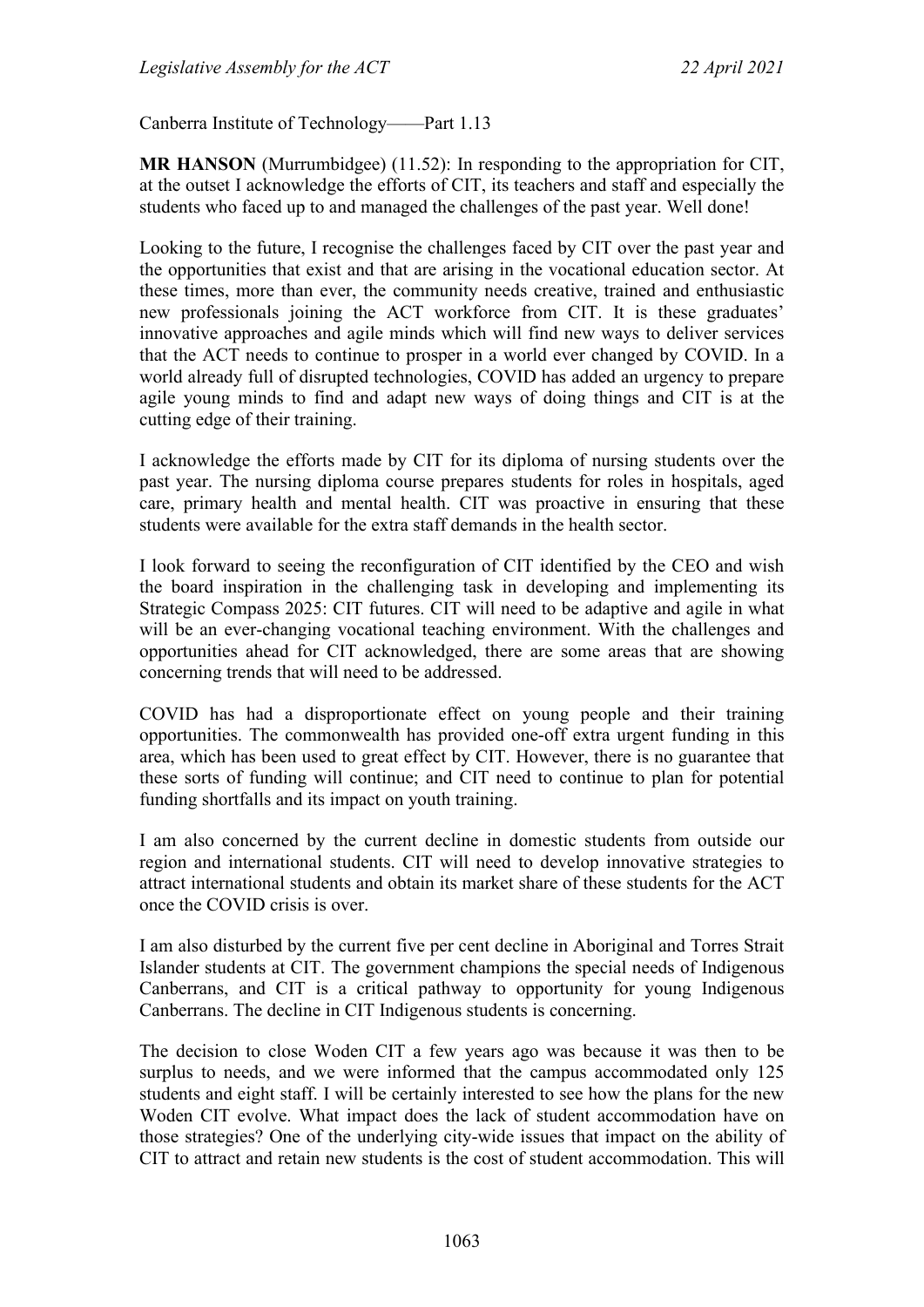be one of the challenges ahead for CIT in the development of its Strategic Compass 2025.

The broad comments that I have made concerning CIT largely hold true for the CIT commercial arm, CIT Solutions. The future opportunities for CIT Solutions will require innovation and imagination. CIT Solutions has recognised that it needs now to find low-risk, high-yield students who are smart kids.

Noting CIT's successes, its challenges and the shortcomings that I have identified, I do look forward to seeing progress being made by the CIT and whilst it is a challenging environment it is also one full of opportunity.

**MR DAVIS** (Brindabella) (11.56): I rise today to speak on behalf of the ACT Greens as our spokesperson for education. The ACT Greens know that a publicly owned, high quality and accessible CIT is fundamental to building the better normal that we championed emerging from the pandemic.

We signed the Australian Education Union pledge during the election, and we made it clear that we believe that the best protections and support for CIT and its staff would be through the ACT Education Directorate. We would like to see future budgets and government planning consider vocational education as part of the broader education landscape in the ACT.

Like all higher education in Canberra and across Australia, CIT was hit hard over the last 12 months from a loss of local and international student intake. As the publicly owned and managed provider of choice for vocational education and training in the ACT, it is the responsibility of government to ensure that CIT is funded at levels that allow it to meet the vocational education and training needs of the ACT community as we emerge from the pandemic.

I am encouraged to see that CIT is a key player in the ACT's take-up of the JobTrainer program and was a participant in the ACT government jobs for Canberrans program. I thank the CIT for providing fee-free training to over 110 students across the retail, tourism and healthcare sectors on infection control and for ensuring a continuity of service to your students over the last 12 months.

On a local note, I note that over the last few weeks I have met with the landlord of the Tuggeranong Innovation Centre who I understand is continuing to negotiate with the minister on the expansion of CIT services in Tuggeranong in particular. I understand that there is a raft of available space. Those negotiations are continuing, and I look forward to working with the government and continuing to agitate on the needs of my electors in Brindabella having greater access to face-to-face vocational education closer to home.

Vocational education has always played a fundamental role in tackling economic and social inequality in Canberra by providing opportunities for people to get a worldclass education. That remains true now more than ever.

**MR GENTLEMAN** (Brindabella—Manager of Government Business, Minister for Corrections, Minister for Industrial Relations and Workplace Safety, Minister for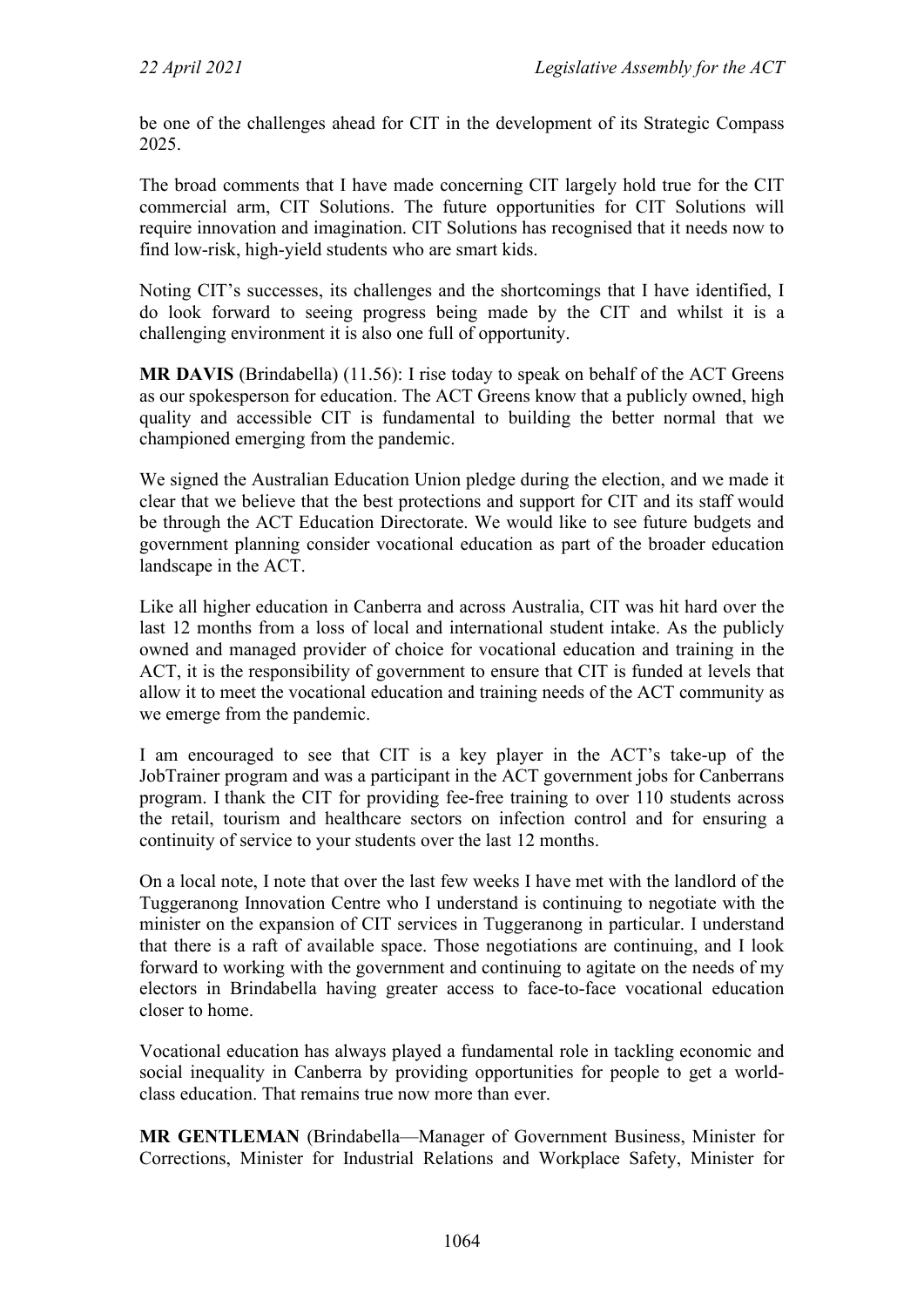Planning and Land Management and Minister for Police and Emergency Services) (11.59): I rise to speak briefly on behalf of Minister Steel who has responsibility for CIT in his capacity as Minister for Skills. The past year has shown us that serious disruptions to our economy and labour market can happen suddenly, leaving many people displaced from their jobs. When that happens, it is vitally important that we have a strong public vocation and training provider which can meet the people's needs for reskilling and upskilling to help get us back to work. That is exactly the role that CIT has played over the past year and the reason the contribution that this budget has invested in them to make for our community and our economy.

In the last year a major focus for CIT has been the delivery of the majority of local places through the national JobTrainer program established to support the COVID pandemic response. Through a joint investment with the Australian government, we have invested over \$16 million on the JobTrainer program. CIT has already filled all 800 fully qualified places as of the start of this study year. It is now focusing on encouraging enrolments in online courses and pre-employment bootcamps.

While JobTrainer is targeted at young people and job seekers, it has been great to see such diversity in those enrolling to study. For example, women make up 55 per cent of total enrolments, which will help continue to strengthen women's economic participation across Canberra as these students move from training into work.

As I have already touched on in discussing the appropriation to Major Projects Canberra, CIT is getting ready for the move to the new campus that our government is custom building for them at the Woden town centre. This is not, of course, just going to mean a change of address. CIT is taking this opportunity to make important changes to its teaching and learning. I will have more to say about this work in the months to come but it is exciting to see CIT embracing the opportunities of digitally enabled education and working hard to ensure its offers align with the needs of students and industry today.

CIT sits at the heart of Canberra's skills and training ecosystem and through our investments in their courses, facilities and support services, our government will continue to support the vital role that they play. This is another area where Minister Steel is working hard to deliver skills and jobs for Canberra while ensuring growth in Woden.

Proposed expenditure agreed to.

*Debate interrupted in accordance with standing order 74 and the resumption of the debate made an order of the day for a later hour.*

## **Leave of absence**

Motion (by **Mr Gentleman**) agreed to:

That leave of absence be granted to Mr Steel for this day due to illness.

#### **Sitting suspended from 12.02 to 2 pm.**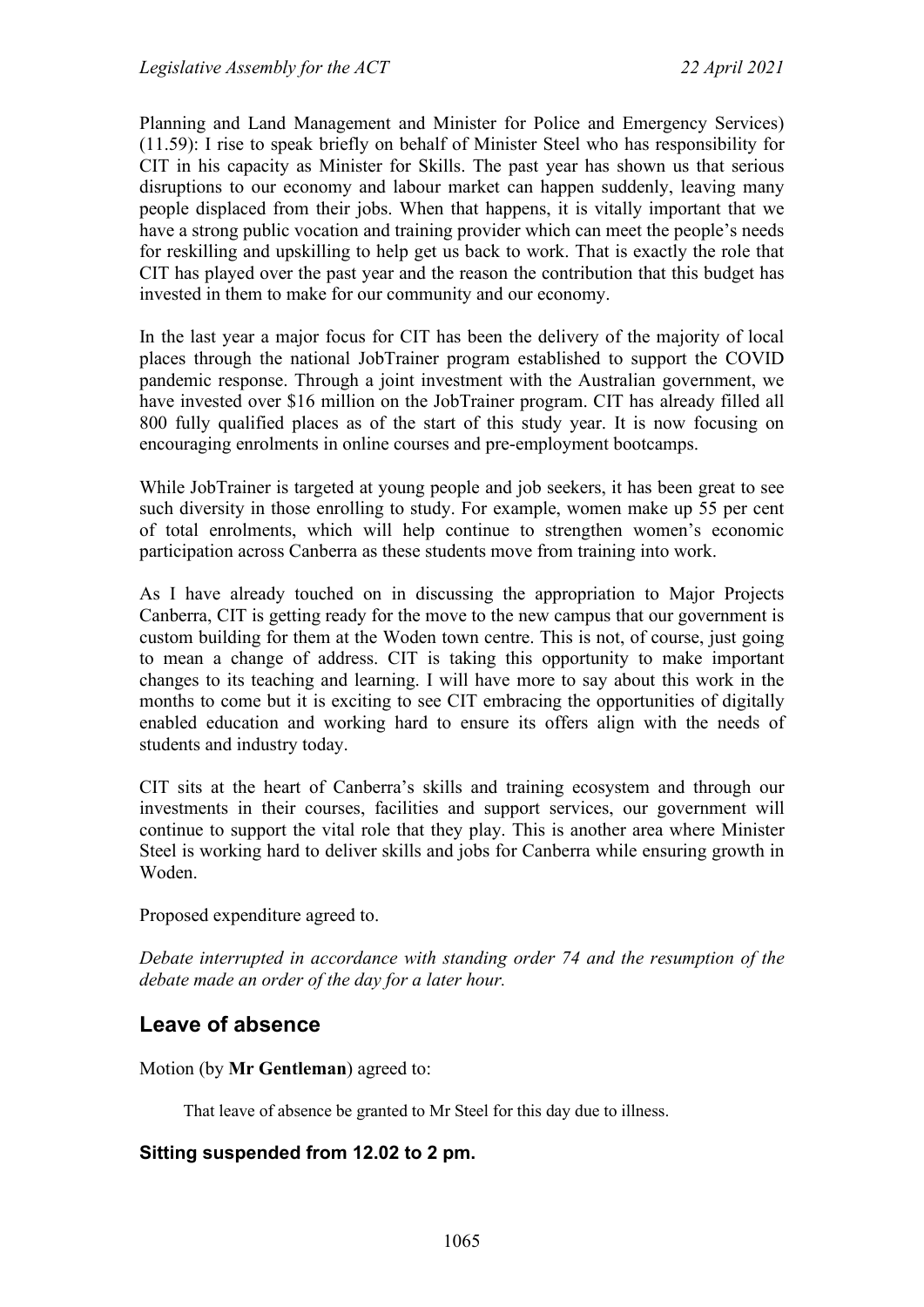## **Ministerial arrangements**

**MS BERRY** (Ginninderra—Deputy Chief Minister, Minister for Early Childhood Development, Minister for Education and Youth Affairs, Minister for Housing and Suburban Development, Minister for the Prevention of Domestic and Family Violence, Minister for Sport and Recreation and Minister for Women) (2.00): As members will know, the Chief Minister, Minister Rattenbury and Minister Steel will not be in question time today. I will be taking all the questions for the Chief Minister. I will also be taking questions in the skills and Special Minister of State areas of Minister Steel's portfolios. Minister Gentleman will cover Transport Canberra and City Services. Minister Gentleman will also take questions in the water, energy and emissions reduction area of Minister Rattenbury's portfolios; Minister Cheyne will cover Attorney-General, consumer affairs and gaming matters.

## **Questions without notice**

### **Energy—cost**

**MS LEE**: My question is to the Chief Minister, to be taken by the Deputy Chief Minister. During the election, the Chief Minister and Minister Rattenbury promised Canberrans that under a newly elected Labor-Greens government the average annual electricity bill would fall by \$43. We now learn that prices will rise on average by \$5.50 a week, an increase of almost \$300 a year. Minister, why is it that the party led by you said one thing before the election and is now breaking that promise?

**MS BERRY**: I have to suggest that the electricity increases are by electricity providers. Of course, it is a concern for the ACT community when electricity prices rise. The overall long-term plan and approach for the ACT government is to ensure more affordable electricity prices for everybody in our community by shifting away from fossil fuel generated electricity towards more environmentally friendly and sustainable electricity sources, which the ACT government is doing and will continue to do.

If there is more advice that I can provide to the Assembly following the question today, I will take some of that on notice and provide that if possible.

**MS LEE**: Minister, why have your government's policies failed to provide cheaper electricity costs as you promised?

**MS BERRY**: More efficient electricity services across a number of places in the ACT—including our energy efficiency programs, particularly in public housing, to ensure that public housing tenants can have more affordable access to more sustainable and more affordable appliances within their homes, particularly around removing older unsustainable gas heating appliances and replacing them with electric heaters—show that the ACT government is committed to ensuring that electricity within our community is more affordable, particularly focusing on those people who need that support most.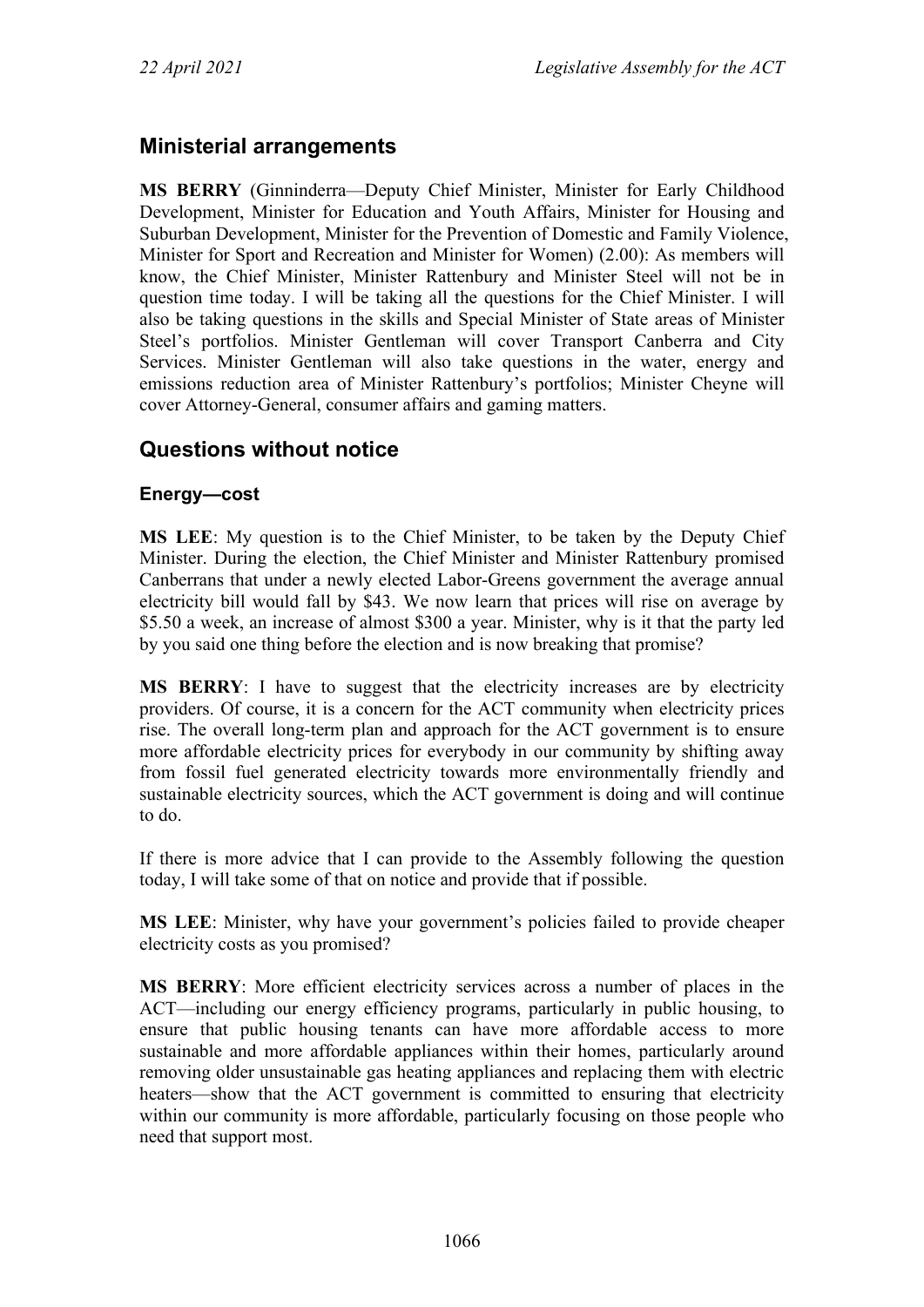**MR PARTON**: Minister, how do you expect struggling Canberrans to afford these electricity price increases? Do you suggest they simply stop ordering sparkling water at restaurants? That was Barr.

**MS BERRY**: I understand Mr Parton is talking about something else there. As I referred to in my previous answer, the ACT government is making sure that electricity is more affordable, particularly for those people who are vulnerable in our community.

#### **Planning—supermarkets**

**MRS JONES**: My question is to the Minister for Planning and Land Management. I refer to a *Canberra Times* article of 12 April 2021 revealing that the ACT government may push to reverse a planning decision which reduced the size of supermarkets allowed for local shops and contributed to issues at Coombs and other centres. Your government's 2015 decision reduced the size of shops permitted on CZ4 land to 1,000 square metres while there remained a maximum of 1,500 square metres for stores on CZ5 land, favouring the larger shopping centres over the smaller independents. Minister, when will the changes to the 1,500 square metres come into effect?

**MR GENTLEMAN**: I thank Mrs Jones for the question. It is an important question as we look at the effects of that particular decision back in 2015. We have seen that, I think, play out in some of the local shopping centres across the ACT. The original decision of course was to encourage local participation in supermarket policy and supermarket delivery across the ACT. But, as we have seen, it has not worked as expected. So it is appropriate we review that. We have started that process. I expect to see some Territory Plan variation amendments coming very shortly. I would imagine we will have that done, hopefully, by the end of the next few months.

**MRS JONES**: Minister, will you allow a change at the already built Coombs shopping centre to allow it internally to be expanded to fit a 1,500-square-metre shopping centre?

**MR GENTLEMAN**: Yes, it will be part of this process. We will certainly look at those shopping centres that do exist within the particular commercial zones to see if we can assist those owners to build larger shopping centres where appropriate and therefore encourage more tenancies for those areas.

**MR BRADDOCK**: Minister, will that also apply to the shops at Giralang, which have been vacant for 16 years?

**MR GENTLEMAN**: I thank Mr Braddock for the question. It is of course a matter for Giralang residents, and they have shown their concern over many years now. This is why I made the call to bring that through as a development application approval. Yes, Giralang will be part of that process and we will work as best we can to ensure that the owners of these shopping centres can bring the tenancies that they require.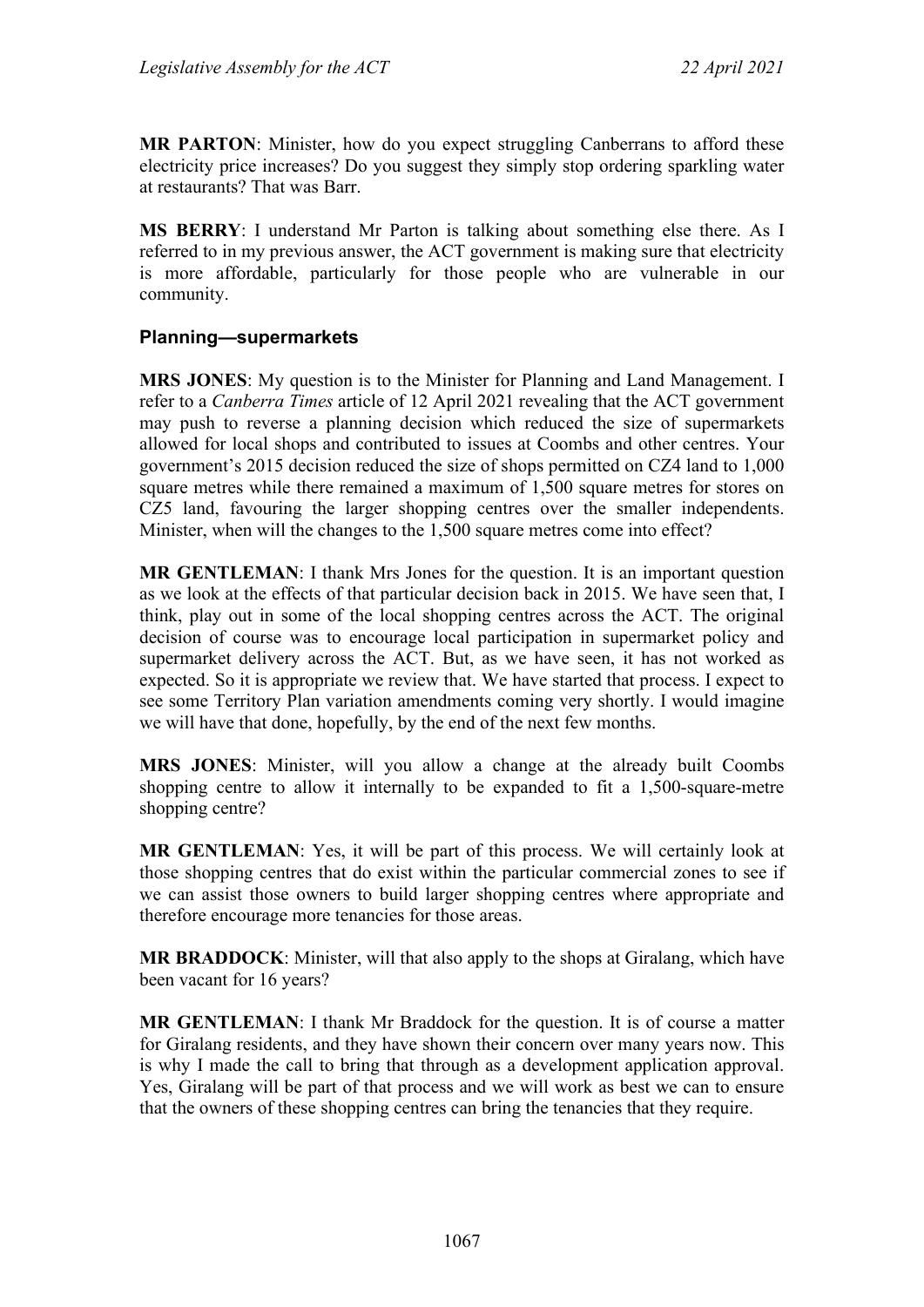### **Schools—St Bede's Primary School**

**MR HANSON**: My question is to the Minister for Education and Youth Affairs. Minister, although no decisions have been made, the future of St Bede's Catholic Primary School in Red Hill is uncertain and there are reports that it may close in the next few years. Whilst the Catholic Education Office has said that, should that eventuate, any students would be offered places at Catholic schools elsewhere in the inner south and in Woden, some families may wish to remain in the inner south at public schools. Minister, what actions will you take, or have you taken, to support St Bede's to remain open?

**MS BERRY**: Matters regarding the future operations of Catholic schools in the ACT are matters for the Catholic Education Office. However, I do understand that our school communities, regardless of whether they are in private or public governmentrun schools, are very connected within their schools and that school communities do want to make sure that their schools remain open. That is the case at St Bede's, as well. I saw that there were several hundred people that attended their town hall meeting. I met with the St Bede's parents before that town hall meeting just to reassure them on positions in schools for their students—should it be a decision by the Catholic Education Office to close that school, those students would have a place in their local public school. We will continue to work with those parents, reassuring them that they will have a place should they need it, should that be the decision of the Catholic Education Office. I have also offered to meet with the Catholic Education Office and the St Bede's parent communities just to understand the decision making of the Catholic Education Office and how we can support those individuals.

**MR HANSON**: I have a supplementary question. Minister, what discussions have you had to date? I know you have said you will meet, but what discussions have you had to date, if any, about St Bede's with the CEO and about funding for Catholic schools more generally?

**MS BERRY**: I have met with the school parents, as I said, this week. I was informed at the same time the board of St Bede's was informed, by the Catholic Education Office that they were considering the future of that school. Catholic schools are funded based on the Gonski needs-based model implemented in legislation by the federal coalition government. The ACT government meets its requirements as far as funding for Catholic education in the ACT. The funding goes to the Catholic Education Office and then the Catholic Education Office allocates that funding to each individual Catholic school. The ACT government is not part of that decision making. As I said, those are decisions for the Catholic Education Office. Under the last two elections, the ACT government has also committed to \$15 million of infrastructure support funding for non-government schools, based on needs. So, we meet our requirements under the SRS funding model legislated by the federal government. We are the minority funder of non-government schools with the federal government being the majority funder.

I also understand that Catholic schools have received several millions of dollars in additional funding from the federal government to support them during the transition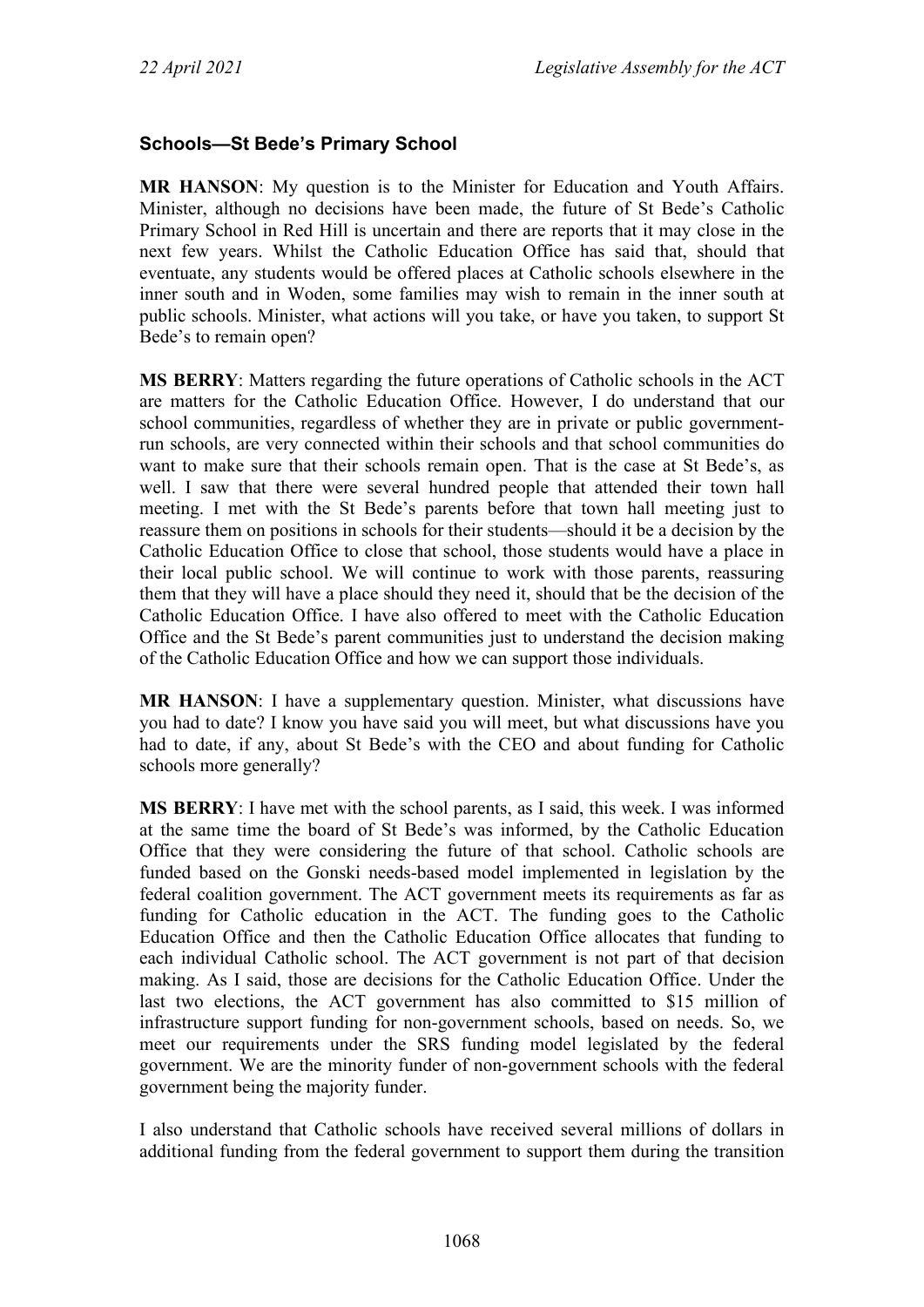to the SRS funding model. I do not know how much money that is, because it went to the Catholic Education Office, and how they allocate those funds is up to them.

**MS LEE**: I have a supplementary question. Minister, what work and modelling have you done to ensure that the local government schools have the capacity to take new students if St Bede's were to close?

**MS BERRY**: Fortunately, the Catholic Education Office has given the school community some breathing space until 2023 before they decide on the future for that school. So it might be the case that the school community can change the decision making of the Catholic Education Office and that it will remain open. In the meantime, however, we will make sure that we pay special attention to the ACT government schools in that area to ensure that there is space for students should that be required. I have made a commitment to that school community that, if it is a decision by the Catholic Education Office to close that school, those students will be welcomed into their public schools.

#### **Mental health—services**

**MR DAVIS**: My question is to the Minister for Mental Health. Minister, what is the ACT government doing to deliver on the ACT Greens election commitment to support people being able to access mental health services closer to home, particularly in my electorate of Brindabella?

**MS DAVIDSON**: Thank you for the question. There are a range of things that we are working on that will help people on the south side in particular. There is a step-up, step-down facility that will be new for south Canberra, which will be opening very soon. The step-up, step-down facility will provide people with a place where they can step up to more intensive mental health care without having to become an inpatient in the AMHU. This also gives people an opportunity to step down and transition back into community care after a period of time as an inpatient. I am looking forward to that facility opening soon.

We also committed in the February budget to increasing funding for the PACER service to seven days a week. There was an additional \$720,000 to expand the Police, Ambulance and Clinician Emergency Response service. We have found that this has been a very effective way of providing people with access to care without having to be admitted to hospital or go to the emergency department.

We are also working on a co-design process to deliver safe haven cafes in Canberra, which will provide people with a warm and welcoming environment in which to seek help if they are experiencing distress without having to go to the usual acute care services like the emergency department.

The combination of all of these services will, hopefully, provide more options for people who are on the south side and provide options that are closer to where people live.

**MR DAVIS**: Minister, why has it taken so long to get the first safe haven cafe open?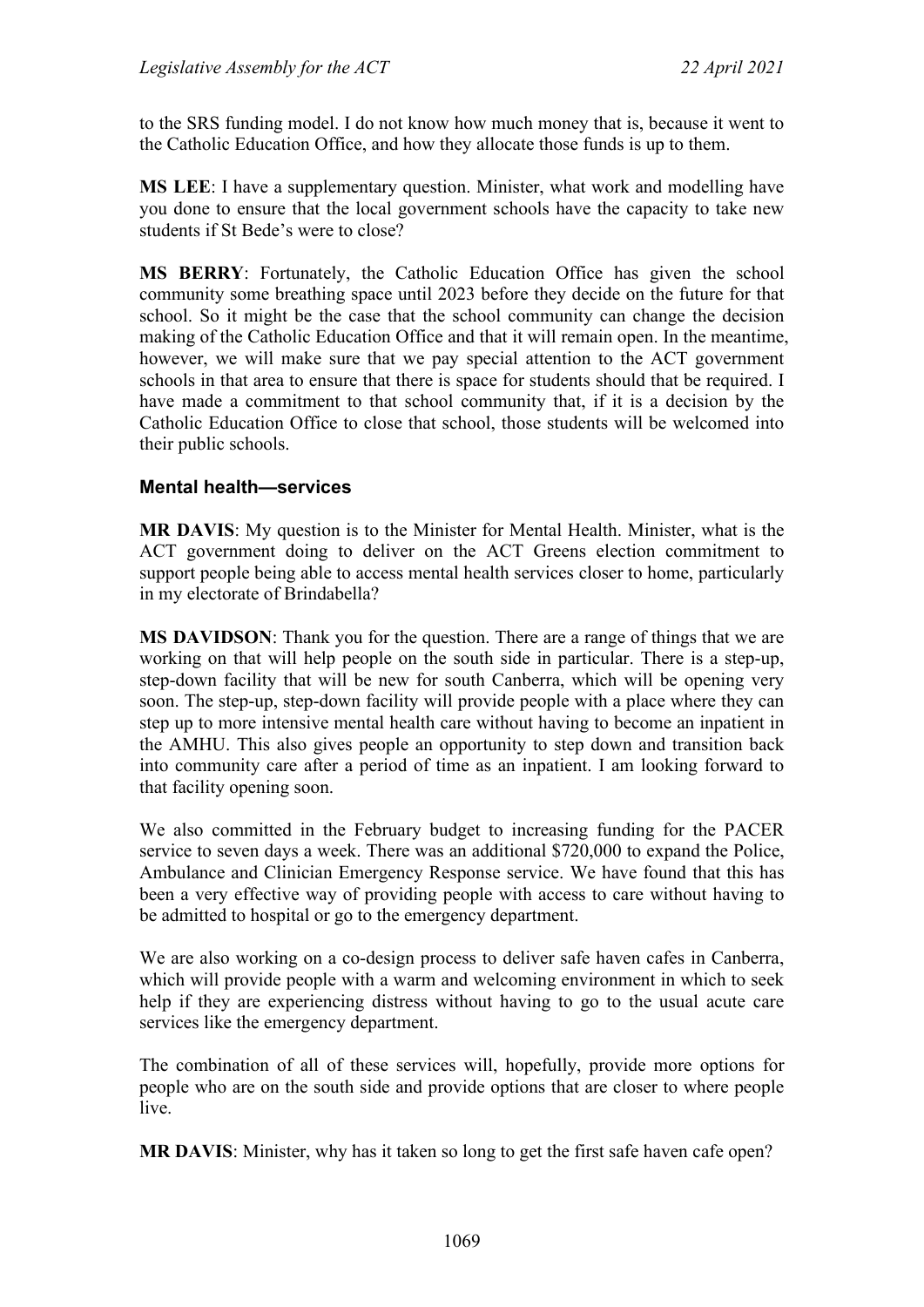**MS DAVIDSON**: That is a very valid question. The safe haven cafe process is going through a co-design. When we do a co-design, it means that we are working with people who have lived experience, and that process can take longer and it can mean that sometimes you have to look at a few solutions, see what can be implemented and perhaps go back to the conversation and look at alternatives, if the first choices are not going to work out as planned.

What we will achieve in the end is a better solution, and we are getting very close to opening the very first safe haven cafe. That will provide people with that warm, welcoming environment where they can seek help if they are experiencing distress. The safe haven cafe co-design has been led by an experienced co-design consultant. The feedback that I have been hearing from people involved in the process is that they have found it to be very positive, and that the initial work, particularly in establishing the relationships and understanding what the problem that they are trying to solve is, has been very valuable. From what I can see, it has been a really good example of how to do that co-design work.

**MS CLAY**: Minister, what is the ACT government doing to help young people to manage the heightened stresses they have experienced with the events of the last few years, like the bushfires and the pandemic?

**MS DAVIDSON**: Thank you for the question. Yes, we have a range of services available for young people. It starts with an awareness and an understanding of mental health, managing stress and building resilience. The Youth Aware of Mental Health program that has been running in our schools has been very important in helping with that work. So far 2,843 year 9 students across public, Catholic and independent schools in the ACT have participated in that program. The feedback from the students and their families has been very positive in terms of equipping those students to understand mental wellbeing, when to seek help and how to do that, and how to support friends who might be experiencing that.

We also have funding in the February budget for the adolescent mental health outreach service. This provides outreach mental health services to young people who might be most at risk of missing out on accessing the services due to barriers that make it harder for them to access other mental health services.

We fund a range of community-delivered mental health programs, including education and awareness through Mental Illness Education ACT, counselling and mentoring through Menslink, and there is a youth wellbeing outreach program run by CatholicCare which is very effective in helping young people who are experiencing complex situations.

With all of these different things on offer, it can be hard for people to navigate them, so we are also working on our youth navigation portal with the Office for Mental Health and Wellbeing. That will help young people to understand how the system works, where they can go for help and what to do next.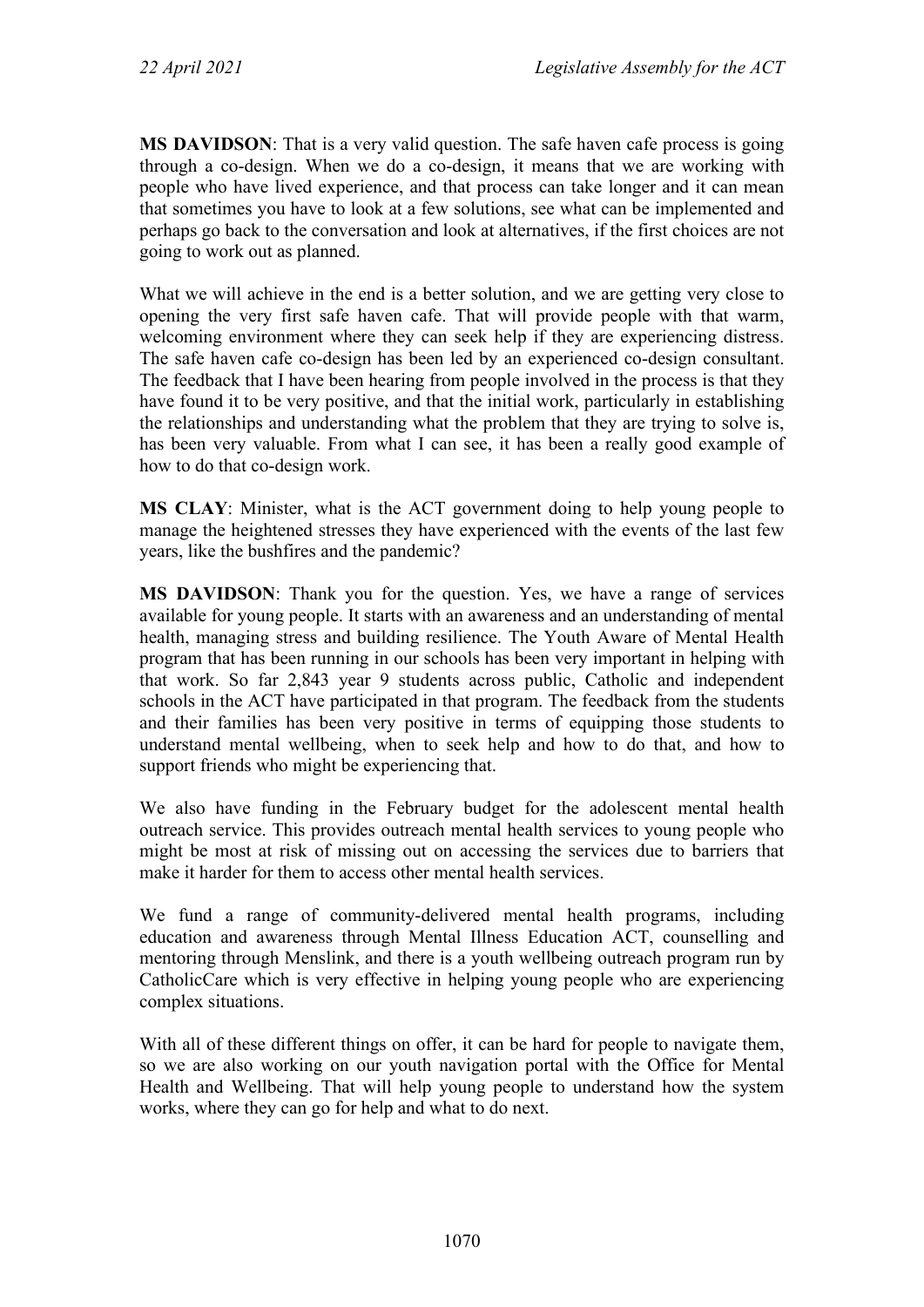### **Schools—Gungahlin**

**MS CASTLEY**: My question is to the Minister for Education and Youth Affairs. Two years ago the *Canberra Times* reported that the ACT government would begin planning for a new college in Canberra's north, with the 2019-20 budget allocating \$600,000 for a feasibility study. The newspaper also reported that transportable buildings were being trucked into Gungahlin College to cope with demand. In the recent budget there was \$760,000 to plan for a new college on Canberra's north side. Minister, what happened to the \$600,000 feasibility study into a new college in Canberra's north from two years ago? Where is it and will you table it today?

**MS BERRY**: Work has been occurring in the north of Canberra, particularly in Gungahlin, to understand the needs of that community and where a new college or an expanded campus across the colleges that exist on that site, like Dickson and Gungahlin College, could meet the needs of the Gungahlin school community. I can, once work has been completed on that project, provide that information back to the Assembly. Of course, the Gungahlin community will be very interested to hear about those expansions and how they will meet the needs of their young people.

**MS CASTLEY**: A supplementary. Given the recent budget does include money for new and bigger schools in Gungahlin and school students become college students, why have you not announced a new college for Canberra's north yet?

**MS BERRY**: Because the ACT government is working with our existing schools to make sure that we meet the needs of school students within that area. One of the things that we understand about college students is that they are much more mobile than high school or primary school students. They can often get around the city much more easily than primary and kindergarten students can. We have opportunities now to consider how that expansion of the college system in the north of Canberra might occur, particularly with the light rail now in place for two years. That will make a difference to how students can get around our city and access schools that best meet their needs.

**MR HANSON**: Minister, why are so many students across the ACT taught in demountable classrooms, some of which have been around for decades, and others which are now taking up valuable open space in schools?

**MS BERRY**: Every state and territory across the country manages the ebbs and flows of demographic changes across suburbs by putting in transportable classrooms so that they can be moved if required or, once they have finished being used as classrooms, used for other teaching facilities like art rooms or community spaces. This is not just a way of managing our school capacity that is confined to the ACT; the whole country works in a similar way.

I guess the difference for the ACT is that we have a much better understanding of our demographic changes through the work that the Education Directorate does with demographers at the Australian National University to properly understand the growth and changes across our city and to make sure that all of our schools meet the needs of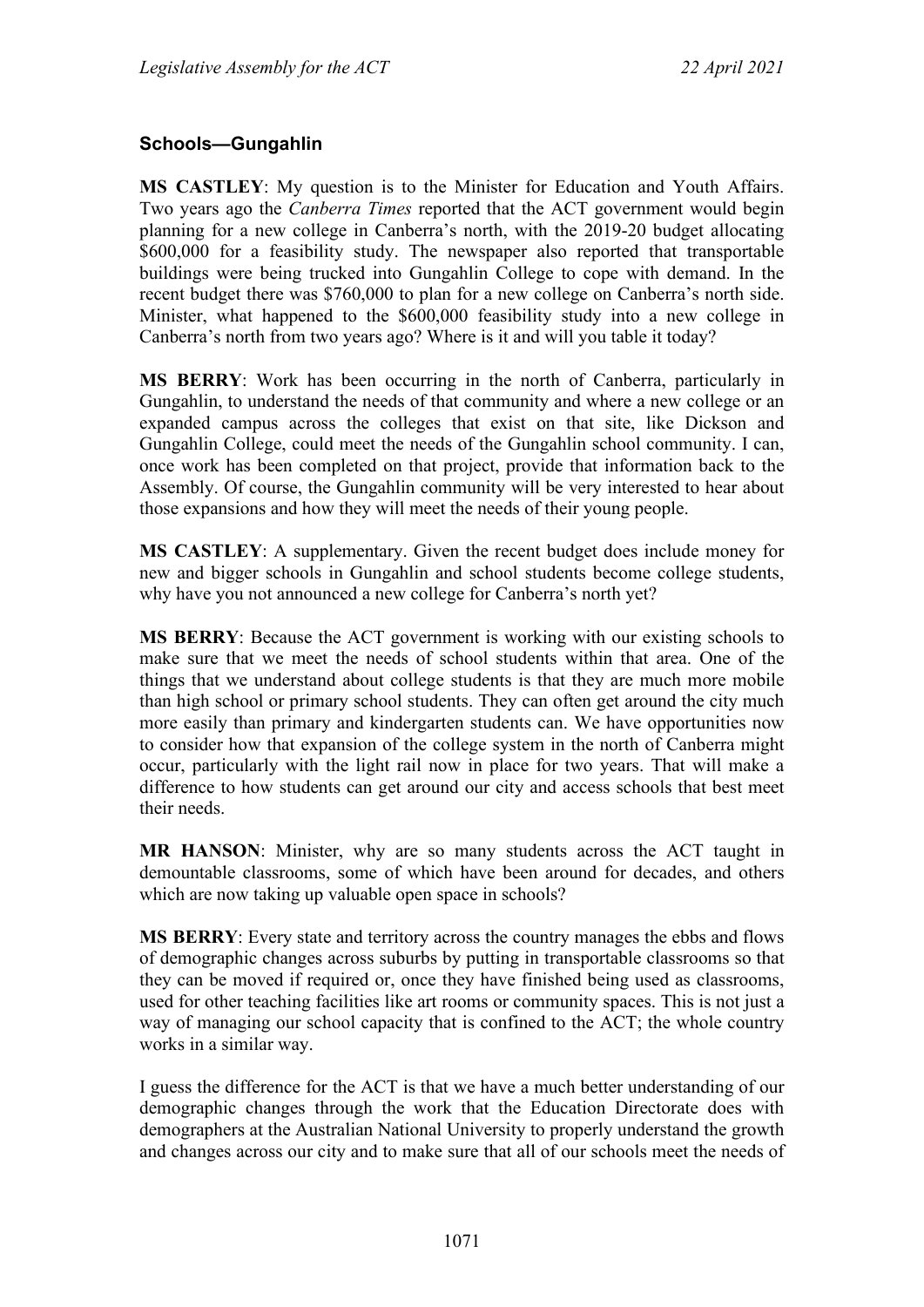their local school communities and that every family and school student has a place at their local school.

### **ACT Fire & Rescue—funding**

**MS ORR**: My question is to the Minister for Police and Emergency Services. How is the government investing in ACT Fire & Rescue to ensure we have a skilled and resilient workforce into the future?

**MR GENTLEMAN**: I thank Ms Orr for her interest in keeping the Canberra community safe. The ACT government understands the importance of investing in our firefighters and maintaining a skilled and resilient Fire & Rescue workforce. We are committed to developing leaders at every level, growing expertise and fostering innovation while continuing to focus on the health and wellbeing of our firefighters.

Our investment in the ACT Fire & Rescue enterprise agreement will see: even more firefighters recruited, new equipment and improved facilities, to ensure our firefighters can continue to protect our growing city. It is focused on building a modernised fire service and meeting the needs of firefighters including investments in recruitment, health, wellbeing and safety initiatives and skills and training incentives. The ACT Fire & Rescue enterprise agreement will ensure that our firefighters continue to be well resourced, well trained, well protected and well supported.

A signed agreement reflects the ACT government's understanding of the importance of investing in the future of the urban fire service and is consistent with the government's priority on community safety and support when it matters.

**MS ORR**: How many additional firefighters is the government recruiting to maintain community safety?

**MR GENTLEMAN**: The government has committed to funding more highly trained and skilled emergency services personnel, and as part of the ACT Fire & Rescue enterprise agreement the Emergency Services Agency intends to recruit 180 firefighters, including 99 additional positions, over the next five years. This includes staff required for the new Acton and Molonglo stations, crewing of the new aerial pumper, staff to cover attrition, and an increase to the relief ratio.

Two recruit colleges will be run per year over the next five years. I am pleased to report that the first cohort of recruits for 2021 commenced in February. This class is currently going through 20 weeks of rigorous training in both theoretical and practical applications before their final assessments and graduation in June this year. I wish the new recruits well in their training and all the best for their future careers. Their addition to the ranks of ACT Fire & Rescue will ensure that Canberra remains a safe and well-protected city into the future.

**MR PETTERSSON**: Minister, how does the ACT Fire & Rescue enterprise agreement build on the government's strong record of investment in the branch?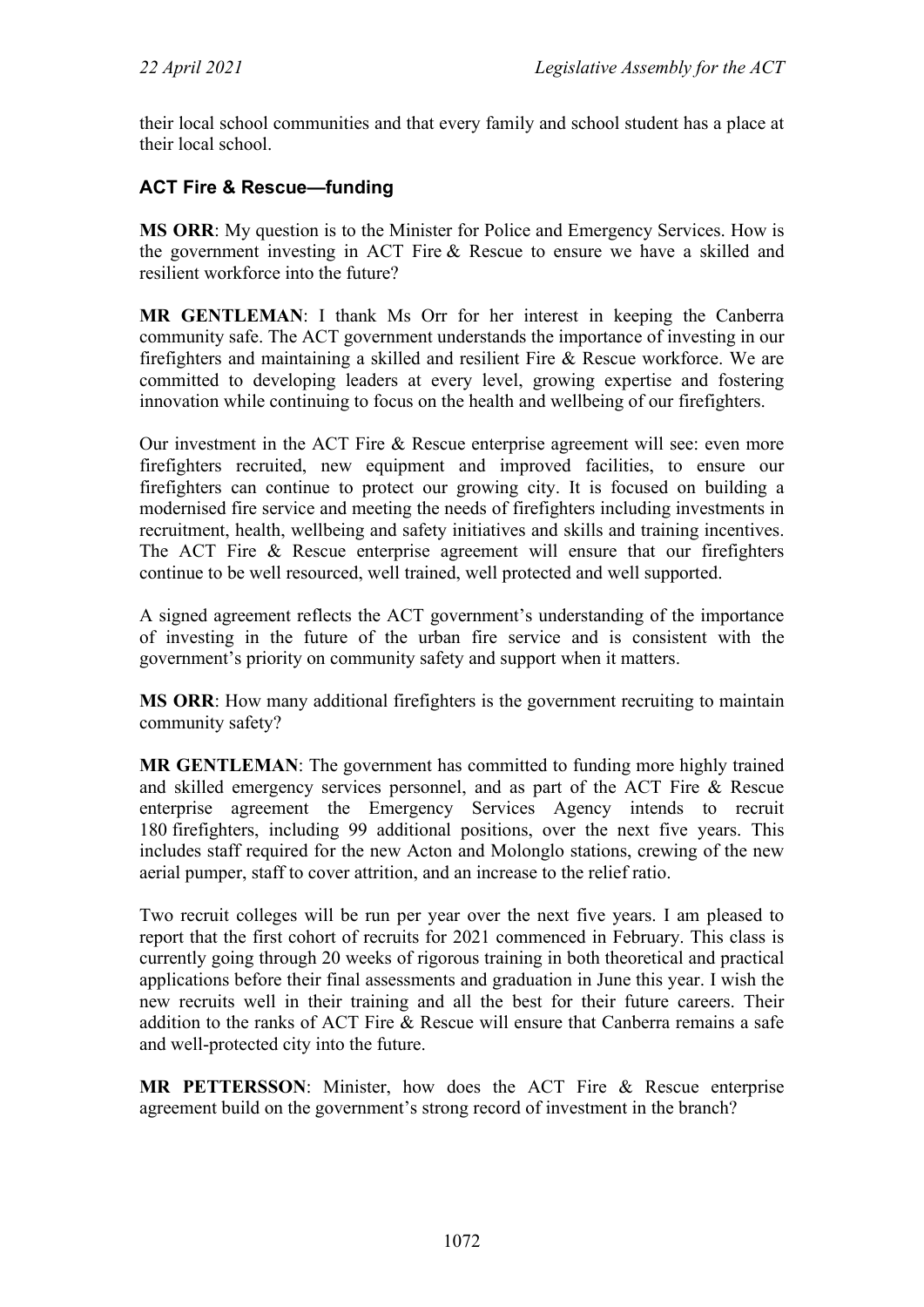**MR GENTLEMAN**: I thank Mr Pettersson for his interest in the staff at Fire & Rescue. The government values and supports the work of all its emergency services personnel and we have a proven record of increased investment in our emergency services. For our urban firefighters this has been demonstrated over many years, including: \$270,000 in the 2018-19 budget to provide new protective helmets for ACT Fire & Rescue; \$2 million in the 2018-19 budget for a new aerial pumper; \$2.2 million in the 2019-20 budget for a replacement for the existing aerial platform; \$2.3 million announced in January 2019 to roll out our next generation structural firefighting protective clothing for all ACT Fire & Rescue firefighters; \$939,000 in the 2019-20 budget to investigate new fire and ambulance stations in the city centre and in the Molonglo Valley; and \$45 million announced in August 2020 for the design and construction of the new joint fire and ambulance station at Acton.

The government has also allocated various funding amounts over many years for recruit colleges, providing for more firefighters to protect and support the Canberra community, as well as the commitment to building a new fire and ambulance station in the Molonglo Valley. The new stations in Acton and Molonglo will provide well designed state-of-the-art and fit-for-purpose facilities that are strategically located to allow for faster response times, which has a direct impact, of course, on community safety. The government will continue to build on our strong record of investment in our emergency services.

#### **Schools—maintenance**

**MR PARTON**: My question is to the Minister for Education and Youth Affairs. Minister, many ACT schools cannot do important maintenance and upgrades, because of delays due to testing and removing toxic materials. A common complaint of students and parents is the poor state of school toilets. Given that many students do not use their school toilets, because of disrepair, because of poor lighting or simply because they are filthy, what do you say to the parents of these children, who, I am told, often return home soiled?

**MS BERRY**: Through COVID and through this year, I have to acknowledge the work of our school communities, particularly the school cleaners now directly employed by the ACT government, who have spent a significant amount of time cleaning their schools and also making sure that their schools are cleaner than ever, because of the additional cleaners who were engaged across our school communities, making sure that our school communities were safe.

If there are concerns that Mr Parton has received from members of school communities in his electorate, I would ask that he forward them on to my office, although I have not heard in my office about issues with regard to children returning home because they were not using the toilets at their school.

I also reject that our schools are not able to use facilities to conduct education for their students and make sure that teachers have safe workplaces due to the work that is being done in those schools to make sure that they are safe—work that is guided by the experts, guided by scientific backing around how those materials are managed and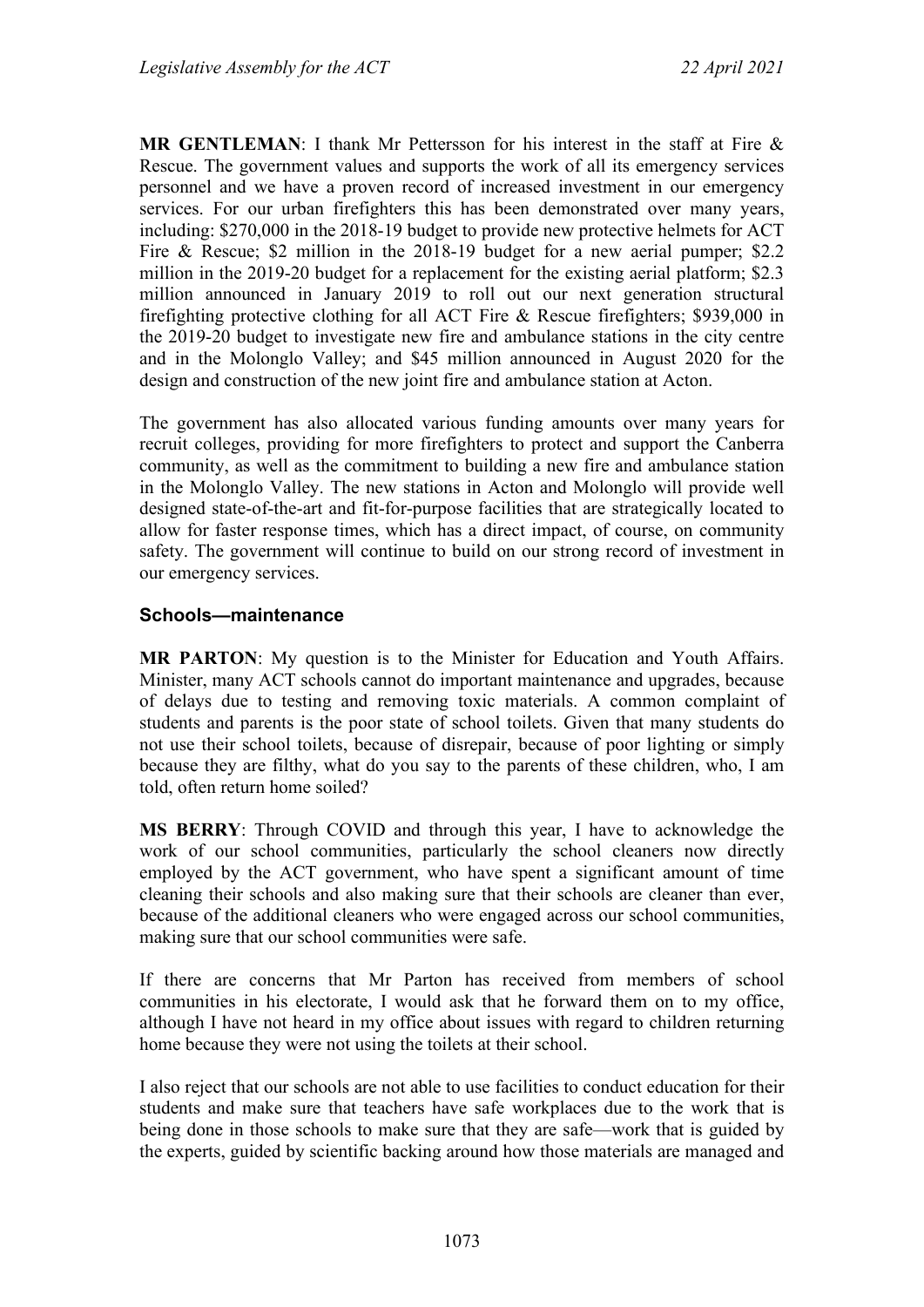how they are removed, if that is required. Again, all of that work is based on the advice of experts. Every investigation that occurs during that process is checked by WorkSafe, tested by Robson and given clearance to ensure that our school communities are safe.

**MR PARTON**: Minister, is it true that there is only one company approved to test for hazardous materials before maintenance work can begin and is that why there are such long delays?

**MS BERRY**: I do not agree with the premise of the question. I do not know that there are delays; I have not had any delays identified to me.

As to testing, I am not quite sure what testing Mr Parton is talking about. Previously, testing occurred in New South Wales. We now have the facilities in the ACT to do that testing. Reports on the results of tests come back much more quickly than they ever did before. As to whether there is only one organisation that can conduct that testing in the ACT, I do not believe that is the case.

**MR HANSON**: Minister, why are so many schools in such a poor state of repair after 20 years of ACT Labor government?

**MS BERRY**: They are not.

#### **Planning—community consultation**

**MS CLAY**: My question is to the Minister for Planning and Land Management. The parliamentary and governing agreement talks about completing the current planning review in consultation with Canberrans and improving community consultation and involvement in the development of Canberra. I have attended several community meetings in the last few months, including recently at the Belconnen Community Council and at the Kingston Foreshore, and the community is very worried about this review and the lack of details we have been given so far in the consultation. There has been consultation about the general direction that review is taking and there has been a survey, but as yet no-one has been given any details of what the new planning system might look like. When and how will the community be consulted on the substantive details of the future planning and development in Canberra?

**MR GENTLEMAN**: I thank Ms Clay for the question. The ACT planning system review and reform project is well underway. It is initially based on a range of feedback that the community has provided about our planning system; I think we have all heard that. The paper that the government released last year is a reflection on how we can of course improve our planning system, and the government has heard very strongly over many years that the current system is not delivering what the community expects. Officials have looked at representation on development applications, submissions to Territory Plan variations, submissions to committee inquiries and recommendations from committee inquiries as well. There is quite a range of feedback that we have had about the planning system over years. That has provided, I think, a very clear picture of where we need to go and what we can do to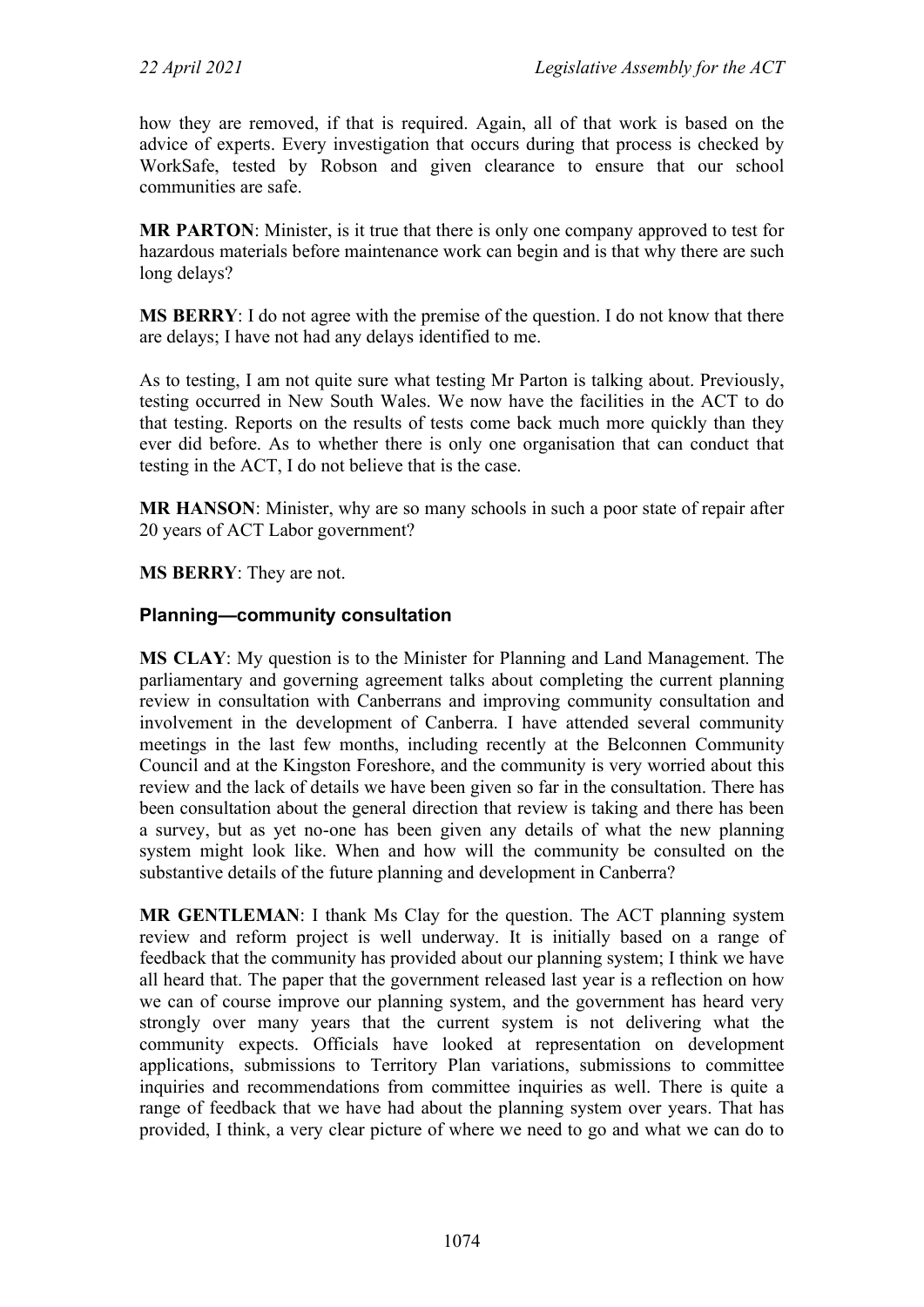improve. So I am looking forward to more formal ongoing consultation as the review progresses.

The next phase of consultation will focus on the district level planning, and this will start next month. So there will be a mixture of targeted workshops and online engagement as well. Consultation will involve conversations with industry and with the community, and I look forward to hearing what our community has to say about what they would like to see in their local area.

**MS CLAY**: When will key stakeholders like the Environmental Defenders Office, the Conservation Council and the local community councils have a chance to comment on the details of this new planning system and on the draft legislation?

**MR GENTLEMAN**: That will start, as I said, next month. But I will say that EPSTD have been working through this project for quite a while. They have been talking to various stakeholder groups in this process. Those engagements have begun, but the more formal part, as I mentioned, will start next month. We are looking forward to feedback from industry and community representatives through, of course, the environment and planning forums as well. Officials have also carefully reviewed comments on development applications, Territory Plan variations and committee inquiries to identify any trends and issues that the community has with the planning system.

**MR PARTON**: Minister, having conceded, as you did in your first answer, that the current planning system has been a failure, would you concede that the current drawn-out review process is also a complete failure?

**MR GENTLEMAN**: Certainly not. It has been very engaged, I think, with the community, and what we are looking at is something that I think Mr Parton reflected on during the election campaign last year where he would like to see a completely different city. He wants to see urban sprawl right across the ACT, not an efficient economic city. He wants to see low-rise buildings go across into Kowen Forest, across the Murrumbidgee into rural areas. It is very clear what the Canberra Liberals would like to see. What we are delivering is what the Canberra community has asked for, and we will engage with them to deliver what they have asked.

#### **Multicultural affairs—legislation**

**MR PETTERSSON**: My question is to the Minister for Multicultural Affairs. Minister, can you please outline the rationale for the proposed Multicultural Recognition Act.

**MS CHEYNE**: I thank Mr Pettersson for the question. As members know, the ACT is proudly—

*Opposition members interjecting*—

**MADAM SPEAKER**: Please ignore interjections. Indeed, ignore Mr Hanson as best you can.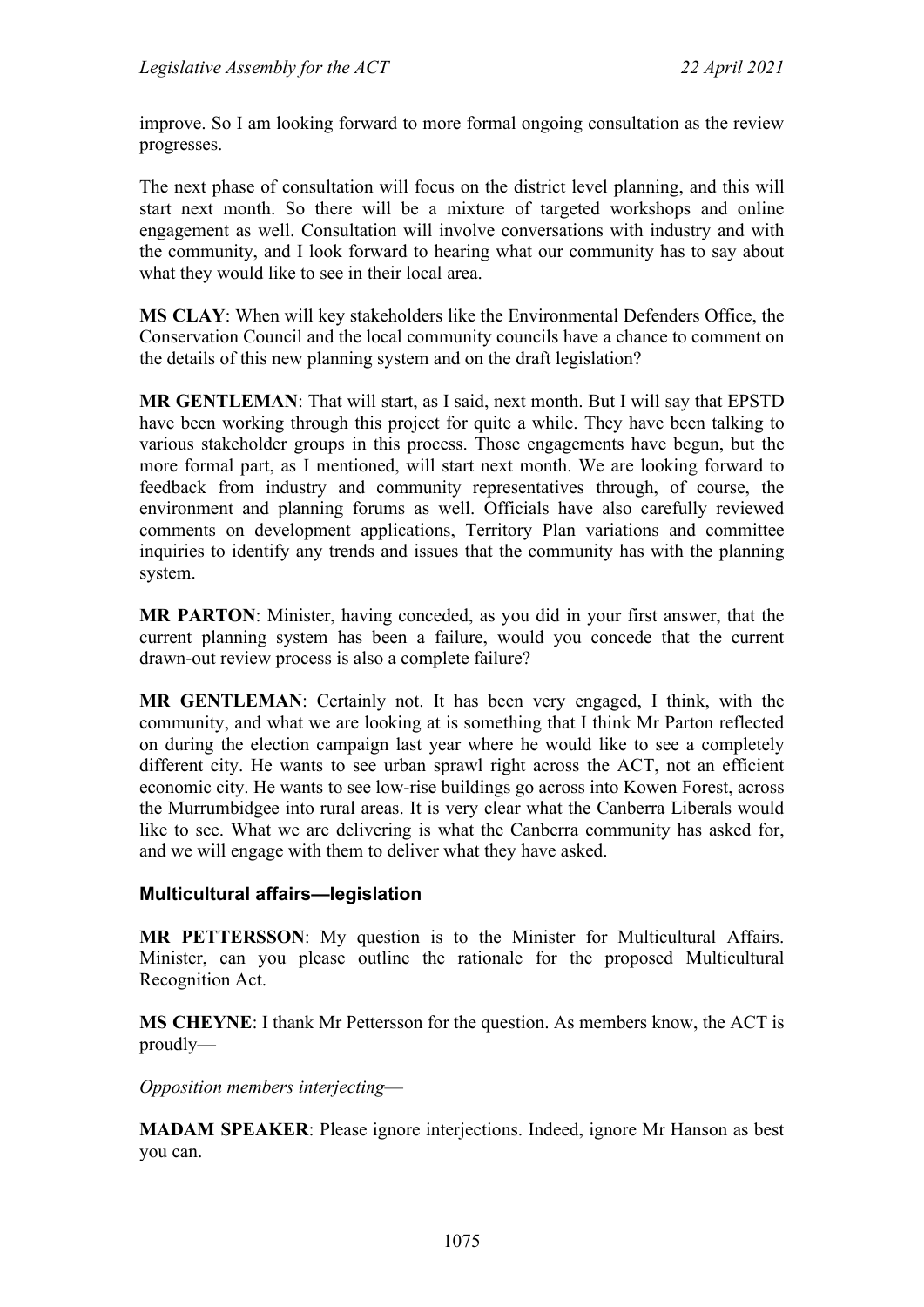**MS CHEYNE**: As members know, the ACT is proudly a multicultural and inclusive community. With one in four Canberrans born overseas, our community's diversity is one of its greatest strengths. The contributions of our multicultural communities are felt in every corner of the territory—from community celebrations and major events like the national multicultural festival to the richness we experience every day in the language, history, music, food and cultures shared and celebrated in the ACT.

So, as a city and as a people we are committed to multiculturalism. But we know that multiculturalism is a shared responsibility. We have committed to delivering the Multicultural Recognition Act. It is in the parliamentary and governing agreement and it is one of my high priorities as Minister for Multicultural Affairs. The development of the act signifies and formalises in legislation the value that we as a community place on multiculturalism in the ACT. This act will create a multicultural charter to codify key principles of a successful multicultural society. It will enshrine into law the Multicultural Advisory Council and it will provide reporting mechanisms to ensure accountability to these principles. This legislation will be proudly owned by the entire ACT community.

**MR PETTERSSON**: Minister, can you please update the Assembly on the progress of developing the Multicultural Recognition Act.

**MS CHEYNE**: I am pleased to inform the Assembly that the discussion paper for the act was released earlier this week. The discussion paper will be supported by an extensive consultation process because it is important that we hear from Canberrans on how this legislation should be crafted to best achieve its aims. We expect consultation to continue for a number of weeks, and a listening report to be released towards the middle of this year. The second half of this year will be spent drafting the bill, before I have the privilege of bringing it before the Assembly at the end of the year.

**DR PATERSON**: Minister, could you please detail the consultation process for the Multicultural Recognition Act discussion paper and how the government is ensuring that multicultural communities can access the discussion paper?

**MS CHEYNE**: I thank Dr Paterson for the supplementary question. The views of all Canberrans on this important piece of work are not only valued but critical to its success. With the release of the discussion paper on Monday of this week, we are actively consulting with the community on a number of key elements. We are seeking views on what should be included in the multicultural charter, which will describe the key principles that support the policy of multiculturalism. We are asking Canberrans what multiculturalism means to them and what principles and values they feel best reflect multiculturalism in our community. And we are asking people for input on the proposed role and make-up of the Multicultural Advisory Council.

To help facilitate this, the government is holding five in-person community forums to seek feedback on the discussion paper between now and the end of May, in addition to an online survey on the YourSay website. And, crucially, to ensure a diverse and accurate consultation with the ACT's many multicultural communities, the discussion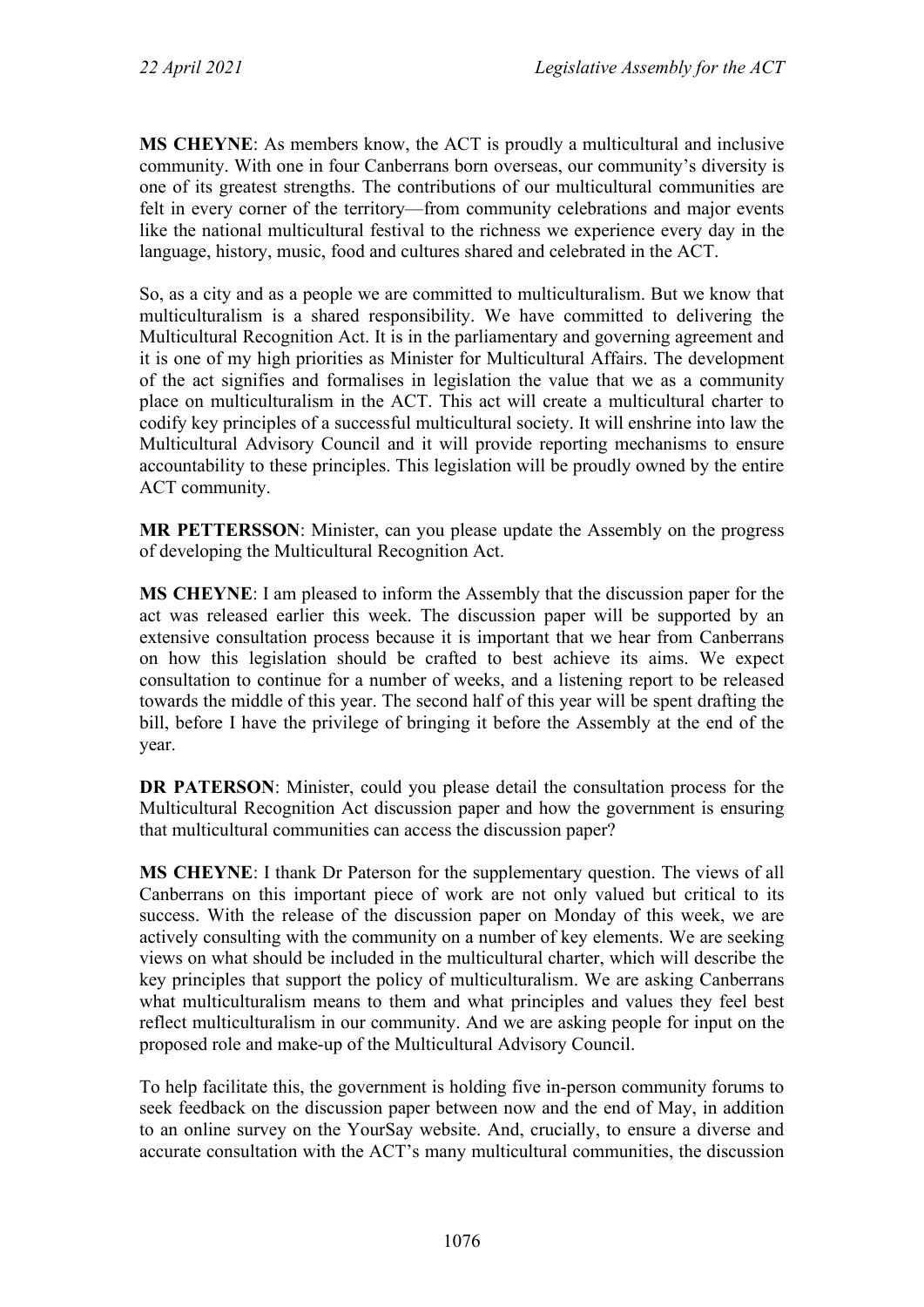paper fact sheet has been translated into 14 different languages. These fact sheets will be critical as we reach out to the many multicultural community groups and organisations in the ACT for their invaluable views and inputs. The government is eager to hear the views of the Canberra community as a whole, and I look forward to bringing this important new law to the Assembly later this year.

#### **Canberra—growth**

**MRS KIKKERT**: My question is to the Minister for the Environment. A recent RiotACT item entitled "Canberrans flock to Goulburn in search of cheaper land" reported that hundreds of couples, families and singles are fleeing Canberra to live in Goulburn, meaning possibly thousands of new commutes every day, with the resulting environmental impact. Minister, why are hundreds of people leaving Canberra and moving to Goulburn but continuing to commute on a daily basis to Canberra?

**MADAM SPEAKER**: Ms Vassarotti.

**MR GENTLEMAN**: Madam Speaker, that is not a question for the Minister for the Environment; it is about a trend in land sales, I think.

**MADAM SPEAKER**: You are responding to this question, Mr Gentleman?

**MR GENTLEMAN**: Yes, that is my intention.

If we look at the growth of Canberra over the last number of years, you would not say that people are fleeing the ACT. We have growth of 4,000 to 8,000 people coming to the ACT every year. We see incredible demand for housing in the ACT and have seen more land sales over recent months than ever before.

In regard to the impact of travelling on the environment, we would much rather see people stay in the ACT. That is why we encourage them to do so.

**MRS KIKKERT**: My question is to the Minister for the Environment. Have you conducted any studies on the environmental impact of commuter traffic into Canberra from as far away as Goulburn?

**MS VASSAROTTI**: I thank the member for the question. I will take that on notice. I am not aware of it, and it potentially goes across a number of portfolios.

**MS CASTLEY**: Minister, what will you do to encourage people to stay in Canberra to reduce the considerable emission levels from the thousands of commuter kilometres each day by people coming into Canberra?

**MS VASSAROTTI**: I thank the member for the question. Taking this question from an environmental perspective, we can point to the amazing benefits we have for residents living in Canberra. We hear every day about how proud people are to live in Canberra, and we hear particularly how important our environment and access to our environment are.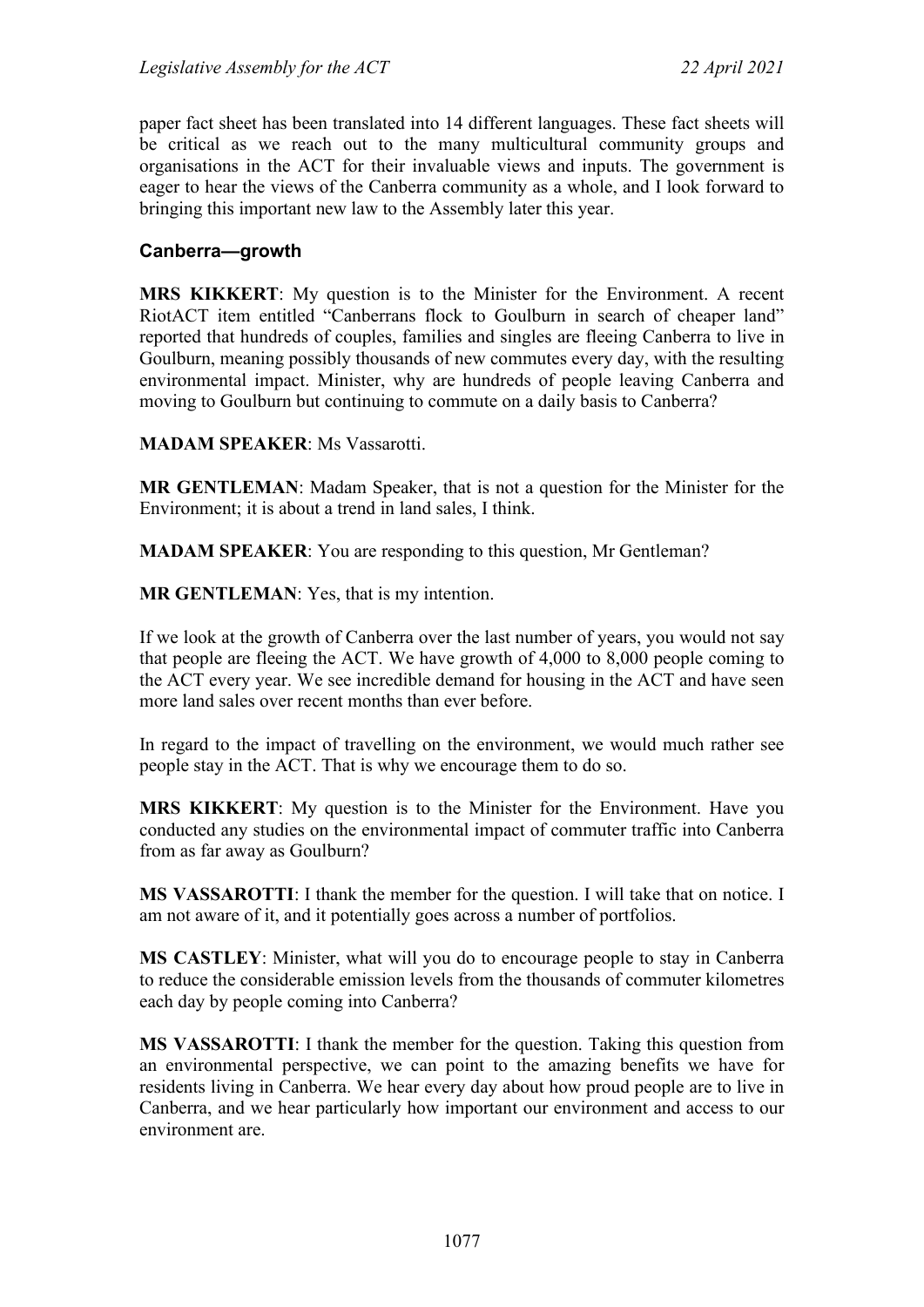Some of the things that people talk about in relation to the environmental amenity of our—

**Mr Hanson**: Madam Speaker, on a point of order, the supplementary was very much about the issues with people going from Canberra to Goulburn and the effect on the environment from that, not about people living in Canberra.

**MADAM SPEAKER**: The question was broadly about people moving into the surrounding region. I think Ms Vassarotti is on track. The question was: how do you encourage people to stay here? Ms Vassarotti is absolutely on track.

**MS VASSAROTTI**: I am absolutely responding to Ms Castley's question, which was about the benefits of living in Canberra and looking at the environmental benefits.

The other thing that we know is that Canberrans are really proud of the work the government is doing particularly around taking strong climate action. They are very, very proud of decisions that have been made around things like renewable energy.

There is a whole range of things that we are doing to encourage people to live in Canberra.

#### **Government—community engagement**

**MR BRADDOCK**: My question is to the minister for planning. Minister, thank you for having your representatives attend the last meeting of the Gungahlin Community Council. The council actually invited you personally to attend so that you can hear their concerns in person. Will you attend in person to hear their concerns?

**MR GENTLEMAN**: I thank Mr Braddock for the question and his interest in the Gungahlin community. I regularly engage with community representatives in a range of different ways.

*Opposition members interjecting*—

**MADAM SPEAKER**: Members, that is enough.

**MR GENTLEMAN**: We should also remember that we have 25 members in this place who were elected to represent their communities. I know that Ms Orr and Mr Pettersson regularly talk to me about planning matters in Gungahlin. I feel that they are strong elected advocates for the Gungahlin community. It is often more important, I think, for officials to attend some of these meetings, particularly when it comes to technical matters. In the past I have attended many Gungahlin meetings, and many meetings of other community councils right across the territory. I will use the colloquialism that I have probably had more community council meetings than Mr Braddock has had hot dinners. But I will continue to engage with the community—

**Mr Braddock**: A point of order, Madam Speaker.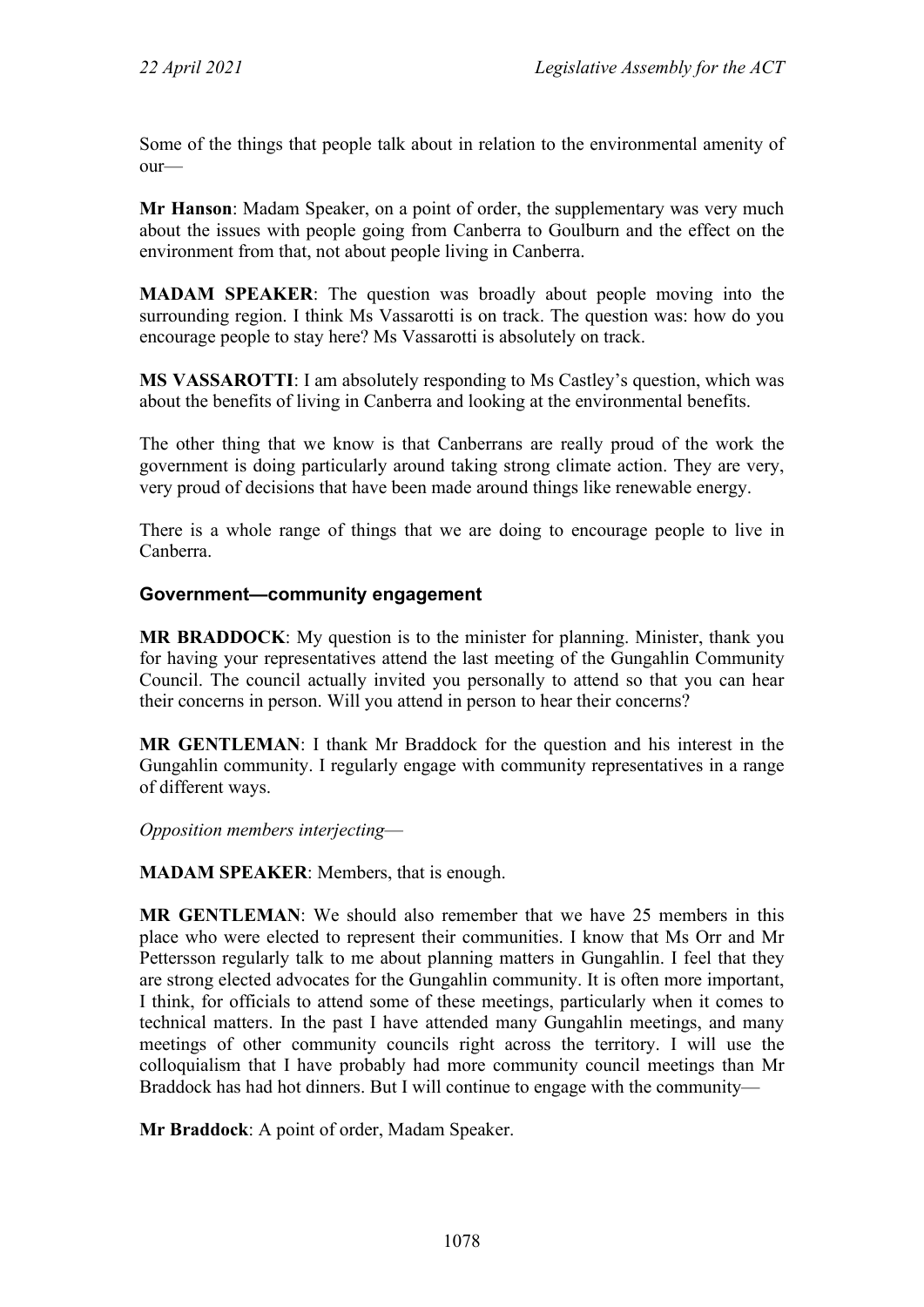**MADAM SPEAKER**: Resume your seat. There is a point of order.

**Mr Braddock**: I have been misrepresented, Madam Speaker. I can go back and check my records to see how many Gungahlin Community Council meetings I have attended, and I am happy to compare that with the record of the planning minister.

**MADAM SPEAKER**: I do not think there is a point of order. Please resume your seat.

*Mrs Jones interjecting*—

**MADAM SPEAKER**: Mrs Jones, you are getting too enthusiastic.

**MR GENTLEMAN**: I was not able to attend the last meeting due to diary requirements. However, if I receive another invitation, I will certainly have a look at it.

**MR BRADDOCK**: There is an open invitation for you, Minister, to attend Gungahlin Community Council meetings. When would you be able to attend?

**MR GENTLEMAN**: I will have a look at that when I get an invitation from the council.

**MR CAIN**: Minister, as part of your journey through Gungahlin with Mr Braddock, I would invite you to journey with me through Belconnen. Will you commit to doing so, and come and visit the disused and poorly maintained ovals in west Belconnen in particular?

**MR GENTLEMAN**: Madam Speaker, I spent my teen years in Belconnen. I know it very well. I moved to Higgins in 1969, when it was the last suburb, before we saw the Holt construction. It was a fantastic place to go, and I enjoyed my time there. Every time I visit Belconnen, I do enjoy it.

**Mrs Jones**: A point of order.

**MADAM SPEAKER**: Please resume your seat. Mrs Jones?

**Mrs Jones**: Madam Speaker, the question was whether he will go with Mr Cain to Belconnen not whether he has lived in Belconnen. It is on relevance.

**MADAM SPEAKER**: There is no point of order, and I ask you please to stop your interjections.

**Mrs Jones**: Will you go with Mr Cain?

**MADAM SPEAKER**: Mrs Jones, I do not really want to warn you, but I shall soon. Mr Gentleman, do you want to continue?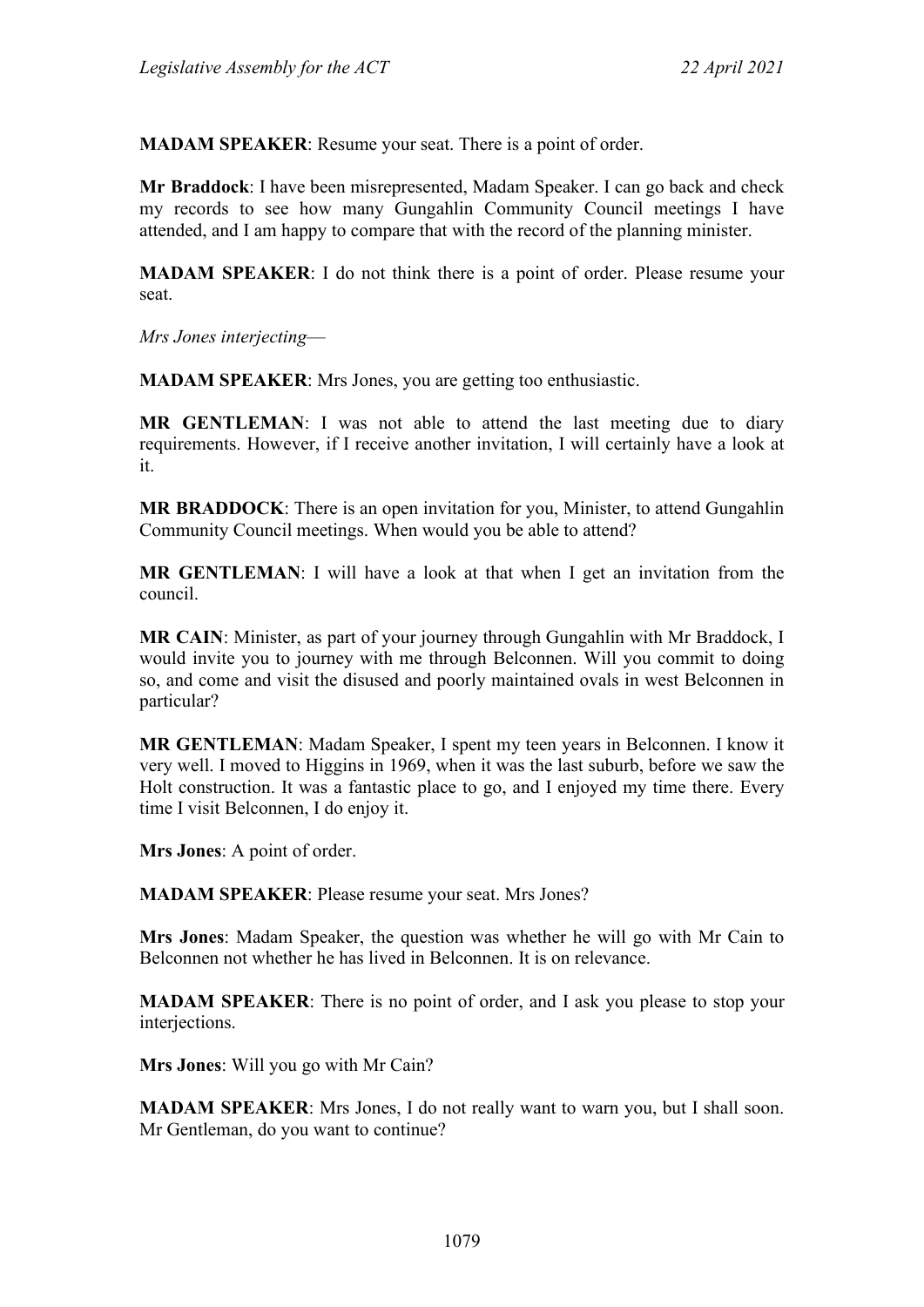**MR GENTLEMAN**: Madam Speaker, yes, I was in Belconnen long before Mr Cain came to Belconnen. I know it quite well. Certainly, I would be interested in visiting Belconnen again, as I do, almost every week, every now and again.

### **Arts—dementia-friendly access**

**MS LAWDER**: My question is to the Minister for the Arts. Minister, on 2 March 2021, I wrote to you regarding the need for better accessibility at the Canberra Museum and Gallery for people living with dementia, in particular the need to improve a ramp that leads to one of the gallery spaces. On 8 April 2021, you responded, saying that the feedback provided will allow CMAG to work with an access expert to explore ways of overcoming the depth perception issue and improving the functionality of the ramp. Minister, can you advise exactly when people living with dementia, their carers and their families can expect to be able to access CMAG without the danger of this low visibility ramp?

**MS CHEYNE**: I thank Ms Lawder for the question, and I thank her for writing to me and bringing this issue to my attention and to CMAG's attention. I also note the very important debate that was had yesterday regarding what we can do right across the city to ensure that we are a dementia-friendly city, which we are committed to in the parliamentary and governing agreement.

I note that I responded to Ms Lawder, as she noted as well, on 8 April. I have since done another tour of CMAG, and I saw the ramp for myself. The latest advice that I have about that, noting that this is quite recent correspondence, in the last fortnight, is that CMAG is taking this issue very seriously and is looking at what it can do to improve this experience. When I have further details, I will report back to Ms Lawder and the Assembly.

**MS LAWDER**: A supplementary question. Minister, how many other ACT government art institutions are not dementia friendly?

**MS CHEYNE**: I thank Ms Lawder for the follow-up question. Generally, these institutions reflect the period that they were created or built in. I would have to take that question on notice to determine whether there are some other things that we can look at across our highly valued arts institutions. I am willing to take a deeper look and get back to Ms Lawder on some other improvements that might be able to be made, if they do, in fact, need to be made.

**DR PATERSON:** A supplementary. Minister, can you detail who is able to apply for the Amp It Up! grants?

**Mrs Jones**: On a point of order, Madam Speaker: what is the relationship to the question about dementia-friendly ramps at arts institutions?

**DR PATERSON**: It is to the Minister for the Arts.

**Mrs Jones**: Minister, the question—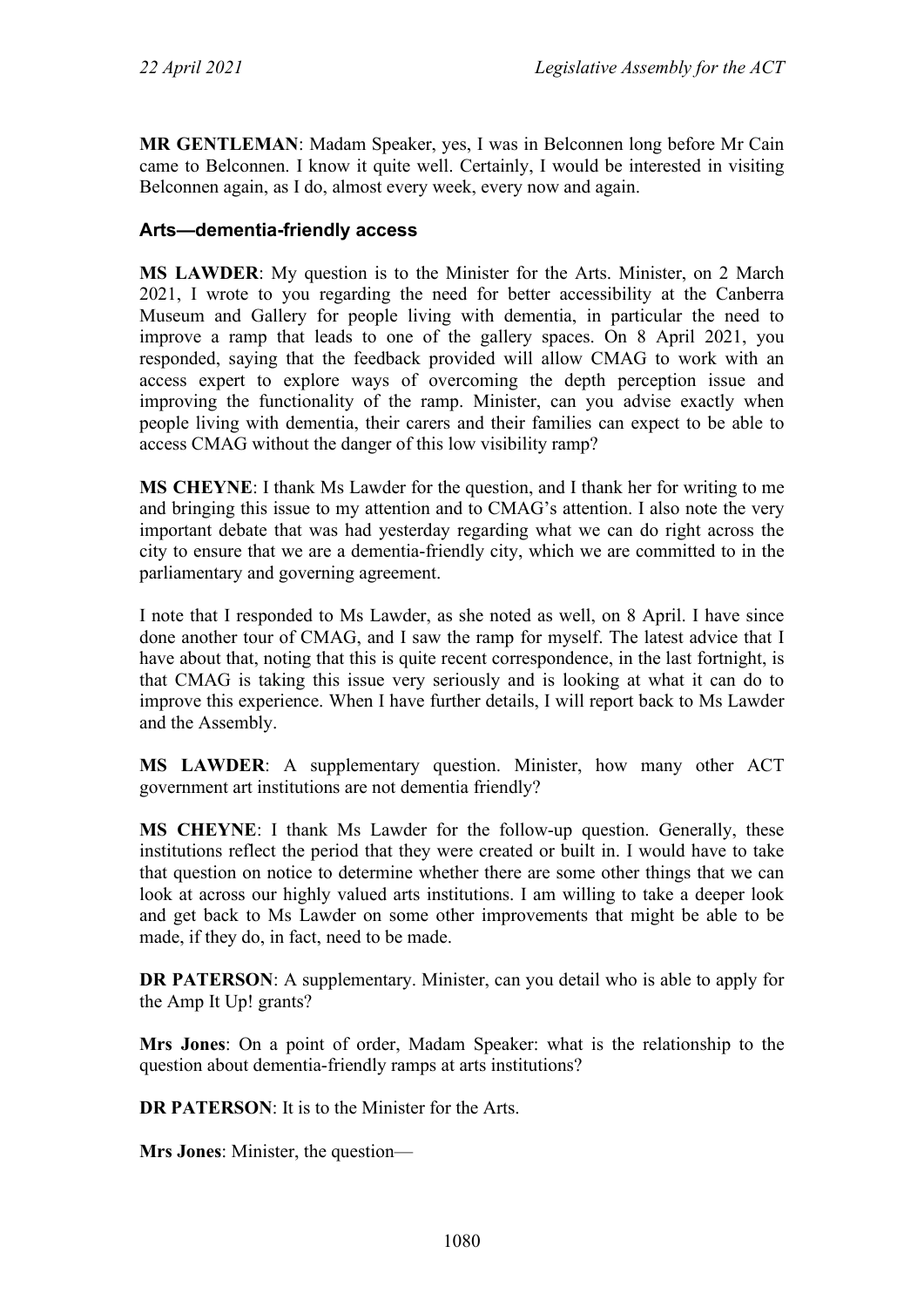**MADAM SPEAKER**: The reply could be relevant to some community organisations in relation to the grants.

**Mrs Jones**: I think telling the minister how to answer the question is not in your purview, is it?

**MADAM SPEAKER**: I beg your pardon, Mrs Jones?

**Mrs Jones**: The question that has been asked has to be relevant, I understand, to the original question or the supplementary, both of which were about ramps at ACT institutions. The answer Ms Cheyne gave does not mention anything about grants, so what is the relevance?

**MADAM SPEAKER**: I am going to give the minister the question to answer, because until she answers I do not know if there is relevance in the grants or not.

**Mrs Jones**: On the point of order, Madam Speaker—

**MADAM SPEAKER**: No.

**Mrs Jones**: Very simply, the answer to the question, to my understanding, has got nothing to do with whether or not the question is in order. It is about whether the question is in order, not whether the answer has relevance.

**MADAM SPEAKER**: I am going to rule it in order this time, Mrs Jones. Ms Cheyne.

**MS CHEYNE**: Thank you, Madam Speaker. For organisations that can apply for the Amp It Up! grants fund there will be guidelines released soon, if not already, on act.gov.au/livemusic. Venues across Canberra—largely we are targeting venues that are privately owned and operated, but it is open to venues—

**Mr Hanson**: Madam Speaker, on a point of order as to relevance: now that we have heard the bulk of the answer—

**MADAM SPEAKER**: Yes, I will agree, and I can reconsider.

**Mr Hanson**: the answer and the question are clearly not relevant to the original question.

**MADAM SPEAKER**: Yes. Unless you can go directly to relevance, I will ask you to sit down. Members, I thank you for your guidance. I am happy to reconsider, but I was assuming that there would be something in the answer to the purpose of the question.

#### **Sport—Hawker tennis centre**

**MR CAIN**: My question is to the Minister for Sport and Recreation: you recently responded to my query about the Hawker tennis centre, which has been derelict for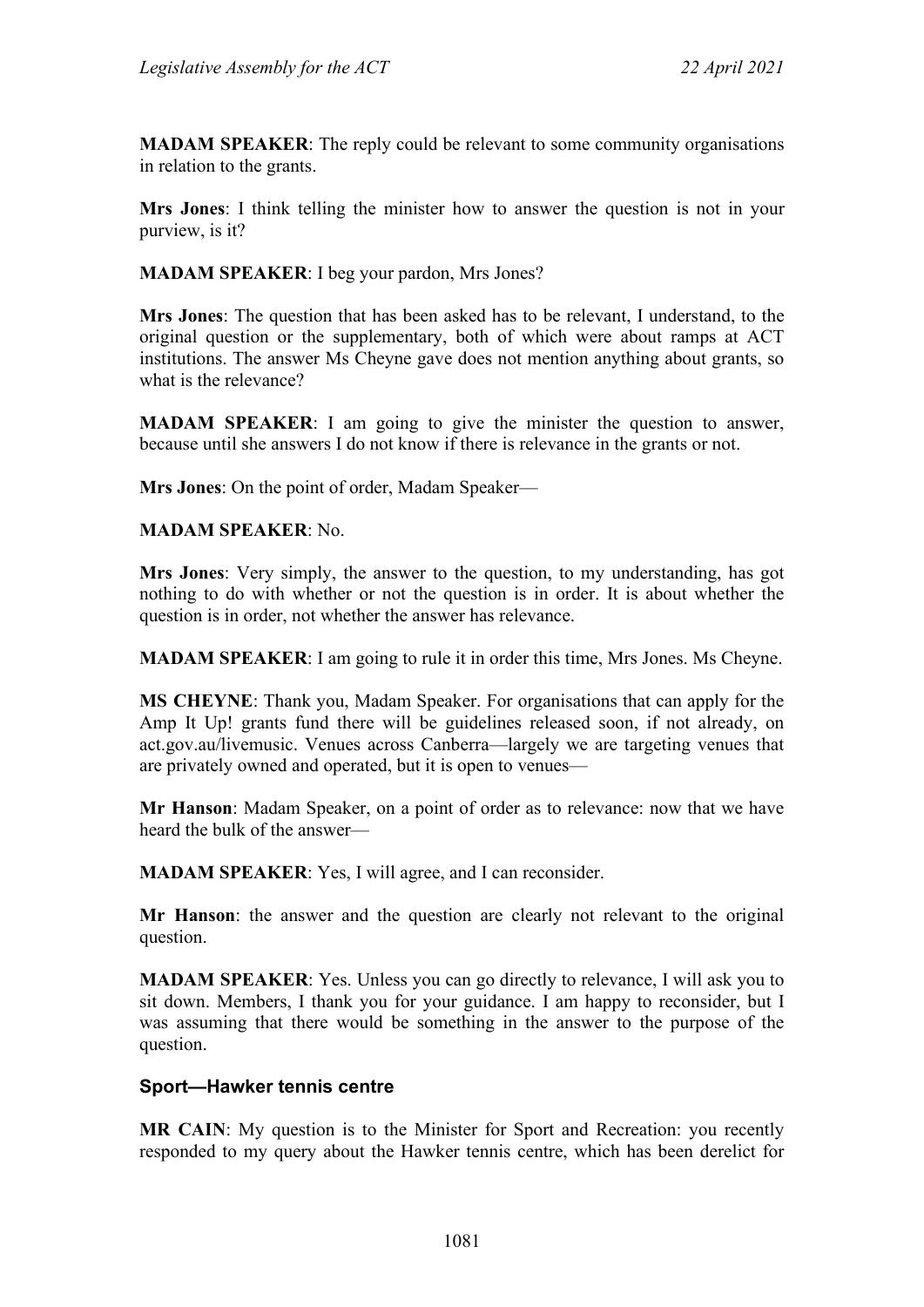over a decade. You said the current owner is required to undertake a contamination assessment within two years of their development application approval, which was granted in 2020. What this really means is that the site could be languishing like this for many more years before any construction will commence. Meanwhile, as I have been hearing in my shopping centre and doorknocking visits, residents of Hawker walk and drive past this eyesore every day wondering when something will be done. Minister, what will you do to see the rapid transformation of this site for Hawker locals?

**MS BERRY**: I thank Mr Cain for the question, and I am aware of the site that he refers to. However, it is a privately owned site. If it meets the requirements that it needs to as far as testing is concerned and the site does not pose a health and safety risk to the community, then it is up to the owner of the site as to what they do with it next. However, what I can do, if possible, is to work out a way that officials could contact the owner of that site and see if there are any plans they have for that site that can be identified to provide to Mr Cain and to other members of the community. At this point in time, I am not aware of any plans that the owner has for that site, but they do need to meet their obligations and ensure that the site is kept safe so the community is not put at risk.

**MR CAIN**: Nonetheless, Minister, why is this government neglecting renewal of this site in Belconnen—and no doubt many others in Canberra suburbs, particularly in Ginninderra—but instead focusing on investment in the inner city region of Canberra?

**MS BERRY**: That is simply not true. The ACT government has invested in Belconnen in sports infrastructure over a number of years but, in particular, more recently the refurbishment of the Higgins sports ground with a new pavilion and two new sports fields as well as work on the irrigation system at Hawker to ensure that that field remains useable and does not flood. That sporting field is like a lot of the sports fields in the ACT—they are in areas of the ACT that were often flood plains and so managing the irrigation in those areas is important, but that investment has been made at Hawker. Further investments were committed to by the ACT government during the last election to upgrade lighting at the Hawker softball field.

Again, I remind Mr Cain that the particular site he refers to at Hawker is not an ACT government-owned or managed site; it is privately owned. However, I have just been informed that there is a development application that has been put in by the owner of that site.

**MR MILLIGAN**: How many other sites are there across the ACT that have been left to deteriorate like this one?

**MS BERRY**: As I said, this is a privately owned site, not a site managed or owned or maintained by the ACT government.

### **Sport—Gungahlin community facilities**

**MR MILLIGAN**: My question is to the Minister for Sport and Recreation. Minister, Otium Planning Group was commissioned to deliver an ACT indoor sports facility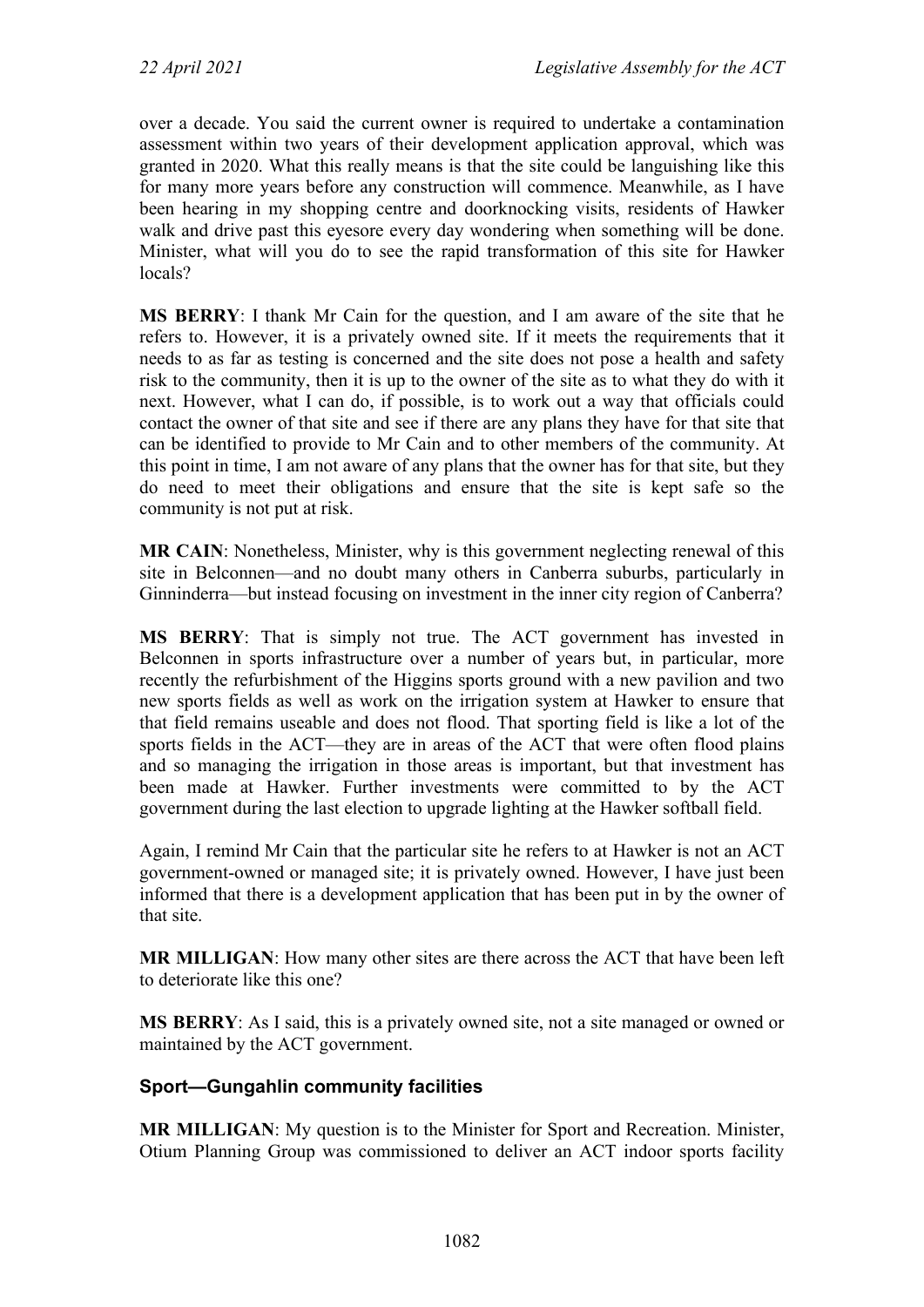study in December 2015, but the government's response was not released until June 2019. A major project outcome was Gungahlin being identified through consultation with Capital Football as its preferred location for a dedicated football facility. The ACT government has commissioned \$20 million towards the Home of Football. Preliminary planning and design work for this facility was scheduled to commence in late 2019. Minister, what progress, if any, has been made on this project and when will the actual construction phase be commenced?

**MS BERRY**: That work is continuing. Due diligence work is continuing on the site to ensure that the plans for the Home of Football in Throsby can be delivered and delivered in a way that the community has expectations for, particularly given the work that the ACT government has done in partnership with Capital Football in ensuring that the Home of Football meets the needs of the football community.

**MR MILLIGAN**: Minister, what is the reason for the delay in progressing this vital piece of sporting infrastructure?

**MS BERRY**: There is no delay.

**MS CASTLEY**: Will this facility be open for general public use?

**MS BERRY**: Yes, it will.

#### **Domestic and family violence—COVID-19**

**DR PATERSON**: My question is to the Minister for Women. Minister, how has COVID-19 impacted women in the ACT community?

**MS BERRY**: COVID-19 has led to an increase in particularly the complexity but also the number of people who have been seeking supports around domestic and family violence. The Australian Institute of Criminology, which in May 2020 surveyed 15,000 women, found that for more than half who experienced ongoing violence, the violence increased in frequency and severity compared to the six months before. We certainly saw that that was the case in the ACT from reports back from the support services sector and from our hospital systems. The report also found that a third of women experiencing violence since February said that it was the first time that their partner had been violent towards them.

Canberra's domestic and family violence services have committed to continue with their supports for those experiencing violence and interventions. And because sexual assault can be linked to the same harmful gender norms that cause domestic and family violence—and it does occur in intimate partner relationships—sexual assaults have presented their own unique challenges that need to be better understood and investigated, especially in light of the increases in domestic and family violence seen during the COVID-19 pandemic.

COVID-19 impacted women particularly with regard to more violent and more complex matters of domestic and family violence and sexual assaults than we have ever seen before.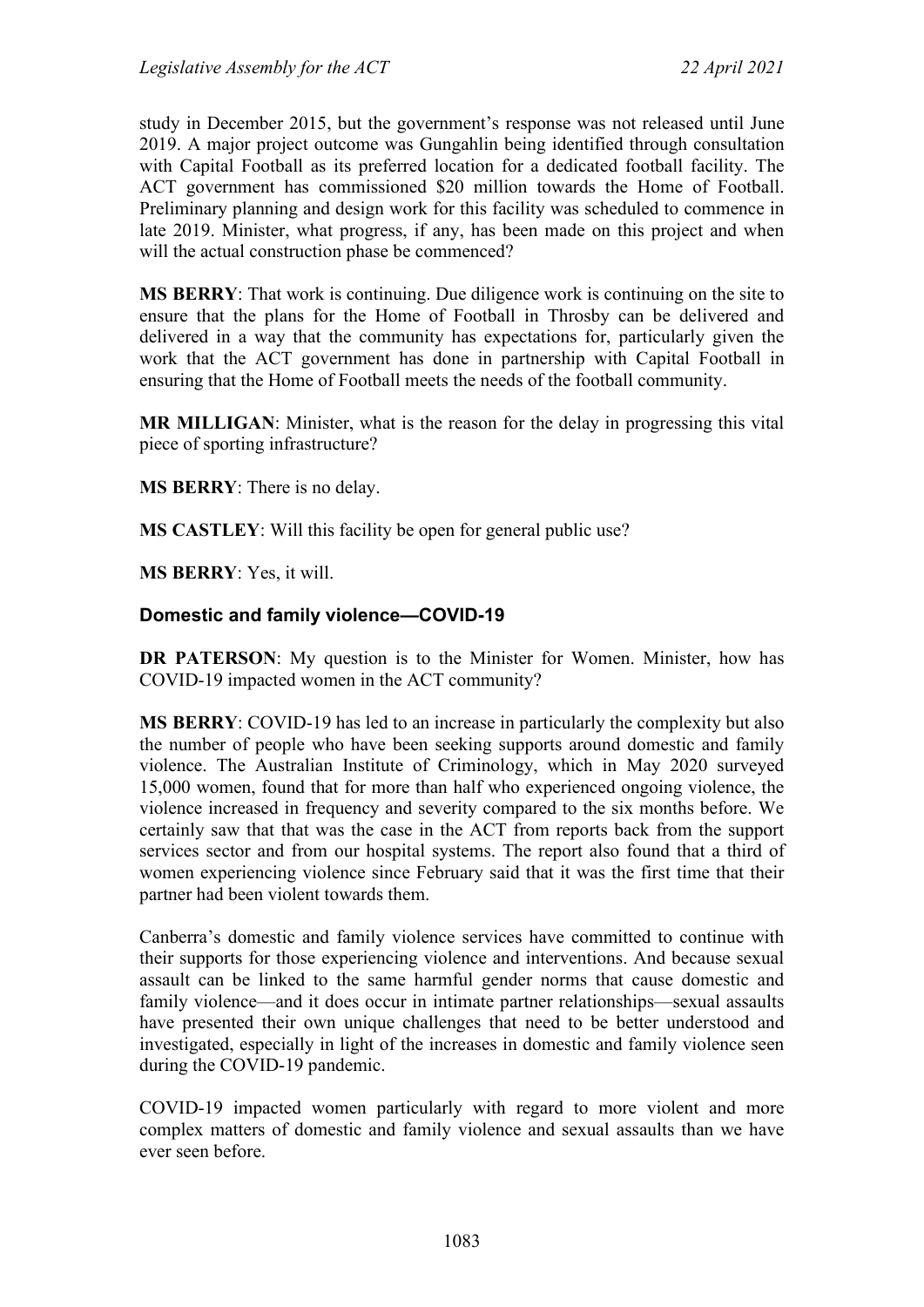**DR PATERSON**: Minister, what initiatives does the government have in place to support women during the pandemic?

**MS BERRY**: There was significant targeted support for low income households as part of the ACT's \$137 million stage 1 economic survival package. There was \$3 million in funding for the specialist homelessness and domestic and family violence sectors as well as an additional \$7 million for non-government organisation partners to meet increased service demand for emergency relief as part of the community support package.

With the national conversation around sexual violence and assault and how pervasive they are across our country and our community here in the ACT, I also announced a new Sexual Assault Prevention and Response Working Group to coordinate the community, the sector, unions and relevant stakeholders on responses to sexual assaults in the ACT. I was particularly heartened by the support and cooperation from all the political parties in the ACT Assembly for this important work.

**MS ORR**: Minister, what will be the priorities of the newly announced Sexual Assault Prevention and Response Working Group?

**MS BERRY**: It has been a momentous time over the last couple of months, with sexual assaults being the primary focus of conversations across our country and how pervasive sexual assault and violence have become. I have been having conversations with and listening to support service organisations—including the Victims of Crime Commissioner Heidi Yates AM, associate professor; a senior specialist in sexual health and forensic medicine, Vanita Parekh AM; the CEO of Women's Health Matters, Marcia Williams; and the CEO of the Canberra Rape Crisis Centre, Chrystina Stanford—to understand what needs to happen with regard to a sexual assault reform program in the ACT.

It was clear from my conversations with them that they are calling for a different approach for change. This working group will be inclusive, and it will be intersectional. It will set out pathways forward to give confidence to our— *(Time expired.)*

**Ms Berry**: I ask that all further questions be placed on the notice paper.

## **Supplementary answer to question without notice**

### **Arts—funding**

**MS CHEYNE**: Yesterday I was discussing the Amp It Up! fund. On reading and reviewing the *Hansard* transcript of question time, the way I phrased a portion of how that fund operates was a bit odd. To remove all doubt, the grants with Amp It Up! can be used for up to 100 per cent of costs associated with engaging artists and technicians and up to 50 per cent of marketing costs.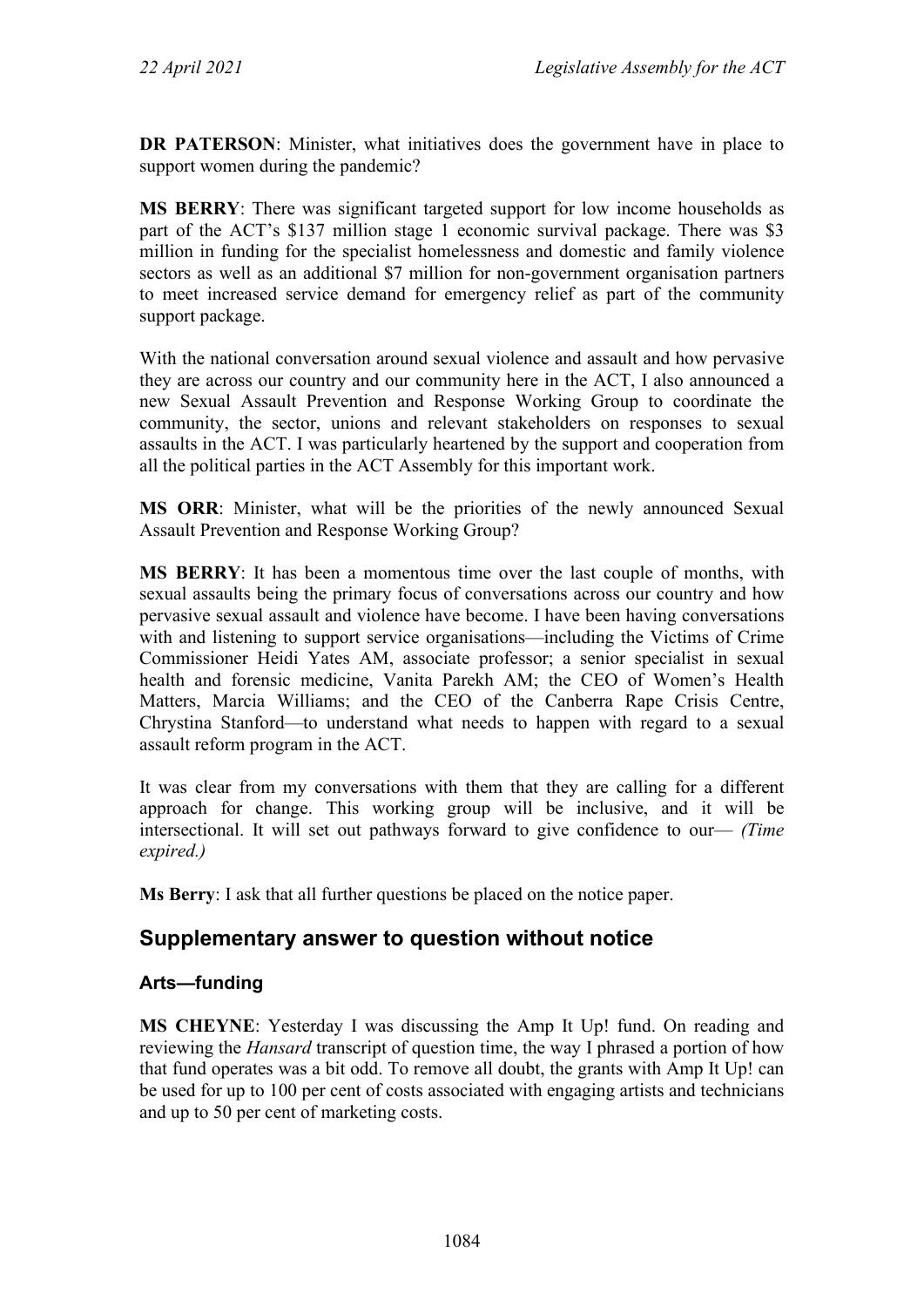## **Paper**

**Madam Speaker** presented the following paper:

Auditor-General Act 1996—Auditor-General's Reports—2021—No 4/2021— ACT Government's vehicle emissions reduction activities, dated 21 April 2021.

# **Crimes (Stealthing) Amendment Bill 2021**

**Ms Lee**, pursuant to notice, presented the bill and its explanatory statement.

Title read by Clerk.

**MS LEE** (Kurrajong-Leader of the Opposition) (3.02): I move:

That this bill be agreed to in principle.

I am proud to stand in this chamber today to present this bill to outlaw the heinous act of stealthing. Stealthing is an appalling thing to do to any woman, any man, any person. It completely erodes the trust that a person can put in someone during the most vulnerable of moments. It is a violation of dignity and autonomy.

Some people listening might be wondering what stealthing is. It may be a term that they have never heard before. Stealthing is the non-consensual removal of a condom during sexual intercourse. A recent joint study by the Melbourne Sexual Health Centre and Monash University highlighted the prevalence of stealthing in our community. The report found that, of the thousands of respondents, a staggering one in three women and nearly one in five men who have sex with other men reported being victims of stealthing.

The study found that, just like reporting rates of other sexual offences, reporting of experiences with stealthing is very low. As few as one per cent of those who had been victims of stealthing indicated that they had reported it to police. Stealthing risks both physical and psychological health, including the transmission of sexually transmitted diseases and infections, unplanned pregnancies, depression, anxiety and, in some cases, post-traumatic stress disorder.

Stealthing can be a very traumatic thing to experience. It can take away a person's self-determination, their agency, and leave them feeling completely and utterly vulnerable. In a confronting account on Triple J's *Hack*, a victim of stealthing spoke out. They said that they felt violated and feared that they had contracted something life altering from someone who had completely broken their trust. They spoke about the self-loathing and their long struggle with mental health following the incident. They spoke about reaching out to a female co-worker who said that she had had a similar experience, but in this case it had resulted in four days of hospitalisation

The response to the *Hack* story was explosive. It became clear that, whilst many people did not know the name of it, many had sadly been the victims of it. Behind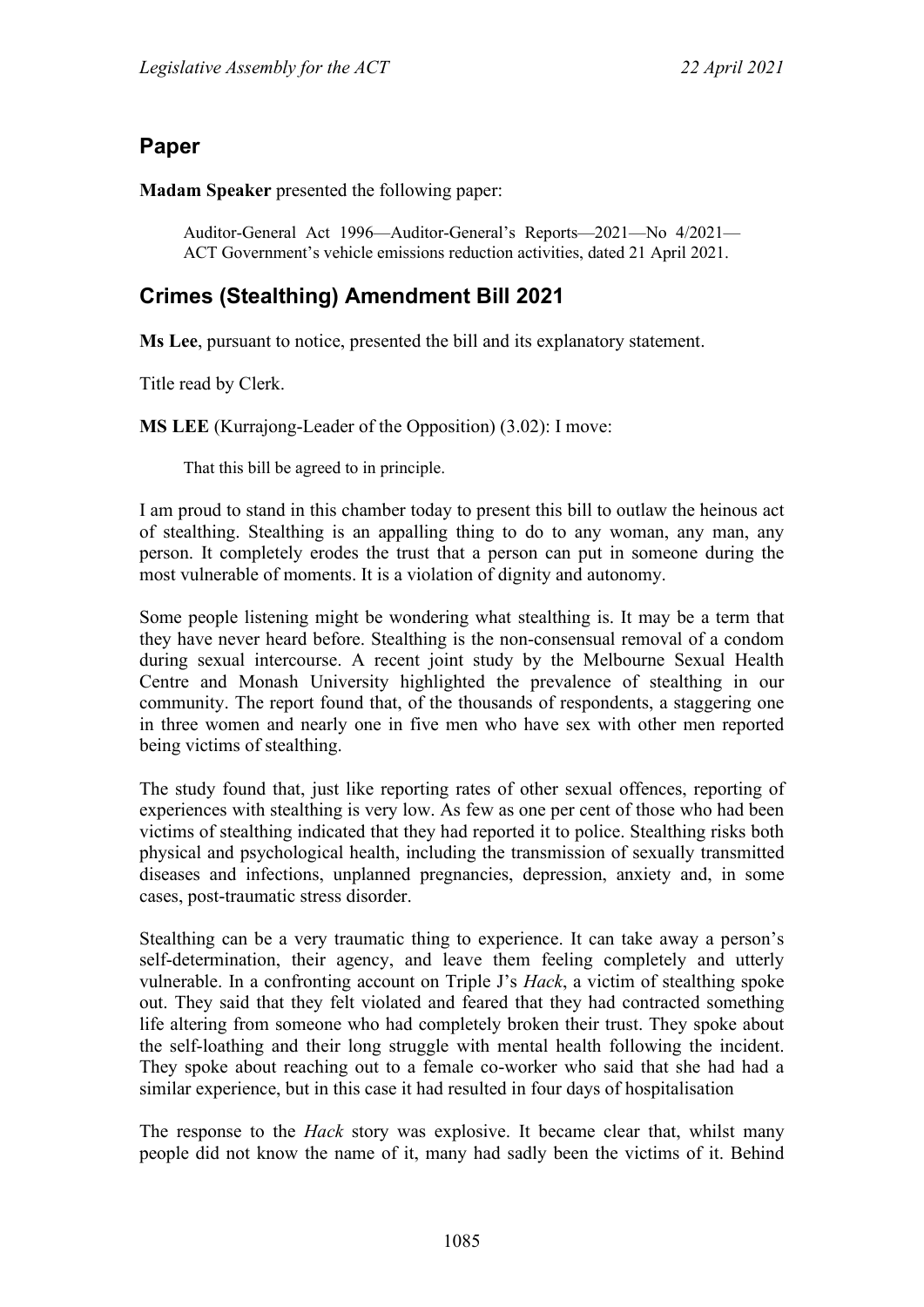those brave enough to speak up, I am sure there are many more who have experienced such trauma. As the issue of stealthing has been forced into the public eye, it has become apparent that our laws are not reflecting the reality. So many people in our community have been victims of stealthing, but most have no idea that such acts could be considered a negation of consent.

The fact that the reporting rate is so low is, at least in part, because of laws that are not clear about the legal implications of stealthing. It is our duty, Madam Speaker, as lawmakers, to empower all Canberrans to be able to come forward to police and to feel that they will be genuinely heard and to break down the fear and stigma of such violation and assure the community that the law is on their side.

We cannot wait for a case to go before our own courts here in the ACT before we act on stealthing. We must take action now. Stealthing is a relatively new area within criminal law, and it is unclear whether it is illegal in the ACT. If sex has been consented to on the condition that a condom be used and that condom is removed, fresh consent should be required.

I am only aware of one case of stealthing that has been brought before the courts in Australia. I understand that this case in Melbourne has been delayed due to the pandemic. However, there have been cases of convictions for stealthing in Switzerland, Canada and Germany. Just recently, over the last couple of weeks, a man was convicted of rape in New Zealand after he removed a condom during sex without the woman's consent. This conviction sets a new precedent of recognising stealthing in criminal law in New Zealand. With my bill, we too can make it clear that stealthing will and should be illegal in the ACT. This is an opportunity for the ACT to be at the forefront of these reforms and legislate proactively, instead of allowing more men and women to fall victim to such a heinous act.

My bill seeks to address this very issue. My bill amends the Crimes Act to expressly define stealthing as a factor that negates consent. My bill inserts new paragraph  $67(1)(ga)$  to expressly state that consent is negated if the consent is caused by an intentional misrepresentation by the other person about the use of a condom. This new addition to the Crimes Act will ensure that where consent is given on the basis that a condom be used during sexual intercourse and the alleged offender either removes the condom or does not put on a condom at all and intentionally does not inform the other person then the other person's consent is taken to be negated. When consent is negated, the act of sex is a sexual assault.

In bringing forward this bill today, I have sought the views, feedback and expertise of numerous sections of our community—lawyers, from prosecution to defence, Legal Aid, the Women's Legal Centre, the Law Society and the Bar Association. I acknowledge the Bar Association's views that the current laws perhaps may and do cover stealthing. It is difficult to know, of course, because we have no precedent.

But what is clear is that our community is calling for more transparency, clarity and certainty that our laws accurately reflect what our society deems to be a heinous and unacceptable act. Our laws, particularly our criminal laws, should also be a deterrent for unacceptable behaviour. Making it clear and ensuring there is no doubt that the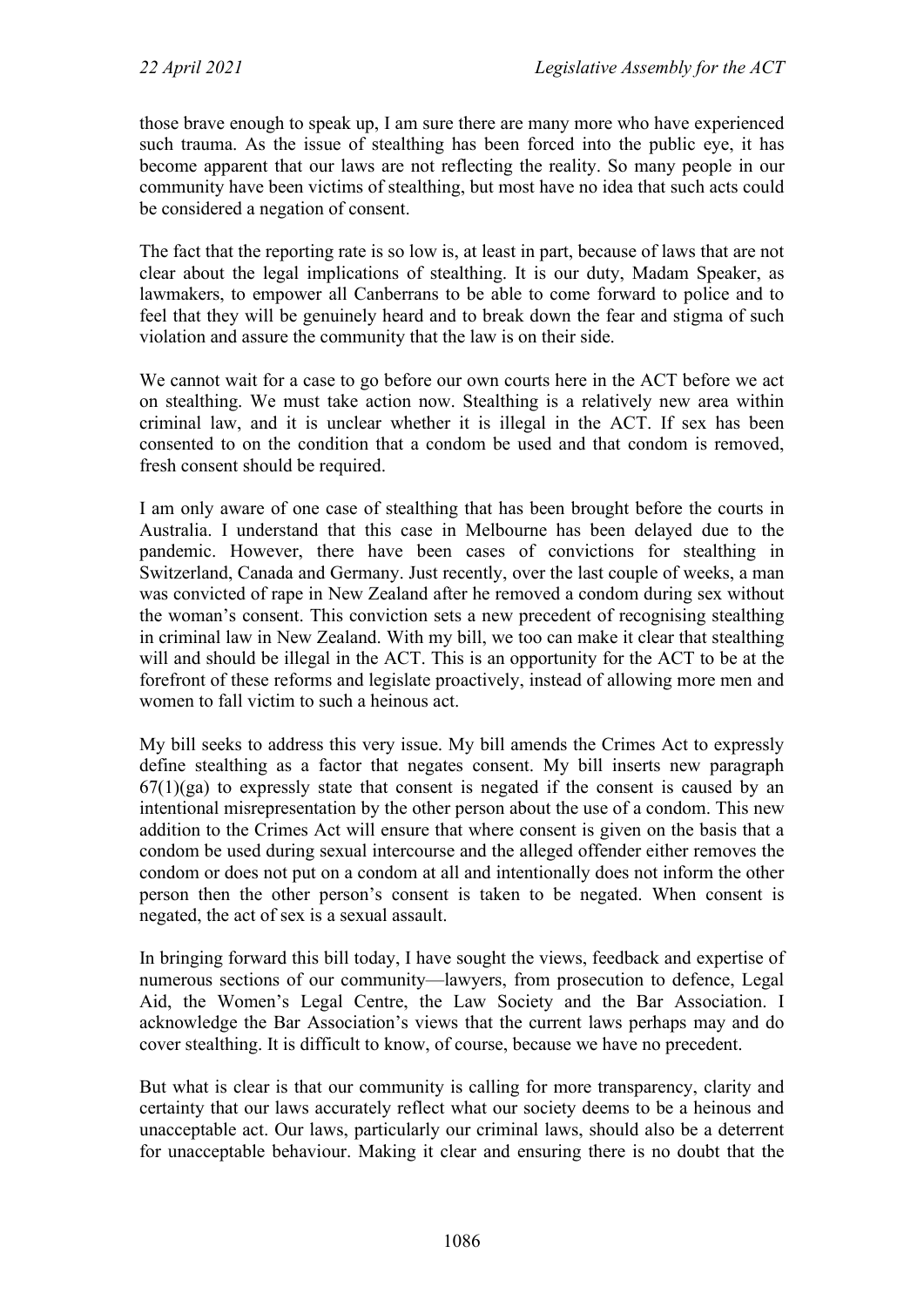specific act of stealthing is illegal and is an act that negates consent will go a long way to being that deterrent.

I also sought the views, feedback and expertise of the Canberra Rape Crisis Centre, the Victims of Crime Commissioner, through the Human Rights Commission, YWCA Canberra and the Women's Centre for Health Matters and I also notified Meridian ACT and Sexual Health and Family Planning. I thank these organisations not only for their engagement about my bill but also their ongoing commitment to community safety, particularly when it comes to sexual health and safety.

In bringing forward my bill today, I am not suggesting that this change alone is where we start and end. There is more that we can and must do in the enormously complex area of consent and sexual assault. I acknowledge the sexual assault prevention and response working group which was established during the last sitting period with tripartisan support. The expertise and experience of this working group and its dedication and commitment to making our city a safer one from all forms of sexual assault is to be commended. This bill is one step—an important step—but one step in reforms around consent and sexual assault. I have no doubt that it will form a part of the ongoing work of this working group.

Stealthing is the non-consensual removal of a condom during sex. The nonconsensual removal of a condom during sex negates consent. And sex without consent is sexual assault. Sexual assault is a crime. My bill is about making our laws clearer. My bill is about making our community safer. My bill is about making our voice loud and clear, that yes means yes and no means no. My bill is about the ongoing education and awareness of our children, our teenagers and our community about consent. I commend my bill to the Assembly.

Debate (on motion by **Ms Berry**) adjourned to the next sitting.

## **Health—endoscopy**

**MRS JONES** (Murrumbidgee) (3.12): I move:

That this Assembly:

- (1) notes:
	- (a) that the public waiting list for endoscopy has blown out to 7 200 people waiting;
	- (b) media reporting that at least two people have developed cancer while waiting over a year to be seen; and
	- (c) that endoscopy is an important and preventative measure for many with a history of ulcers and polyps and is vital in the fight against cancer in our community; and
- (2) calls on the Government to:
	- (a) demonstrate to the public precisely how the wait times for endoscopy will be reduced to a reasonable timeframe; and
	- (b) report back to the Assembly by 24 June on exact progress.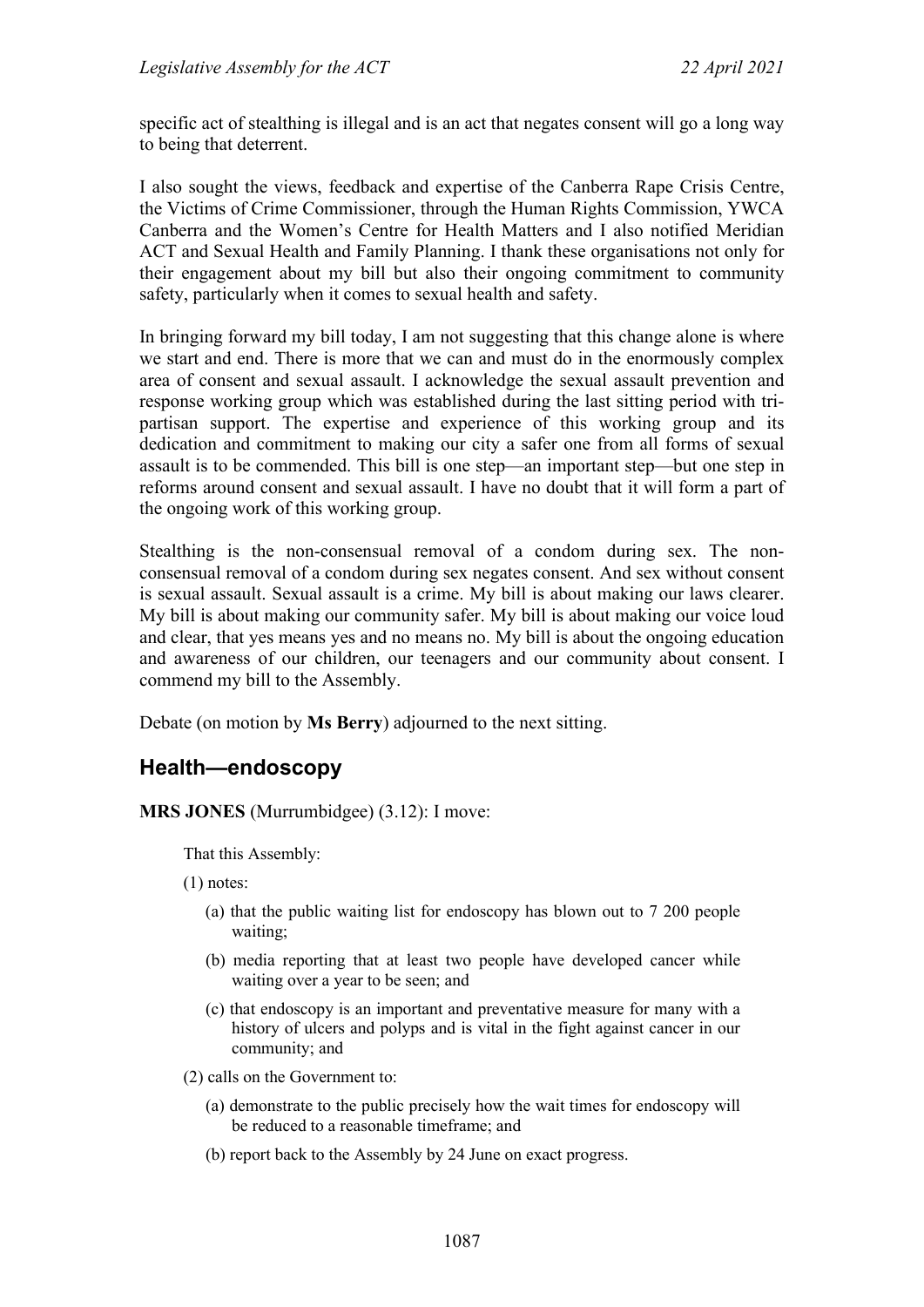Like so many Canberrans, I was shocked to learn last week of the unfortunate state of the endoscopy waitlist—7,200 people waiting. The *Canberra Times* broke the news to so many on the waiting list that they may well be patient No 6,998 and will be waiting for years for this important yet fairly quick and straightforward procedure. These are important procedures that we have been encouraging people to take seriously for their own health for years. Worse still, it was revealed that, while over 7,000 people were stuck on the waiting list, at least two have been reported as having developed cancer whilst waiting over a year to be seen. This should not have happened. This is an outrage.

For a government that has been in office for 20 years, you would think it could do a better job. But no. Labor and the Greens have overseen a significant deterioration of our health system. Our public hospitals are operating at full capacity. At times they are overflowing. People are in beds in hospital corridors and ambulances are put on bypass. Wait times for emergency department treatment and elective surgery are some of the longest in the country and have been so for years. Today's discussion on endoscopy is just the latest sad example of this government's failures. Endoscopy procedures are an important and preventative measure within our health system, particularly for those with a history of ulcers or polyps. These procedures are vital in the fight against cancer in our community.

What are these procedures and why would people need them? Colonoscopies are often recommended by doctors to assess symptoms of abdominal pain and rectal bleeding and examine for inflammatory bowel disease, such as Crohn's disease. They are used to examine colon polyps—small growths in the inner lining of the large intestine which can progress into cancer. They are so important for patients with a family history of colon cancer. These procedures are achieved by using a small fibreoptic video instrument, a colonoscope, which gives a far better view than X-rays, achieving more accurate information and results. Just as with gastroscopy or endoscopy, patients having a colonoscopy performed will be given a light anaesthetic which allows them to sleep for the short period of time it takes to complete the procedure. Once the patient is sedated, a small camera is inserted, again, displaying images on a video screen.

Bowel Cancer Australia explains that a colonoscopy is a quick and generally painless procedure that allows for full examination of the entire lining of the bowel. During the procedure the colonoscopist spends most of the time looking for changes to the normal landscape of the bowel lining and removes anything that looks suspicious, like growths called polyps. They are usually harmless, benign. They can be slightly raised, sessile, look like they are on a stalk like a cherry, pedunculated, or they can be flat. Adenomatous polyps, however, can become cancerous, malignant, and, if left undetected—what we are talking about here, while people are languishing on a waiting list—can develop into cancerous tumours.

Polyps can be detected and removed before they develop into bowel cancer during a colonoscopy, and bowel cancer, if present, can be diagnosed. The colonoscopy usually lasts around 30 minutes or less and is typically performed under a general anaesthetic. Colonoscopy is one of the most comprehensive methods to evaluate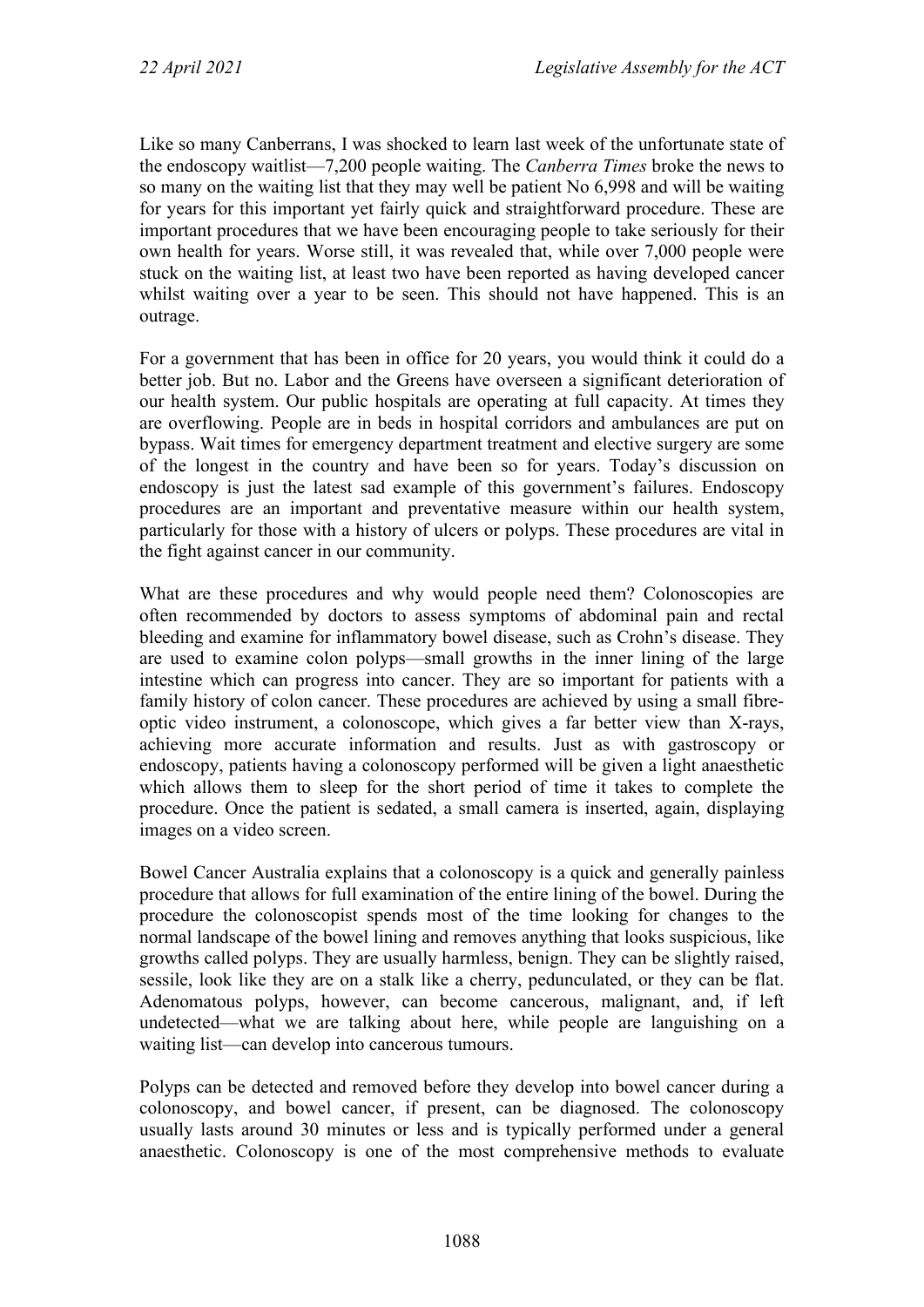abnormalities within the bowel, including cancer, inflammation, bleeding, polyps and adenomas, which are the precursor to bowel cancer.

A diagnostic colonoscopy is recommended if you experience symptoms suggestive of bowel cancer for two weeks or more or if you receive a positive faecal immunochemical test—FIT—result. If you have a genetic predisposition which increases your bowel cancer risk, such as familial adenomatous polyposis—FAP—or Lynch syndrome, you may require screening colonoscopies on a semi-regular basis. People are invited to speak to GPs for individual advice and referral to specialists. People taking their health into their own hands and taking responsibility for their cancer risk are waiting on the government's waitlist.

Endoscopies and gastroscopies are a relatively simple and effective means of assessing symptoms such as upper abdominal pain, nausea, vomiting, reflux, difficulty swallowing and weight loss. They are done by inserting a small camera through the mouth to get a clear view of the oesophagus, stomach and small intestine. The procedure starts with a small amount of anaesthetic and allows the patient to go to sleep, as previously described. The images are, again, displayed on a video screen. This procedure is far more effective in detecting inflammation, ulcers or early cancer.

These procedures are also used to treat some conditions in order to prevent the need for invasive surgery, so they can be a cost-saving measure to the health system. Conditions include gastric polyps that need removing and bleeding lesions, and strictures can be stretched. Gastroscopy is also used to obtain biopsies when tumour or infection is suspected. Gastroscopies are often for people in a great deal of pain and can be life changing. I had the procedure many years ago and it changed my life. I no longer live in constant pain. The pain being treated often means that the burning of stomach lining can be stopped through lifestyle or medication. In turn, people can be free of stomach and intestinal cancer down the track.

Bowel screening tests, when they come back positive, need a colonoscopy to confirm the extent of the cancer and the treatment options. We as a community put so much emphasis on people getting these kinds of investigations done to save lives and avoid unnecessary pain and suffering. If it was your mother or father on the list—sibling, cousin or friend—the size of the current waitlist would frighten you. I am calling on the minister to demonstrate publicly precisely how the wait times for endoscopy will be reduced to a reasonable time frame and to report back to the Assembly by September on exact progress. It is not too much to ask. It is reasonable and measured.

I can tell the minister that Canberrans are getting fed up with the answers, "We are working on it; there are processes underway; something will happen soon," which we have heard for many years. If it is true that two people have developed cancer whilst waiting for these procedures—and those are the cases that have been reported—then this government should hang its head in shame. What an absolute tragedy.

I also have to say that, since announcing this motion, I have been stopped by people in the street and messaged by people from all over Canberra to tell me that they too are on the waiting list. These are not people with high incomes. Some of them work within this very city block. They are waiting. They are fearful. They do not know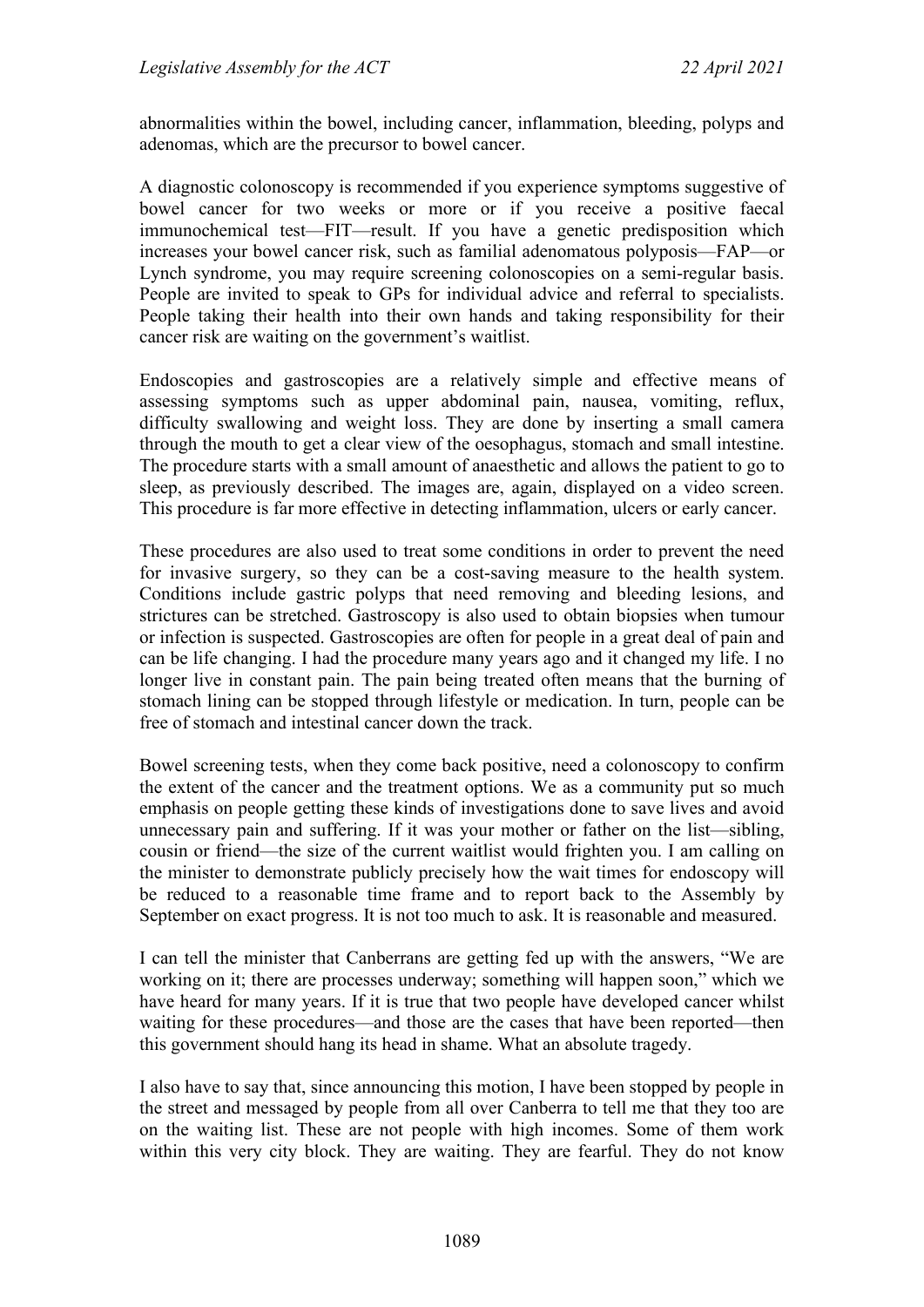whether, by the time they get their procedure, they will have developed something deadly. The delays that this list is creating can be deadly.

I do not want to give up hope that things can improve in our health system. Other governments seem to be able to do this better. Why are we so different? I look forward to hearing what the minister has to say. It is right that she has a chance to explain, but gosh I hope the answer is not, "We are working on it," because we have heard this explanation for more than a decade now. If the government was working on it, we would not have the longest wait times in Australia—over 7,000 people on the endoscopy waiting list—and tragically people developing cancer while waiting for the test and treatment that they need. I look forward to the minister's comments and to concluding the debate.

**MS STEPHEN-SMITH** (Kurrajong—Minister for Aboriginal and Torres Strait Islander Affairs, Minister for Families and Community Services and Minister for Health) (3.22): I thank Mrs Jones for bringing this motion to the Assembly. It is an important issue in relation to the delivery of endoscopy procedures in the ACT public health system. As Mrs Jones has outlined in far greater detail than I was intending to do, and therefore I do not need to try to pronounce all those difficult words, endoscopies are a medical procedure that gives medical professionals a direct view of the body's internal organs. This procedure generally uses a thin, flexible tube with a camera at the front to view particular areas of the body, depending on the referral.

The most well-known of these procedures are gastroscopy and colonoscopy, which are used to view, for gastroscopy, the stomach and oesophagus, and for colonoscopy, the bowel. I am advised, and I am sure anyone who has been through this procedure would know, including Mrs Jones, that endoscopies require significant preparation involving reduced diet, clear fluids and preparation to cleanse the gut. Because of this, it is not feasible to fill procedure appointments at short notice.

It is also important to note that, while endoscopy procedures are commonly day procedures, they do involve sedation with a level of risk and the potential for complications, just like surgical procedures. One such risk associated with colonoscopy is a perforated bowel and, while rare, this can be extremely serious and indeed life-changing. In the ACT these procedures are currently undertaken by our brilliant and dedicated public medical specialist gastroenterologists. They provide these services to ACT and New South Wales residents principally through Canberra Health Services. Endoscopy services at Calvary Public Hospital Bruce are provided through visiting medical officer arrangements. These specialists manage their own waitlists for public patients.

The CHS endoscopy unit is compliant with national guidelines surrounding the number of scopes that can be undertaken on a list at each session. An optimal endoscopy involves careful and detailed inspection to ensure no abnormalities are missed and, if any are found, they are safely dealt with endoscopically at that time. It also needs to be done with a level of skill to minimise the risk of any complications. In this context, I think it was rather glib of Mrs Jones in her comments to media earlier in the week to say, "These are the types of procedures we should be able to just pump through a lot of in a day."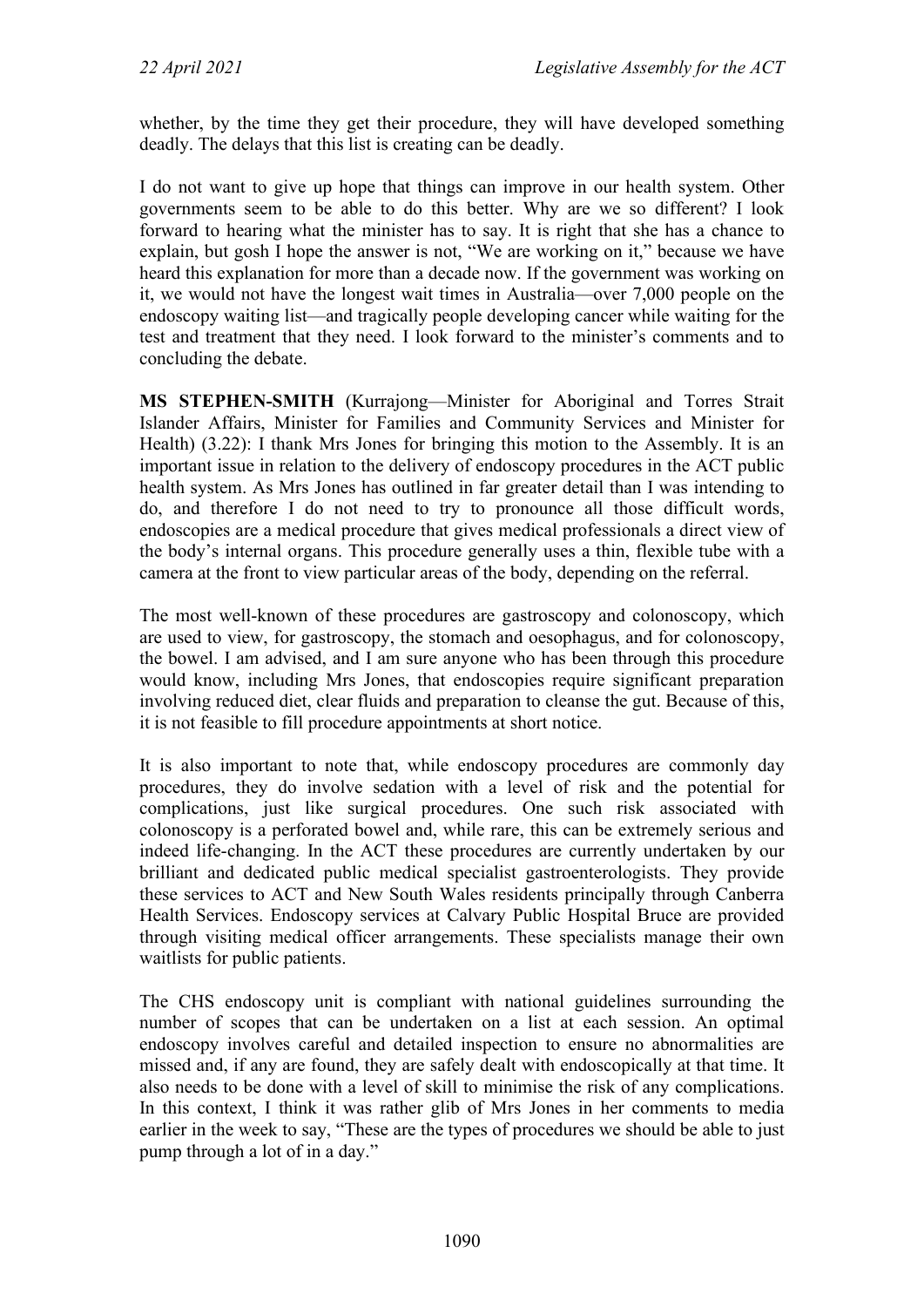Nevertheless, Mrs Jones's motion brings the Assembly's attention to the important issue of waiting times for endoscopy procedures in the public system in the ACT, and we do have challenges in our system. Some of these challenges are unique to the ACT and some are national. Nationally, waiting times for endoscopy procedures are a challenge for all jurisdictions. This is due in part to the high number of referrals received through the national bowel screening program. Over the last few years these referrals have grown rapidly.

The latest AIHW report on participation in the national bowel screening program shows that, in 2017-18, the ACT had a participation rate of 45 per cent compared to the national average of 42 per cent. This is good news. In the ACT, this means we receive about 150 referrals per week through the national bowel screening program. This is in addition to routine referrals through GPs. The program is an excellent initiative, as Mrs Jones has said, but it does drive a significant increase in demand for colonoscopies. These referrals from the national bowel screening program are cases which need to be prioritised and this does have an impact on wait times for category 3 patients on the list. As per the national bowel screening registry, the average rate of cancer in the National Bowel Cancer Screening Program is about 0.7 to one per cent, and significant non-cancer polyp around three per cent. All jurisdictions are having to shift and adjust their infrastructure to account for the increasing referral numbers, and this has presented significant challenges across the country.

Another factor more recently has been the impact of COVID-19, which paused all but the most urgent endoscopy procedures in the second quarter of 2020. That is why additional scopes were specifically factored into our funding boost to catch up on elective surgery and procedures from 1 July 2020.

Locally, as members present would know, the public health system is part of the broader health system, and we also face unique challenges locally with accessibility and affordability of the private sector. Nationally, according to the commonwealth Department of Health, more than 80 per cent of both gastroscopies and colonoscopies have no gap when completed in the private system. However, in the ACT, the jurisdiction with the highest private health insurance coverage in the country, that number is just 42 per cent and 34 per cent of patients respectively for gastroscopies and colonoscopies who do not pay a gap. Just so no-one is in any doubt, no other jurisdiction is below 70 per cent. In addition, for those that do pay a gap, which for Canberrans is more than double the rate nationally, the ACT is the most expensive jurisdiction for both procedures.

In a policy reality where the commonwealth encourages private health insurance uptake through taxation policy and subsidies to reduce demand on the public health system, the high out-of-pocket cost reduces the likelihood of the use of private health insurance in the ACT. Ultimately, this puts further pressure on the public system as the only financially accessible option for many Canberrans.

However, there are elements that the ACT government can control. I am happy to say, Mrs Jones, but I know you will be disappointed to hear, that we are working on this. To address the impacts I have outlined, Canberra Health Services is proactively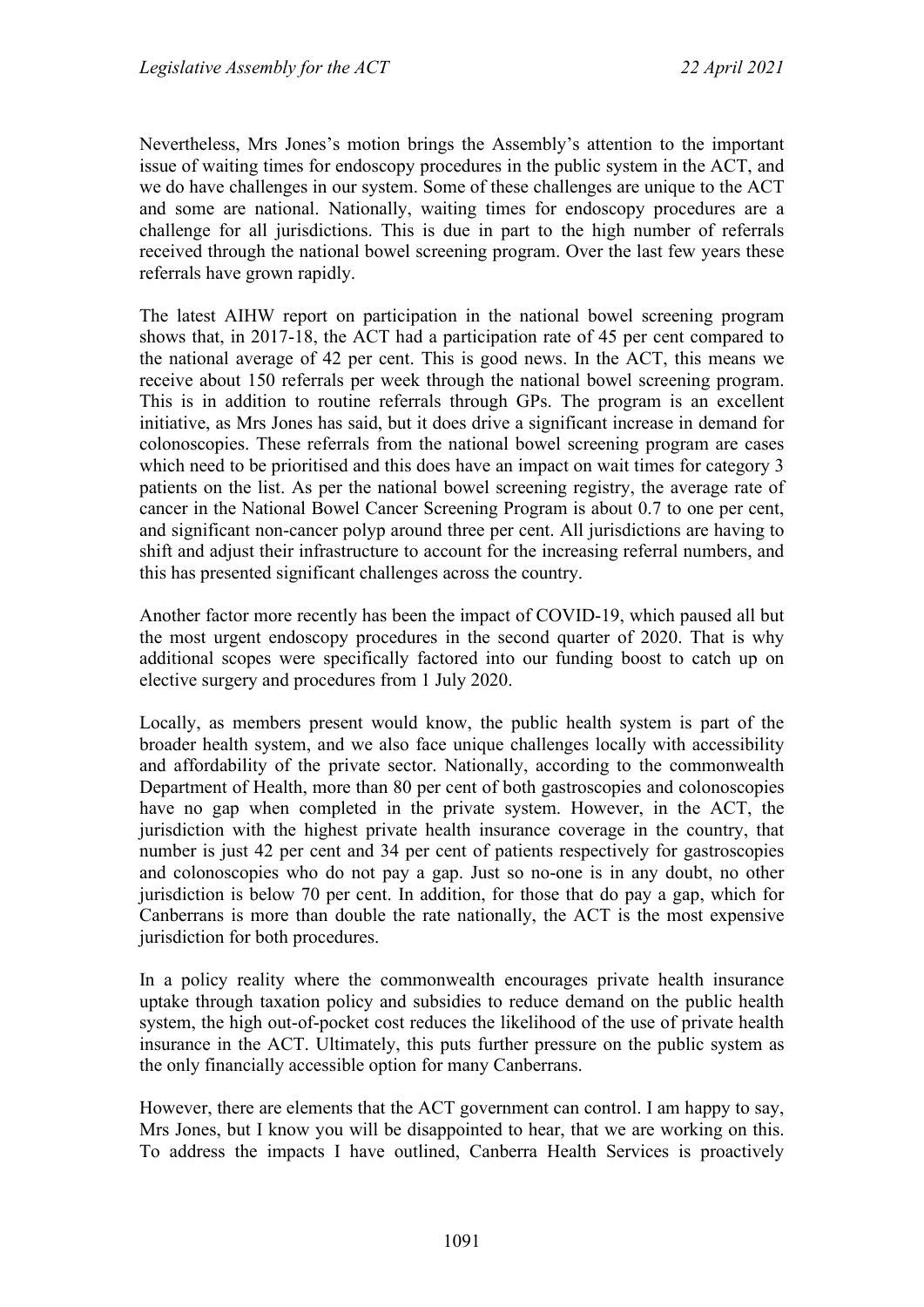recruiting, both nationally and internationally, more gastroenterologists to provide more public endoscopy services. Several initiatives have also been put in place to address wait times.

In the six months to the end of March 2021, across the system there were 1,085 patients who were overdue who received endoscopies. Nearly 700 of these procedures were funded as part of the \$30 million ACT government investment to reboot the health system following the nationwide shutdown of non-essential elective surgeries due to COVID-19. In addition, in the first six months of 2020-21 additional high risk patients requiring general anaesthetic for their endoscopies were focused on by Canberra Health Services in partnership with Calvary private hospital. Nearly 291 patients received 346 endoscopic procedures at Calvary private, with the rest performed at Canberra Hospital.

However, Canberra Health Services also recognised that more needed to be done to ensure that our waitlists are accurate, that we are able to grow our services and that we have a plan to sustainably deliver services into the future. During the last election ACT Labor was the only party that committed to expand endoscopy services at Canberra Health Services by committing to invest \$16 million to refurbish the endoscopy suites and, in turn, enable an additional 5,000 procedures per year to be delivered.

Mrs Jones's motion notes the number of patients currently on the waiting list. This is something that the ACT government is committed to reducing. It is important to note that, for those patients who were seen over the last three years, the median wait time has been 63 days. So, while very long wait times have been reported for some, that is a matter that is under exploration at the moment.

Our further response to this motion in September will provide the Assembly with more detail on how the government will reduce the number of people on the waitlist and will be informed by a full audit of the waiting list. This will provide greater clarity on the true extent of the waiting list and remove people who have, in fact, accessed services elsewhere in the intervening time. This audit was planned for last year but was interrupted by our response to the COVID-19 pandemic. Undertaking the audit and developing a sustainable long-term plan will take a little bit of time but will increase the public's confidence in our public health system.

Just in relation to those people who are on the waitlist, I have heard anecdotally that it is also sometimes the case that people remain on the waitlist after having received an endoscopy publicly because they are then due to receive a further endoscopy but the original referral time has not changed. There are a range of complications in the waitlist, and that is why we are undertaking the audit.

In addition, let me reassure the public that the ACT's health system will continue to ensure that any patient who is in need of urgent attention will receive treatment. Anyone who is waiting for an endoscopy and feels that their condition is deteriorating should contact their medical professional to seek advice about how to best manage their condition.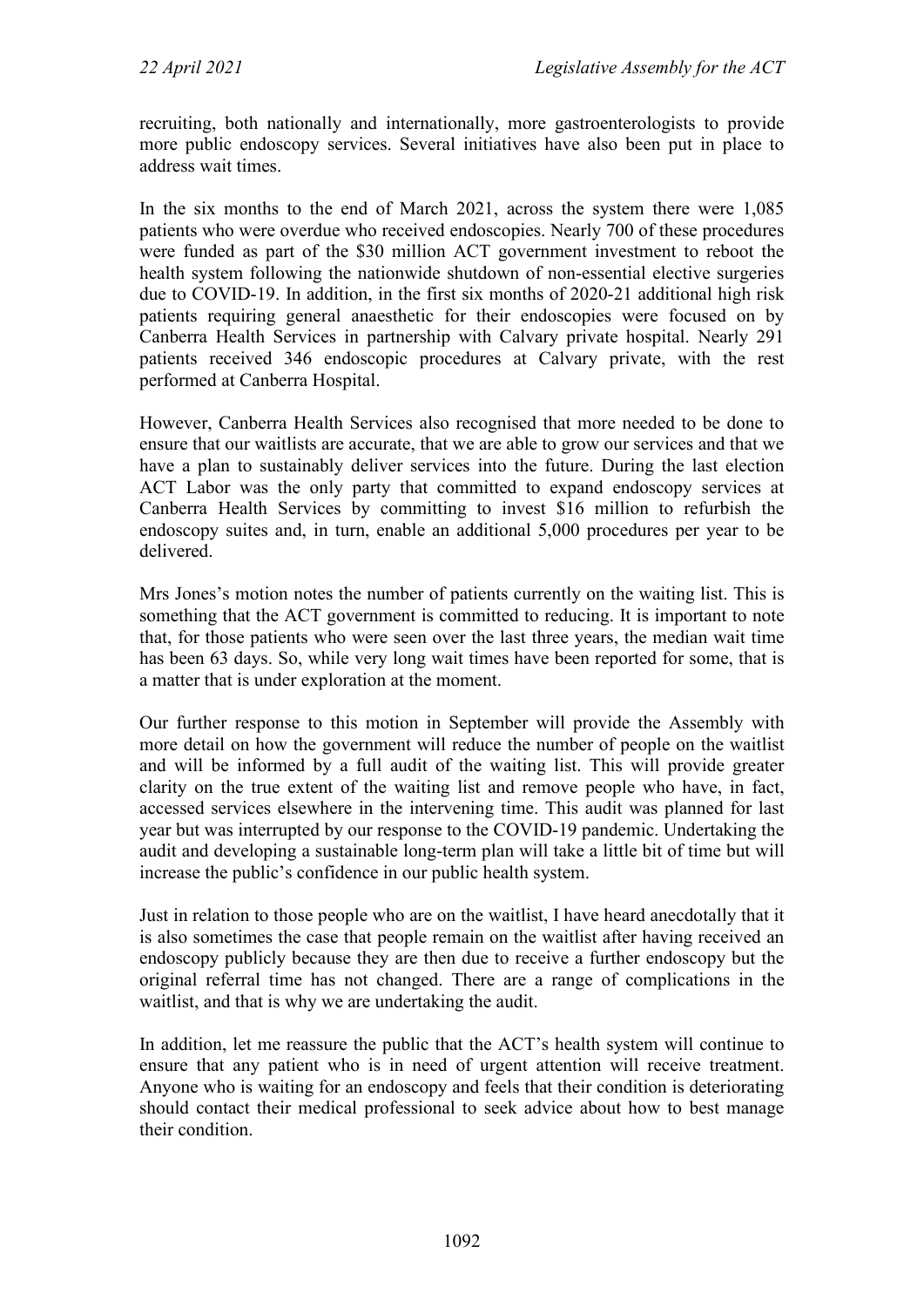I recognise that Mrs Jones's motion raises important health issues. Labor will be supporting the motion today because—unlike Mrs Jones, who appears to have only just become aware that this is an issue—we already knew that there was more to do on endoscopy. Indeed, we had already committed to do more as part of our comprehensive health platform which we took to the last election. As has already been demonstrated in our first budget since the election, we do, and we will, deliver on our commitments. I look forward to updating the Assembly later this year on how this will be achieved as part of our broader work to continually improve and expand our already excellent health system.

**MR DAVIS** (Brindabella) (3.31): The ACT Greens will be supporting the motion from Mrs Jones today calling on the government to demonstrate their plan to reduce endoscopy wait times. The ACT Greens know that access to well-resourced, easy-tonavigate, quality secular health care is a fundamental human right and a pillar of our liberal democracy. In a society like ours, everyone who needs medical support should be able to access it when they need it, no matter what their income or their circumstances. Going into the last election the ACT Greens promised to reduce elective wait times. Transparency over the government's plan to do so is of the utmost importance to us and to the Canberra community.

The reports last week in the *Canberra Times* about our endoscopy wait times were alarming, and mirror concerns raised with me by constituents about the long wait times for elective procedures and the impact waiting has on a patient's physiological and psychological health.

It has been posed to me by a number of constituents in recent weeks that the term "elective surgery" fails to fully grasp and truly describe the profound impact of waiting for a procedure, often in pain and worry as your condition worsens. While this is the standard terminology, this motion serves to remind us that elective procedures are not a choice—they are an essential part of our healthcare system requiring strategic management to enable timely and affordable access to care.

There is a growing demand for endoscopies in our health system, partly as a result of the National Bowel Cancer Screening Program, which reduces illness and death from bowel cancer by helping to detect the early signs of this disease in people aged 50 to 74, using a free, simple test that can be done at home.

According to a 2017 study by the Cancer Council, screening for bowel cancer can reduce deaths from the disease by between 15 and 25 per cent. These tests sometimes lead to further investigation through endoscopy. At a population-wide level, this drives the demand on our health system.

The national screening program is an important part of the way we protect people from illness and death as a result of bowel cancer, but it relies upon our local public health system having the capacity to undertake those next steps.

It is clear that wait times for elective procedures are a significant issue facing Canberra Health Services and ACT Health. Across the country, public health systems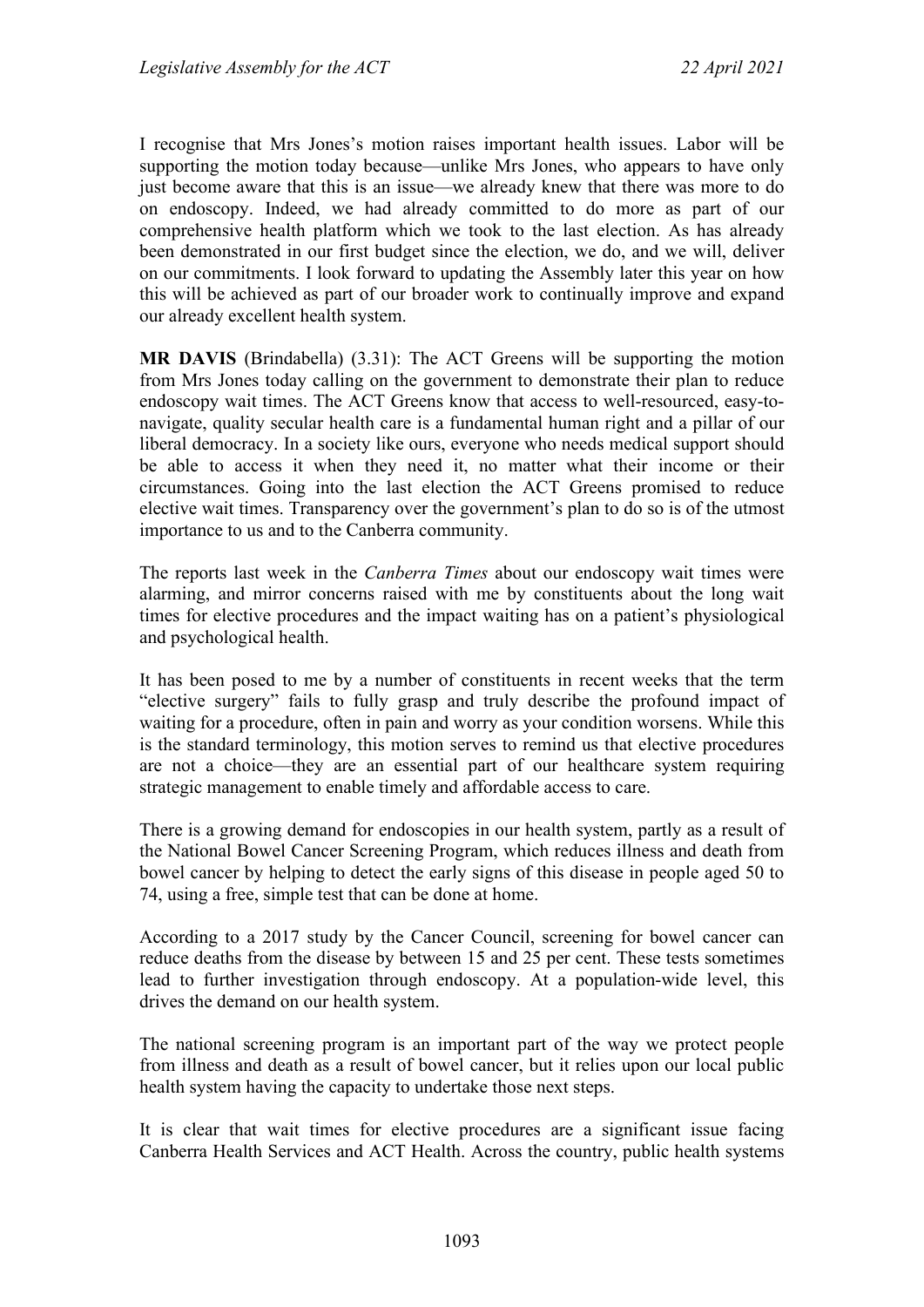are preparing for and responding to the increasing demand on them to service an ageing population and battling the backlog of elective procedures that were delayed as a result of the COVID-19 pandemic.

While this motion speaks directly to endoscopy wait times, on which there are particular pressures, we know there is much broader interest in the community in elective procedure wait times and the government's plan to reduce them.

During estimates and annual reports, the health and community wellbeing committee heard from the minister and the directorate about their progress on the plan to work through the category 2 and category 3 procedures that had been delayed due to federal government policy in the first half of 2020. The ACT government has invested \$30 million in the public health system for prevention, preparedness and recovery of services impacted by the COVID-19 shutdown, including elective surgery. This included undertaking over 650 additional endoscopy procedures that have been completed through public and private facilities. In our report tabled in this sitting, we have recommended that the ACT government continue to address and rectify the elective surgery waitlist that has occurred as a result of the suspension of surgery due to the pandemic.

More broadly, our elective procedure capacity is growing. The ACT has grown elective surgeries at double the national average for the five years up to 2018-19. In 2020-21 the ACT is aiming to deliver at least 16,000 elective surgeries, having delivered 14,015 in 2018-19. But it is clear that something more needs to be done. Canberra needs to continue to plan for and attract medical talent, given the lucrative offers in the private sector and career opportunities offered interstate. The fact that our public facilities need upgrading, and the demand for procedures evidences the need for new public facilities.

Part of the plan for increasing the ACT's health system offering is to build an elective surgery centre at the University of Canberra Hospital precinct. According to the government, this centre will deliver an additional 5,000 endoscopy procedures each year. In the meantime the government is working in partnership with private facilities to enable them to work through patients who remain on the waiting lists.

The issue of elective surgery waiting lists is complex and not easily solved, involving a multitude of different pressure points. But it is an issue that has a profound impact on our health system, and one that needs strategic long-term planning as well as a short- to medium-term response to deal with the current overwhelming pressures on our system.

Again I thank Mrs Jones for her motion, and I look forward to hearing the government's response in September.

**MRS JONES** (Murrumbidgee) (3.36), in reply: I thank both parties for their input to the debate and the Minister for Health for taking this matter seriously. In the period since announcing this motion, one of the people I was contacted by was a friend whose daughter has suspected Crohn's disease. She has been told to start eating foods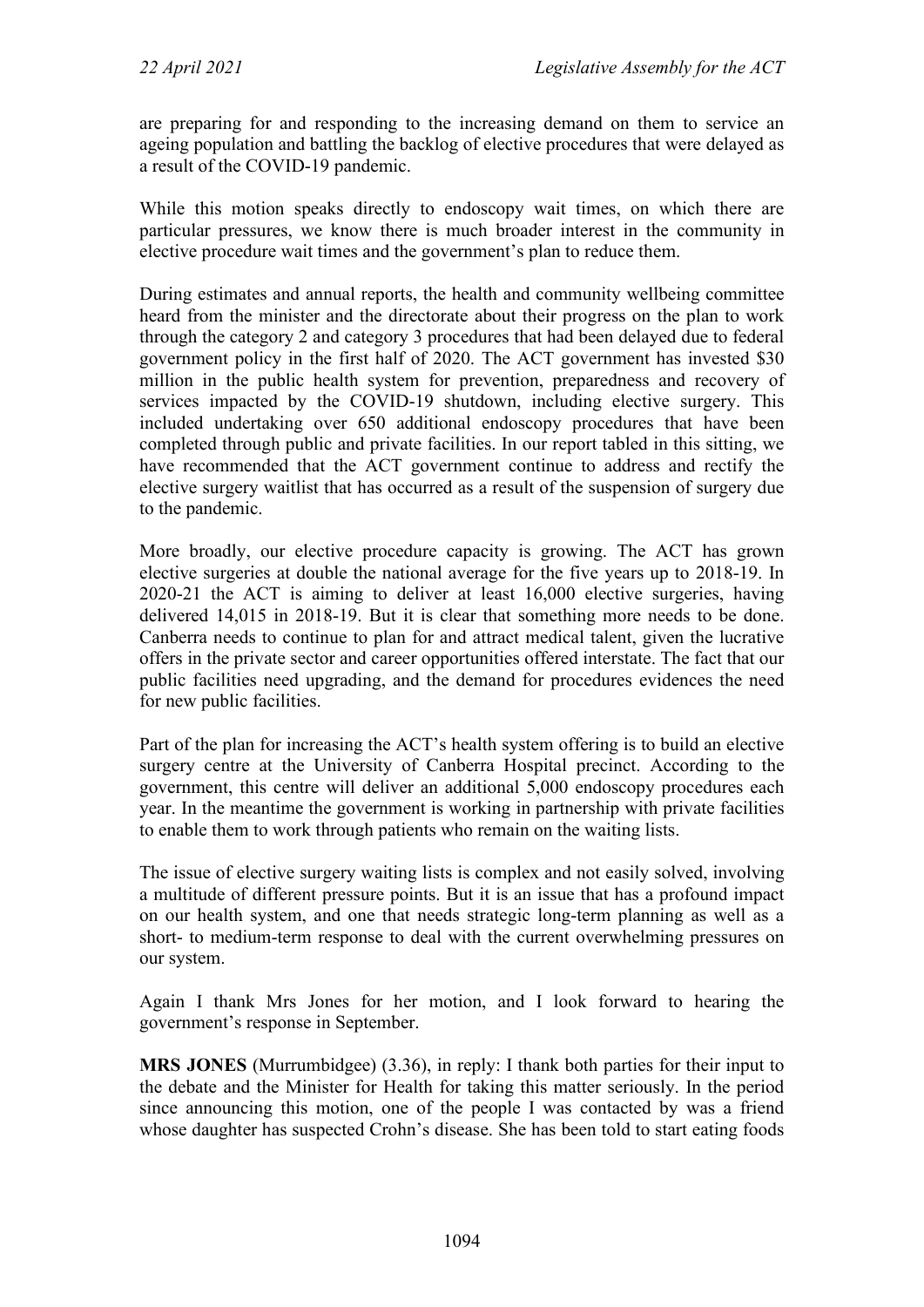that make her body unhappy, but with no clear knowledge of exactly when that procedure will occur.

I also note that, although we have discussed the median wait times, that is cold comfort to somebody who has been waiting for years. There are no guarantees in this business. If somebody is categorised as a three, that does not mean something will not happen in the meantime. That is one of the reasons that I think it is so important that we focus on this.

I do not accept the assertion that I had no idea there was a problem in this area until it became a media article. We certainly did.

*Ms Stephen-Smith interjecting*—

**MRS JONES**: I had no idea it was that bad. I assumed it was bad, because we have a problem with our elective surgery wait times. It is not just that we have a problem; we have a problem relative to other hospital systems in Australia. We have worse outcomes in certain areas—in quite a few areas.

It is all very well and good to say, "People are taking the national bowel screening test and therefore there are a whole lot more people being put on the list." But that is exactly what the system is meant to do. That is the system working. Don't we plan for these things? Don't we know that there is a national bowel screening project on board? I know it is on board and I am not an expert on everything to do with health. But I have seen the ads, and I have relatives that have taken the test. I know that it is a big community push. Therefore why do we wait until after we have a massive backlog to put the intense effort in to address what we probably could have known was coming?

We have also demonstrated during this debate that we can do more. The effects of COVID and the additional investment that was made show that we can use the private system to do public procedures. One of the great things about the COVID response has been all of the hospitals in Canberra working together. I know people who have had procedures through this additional effort in the private sector, not just in gastroscopy or endoscopy but in other areas too. They reported really good services in the private system, and even in the public hospital, on the Calvary campus on the north side.

I am really glad to hear that there is a plan for more investment. I just want to raise this and get the minister and the department thinking intensively about this particular concern. I was shocked when I read it because, while I know there is a problem across elective surgery, I was amazed by the exact volume.

Conditions deteriorate; people do not necessarily pick up on that. If you are in pain, or if you are in a lot of pain, sometimes it is a bit hard to measure, to be honest. I lived through most of my childhood in pain from a burning stomach. I did not even realise; I was just stressed. It is probably one of the reasons I sometimes still get stressed today. After my endoscopy I learned to live a bit differently, I take medications for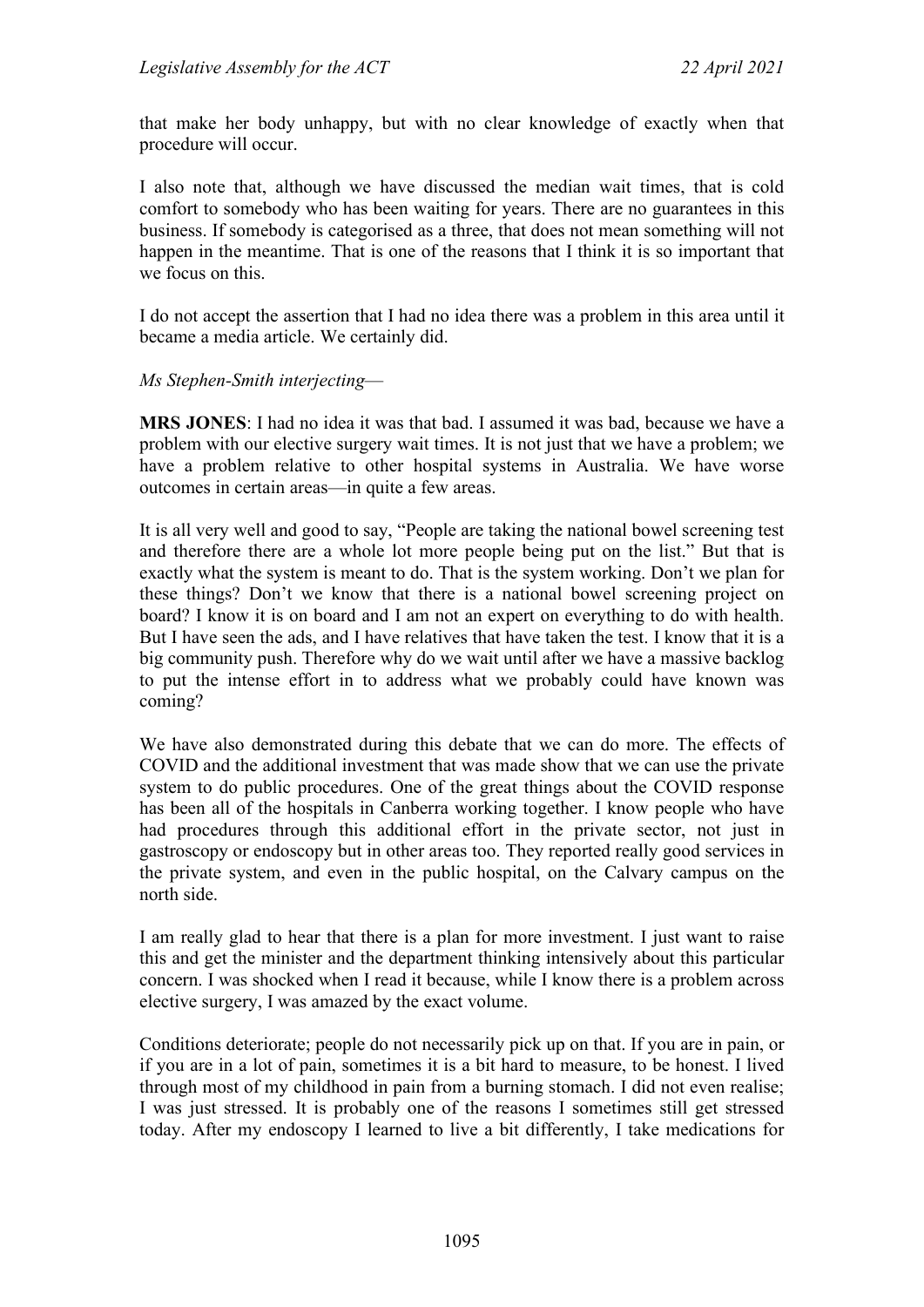my stomach and my life is enormously improved. I was young when I did that. Doing that while young has probably changed the quality and length of my life.

My grandmother, at 50, as a very high level educator running the migrant English education system for the Tasmanian state government many years ago, came home one day and started vomiting blood. She had the same thing. It probably runs in the family. She had endoscopies through her life, so it is a procedure that I know a lot about, because of that family history.

I would like to see from this debate an outcome achieved by the time we get to September. That would make me really satisfied, and I would sing the government's praises if we are able to get it to a better place. It is a commitment and a promise that I make right here. If we have a proper response and a proper reduction in that waiting number, I will be so happy. I will not promise to dance a jig. That might scare some people around here, but I will certainly be singing your praises.

Let us not just see the median wait times come down; let us see that list come right down to a reasonable level, so that people can have hope restored that they will not develop nasty diseases whilst waiting for these procedures and so that we can restore a little bit of faith in this system, which in some instances performs very well but in other instances is letting people down.

Question resolved in the affirmative.

## **Sport—community wellbeing**

**MR DAVIS** (Brindabella) (3.42): I move:

That this Assembly:

- (1) acknowledges that:
	- (a) sport and active recreation are essential parts of physical and mental wellbeing;
	- (b) participation in sport and active recreation should be accessible to all ACT community members;
	- (c) community sporting clubs play a vital role in building stronger and more resilient communities;
	- (d) the contribution of volunteers to sport and recreational activities is significant and should be supported;
	- (e) sport and recreation are important sources of employment and economic and social activity;
	- (f) sporting events and activities should be undertaken in a way that considers, and minimises the impact on, the changing environment;
	- (g) government funded peak sporting groups represent individual sports rather than community sport and recreation as a whole; and
	- (h) the ACT Government's strategic long-term plan for sport and recreation "Active 2020" plan expires at the end of 2021; and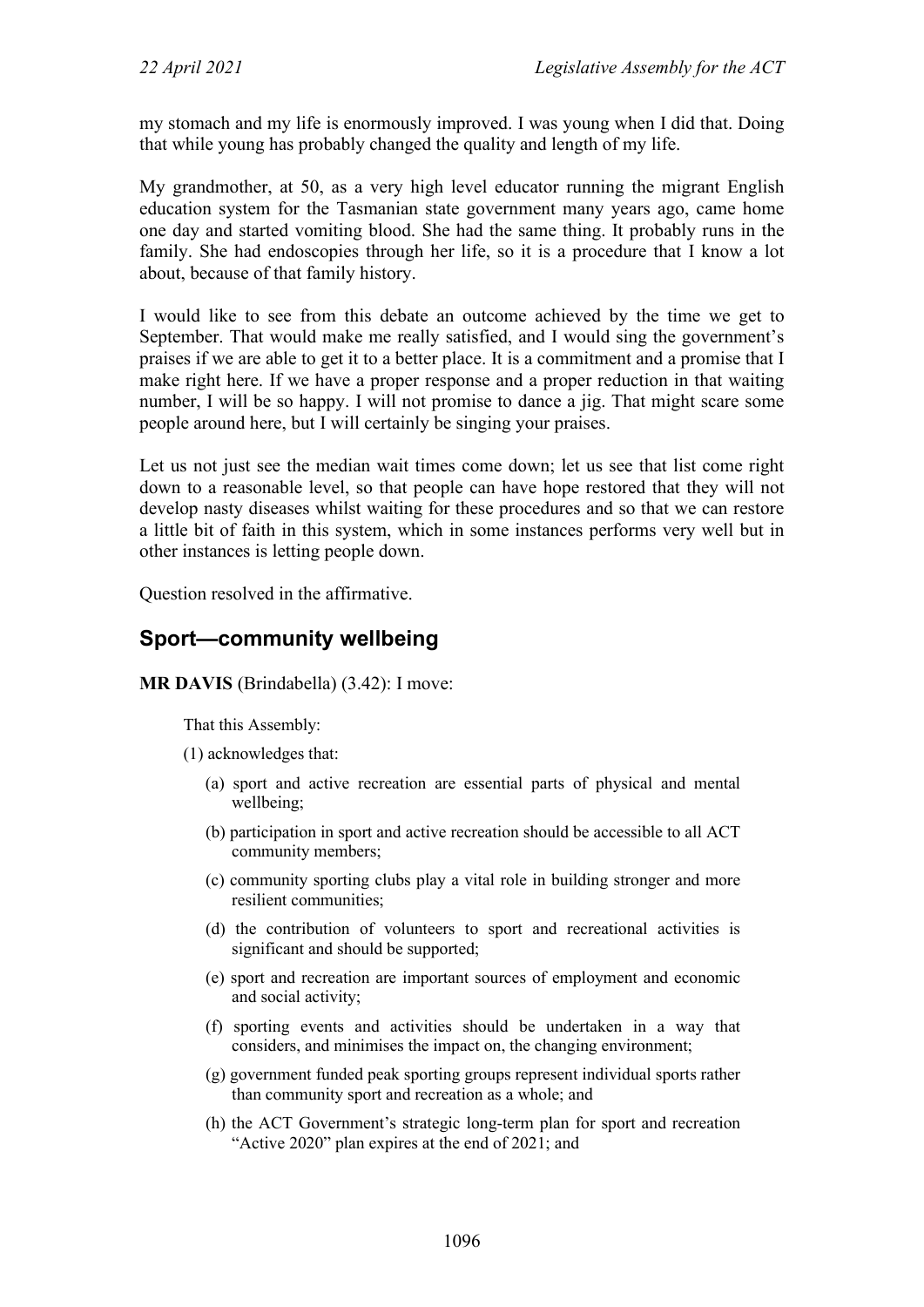- (2) calls on the ACT Government to:
	- (a) as per the Parliamentary and Governing Agreement, explore options to recognise a sport and recreation industry peak body, to support the sector to respond to the challenges of COVID-19 and beyond. This body would liaise with government agencies on matters relevant to members including:
		- (i) planning and land use;
		- (ii) strategic needs-based funding;
		- (iii) major sporting events;
		- (iv) mass participation community sporting events; and
		- (v) the role of community sport during the COVID-19 recovery phase;
	- (b) work collaboratively with this sport and recreation industry peak body, and all other sport and recreation groups in the ACT to develop a new long-term strategic plan for sport and recreation in the ACT;
	- (c) develop a comprehensive facilities management plan for the ACT's indoor and outdoor sporting facilities to ensure that maintenance of existing facilities and establishment of new facilities meets community need;
	- (d) act on the priority of addressing climate change impacts on ACT Government owned indoor and outdoor sporting facilities with particular efforts made to ensure heat-managed and smoke-free environments;
	- (e) examine barriers of participation for Canberrans from low-income households, and report on existing mechanisms and possible steps to combat these barriers; and
	- (f) report back to the Assembly no later than December 2021.

Mr Deputy Speaker, say what you mean, and mean what you say. In the ACT election campaign, the Greens took a comprehensive suite of policies to the electorate to support community sport, and I am very proud to stand here today sponsoring the second motion in my name that makes good on those promises.

During the election we made a commitment to the volunteers, the coaches, the players and the half-time orange cutters. We promised that we would provide clarity, certainty and stability to the sporting community by establishing a sports and recreation peak body and creating a long-term facilities management plan.

ACT community sport and recreation organisations do so much for our community. They are fundamental to our community's physical and mental health. Sport is a beloved weekend activity for young kids, a great way of blowing off steam for us adults, and an overall great excuse to get out and about.

When COVID-19 hit, sports and rec showed up for Canberrans, keeping us active and engaged to combat feelings of stress and isolation. It is time for us to show up for them and deliver a comprehensive, big-picture plan for the ACT community and support them to have their voice to government.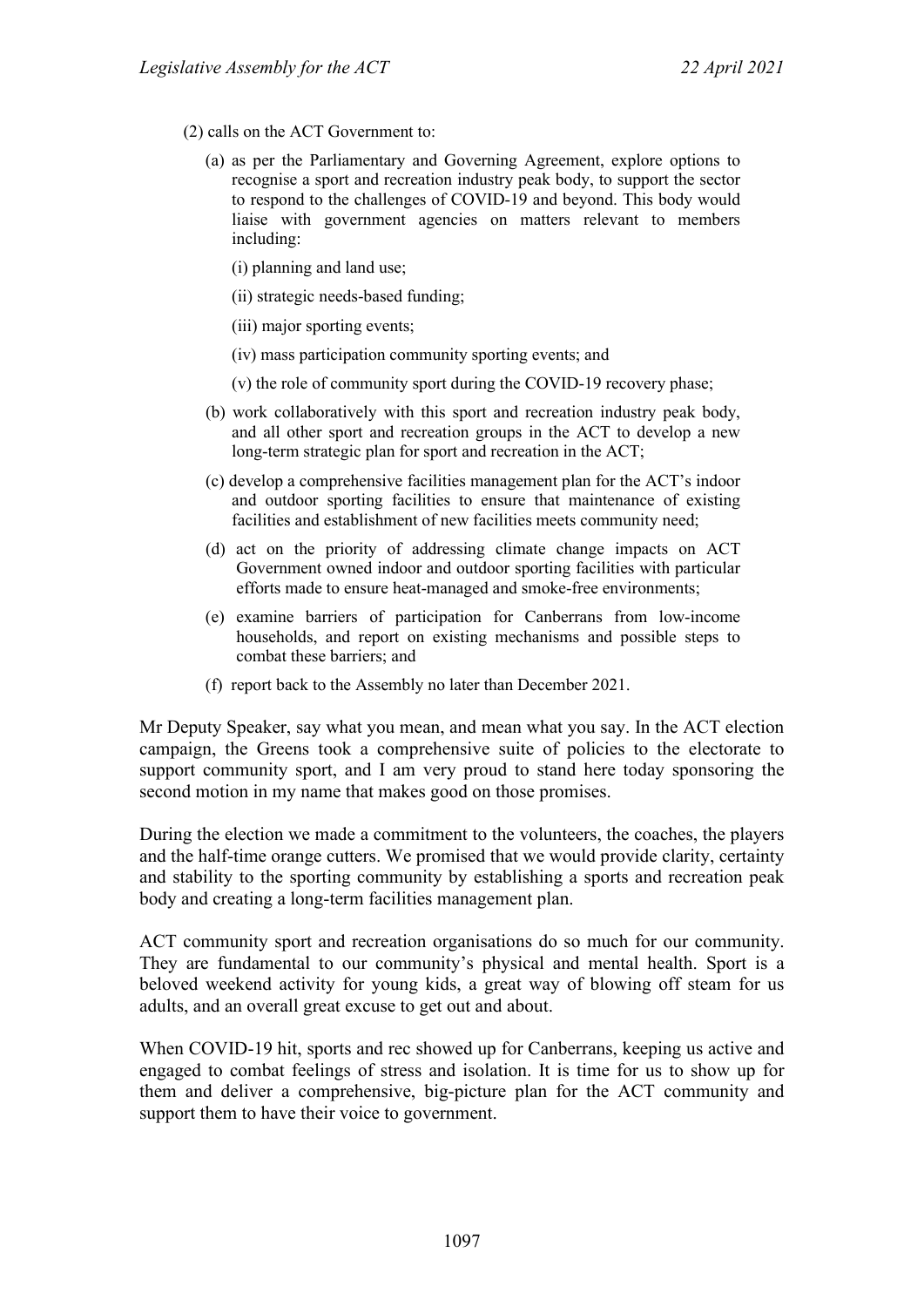This motion also calls on the government to examine the barriers to participation for Canberrans from low income households and report on mechanisms and possible next steps to combat these barriers. Identifying where Canberrans are slipping through the cracks and not being given their due opportunity to play is the first big step towards ensuring that everyone can get on the field, the court, the rink or the ring.

My motion is a response to the feedback that we had from the community. It builds on the parliamentary and governing agreement and it fulfills the promises that the ACT Greens made to the community.

At the risk of tooting our own horn, I want to draw this Assembly's attention to, quite frankly, the mandate that we ACT Greens enjoy now that we have tripled our presence here in the Assembly. I draw attention to this because it indicates that a fair chunk of the community liked what we had to say in our comprehensive policy platform.

Our sports and recreation policy was closely informed by extensive consultation with community stakeholders, who overwhelmingly made it clear to us that they wanted a clear, long-term plan for sports and recreation in the ACT. It is no accident that the Greens came through with flying colours on the Coalition of Major Participation Sports election scorecard, satisfying all four key objectives with our election commitments.

A key concern for a lot of the stakeholders that I have spoken to over the last 18 months, and particularly the last six since my election to this place, is the feeling of a lack of transparency in sports funding. When sports bodies do not know when they are due for their next facility upgrade, it fosters an environment where individual groups feel forced to come cap in hand to ask for that funding. I also worry whether the successful funding of sports groups depends more on the strengths of their lobbying than on their needs.

A peak representative body for sport and recreation groups brings everybody to the table and it provides strategic and overarching advice to government. It creates an environment conducive to the cooperation that sporting organisations have exemplified.

In all of my conversations with stakeholders, it was extremely heartening to hear how often Canberra sports groups would consult to share their facilities and plans so that other groups would not have to duplicate unnecessary work, be it sharing advice for the development plans or coordinating the shared use of fields and sheds. They have made it clear to me that competition should be lively on the field but, to keep it that way, sporting groups really do band together and look after each other.

A peak body would formalise that strong spirit of solidarity among sporting groups and create the space for them to share knowledge and keep on-field competition as vibrant and vigorous as possible. Our sporty Canberran community can be reassured that, with a peak body in place, their organisation stays on the radar of government rather than falling through the cracks.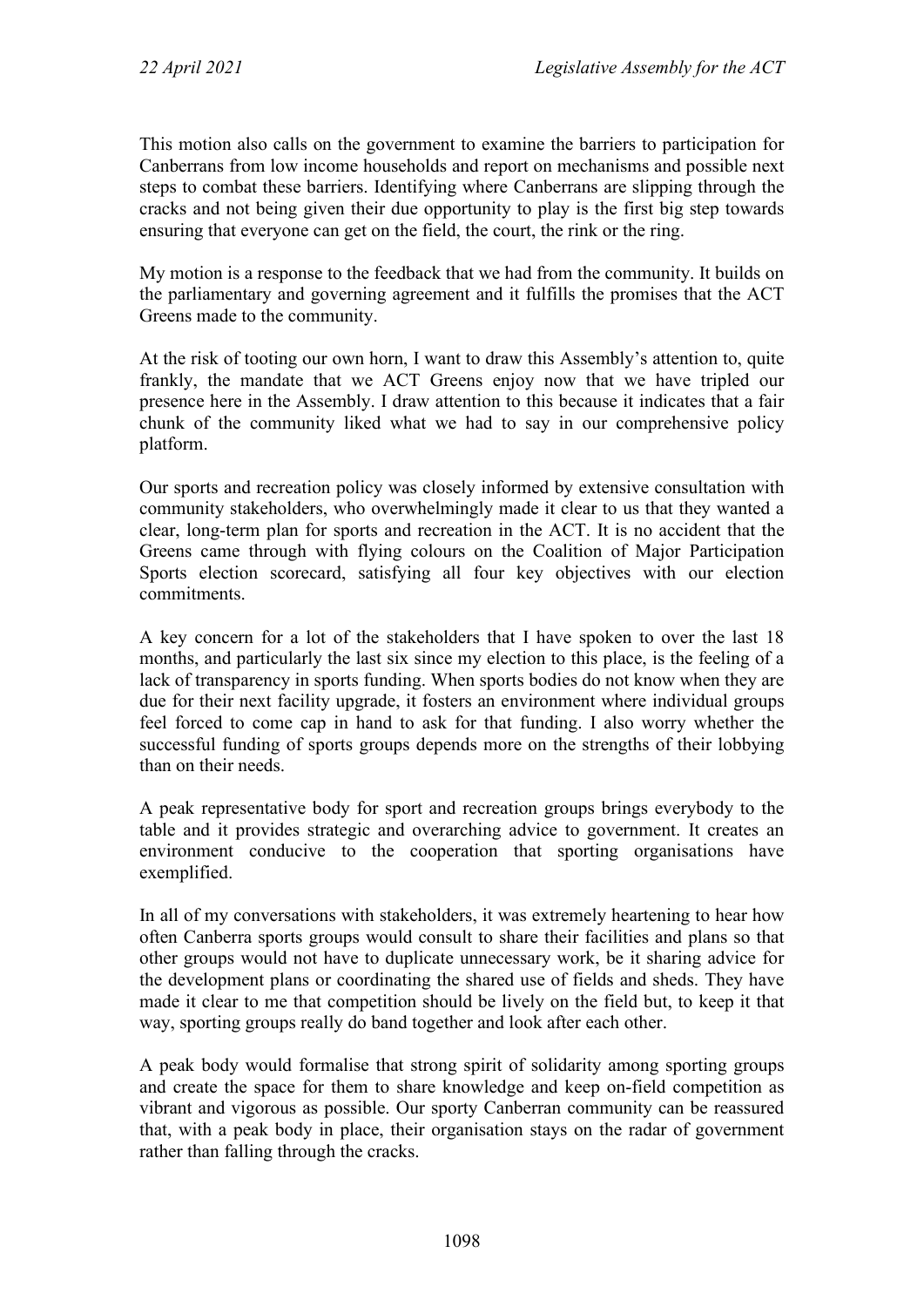The current funding model allocates funding on a case-by-case basis rather than considering the bigger picture. The *Planning for indoor facilities and other sports and recreation infrastructure* report commissioned by the ACT government in 2018 tells us:

It is a common problem for sports and recreation planning that land is not always fit-for-purpose or sufficient in size … Often, a generic allocation of land for sports and recreation is made without a clear understanding of the area needed, the purpose for which it is to be used, and its suitability.

This report identifies a hole in how we currently manage facilities. It echoes frustrations I have heard from community members and key stakeholders—having a new facility shoehorned into the cheapest available land block could miss the mark on what the community has asked for and really needs.

I also reflect on concerns that this kind of funding could be dipped into around election time as a way of locking up certain constituencies. That is not an accusation against any side of politics; all sides of politics are guilty of those kinds of funding announcements around election time. But it does not help our sporting clubs and it does not help them to build for future prosperity.

I am as delighted as anyone to see new sports facilities in my electorate. To paraphrase Bob Katter, let a thousand Olympic-class, twin-sheet ice sport facilities bloom, for all I care. Ice hockey and figure skating teams have worked hard to make that happen. I am excited to see a permanent dragon boating home, a great skate park or reinvigorated tennis courts. I am sure Ms Davidson will back me up when I say I am excited about the developments happening at the Phillip District Enclosed Oval, especially the construction of long overdue female change rooms so that women do not have to change on the side of the rugby field.

These are undeniably instances where the government have identified a real community need and they have worked really hard to meet it. I commend the government for that. We would also love to see the development of a multisport facility in the Woden area and for the government to embrace the opportunities that cycling and mountain biking offer ACT both for local use and for tourism.

Let us also briefly talk about the Mpowerdome in Fadden. As Canberra's largest existing multisport facility, it boasts space for tennis, netball, futsal, cricket, AFL and more—great school programs, a cafe and community space for hire. Since its closure in 2016, the Mpowerdome has remained a grossly underutilised space in the heart of my electorate. As you might have guessed by my questions during recent sitting periods, my constituents and I grow further concerned about the lack of open sports and recreation facilities in Tuggeranong in particular.

The underutilisation of privately owned sports and recreation facilities should be considered in the development of a comprehensive facilities management plan. That comprehensive facilities management plan is just that—comprehensive. By looking at all of the options available to us, we ensure that all sports and recreation groups can get the resources they need when they need it and where it makes the best use of our existing assets.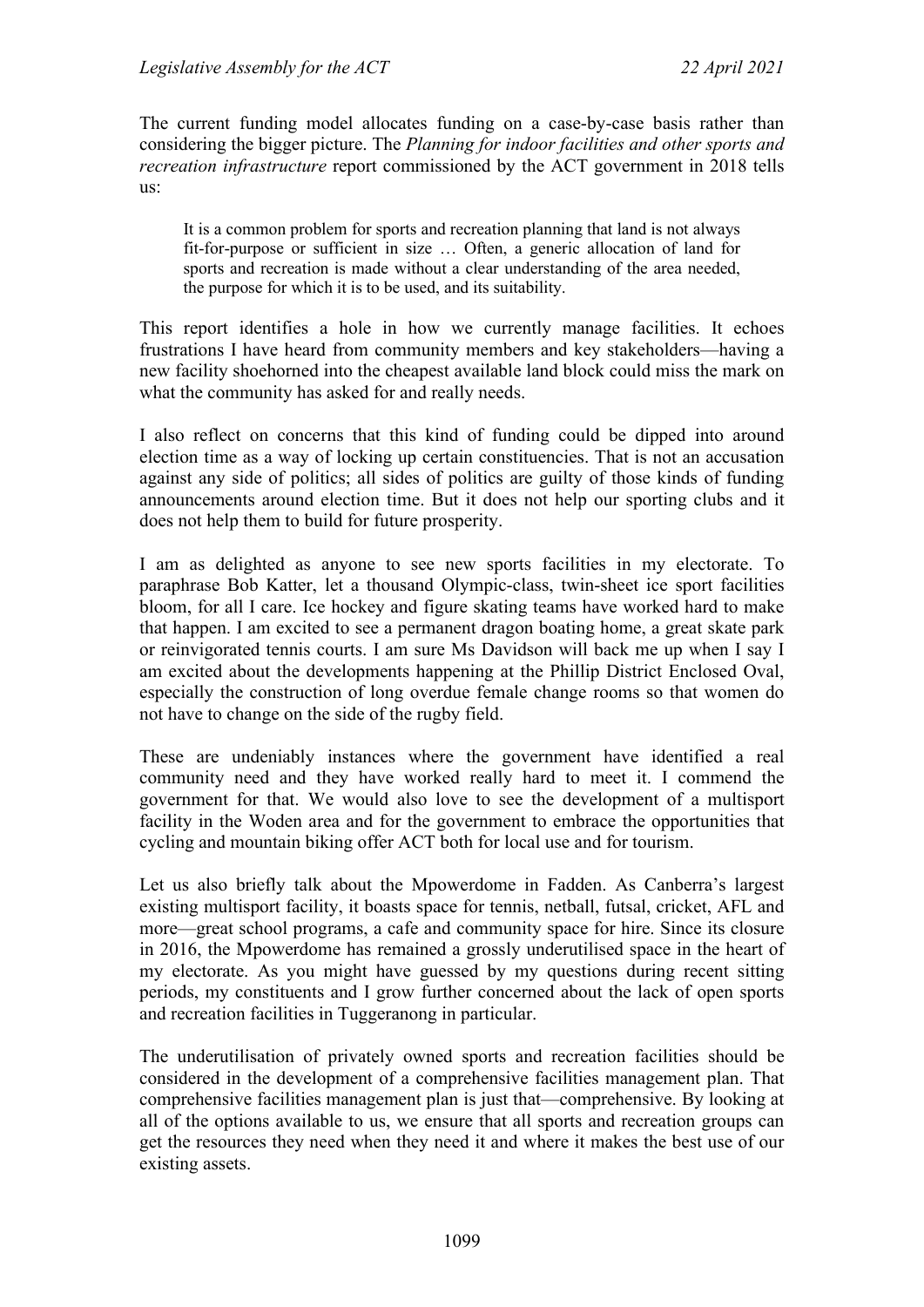A plan lets us fund systematically and provides our sports and recreation groups with much-needed clarity rather than having them sing for their supper. Let us come up with a game plan and let our sports and recreation groups get back on the field.

Community sport has a vibrant hub of volunteers—mums, dads, big siblings and supposed retirees, who put aside weekend after weekend for oranges, sausage sizzles and bib-wrangling glory. These are also a lot of the same people who will bend over backwards in a personal capacity to make sure that this great opportunity for community sport is afforded to everyone, including those Canberrans for whom the cost of sports would otherwise price them out of a good time. Season registration is not a negligible sum of money. Even at the casual competition level, consider the cost of uniform, equipment and even reliable transport to and from games and practice, and you start to see how not all Canberrans have the means to afford to play.

I am impressed and inspired by the hard work of sporting groups that I have met with over the last six months. But it should not just be up to them. We, as the government, need to take responsibility for looking after Canberrans from low income households, rather than relying on sports and rec groups to take up the slack. Identifying barriers to participation for these people is the first step in developing good systems to ensure that all Canberrans can be part of our great sports and rec community. It also helps us to support our community organisations to look after their players and volunteers without community organisations having to reach into their pocket.

Sports and recreation are essential to many Canberrans' physical and mental wellbeing. With a long-term plan for indoor and outdoor sporting facilities informed by a peak body that brings all sporting voices to the table and with confidence that sports opportunities are made available to all Canberrans, regardless of income, I am very excited by the vision for sports and recreation in the ACT. I hope all my colleagues share my enthusiasm. I look forward to the Assembly supporting this motion today.

**MR MILLIGAN** (Yerrabi) (3.51): It is hard to know where to start with this one; I am gobsmacked by it. I have not tried to amend it, as it shows a lack of understanding of the local sporting landscape and the history of this portfolio. I do support more investment in sport and recreation, particularly at grassroots level. The idea of a peak sporting body is not new; in fact it was this government, and Mr Rattenbury as sports minister, who did away with it in 2015!

ACTSPORT ran for almost 30 years as a peak body for sport and recreation. After it was disbanded, most of the decision-making was vested in the Chief Minister's directorate. As recently as 2018, a new body was formed by the leading participation sports in Canberra. This coalition of nine sports has operated successfully in terms of being visible, being connected and lobbying the government. In 2020 it put a proposal to the government to receive funding as a reformed peak body.

Also on this topic today, I can say that this new body has been very effective. Still, the Canberra Liberals do recognise that change in this space is needed. After years of neglect from this government, we lack the facilities and funding that our community deserve to keep pace with growth and broader demands.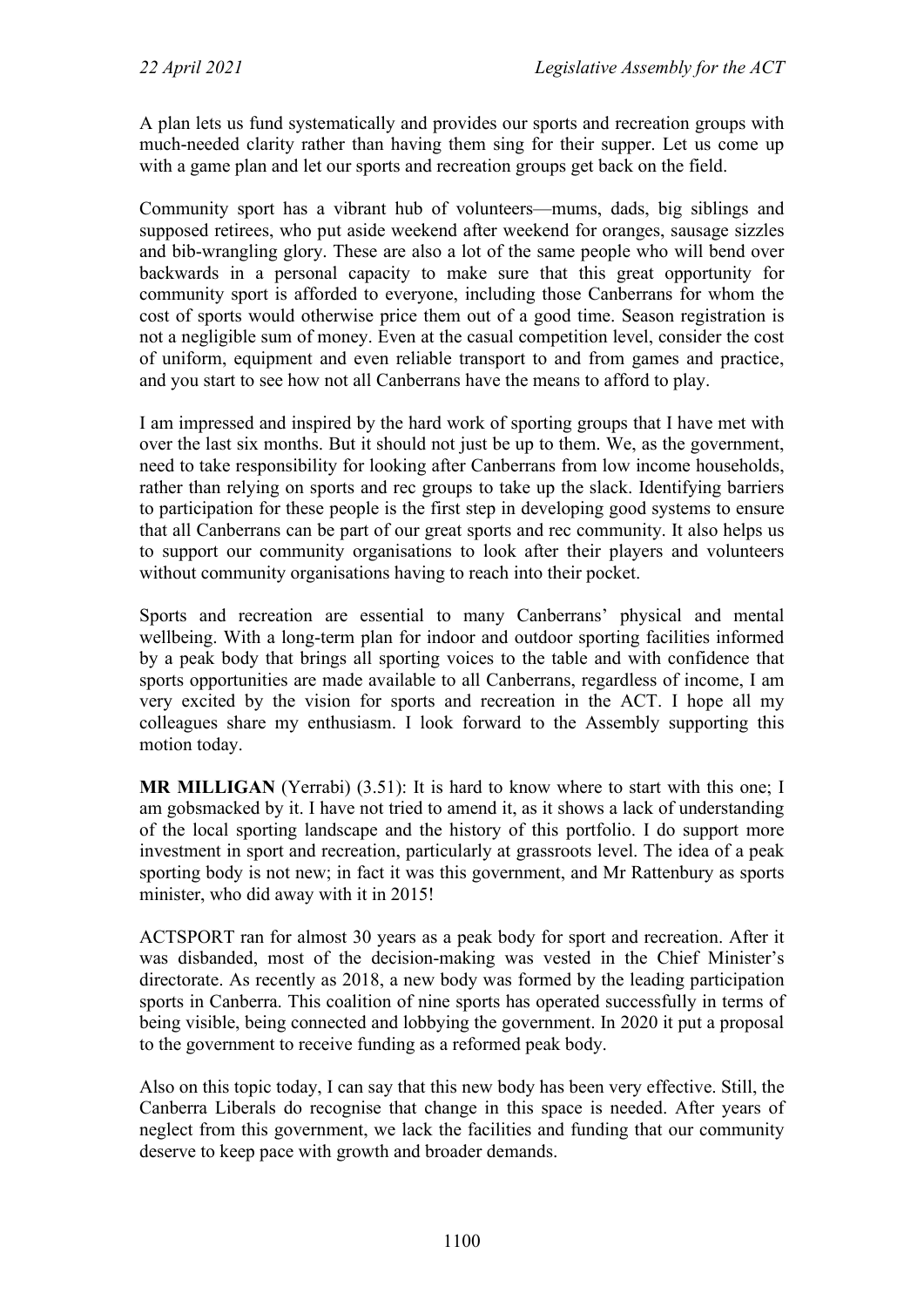With more local talent available, the professionalisation of the sports industry and the University of Canberra offering a leading sports management degree, there certainly is a case to re-establish a broader peak body organisation. I do, however, have concerns and will write to the minister about these, following this debate, to make sure that they are noted.

Currently, there are 72 registered sports in the ACT and most would not qualify as major sports. There is no formal channel for these sports to lobby the government, except through national peak organisations. Worse still, there is no clear avenue for bodies representing recreation activities. If a new peak body is formed, it must include all sports and it must also engage with recreation groups.

As I noted earlier, ACTSPORT was disbanded in 2015, with a key reason being their success in professionalising sport in the ACT. Therefore the forming of such a body should be looked at with caution. A reduction in funding to ACT bodies, big and small, may impact on their ability to employ staff, many of whom are part time. Most importantly, any new body must be run at arm's length by independent active sporting bodies that represent all sports not just the largest or most financially successful. There is scope for a new peak body to provide a strategic and holistic view. I worry that a new peak body may become a vehicle—and cop the blame—for this government to continue to delay investment in community facilities.

My support of this motion has limits. I do think that the assessment of a new body is a good idea, but consideration must be given to the risk factors that I have outlined. However, what makes me frustrated is when Labor and the Greens start talking about facilities and infrastructure. Sadly, this is mostly talk, with very little action.

The Canberra Liberals recognise that for far too long there has been a reactive approach to facilities and funding in the ACT. The lack of adequate sporting facilities across Canberra must be addressed in a timely manner. Investment has failed to keep pace with population growth and trends in participation. Funding has been sporadic and poorly recognises local clubs or community interests. By waiting for this body to be formed before developing a plan, we could see another whole term before anything is built. The delays, endless studies and reports on sporting facilities, without timely outcomes, are shameful. The government conducts feasibility studies, desktop reviews and surveys but rarely delivers recommendations or outcomes.

This motion covers climate change and sport. Weather and smoke certainly have been factors of late. In fact the ACT Commissioner for Sustainability and the Environment released a report on this issue. This 2019 document had some great suggestions, none of which have been acted on by this government.

This motion talks about barriers to participation, but not the main one—this government. This Labor-Greens government already administers a wide range of grants. However, most of these grants require professional quotes to be provided, rather than allowing clubs to coordinate their own projects and working bees. Grants aimed at addressing participation across a range of cohorts have failed to address real needs, and the proposal in this motion to examine barriers for low income households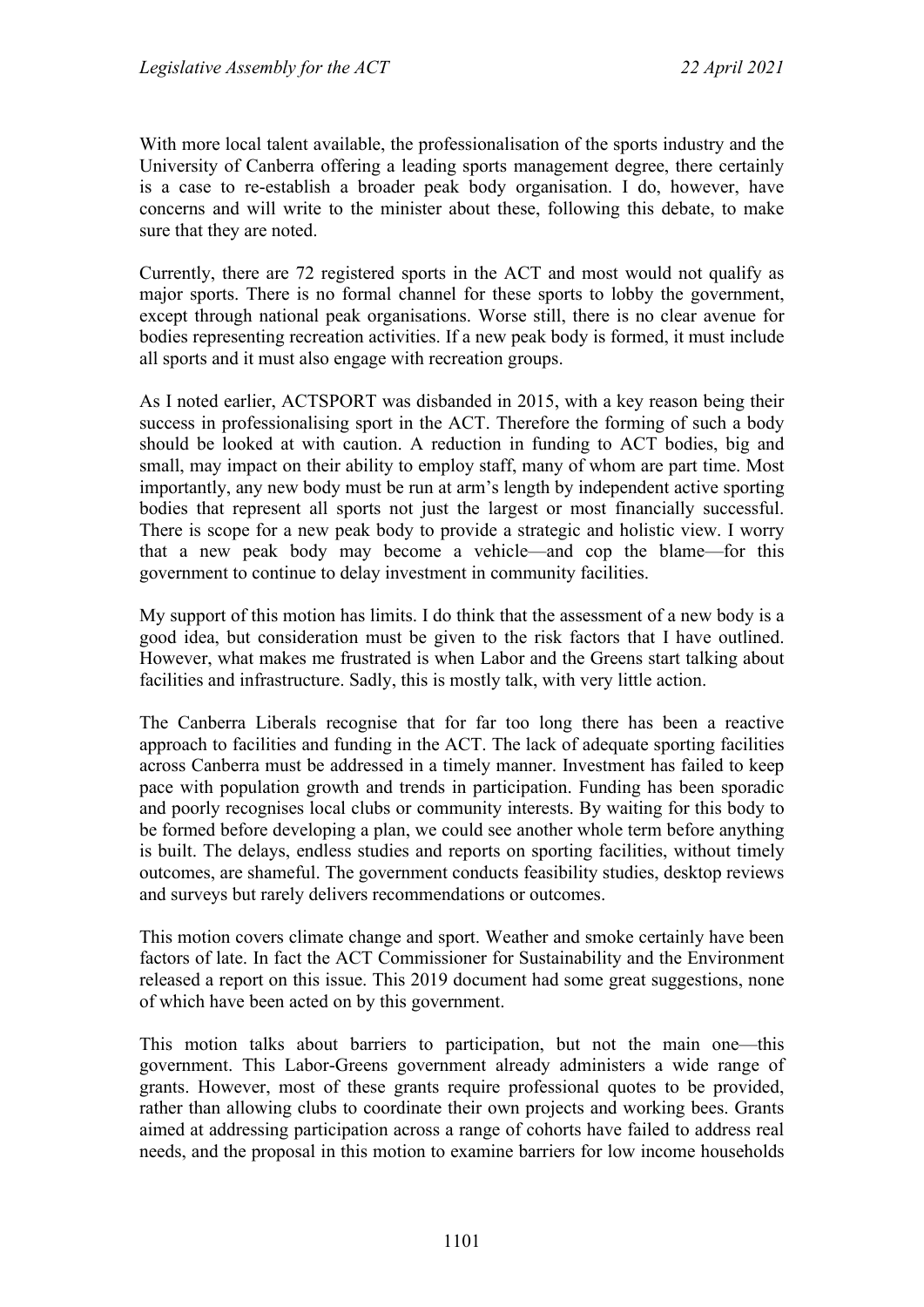will only reveal the same issues; that is, the lack of facilities. These facilities are not close to home, working families suffer time and financial constraints, and there is a lack of practical government support.

In nearby Queanbeyan, families are able to access many state-of-the-art facilities. They can walk to their local oval or send their kids to play indoor sports. Here we have poorly maintained ovals, many left in ruin or without basic facilities like change rooms or toilets, and facilities for female participation are rare. We have waiting lists for indoor sports because of a shortage of venues. We have no sport vouchers or assistance for hardworking families. Worst of all, we have no long-term plan and no vision.

While the Canberra Liberals will support this motion today, it is with reluctance. A new peak body has potential as a concept, but we are cautious about how it will operate under this Labor-Greens government. We believe more investment in sport and recreation—in both activities and facilities—and a long-term plan, are essential. In fact, that is why the Canberra Liberals developed, in 2019, "Find your game". I am glad that this Labor-Greens government is taking a leaf out of the Canberra Liberals booklet and, if they need any further assistance, I am happy to sit down with them. Any investment in sport and recreation provides greater outcomes for our community. I notice that in this motion we are missing the important area of recreation.

The Canberra Liberals were out listening to the community. We spoke to all of the organisations. We spoke to the new major participation sports organisation. We developed the Canberra Liberals plan, "Find your game". As I said the Canberra Liberals are more than happy to work with this Labor-Greens government to deliver what should have been delivered many years ago. They have been in power now for 20 years, and we still see a lack of facilities and a lack of investment in sports right across this territory.

Seriously, something needs to be done in this space. I am just concerned that it may take longer to get anything happening here. At the end of the day, it will be the mums, dads and kids out there that are participating in sport and recreation that miss out.

**DR PATERSON** (Murrumbidgee) (3.59): I wish to thank Mr Davis for bringing this motion to the Assembly. I concur with all of the points that Mr Davis raised in his motion, including that sport and active recreation are essential to an individual's sense of physical and mental health and wellbeing, and that participation should be accessible to all ACT community members. These are very important matters to me.

Our local sporting groups and clubs, together with a large number of volunteers, are vital to the viability and accessibility of sport and physical recreation opportunities for all members of our community. I thank everyone who donates considerable time each year across many disparate aspects of sport and recreation.

In my local electorate of Murrumbidgee, I have engaged with many local sporting groups and organisations over the last few months. I have heard from these groups and individuals about their passion for, and commitment to, the sports and recreational activities which they are part of.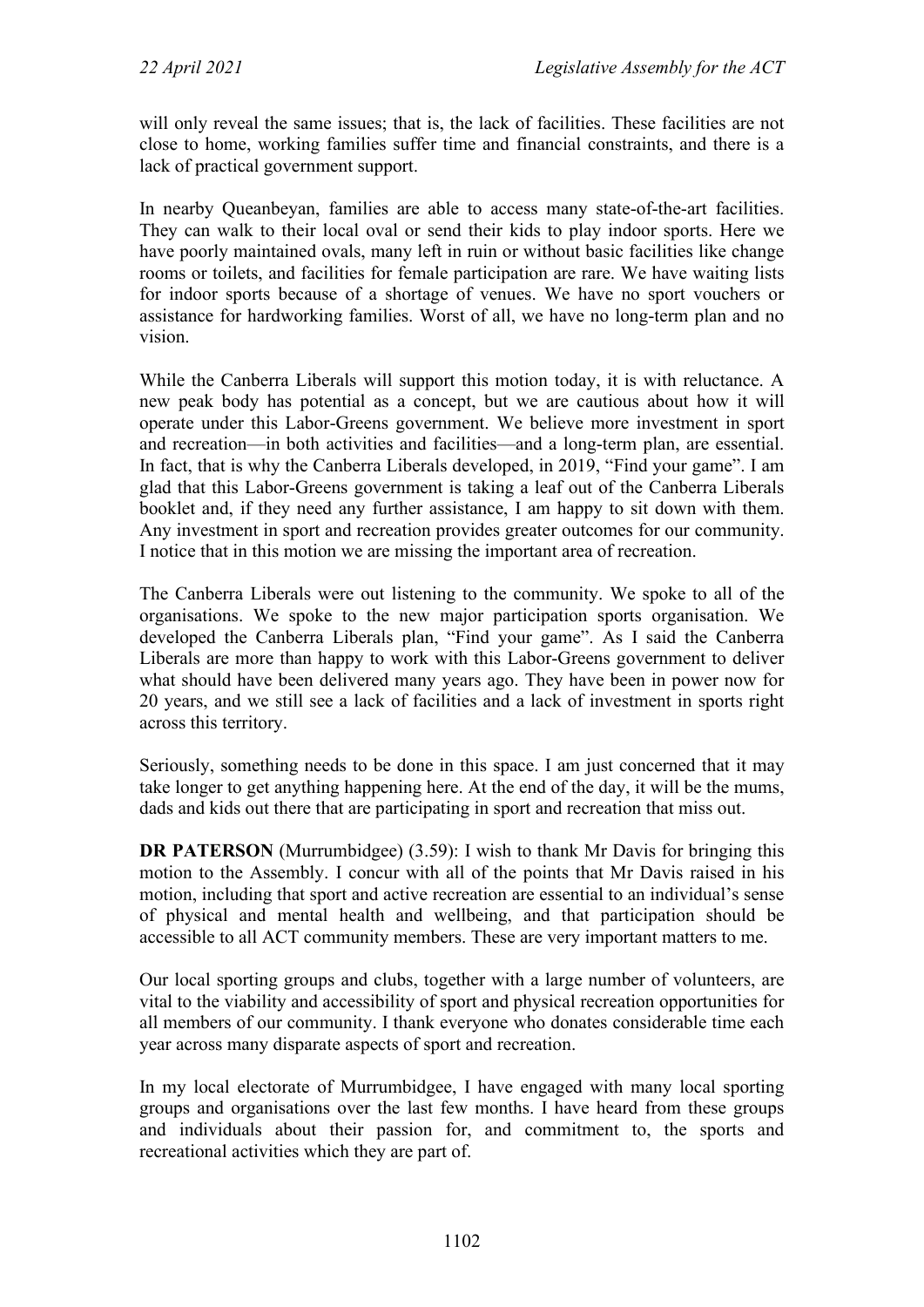Local sporting groups are often a way for new residents to meet new people, to make friends and establish lifelong social networks. They provide a sense of belonging, identity and pride. A large number of the Canberra population spend their evenings and weekends running kids around to various sports. Different sports require different levels of infrastructure and, given the thriving sporting environment in the ACT, there is significant competition for financial resources, facilities and support across Canberra.

There are small, minor upgrades and investments on which I am more than happy to work with local groups to raise awareness and notify them of relevant grant opportunities. However, there are also bigger projects that require significant investment, such as the Weston Molonglo Football Club's request for lights on additional ovals so that they can field games and training at night.

I am committed to advocating for the needs of sporting groups in the electorate of Murrumbidgee. I am committed to promoting their activities through my social media and I am committed to having regular ongoing dialogue with these groups. I support the motion to ensure we continue to collaborate with and explore options to further recognise the sport and recreation sector peak body in the ACT.

Given the varying nature of our diverse sporting groups, there are often competing demands for resources. It is important that we explore options to ensure that all the interests are met and represented in a collaborative and coordinated way. I will be particularly interested in the government's report examining barriers to participation for people from low income households and what can be done to address this.

I thank Mr Davis for bringing this motion to the Assembly and offer my support.

**MR PARTON** (Brindabella) (4.02): I could not let this opportunity go by without rising to note the hypocrisy from the Greens when it comes to sport and local sporting clubs. I would concede that there are a number of pretty good things in this motion. Madam Speaker, you have already heard that the Liberals are not going to oppose it, but I just love it when my friend Mr Davis stands up here in this place and makes out that he cares for our local sporting organisations. I understand that this motion is not, at its core, about sports funding. It is difficult to find what its core is. But when we are talking about the problems that are facing most grassroots sports organisations, for many of them it is money. It is access to funding.

Luckily, in our town—if Mr Rattenbury were here, he would give me the eye roll we still have a relatively strong clubs sector, which does ensure that many of these sporting clubs get access to the funding that they need. However, a strong part of the CLAG agreement involved a somewhat stealthy program to have our clubs transition away from gaming. I do not believe for a single moment that Mr Rattenbury's utopian vision of that transition will actually materialise. What I am saying is that I do not believe it will be nearly as successful as he is anticipating, but let us for a moment consider: what if it is?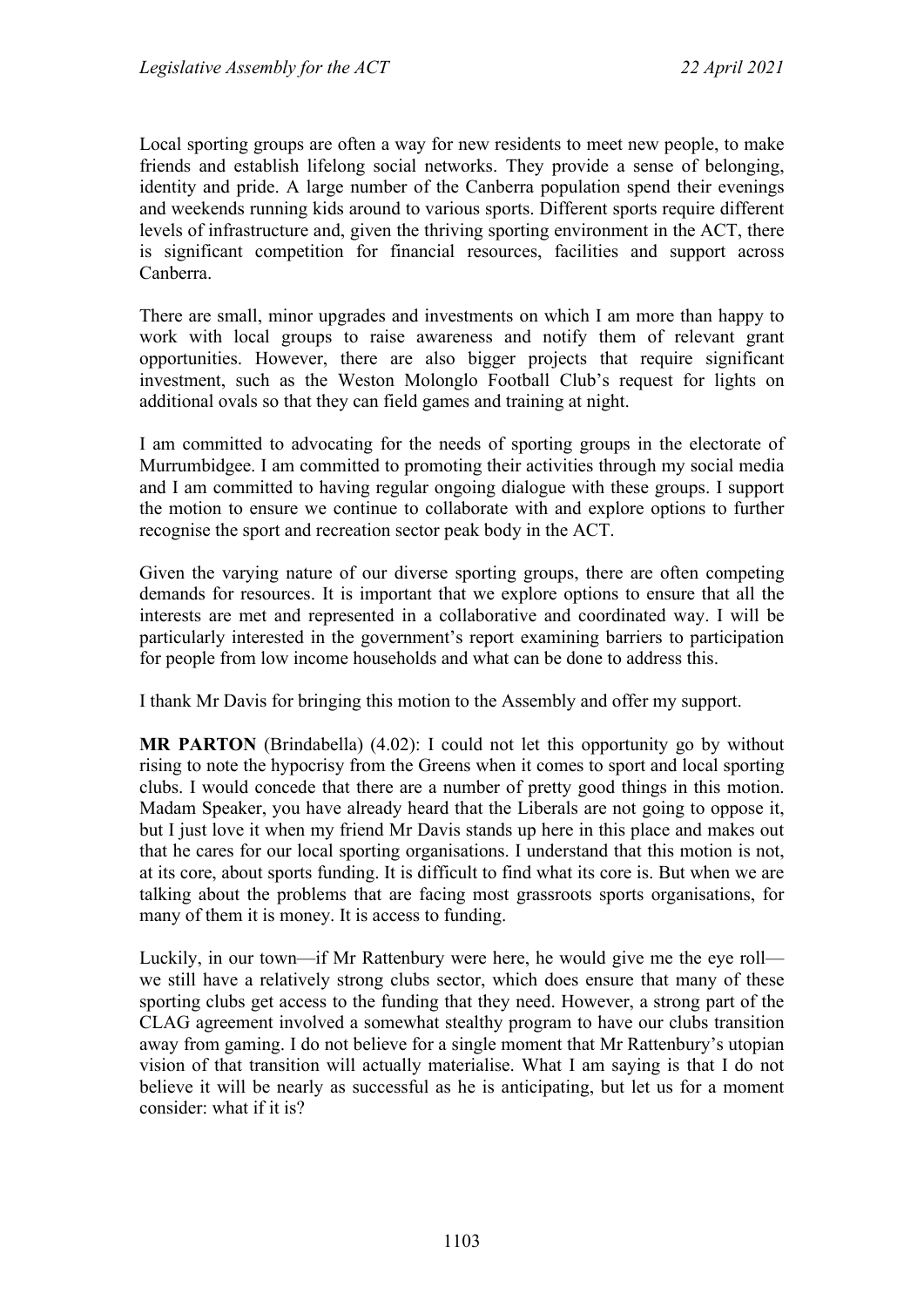Let us for a moment consider what would happen if indeed Mr Rattenbury's vision is realised and our clubs transition very quickly completely away from gaming. Let us all consider what happens to our grassroots sporting groups when the gaming is gone and, all of a sudden, that massive community injection is also gone.

As we ponder the re-establishment of a sports body to replace the one that was taken away by the CLAG in the last decade, it is worthwhile for us to ponder whether this government, this cash-strapped government, will have either the will or the financial means to stump up the missing funding if indeed Mr Rattenbury is successful.

Let us also consider that the territory would be further cash-strapped in that we would have lost the tax revenue from gaming. Additionally, what about the support services that we would be compelled to provide to ACT problem gamblers, who would undoubtedly travel to Queanbeyan and then return home here to the ACT? We as a territory will no longer have access to the money provided by clubs for this.

I think that we should, as an Assembly, be very careful about what we wish for.

**MS DAVIDSON** (Murrumbidgee—Assistant Minister for Seniors, Veterans, Families and Community Services, Minister for Disability, Minister for Justice Health and Minister for Mental Health) (4.05): Madam Speaker, I would like to make a few remarks about community sports facilities in my electorate of Murrumbidgee.

As many people who have attended a Woden Community Council meeting would know, I am a big fan of multi-use indoor sports courts. With the loss of the former Southern Cross Club basketball courts in Woden, as well as the CIT sports hall, there has been increasing pressure on school sports halls and other small community halls.

For activities that need a larger space or a higher roof—badminton, for instance there is often nothing in the Woden area that can be booked by a small volunteer-run community group, so people are forced to book sports courts further afield, for example in Tuggeranong, Belconnen or even Queanbeyan. I have not even started on the need for facilities in Weston Creek and Molonglo Valley.

I love Tuggeranong; some of my favourite people live there. And I do not mind a bit of travel for my favourite sports. But having sports and recreation facilities close to where people live has benefits beyond just physical fitness. Research shows that shared sports and recreation facilities that can be accessed easily by small informal groups help to build social connection. When two groups who do not normally engage with each other are sharing the same physical space, it is a great way to literally find common ground and get to know each other's experience and interests. It builds empathy and connections across our community, instead of each of us only interacting with our already established separate groups.

I loved sharing indoor sports courts with fencing, gymnastics, badminton, basketball and skating before the Woden indoor basketball courts were demolished. But it is not just indoor sports that I am into. The ACT government's recently announced upgrades to the Phillip enclosed oval will enable more games for multiple football clubs,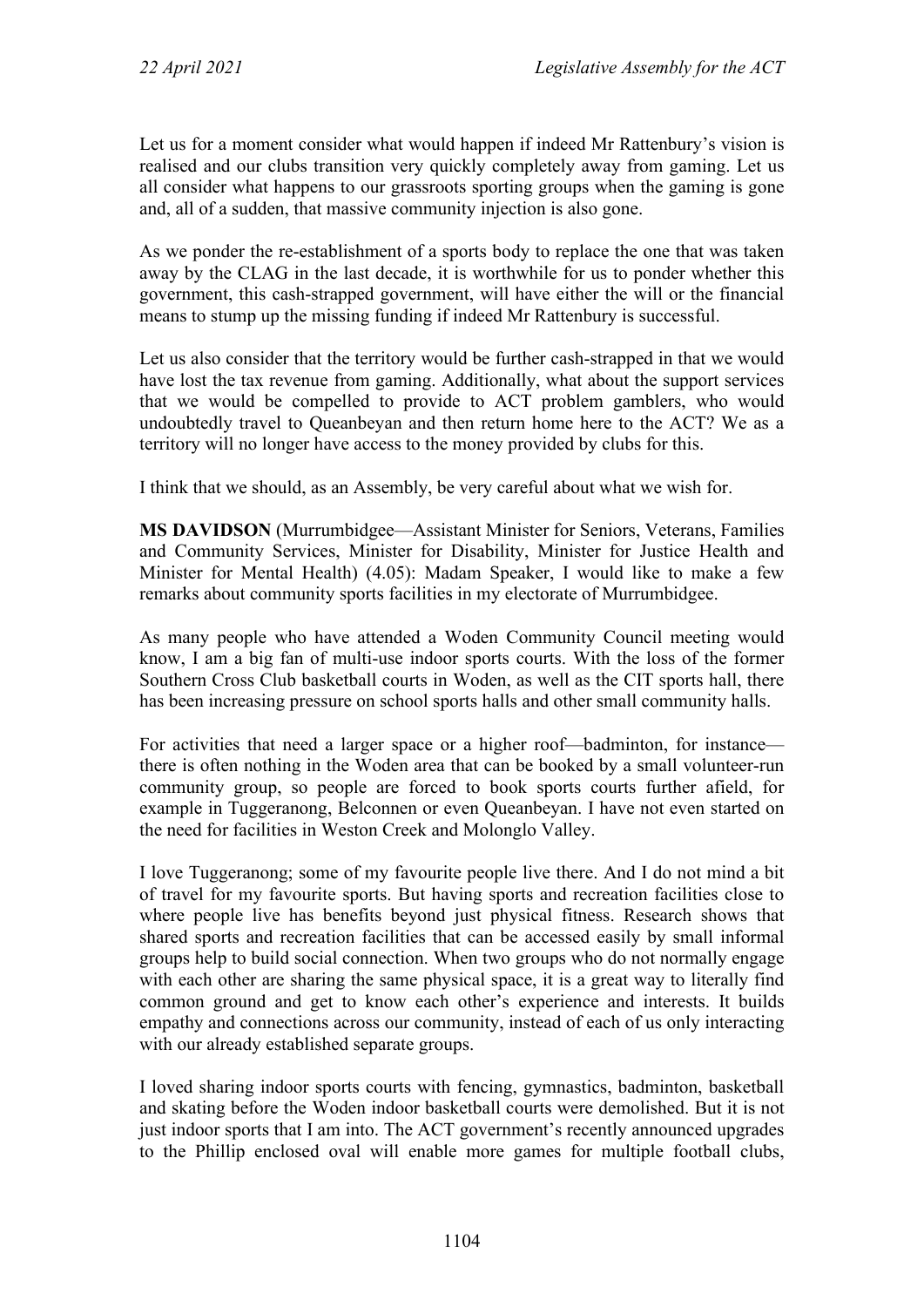including better facilities for women's rugby. I am greatly looking forward to seeing the Royals women play there. I am sure the irrigation upgrades at Curtin oval will be appreciated by a range of clubs, including the Rebels baseball and Easts junior Rugby Union. And we are still appreciating the upgrades to the cricket facilities in Phillip that enabled visiting teams to train here last summer.

I was very happy to see the ACT government's announcement in February that Belconnen skate park will get a competition-standard half-pipe. This gives me hope that in future perhaps we will also see funding for a skate park in Dickson.

Most of all, I would like to see a facilities management plan and support for a community sport and recreation peak body to give us long-term strategic advice on our plans for our city. If for no other reason than that you will never have to hear me advocating for indoor sports courts in Woden ever again, I hope you will all support Mr Davis's motion!

**MS BERRY** (Ginninderra—Deputy Chief Minister, Minister for Early Childhood Development, Minister for Education and Youth Affairs, Minister for Housing and Suburban Development, Minister for the Prevention of Domestic and Family Violence, Minister for Sport and Recreation and Minister for Women) (4.08): I welcome the opportunity to talk on this motion today. I was happy to work with Mr Davis in putting this motion together for the Assembly. It replicates what is in the parliamentary and governing agreement. I will continue to explore this work with sport and recreation representatives—as I have in the past—as I have committed to do.

It is important to note, as Mr Milligan said, that there was a sports organisation peak body, SPORTSACT, which ceased operating six years ago. Since the ceasing of SPORTSACT, significant changes in the representation of the sports communities have occurred with their increasing sophistication and with their being able to employ people to do that sort of work with the ACT government and within their communities—more than there had been in the previous 30 years. The SPORTSACT work was not really required, as these sports communities became more sophisticated and were able to work and represent themselves to governments in a way they had not been able to before.

Also, after that, once I became sports minister, I revamped with the sports community the CBR Sport Awards. That was significant work. It was previously done by SPORTSACT, but we really zhooshed it up. Mr Milligan will agree, having attended those sports awards celebrations at the Arboretum, what a fantastic celebration of all our sports that was—not just at the elite level, but also at the community-based level, recognising everybody in our sports communities from volunteers all the way up to gold medal elite athletes. I really enjoyed being with all our sports communities in celebrating their achievements across the ACT.

I want to mention a couple of other things that Mr Milligan referred to around women's sport, in particular, and women's facilities. I remind members in this place that for as long as I can remember, and well before that, women's sports facilities did not exist, because sports facilities and pavilions were built by men for men. Who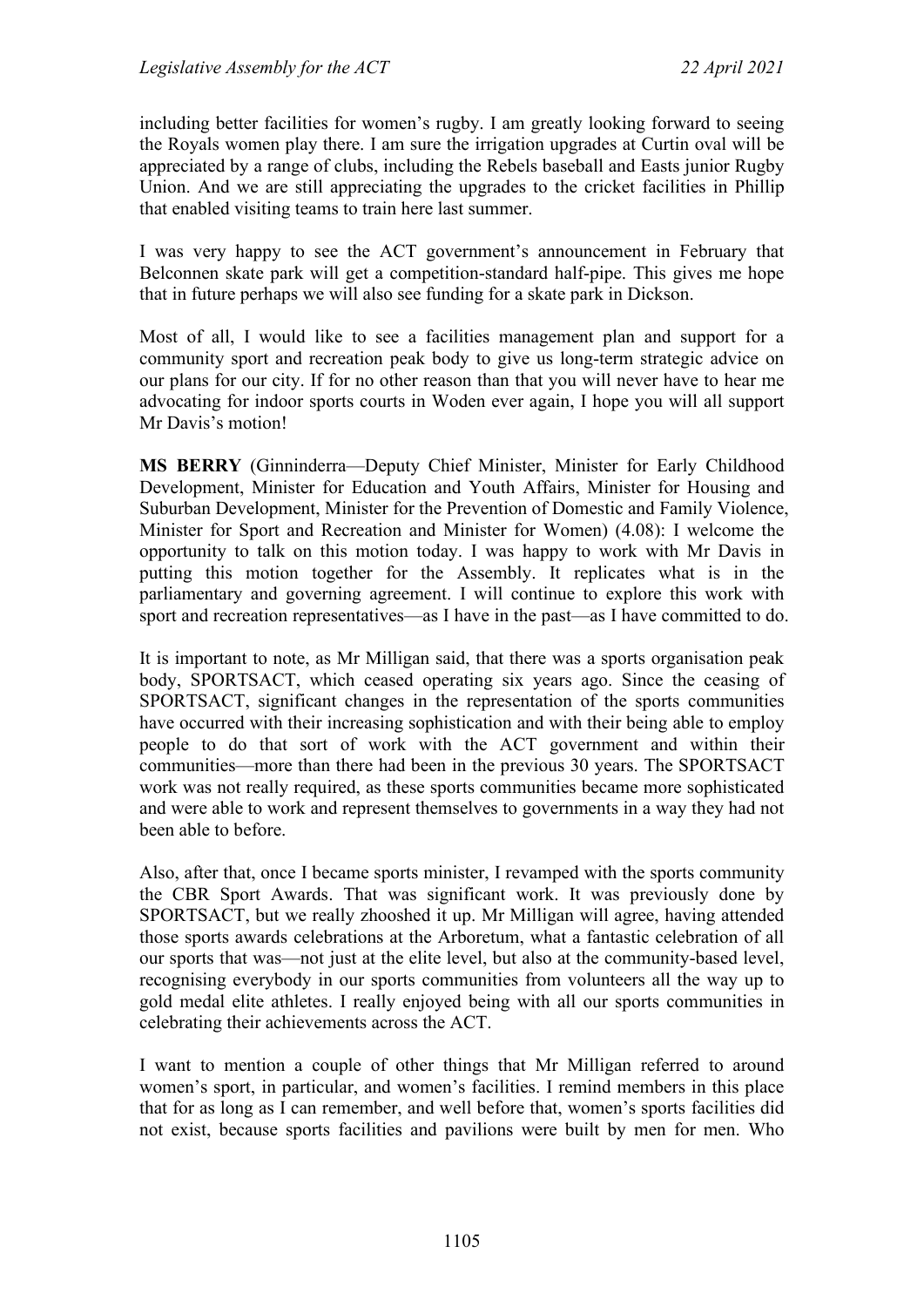would ever imagine that women would go and play football on a sports field anywhere? Who would ever imagine that happening?

Under my leadership, with the Sport and Recreation portfolio, the ACT government has been improving women's participation in sport by improving those facilities and making sure that they are more inclusive; making sure that there is increased and more certain funding for our elite athletes, the Canberra Capitals and Canberra United teams; and ensuring that our sports organisations that receive triennial funding from the ACT government have at least 40 per cent of women representatives on their boards.

When I suggested that we needed to increase women's participation in those sports organisations, there were suggestions that the world might fall in. It did not. They managed to find women who were able to do that work. Crazy, I know! Now, all those women are happily engaged, and those sports communities have much more diversity of experience and knowledge because of women's representation on those sports boards. I will not forget—I need to remind some of the newer members in this place—Mr Milligan's previous comments about the ridiculous amount of focus on women's sport in the ACT. I remind everybody about his interest in women's participation in sport before he starts suggesting that the ACT government is not doing that work.

With regard to participation in sport—particularly for those in our community who might not ordinarily have the chance—before the election ACT Labor committed to an expansion of bursaries within our schools for parents and families and young people who might need a hand up to be able to participate in sport or access other items that they might need for their education or outside school. That will be expanded across our primary, high school and college systems. We also have the Housing ACT participation grants, which Ms Vassarotti and I have announced today. There are 120 individuals accessing those participation grants—doubled because of the increased need within that community, particularly through COVID. The ACT government also partners with a charity organisation Every Chance to Play, which provides funding for families and individuals who need that support most. There is a lot of work already happening to make sure that, in a very targeted way, funding and support go to individuals that need it most.

The ACT government has two pieces of work in 2021. We are working closely with the sector to do them. They include the review of the sport and recreation grants program and the sport and recreation strategic plan. Last year during the bushfires, as everybody was coming to terms with a reduction in sport and recreation activity because of the impact of smoke and heat on our sports community, I indicated a specific plan to take into account the change to our climate and how sports would be able to continue, moving forward, with regard to, particularly, increases in heat due to climate change. I look forward to working with our sports community on that.

The ACT government also continues to invest in infrastructure. I have already talked about the upgrades to pavilions, particularly to ensure that they are more female friendly and inclusive for everyone. Our investment in infrastructure in the last term totalled \$122 million across our city.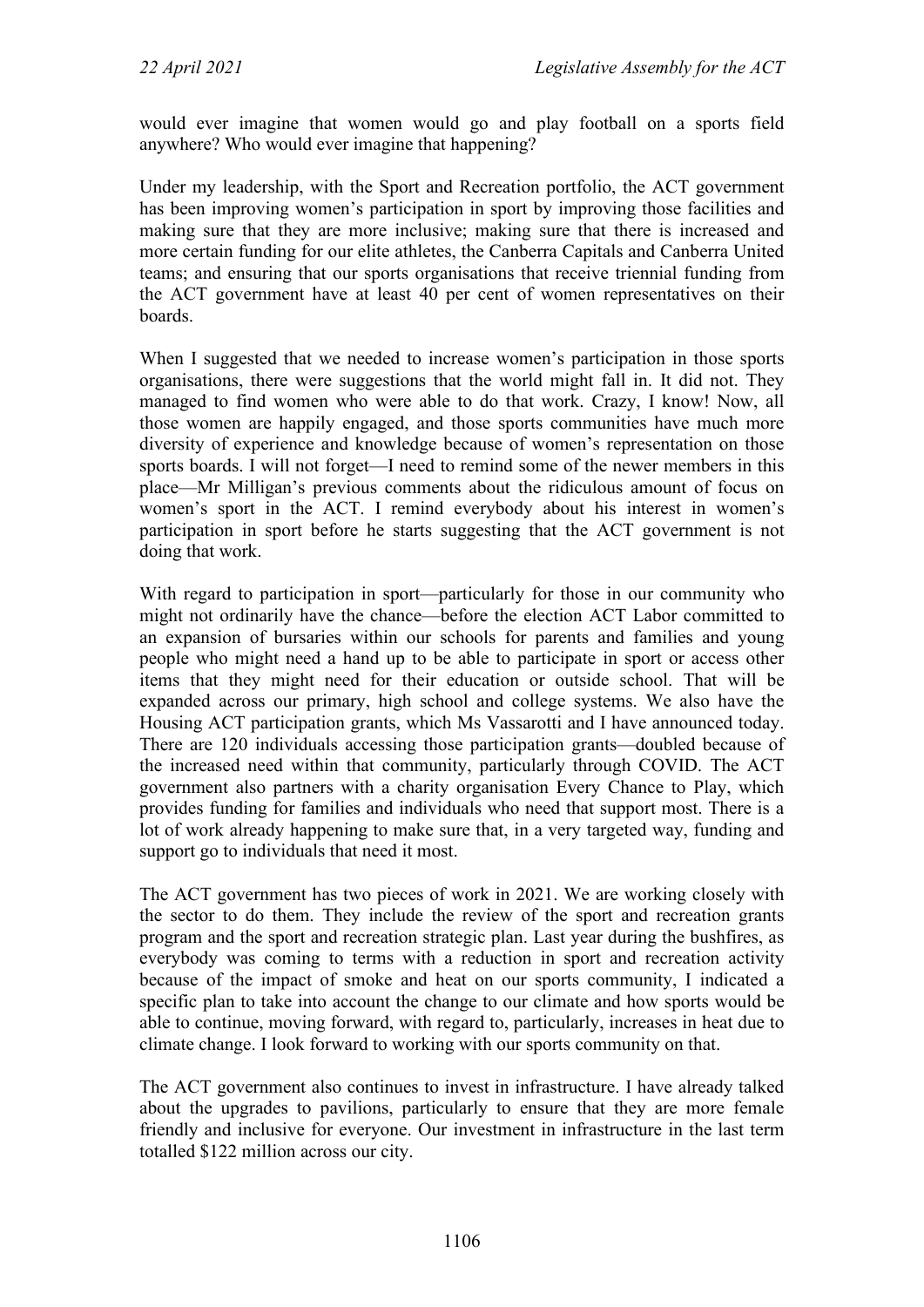We will be investing in the home of football in Throsby and the Stromlo Leisure Centre in Molonglo, a fantastic epicentre for recreation at Stromlo Forest Park. We have already progressed new tennis facilities in Gungahlin, a new home for dragon boating, major upgrades to the Phillip enclosed oval, upgrades to netball, and much more.

These commitments are significant. We know that as our community grows, our city expands and the needs of our sports evolve, we have the highest participation rate in the country. That has increased, particularly this year. All our sports communities are saying that they have had a real increase in the number of people who are wanting to sign up to participate in a whole range of different sports across our community, particularly women's sports. We know we need to work with them and continue with that investment.

Going to climate change, through all the projects I have mentioned, we need to understand how we develop and upgrade sports facilities better. That includes how we reimagine participation in our landscape, with extreme heat, smoke and storms, which will be increasingly prevalent.

Despite being an active community, the ACT, like other jurisdictions, has large sections of the population that are under-represented in sports. The government will continue to look for opportunities to increase participation across this community. Opportunities to participate in sport and recreation are important for community wellbeing and connectedness. The government will support this by continuing to work with the sector, investing in facilities and breaking down barriers.

I again thank Mr Davis for bringing on this motion today. I look forward to continuing to work with our sport and recreation sector to ensure that every child, every family and every person gets to participate in the sport that they choose.

**MR DAVIS** (Brindabella) (4.16), in reply: I put in a concerted effort to bring a motion to the floor of this Assembly that I was convinced, perhaps in my naivety, would be completely uncontroversial and universally supported. But heaven forbid we find an opportunity not to be in opposition!

Mr Milligan, you are the right man to be the opposition spokesperson for sports and rec. You must be a keen gymnast, given your presentation. You started by saying "I don't understand it; I don't know why we are doing it" and went to pretty much reaffirming a lot of the points I made in my motion before reluctantly being dragged to accepting it and supporting it. No-one is holding your hand up for the vote, Mr Milligan—you are free to vote any way you like—but I will take an affirmative vote for today's motion as an acknowledgement by the Canberra Liberals that we do need a facilities management plan; that sport and recreation, and all sporting groups, deserve a seat at the table when government is making a decision over facilities; that they need a peak body to best represent their interests; and that sport is great. I will take support of my motion to indicate exactly that.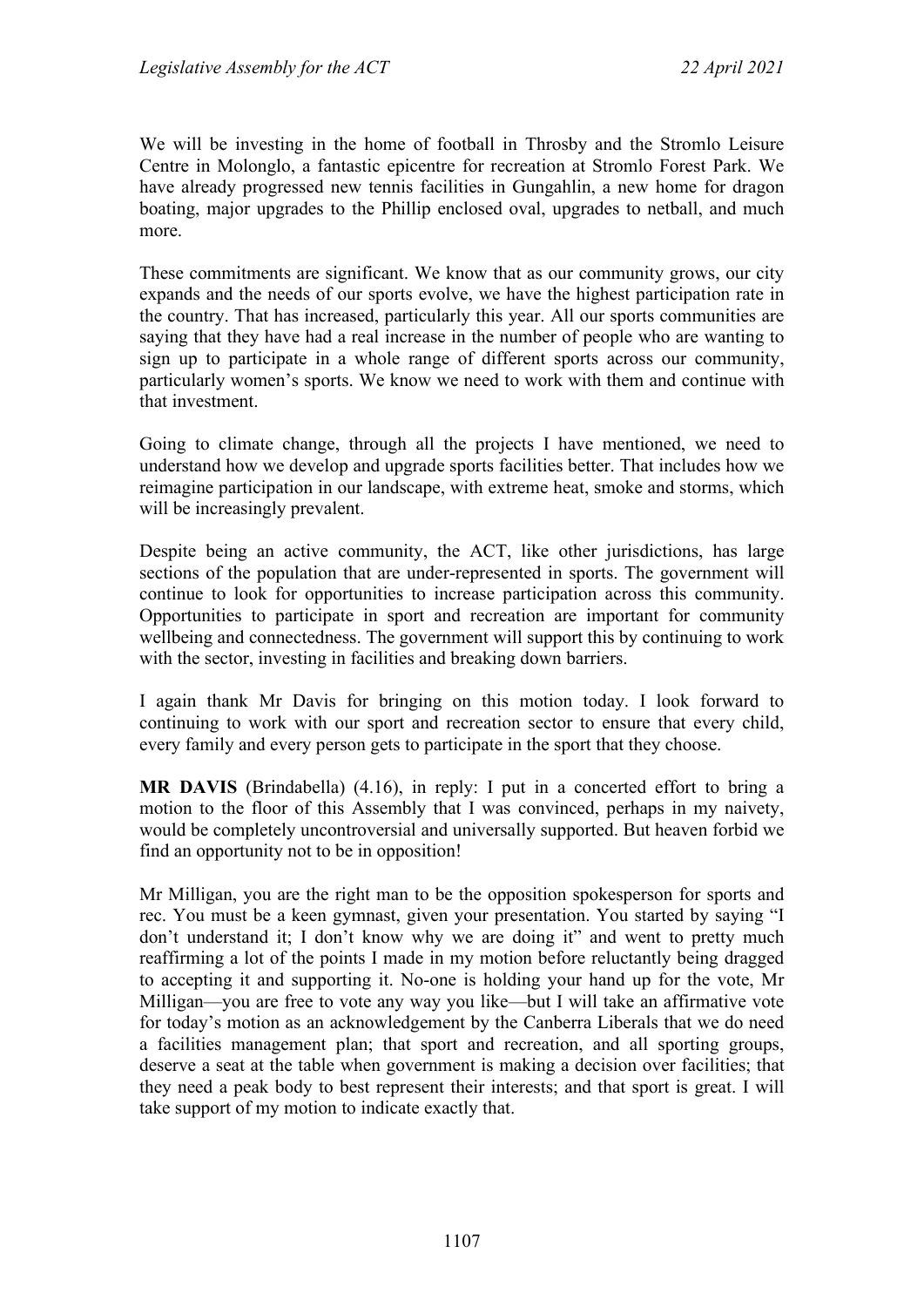As I understand it, Madam Speaker, the point of the concluding remarks in the last 10 minutes is to sum up the motion. Given Mr Parton's insinuation that he did not quite understand it, it would seem that that needs to be done.

Sports are great. Sports groups should be part of the conversation. We need to know exactly what we own and what it looks like as we develop a facilities management plan. Poverty or household income should not be a barrier to accessing sport. That is a nice simple summary. I am glad that we are in unity on that one.

Mr Milligan, you raised a few points in your contribution to the debate that are factual inaccuracies that need to be clarified.

You made the suggestion that the motion did not necessarily include recreation. The word "recreation" is mentioned nine times in the motion. I very thoroughly have gone to the work of making sure that recreation is included. I just did a bit of a count; it did not take too long.

**Mr Milligan**: Just not in the title.

**MR DAVIS**: Just not in the title? Well, it is there nine times through the motion.

I give a lot of credit to my friend Mr Parton! I have a lot of time for my friend Mr Parton; he can turn any motion into a conversation about community clubs. I reckon that if Mr Parton tried hard enough, he could have made Mrs Jones's motion about endoscopy into one about community clubs! It is pretty impressive.

I want to reaffirm—both on my own part and on behalf of my political party—my absolute endorsement of, commitment to and support for the great work that volunteers and community clubs do to support sports in the ACT. We are really committed as a party, and I am really committed as a member, to ensuring that clubs can continue to play that constructive role in our sporting community into the future.

I do not think it is helpful, and I think it confuses the debate, to try to conflate facilities management and sports and recreation funding more broadly with the very separate and very necessary conversation that the Minister for Gaming is having with sporting clubs to ensure that they have long-term, sustainable business models in line with their community expectations.

I put a considerable amount of work into bringing what is only my second motion to this place. In that work, I have liaised with a number of stakeholders throughout the community. You would be interested to know that there is not a stakeholder or volunteer who loves the idea of their kid's jersey being funded by problem gamblers. There is nobody currently engaged in sports and recreation who has made the argument to me that sports and recreation in the ACT, and its future, are sustainable only if clubs continue to collect the same pokies revenue they currently do. Nobody has made that suggestion to me.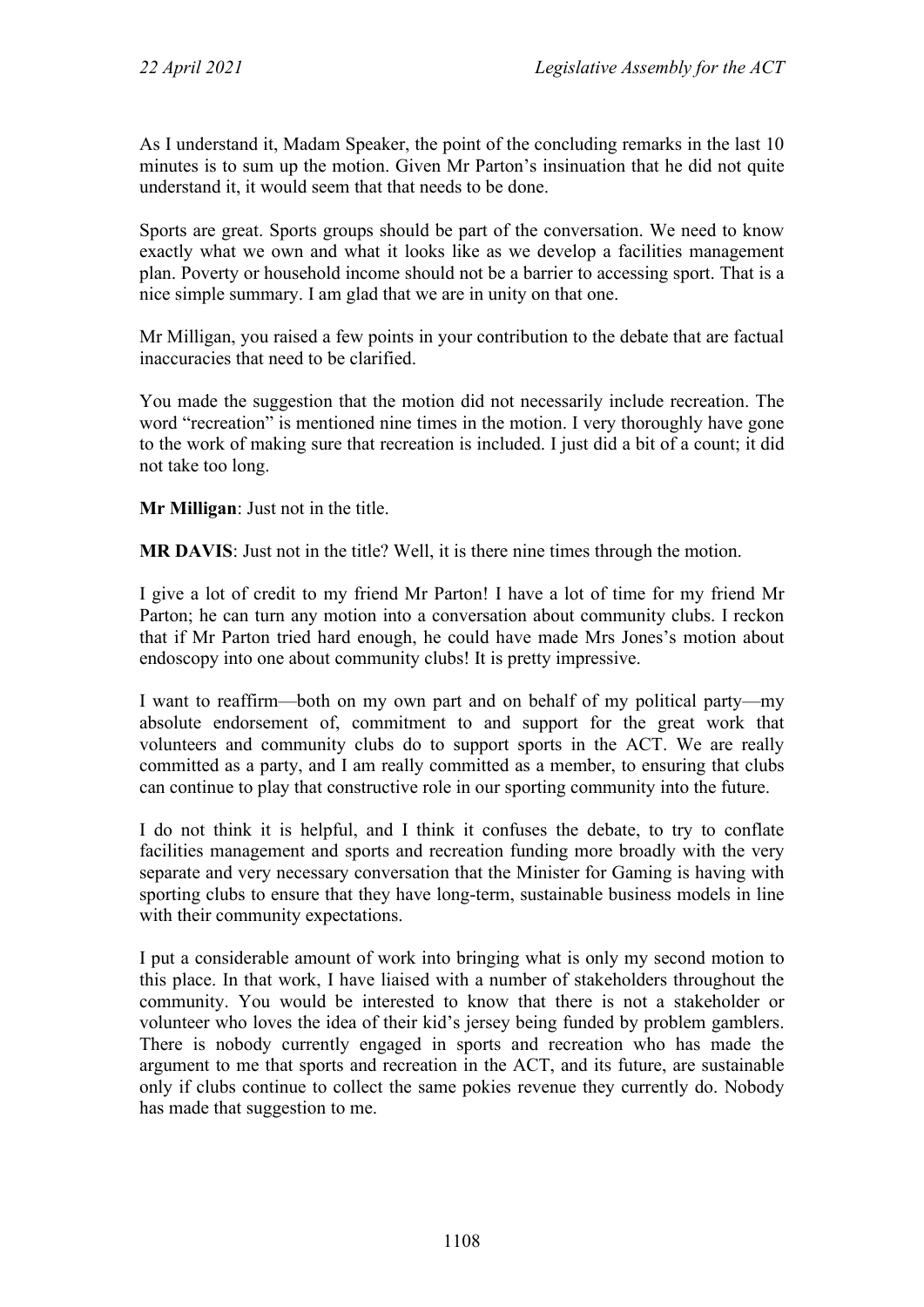I have met with a number of groups, and my motion reinforces what they have told me the problem is. To quote Tony Abbott, I am not the 'suppository of all wisdom'! Frankly, I fully declare that I am not a particularly sporty person. It has been a joke among the Greens organisation for some weeks that this is my spokesperson responsibility. If you want a real joke, Madam Speaker, come and see me on any sports field trying to handball; it is going to be laughable!

The point of my motion is in direct response to what stakeholders and constituents have said to me. The ACT Greens sports and recreation policy that we took to the election and that was supported by the electorate was informed by the feedback given to us by stakeholders and by the community.

In summary and in closing, sports deserve a seat at the table when decisions are being made that affect them. We need a root and branch review of exactly where sports are being played in Canberra, the facilities which they are subjected to in some instances, and a long-term strategic plan about how we continue to invest to make sports sustainable.

I am encouraged—albeit with the robust contributions made here today—that we as an Assembly are going to unanimously support the motion. Sport is great. I am really excited about spending the next 3½ years as the ACT Greens spokesperson for sports and recreation and finding, reinforcing and developing this newfound love I have for community sport.

Question resolved in the affirmative.

## **Executive business—precedence**

*Ordered that executive business be called on.*

# **Appropriation Bill 2020-2021**

[Cognate bill: Appropriation (Office of the Legislative Assembly) Bill 2020-2021 Cognate papers: Committees—Standing—report Committees—Standing—report—government response]

## **Detail stage**

Schedule 1—Appropriations—Proposed expenditure.

Debate resumed.

City Renewal Authority—Part 1.14

**MR CAIN** (Ginninderra) (4.23): Madam Speaker, I was expecting a speaker from the government. Nonetheless, I will speak.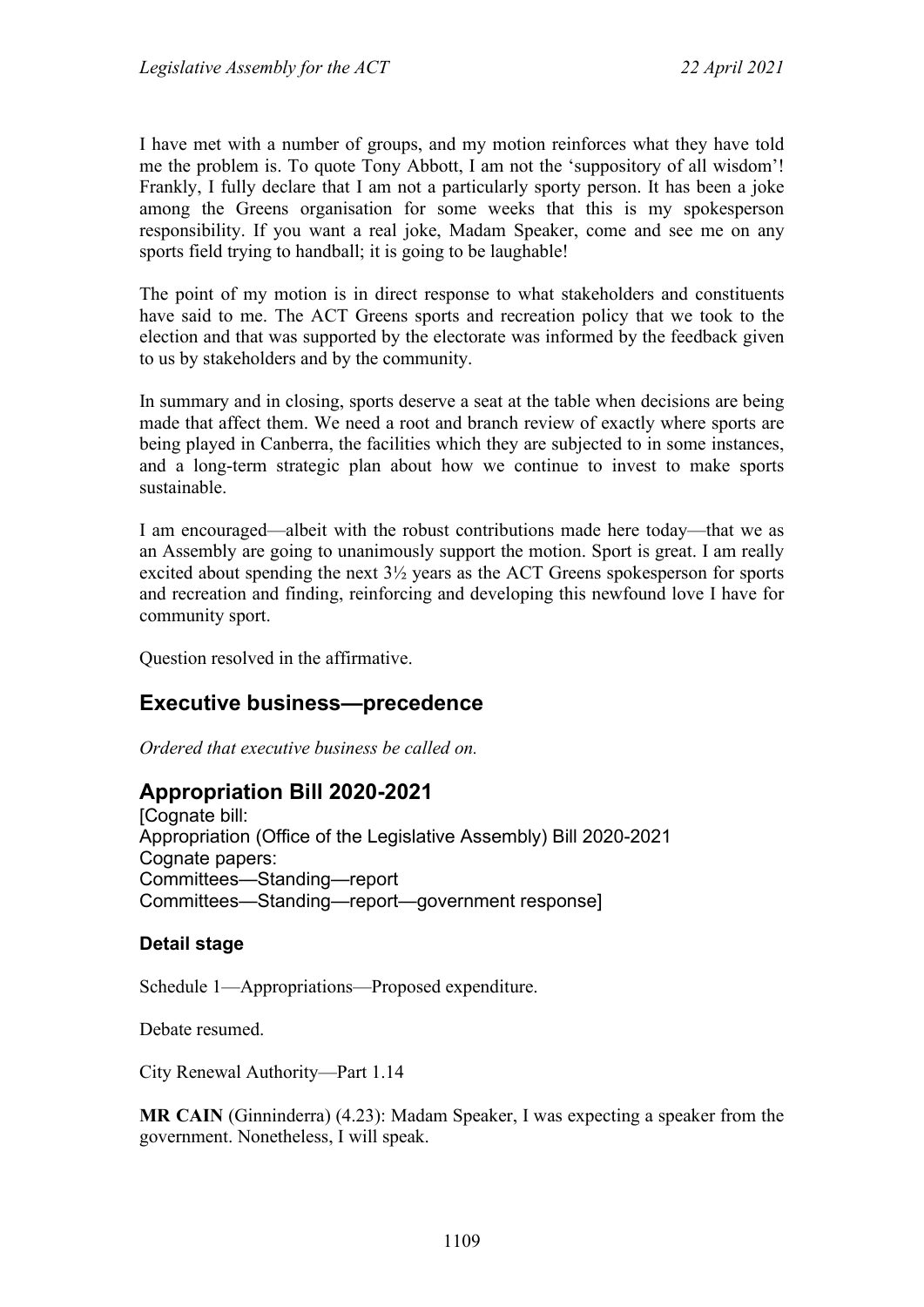**Mr Barr**: I will go last, as I do on budget items. I have already spoken three times in the debate.

**MR CAIN**: Thank you for that correction, Chief Minister. Madam Speaker, I have here a picture of the areas of Canberra covered by the City Renewal Authority. I realise there is a rule on props or something.

**MADAM SPEAKER**: There are no props allowed, Mr Cain.

**MR CAIN**: I seek leave to table this document.

Leave granted.

**MR CAIN**: I present the following paper:

City Renewal Precinct Places—Map.

I do wonder, just wondering aloud a little, do we need a City Renewal Authority? For example, why do we not have a Belconnen renewal authority? Why do we not have a Gungahlin renewal authority, a Woden renewal authority or a Tuggeranong renewal authority? At the current time why do we not have these other parts of Canberra being given special treatment like the city precinct and inner north seems to be getting along the light rail corridor. I am sure Canberrans living in my electorate, Ginninderra, would like to have their district given special funding and allocation for development and maintenance.

The City Renewal Authority has an operating cost of \$23.245 million and a capital cost of \$59.161 million and I do query whether we need this separate authority, given the neglect shown to other parts of Canberra. It is a focus on one part at the expense of others. I do wonder too what proportion of the budget the City Renewal Authority has at its disposal compared to expenditure targeting other districts of Canberra. I suspect other districts are poor losers. I think of the many worthy projects in my electorate of Ginninderra, and I am sure there are other places in this city that would love to see this kind of expenditure, or part thereof, redirected to their neighbourhoods in Canberra.

I give some brief examples: the wonderful local initiative for developing play space in Melba, the SMILE initiative; upgrades to Florey Oval adjacent to a primary school that has need of such a facility; local shopping centres that need extra infrastructure like shaded areas, play equipment and public toilets—for example, Evatt shops, Paige shops, Florey shops, just to name a few; perhaps a focus on better cycling infrastructure for Ginninderra so that arterial roads like Kingsford Smith Drive, which has been recently re-marked to eliminate double-line traffic passage, which can be reviewed to see if there could be a dual lane and capacity for cycling down that main arterial road at Belconnen; and of course, as has been said many times this week, higher priority for better housing services, better policing services so that the community can feel safe in their neighbourhood. It is disappointing that there is one particular part of Canberra that is receiving disproportionate attention and expenditure, in my opinion, and I wish the government would reconsider its funding priorities.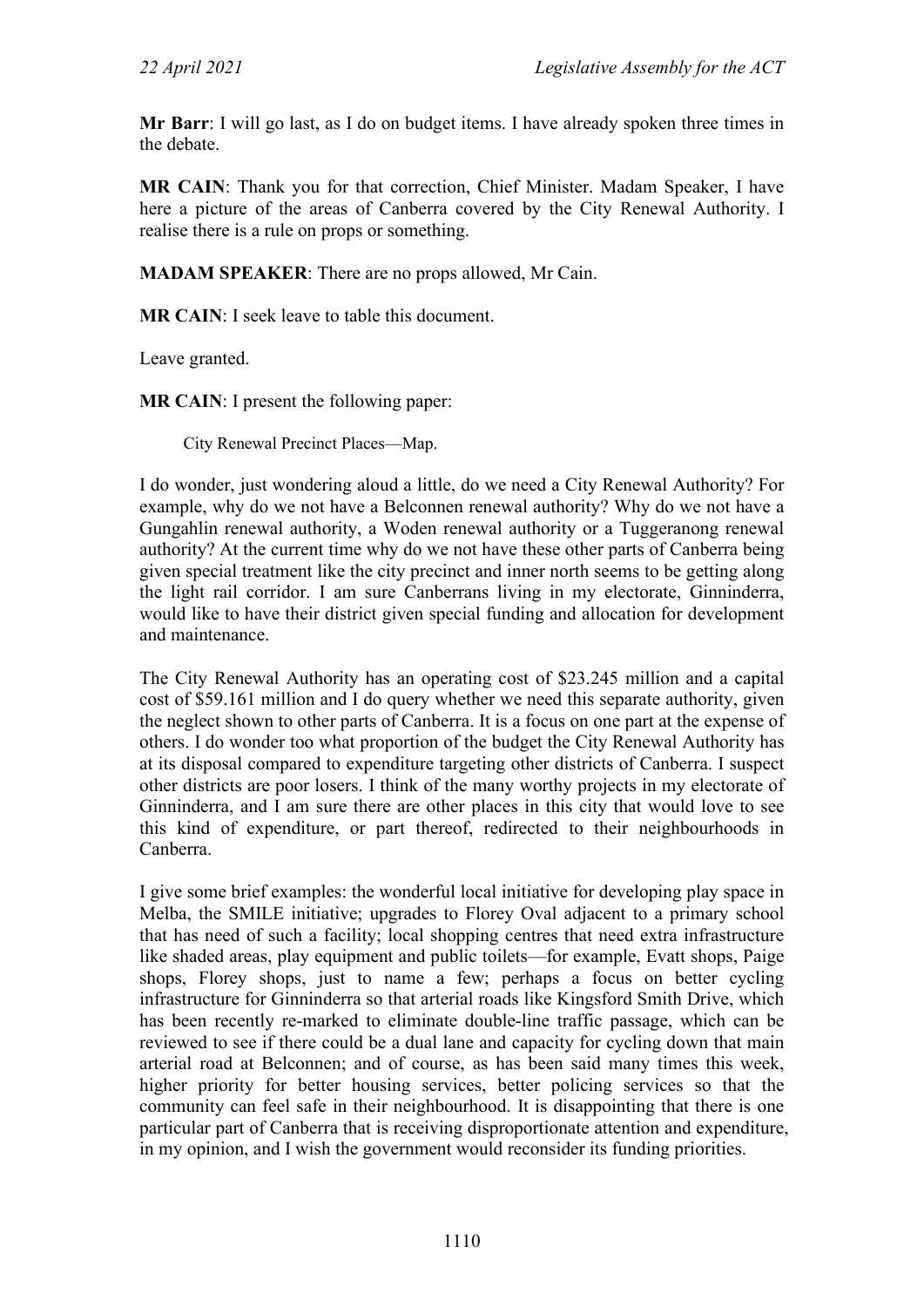**MR BARR** (Kurrajong—Chief Minister, Treasurer, Minister for Climate Action, Minister for Economic Development and Minister for Tourism) (4.27): I will give Mr Cain the benefit of the doubt, given he obviously has not been a member of this Assembly for very long and may not be familiar with the context of the establishment of the City Renewal Authority and the Suburban Land Agency and may not be familiar with the distribution of functions and responsibilities in relation to land release, urban renewal and indeed the other functions that he has requested for other parts of Canberra which are indeed carried out by the Suburban Land Agency and the City Services directorate in the main.

The City Renewal Authority was established by legislation in this place about five years ago and has a range of responsibilities. I refer Mr Cain to the City Renewal Authority and Suburban Land Agency Act 2017, where he will find the direct responsibilities and issues that the CRA has responsibility for as well as those of the Suburban Land Agency. He questioned why there were not development authorities associated with different parts of Canberra. The answer is that, in fact, over the history of the development of those areas, both pre self-government and during the selfgovernment period, there have indeed been precinct development authorities. There was a Gungahlin development authority, one of the ones that we had in the early days of self-government. Prior to self-government, the National Capital Development Commission, a predecessor to the now National Capital Authority, was indeed responsible for the development of Belconnen, the Woden Valley and Tuggeranong.

The issue of renewal goes to the obvious point that the oldest part of Canberra is indeed the city centre. The rationale for the precinct approach is one that is consistent with redevelopment and urban renewal precincts in other states and territories, delivered by governments of both political persuasions, including, amongst others, the Barangaroo precinct under a Liberal government in Sydney; South Bank in Brisbane that was also a renewal precinct; various examples in South Australia under both Labor and Liberal governments; and in Western Australia under both Labor and Liberal governments. So it is not a new concept to have a defined area precinct authority. The rationale for this particular one is that at the time we had the biggest single transport and infrastructure project in the territory's history underway. Mr Cain tabled the precinct map and he might note that that is indeed the route of stage 1 of light rail as it comes through the inner north and the CBD. And that is why the precinct is shaped the way that it is.

Again, Mr Cain, I do not expect you to be across every element of debate on planning and urban renewal, given you have only been in the opposition shadow spokesperson role for a couple of weeks and in the Assembly for about five months now. At the time there was a concerted push by the Canberra Business Chamber and by a range of planning stakeholders, following an extensive amount of community consultation and discussion, that we needed a CBD renewal focus. I have been in this place longer than anyone else now. I have heard this debate about city versus town centre go round and round probably a thousand times in the 15 years I have been a member, and then you add the five years I worked here before that. But the polycentric nature of employment within our city is where the focus should be. The oldest and tiredest infrastructure is in the city; the area where the transport investment as part of stage 1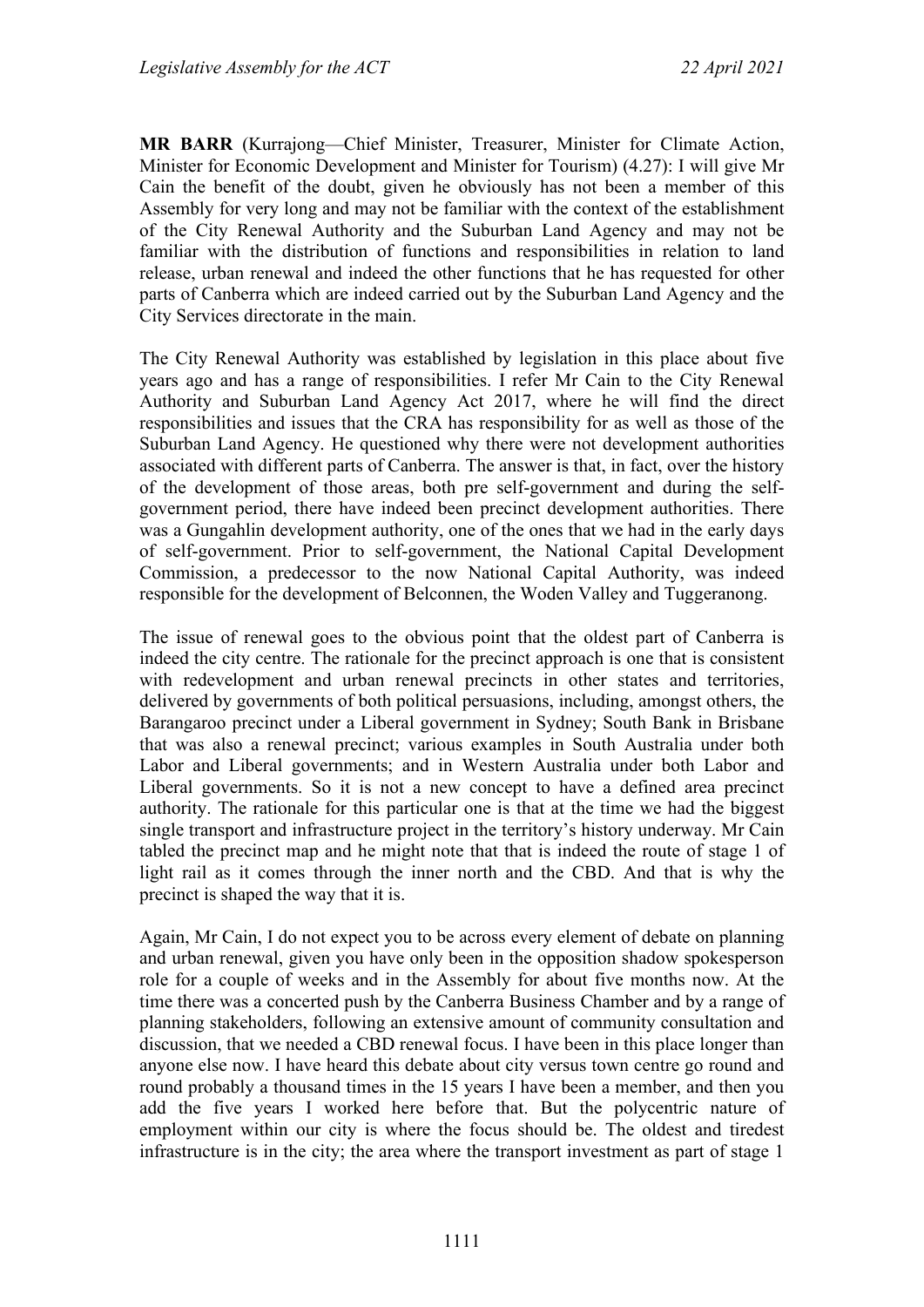light rail is in the city; most of Canberra's heritage buildings that are outside the parliamentary triangle, which of course is the responsibility of the commonwealth government, are in the city. So this is the area for urban renewal.

CBDs are fundamental to cities' economies, and Canberra's CBD has doubled its economic output in the last 15 years from around \$3 billion to \$6 billion. The residential population in the CBD, by deliberate plan, has doubled and will double again to manage that significant infrastructure program and to facilitate the billions of dollars of private sector investment that the government is seeking through a range of public-private partnerships, transport related, social infrastructure related: for example, convention centres, stadiums, new theatre precincts. These are single assets that there will only be one of in a city of 450,000 people. And through two decades of planning work and countless debates, it was determined that those key pieces of infrastructure would be located centrally so that they could serve all Canberrans. The City Renewal Authority, a small team, is tasked with the delivery, in partnership with key agencies, of that massive renewal agenda.

The legislation that established the City Renewal Authority allows for other precincts to be identified in the future as priority urban renewal precincts. And the government—through City Services, through Minister Gentleman's directorate, and through the Suburban Land Agency—also undertakes renewal projects outside the CRA precinct. This point in time and this decade, 2017 to the mid-2020s, is going to see the most significant renewal of the oldest part of Canberra, and it needs a dedicated agency to manage that renewal. It is beyond business as usual.

To address Mr Cain's specific concerns, if we took all the staff who currently work on renewal projects in the territory out of City Services, out of planning and out of the SLA, to focus just on this piece of work in the city, then he is correct—not much else would happen in Canberra. Given the scale of the program, we needed additional resources. I brought legislation to this place. It was passed in 2017 and the City Renewal Authority was established. It is undertaking incredibly important work, facilitating investment that will only come in Canberra's CBD. We need to understand that there is a massive, massive competition for local capital and that Canberra at 440,000 people with an economy the size that we have is not going to be able to compete with other major cities in Australia, let alone within the South Pacific, the Southern Hemisphere and indeed globally unless we have a dedicated focus on chasing that investment and securing it for Canberra. Why? That means jobs, opportunity and economic growth for our city.

In what sorts of areas, I hear you ask. In the arts and culture, the new theatre precinct; in convention facilities; in new hotels. A key part of the City Renewal Authority's responsibility is what people will have seen unfolding around our CBD, which is investment in public spaces and places—the 50,000 people who come to work in the city every day. Its residential population is approaching 30,000 and it is going to keep on growing. So it is fundamentally important to Canberra's future economic success that we have a viable and vibrant CBD. We will always have the most polycentric distribution of employment of any Australian city, and there is more employment outside our CBD than there is inside our CBD. We are one of the few cities in Australia that has that feature.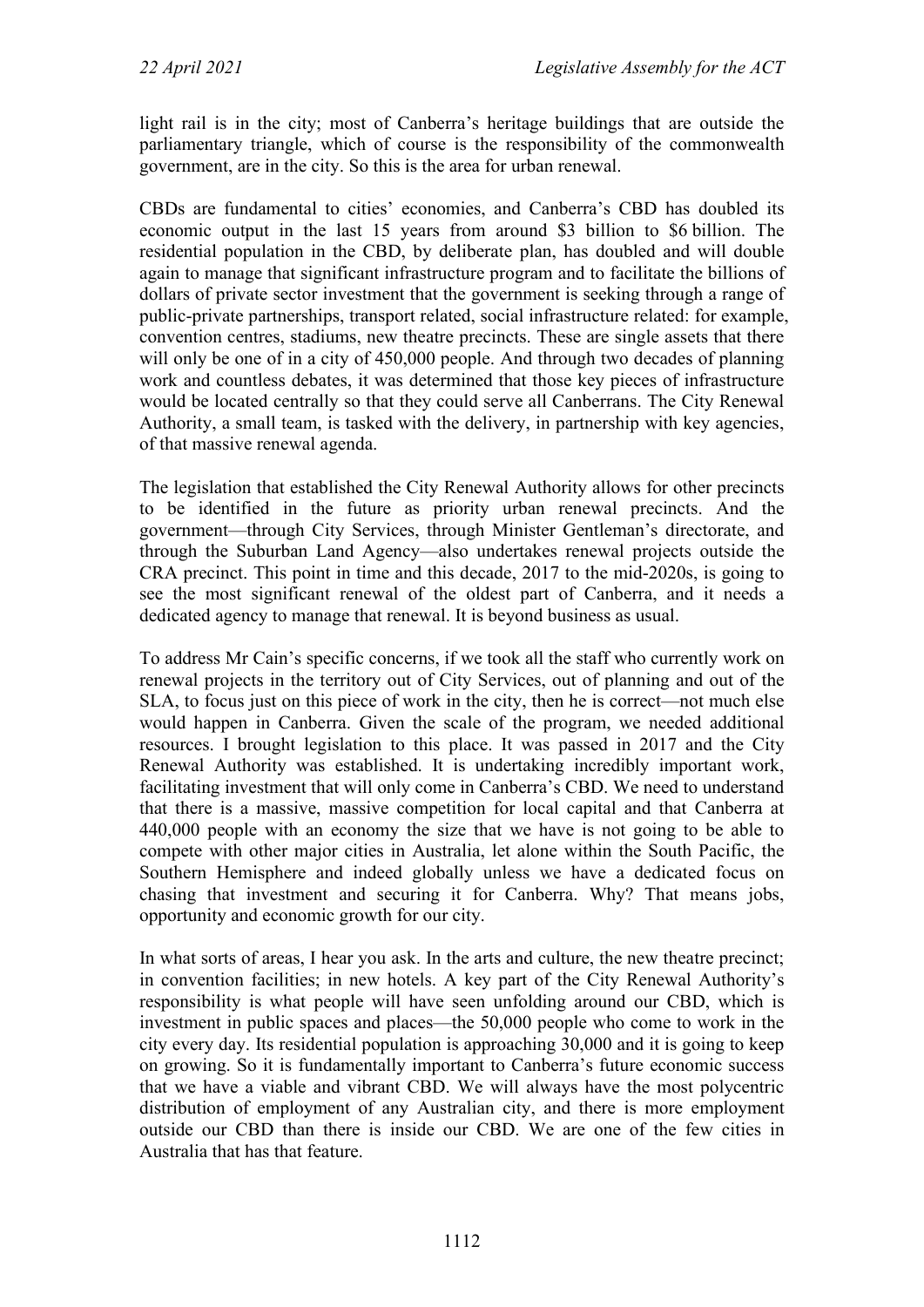So rather than looking at this as the city taking away from town centres, why do we not instead approach this as a successful Canberra requiring a successful CBD and successful town centres? Let us take a glass half-full approach. If I can offer one bit of advice to Mr Cain as he takes on his new responsibilities, this city will only thrive if we talk it up. And if we spend all our time in this place complaining about which part of the city gets investment in one particular investment cycle, that is not going to be good for Canberra's long-term economic health, nor will it be good for attracting the national and international investment that our city needs to grow.

We have a tiny pool of local capital. We are a young city. We are not a city that is full of wealthy people who have been living here for centuries. Canberra has to attract capital from outside in order to grow, more so than most other Australian cities. And if Australia's economic development story has been one of importing capital from overseas, that is doubly true for Canberra. That is why we have a City Renewal Authority. It is the only way that our CBD can grow and grow effectively in our lifetimes. We can just sit back and hope that people might come and invest here, or we can go and actively chase it, guide it and deliver better outcomes. That is how we are going to get a new theatre quicker. That is how we are going to get a new stadium quicker. That is how we are going to get new convention facilities. We have got to attract that capital. We need an agency to drive that, and the City Renewal Authority is doing an outstanding job. I commend the appropriation to the Assembly.

Proposed expenditure agreed to.

Cultural Facilities Corporation—Part 1.15

**MS LAWDER** (Brindabella) (4.38): I will speak very briefly on Cultural Facilities Corporation. I would like to acknowledge all the work that they have done throughout the COVID-19 period. During the hearings that we held, it was good to hear all about the flexibility in the work that they did. They still have a way ahead of them, coming out of the pandemic, but, once again, my congratulations to them. As a final point, I would also like to say that we have talked for a long time about a new theatre precinct and a new Canberra theatre, and I am looking forward to hearing a lot more about that in the future. Rather than all the talk, it would be nice to see some action.

**MS CLAY** (Ginninderra) (4.39): The Cultural Facilities Corporation is an ACT cultural leader for the arts and heritage. It manages the Canberra Theatre, CMAG, Lanyon Homestead, Calthorpes' House, and Mugga-Mugga Cottage. As the Greens crossbench spokesperson for the arts, I want to take a moment to acknowledge the corporation's work over the past 18 months. I am sure that we all have rich memories of major performances, or a visit to a quirky collection or one of Canberra's historic homesteads. I particularly enjoyed last year's activism exhibit in CMAG, which touched on some of the big social movements in Australia and showed how these fights were driven by ordinary people.

Culture is so important. It brings us together in shared experiences and helps us reflect on changing times. I want to recognise the amazing achievements of the Cultural Facilities Corporation, which has navigated a lot of change over the past year. It is a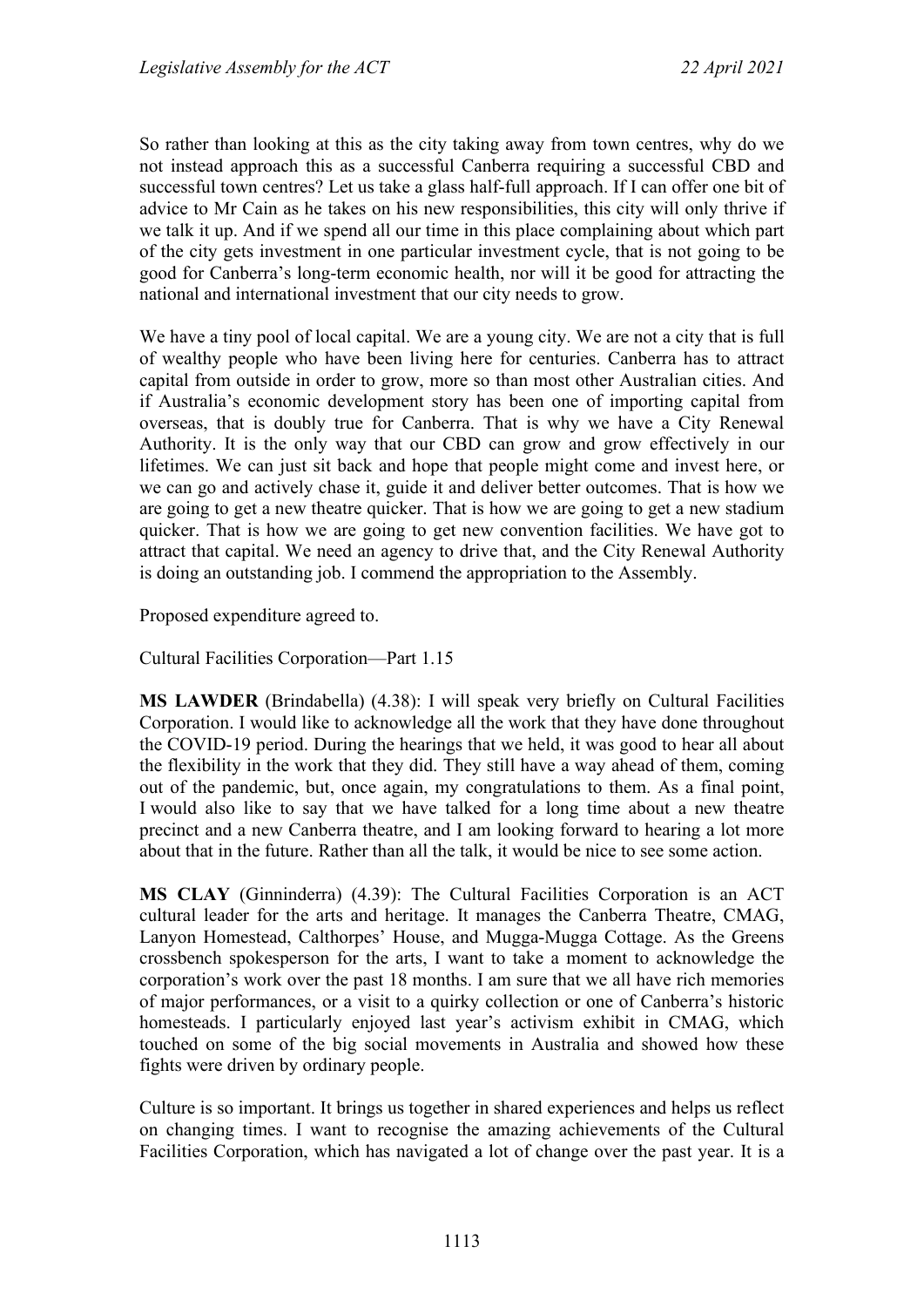good example of what has happened to all of our arts venues and all of our artists over the past year. First, they had to deal with bushfires. Those threatened the staff, volunteers and visitors at some really remote locations. It required a lot of thought about evacuation and care about risk. Those fires also threatened some irreplaceable historical artefacts, and the Cultural Facilities Corporation had to come up with a plan for that too.

After that came the smoke, and that shut down a lot of the facilities. It drove away the audiences and, once again, it threatened to damage those precious artworks. Once the corporation dealt with that, there came the constant program and venue changes arising from COVID. I have heard that they got really good at cancelling and reissuing tickets! They are experts at it now. All of this they adapted to, just like the rest of our arts sector had to adapt.

One of the lesser-known roles is in making jobs for our practising artists. A lot of artists cross-subsidise their incomes by working front-of-house at shows or working in galleries. I am quite worried about jobs and income for artists at the moment, as everybody here knows, and I am keeping a close eye on their jobs and income. I am really glad to see that the Canberra Theatre and CMAG are back to good capacity and making those jobs again. It is a boon to our art sector and our audiences; but it is also a boon to our practising artists who are working there. I hope we get to return to full capacity for every single venue really soon.

So, get out and visit the places you love. We lost them for a while and now we know how much we like them. It is a real way for us all to heal and process everything that happened. Congratulations to the Cultural Facilities Corporation for coping so well.

**MS CHEYNE** (Ginninderra—Assistant Minister for Economic Development, Minister for the Arts, Minister for Business and Better Regulation, Minister for Human Rights and Minister for Multicultural Affairs) (4.42): Through this budget the government is recognising the importance of arts, culture and heritage in our community, including through making a major investment to support the work of the Cultural Facilities Corporation.

As Ms Clay noted, the CFC manages a range of major cultural assets: the Canberra Theatre Centre, the Canberra Museum and Gallery and three historical places— Lanyon Homestead, Calthorpes' House and Mugga-Mugga Cottage. The government is providing \$1 million in additional financial support for the corporation in this budget, the purpose of which is to assist it in addressing the impacts of COVID-19 on the corporation's theatre venues, which have led to a major drop in theatre income due to having to cancel or reschedule shows. The \$1 million provided through this budget is in addition to an extra funding of \$2.5 million provided to the corporation as part of the 2020 August Economic and Fiscal Update. Together, these allocations of additional funding are supporting the corporation as it rebuilds its theatre operations. They form an important part of the ACT's creative recovery from the pandemic.

We are very pleased that entertainment venues, including the Canberra Theatre Centre, have recently returned to 100 per cent capacity of audiences. As I mentioned here yesterday, that has resulted in another 34,000 tickets that the Canberra Theatre Centre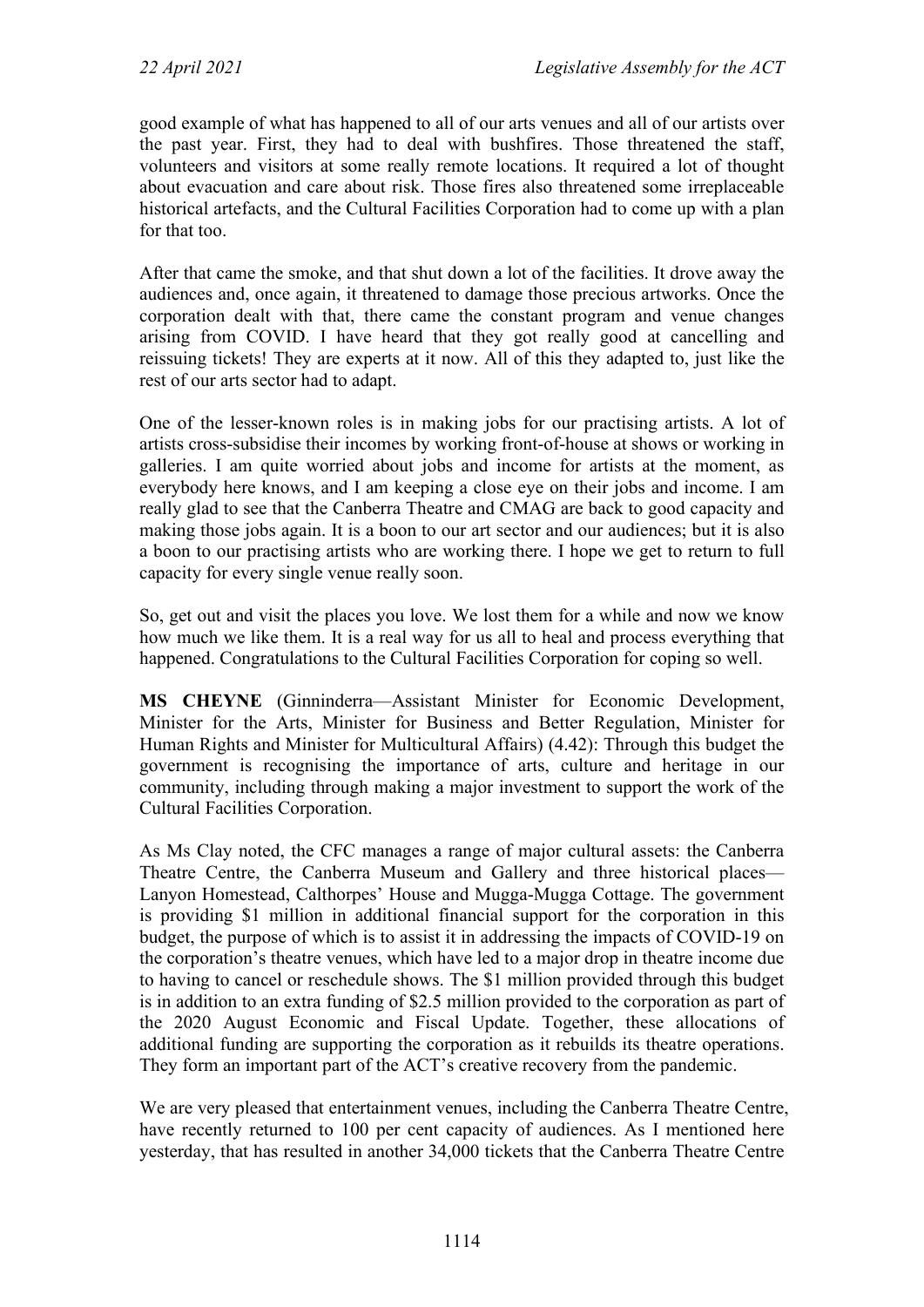has been able to issue. I know that Canberra audiences are snapping them up, but the theatre business does still have some way to go in fully recovering from the situation and resuming normal levels of activity, including and especially during the national touring productions. This extra funding supports the theatre in returning to pre-COVID levels of business and will therefore deliver important benefits for the ACT economy. In the 2018-19 financial year, the theatre centre produced a total economic impact for the ACT of nearly \$33 million, with a contribution to the visitor economy of over \$21 million.

The additional funding provided to the corporation to assist it in recovering from COVID is in addition to the government's investment of over \$9 million each year for the corporation's operations. The extra funding provided this year and our ongoing investment in it demonstrate the government's commitment to enhancing the cultural life of our community and reinforcing Canberra's status as a creative capital. In commending this appropriation to the Assembly, I want to thank the many staff employed through the corporation, CEO Harriet Elvin and the board for the creative ways in which they have responded and engaged to thrive under incredibly difficult circumstances. We are indebted to them for their professionalism and advocacy, for how much they give to our community and for how they care about our community, ensuring our cultural and creative recovery. I, and many members in this place, look forward to engaging with all of the important institutions under the corporation's umbrella over the coming months, years, and decades ahead.

Proposed expenditure agreed to.

Icon Water Limited—Part 1.16

Proposed expenditure agreed to.

Legal Aid Commission (ACT)—Part 1.17

**MR CAIN** (Ginninderra) (4.46): I will not take too much of the Assembly's time. Unfortunately, it has been the theme of this entire budget debate—the Labor-Greens government does not have its spending priorities right. The services provided by Legal Aid to Canberrans are more often than not in relation to family violence, mental health, employment, NDIS and care and protection, amongst others. These are strongly impacting issues and events that go to the wellbeing of our community.

Unfortunately, we heard during estimates earlier this year, from Legal Aid representatives themselves, that they are being asked to do more with less. In addition, the committee heard that the Tenancy Advice Service has been rolled into Legal Aid, asking them to take on even more responsibilities. Unfortunately, and yet again, under this Labor-Greens government Canberra's most vulnerable seem to be losing out.

**MR RATTENBURY** (Kurrajong—Attorney-General, Minister for Consumer Affairs, Minister for Gaming and Minister for Water, Energy and Emissions Reduction) (4.47): Legal Aid does perform a vital role in providing legal support to those who need it most. The legal needs of vulnerable Canberrans have grown in both volume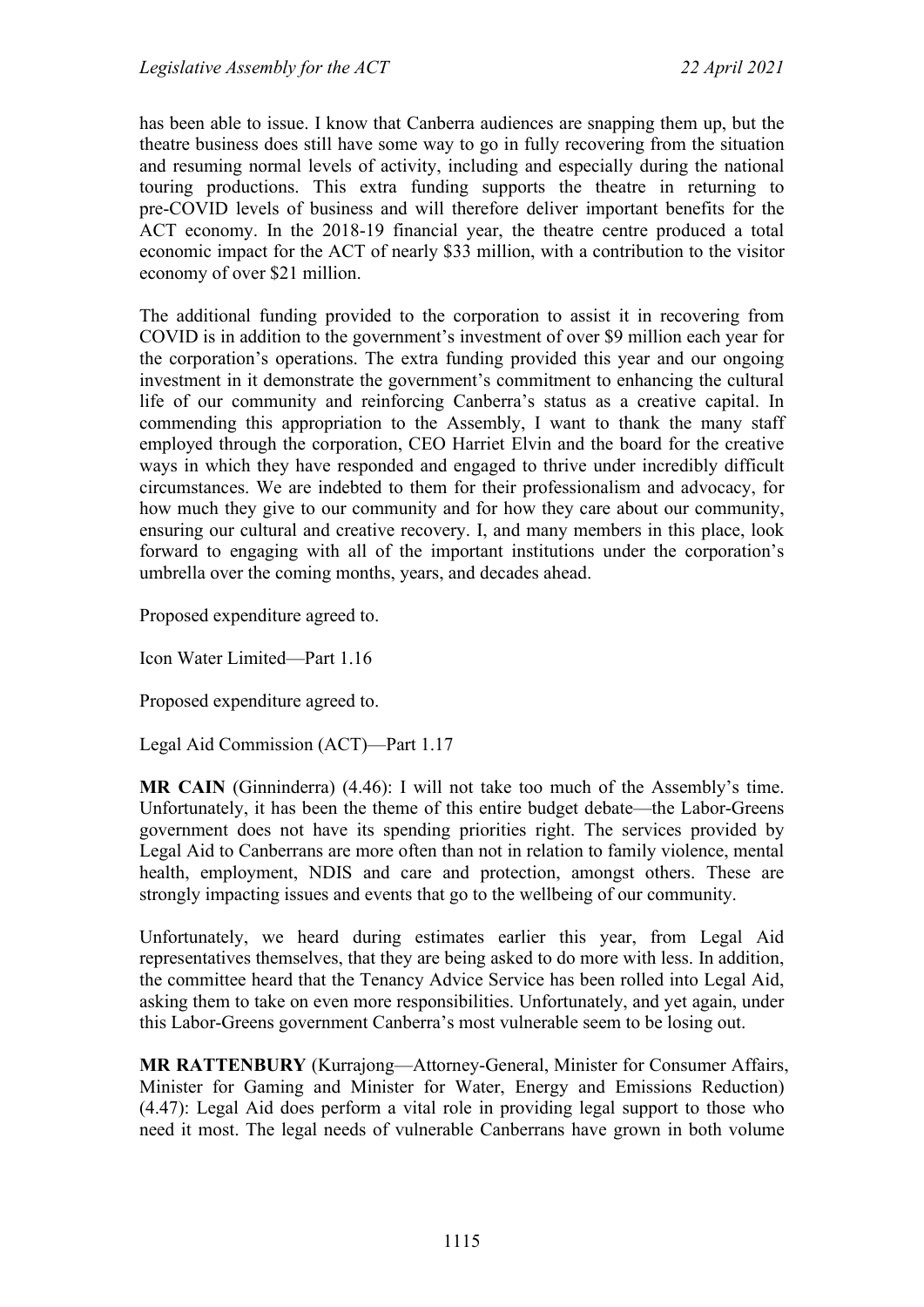and complexity, particularly as a result of the pandemic, and Legal Aid has been vital in preventing these complex problems from deteriorating.

COVID-19 has led to a very regrettable increase, particularly in the area of family violence advocacy needs. Even without a grant of aid, Legal Aid is often there as the first step when vulnerable people desperately need help. They often provide that important landing point, and this is help we cannot afford not to give. This is much the same in the area of residential tenancies, which Mr Cain was just referring to, where Legal Aid provides a vital service to make sure that people are given the best chance to be able to stay in secure housing. The important areas covered by Legal Aid are myriad, from criminal to civil law, family violence to the incredibly high-volume helpline service, and from youth law to family law. Every one of these services helps to better the life of somebody with nowhere else to go.

I mentioned some items yesterday under the broader JACS definition, but they bear mentioning here again in the context as to the Legal Aid components. Of the \$2.3 million over four years for domestic and family violence funding, \$1.3 million is for Legal Aid ACT's family violence unit, which is actually based in the court's building. There is also the \$1 million in 2020-21 to JACS Legal Aid and Community Services Directorate to develop and introduce a therapeutic care court, for care and protection matters. I think that these are both really important investments in giving Legal Aid additional capacity and in the case of the therapeutic care court, starting a new mechanism that will make a material difference in the lives of some of Canberra's most vulnerable families.

I recently had the pleasure of visiting the Legal Aid offices and meeting some of the staff who provide these vital and much appreciated services. This can often be very difficult work, for very vulnerable people, and it is delivered in truly innovative ways with real passion, taking full advantage of technology and with a real commitment to engaging with the whole person. Just one example of this is the award-winning community liaison unit, which recognises and caters to the needs of a diverse cohort of clients from different cultural and linguistic backgrounds. Making these personal connections with people can often make the difference between people getting the help that they need or suffering in silence.

The staff really have a knack for connecting to people who would not see themselves necessarily as coming forward to seek help. Importantly, they break down things like language barriers or people's uncertainty about accessing the system because they have come from overseas. This is why these investments in this budget are so important—to make sure that our community has the safety net in place. Legal Aid is constituted by tenacious, compassionate, confident, wonderful staff, and I extend my thanks to everyone who works there. I look forward to continuing to ensure that the agency is as well supported as it can be.

Proposed expenditure agreed to.

ACT Executive—Part 1.18

Proposed expenditure agreed to.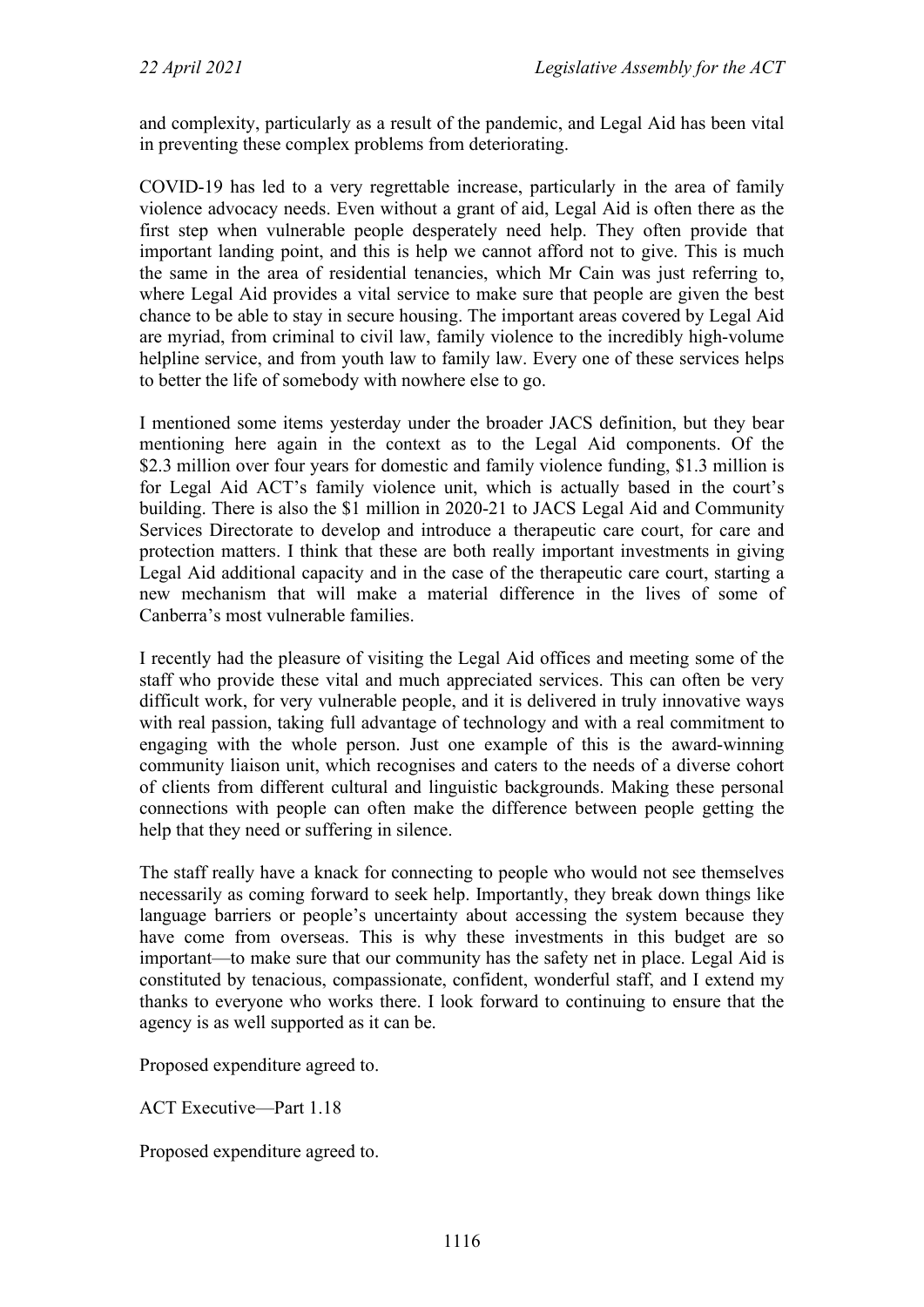Office of the Work Health and Safety Commissioner—Part 1.19

**MR CAIN** (Ginninderra) (4.51): The Canberra Liberals believe that workplace safety is a priority for the ACT. People are able to achieve dignity and self-reliance through work. Every single person has a right to be physically and psychosocially safe at their workplace. It is my understanding that following estimates hearings earlier this year, that WorkSafe ACT has implemented a new case management system to improve data collection and analysis. I look forward to hearing how the system will improve the data and intelligence used for enforcement. Given that compliance rates were only 24.5 per cent in 2019-20, I hope that we see improvements in workplace safety across all workplaces in Canberra. I am happy to engage with the Work Health and Safety Commissioner to understand the needs and goals of that office.

**MR GENTLEMAN** (Brindabella—Manager of Government Business, Minister for Corrections, Minister for Industrial Relations and Workplace Safety, Minister for Planning and Land Management and Minister for Police and Emergency Services) (4.52): I would like to take this opportunity to update the Assembly on some of the achievements of WorkSafe ACT and the ACT government in the budget period. WorkSafe ACT was established as an independent authority in July 2020. In its first year of operating as an independent regulator, WorkSafe has driven improvements to work safety culture through its compliance and enforcement activities and engagement with industry, workers and employers.

This work includes strategies to address present and emerging work health and safety risk, such as psychosocial risks; occupational violence and economic exploitation; silica dust; the safety culture in the construction sector and recommendations from the 2018 independent review; and engagement with the Work Health and Safety Council. WorkSafe has established a dedicated team of inspectors to identify hazards associated with psychosocial risk in workplaces across the ACT, including occupational violence.

In October 2020, an occupational violence networking group was initiated to gain industry and stakeholder insights. This will support the development of a framework for regulatory oversight of occupational violence. WorkSafe is also running a three-year campaign that is focused on safety in the residential construction industry. Since this campaign began in August 2020, 302 improvement notices, 92 prohibition notices and 24 infringement notices have been issued in the ACT. Work has progressed on implementing the outstanding recommendations from the 2018 independent review of ACT work health and safety compliance and enforcement arrangements. Of the 27 recommendations, 22 have now been implemented, with the remaining five recommendations being finalised.

The priorities of WorkSafe ACT and the Work Health and Safety Council are closely aligned. The Work Health and Safety Commissioner is an active member of the council. In August 2020, the Commissioner presented to the council on the psychosocial impact of COVID-19 on the workplace. The ACT government's COVID-19 work health and safety response is based on expert national guidance from SafeWork Australia, as well as expert health advice. A series of work health and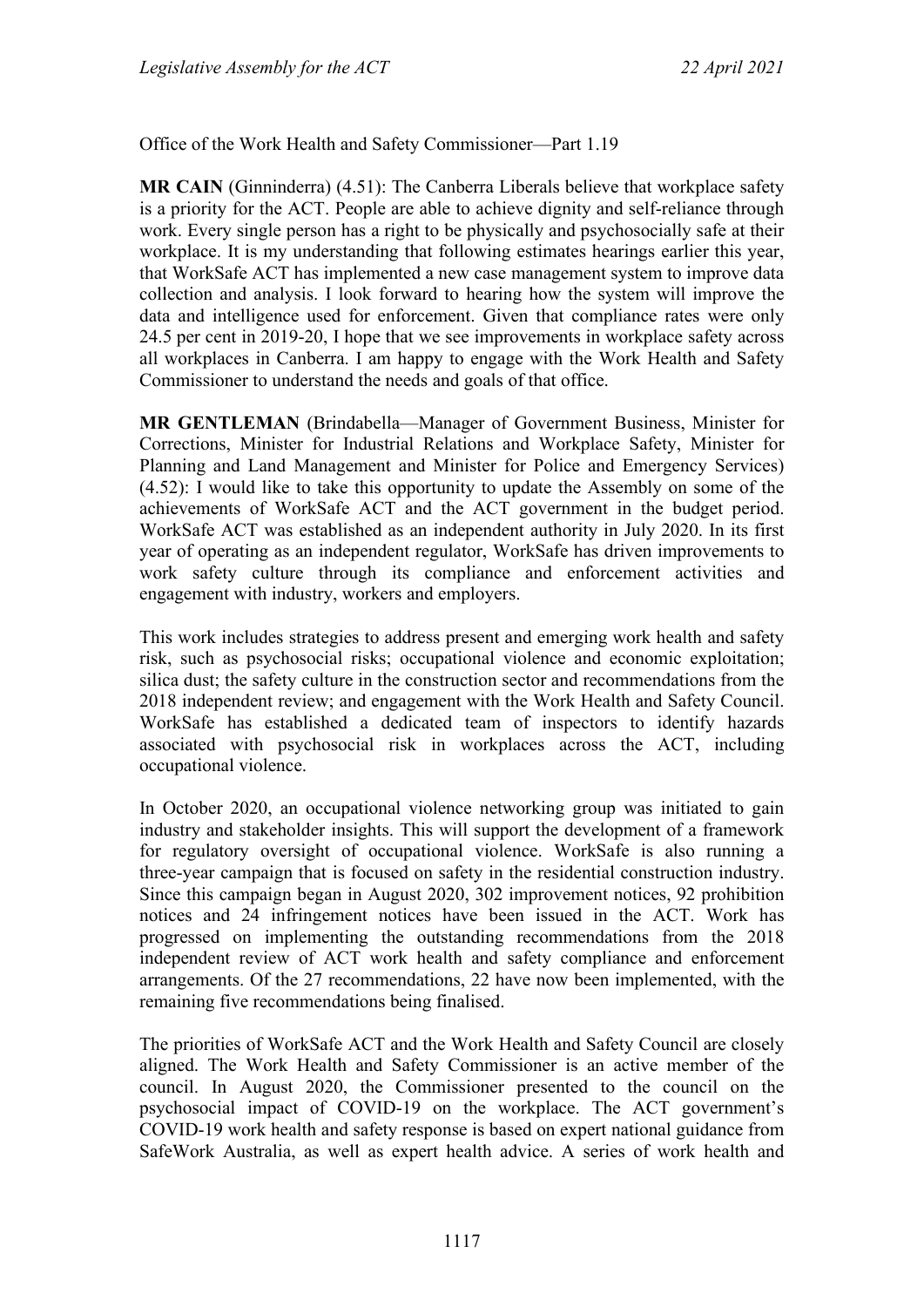safety policies have been developed that require workplaces to implement the highest level of controls to eliminate or minimise the risk of COVID-19 transmission.

In addition to managing risk associated with COVID-19 itself, changed working arrangements required a strategic, targeted, whole-of-government approach to identifying and addressing psychosocial risks and supporting employee wellbeing. Looking to 2021-22, work health and safety priorities continue to be centred on responses to the pandemic, including transitioning guidance as a hybrid, and other changed working conditions embedded in workplace practices.

WorkSafe is improving its operational effectiveness and efficiency with revised corporate and regulatory governance frameworks, improvements to record management, and the implementation of a new case management system. The Work Health and Safety Commissioner and her team are doing a very important job—and they are doing it extremely well. In this, their first year of independent operation, they have achieved a great deal, and they are working to keep Canberrans safe at work and to crack down on dangerous and dodgy workplace practices. WorkSafe and the ACT government are working to protect the rights and entitlements of workers in the ACT. This important work is a priority of this government, and I am proud that we have a strong independent regulator that supports this.

Proposed expenditure agreed to.

ACT Gambling and Racing Commission—Part 1.20

**MR PARTON** (Brindabella) (4.56): I would like to speak to the appropriation in my role as shadow minister for gaming and community clubs here, irrespective of the fact that much of the cut and thrust on a policy level is handled in the JACS space. I just figure that I have to limit the number of times that I stand up in here so that security do not remove me. I certainly listened very closely to the words from the minister, Mr Rattenbury, yesterday as I sat in the Speaker's chair during that debate. I do applaud the minister, genuinely, for his engagement in this space. He has improved dramatically, Madam Speaker, on his predecessor, Mr Ramsay. Well, he has improved just by turning up. In many instances he has turned up and faced the music, and I think he should be commended for that.

I would suggest, though, that Mr Rattenbury's vision of a timetable for clubs to transition away from gaming is very much a utopian view. The reality is that if clubs transitioned away from gaming in the speed that Mr Rattenbury is hoping, many of them would close. I would also note that much song and dance has been made about the funding that has been given to a number of clubs in the form of government grants as part of this ongoing program to assist clubs to transition.

As this program continues to roll out—although this does not necessarily relate to this particular post-COVID year—most of its funding comes from the clubs themselves in the form of brand new taxes, taxes on clubs who face one of the toughest years that they have ever faced since they were established. As we move forward with this program, we will see the minister giving clubs their own money back, and not all clubs. Of course, it will be only the clubs who have successfully gone through the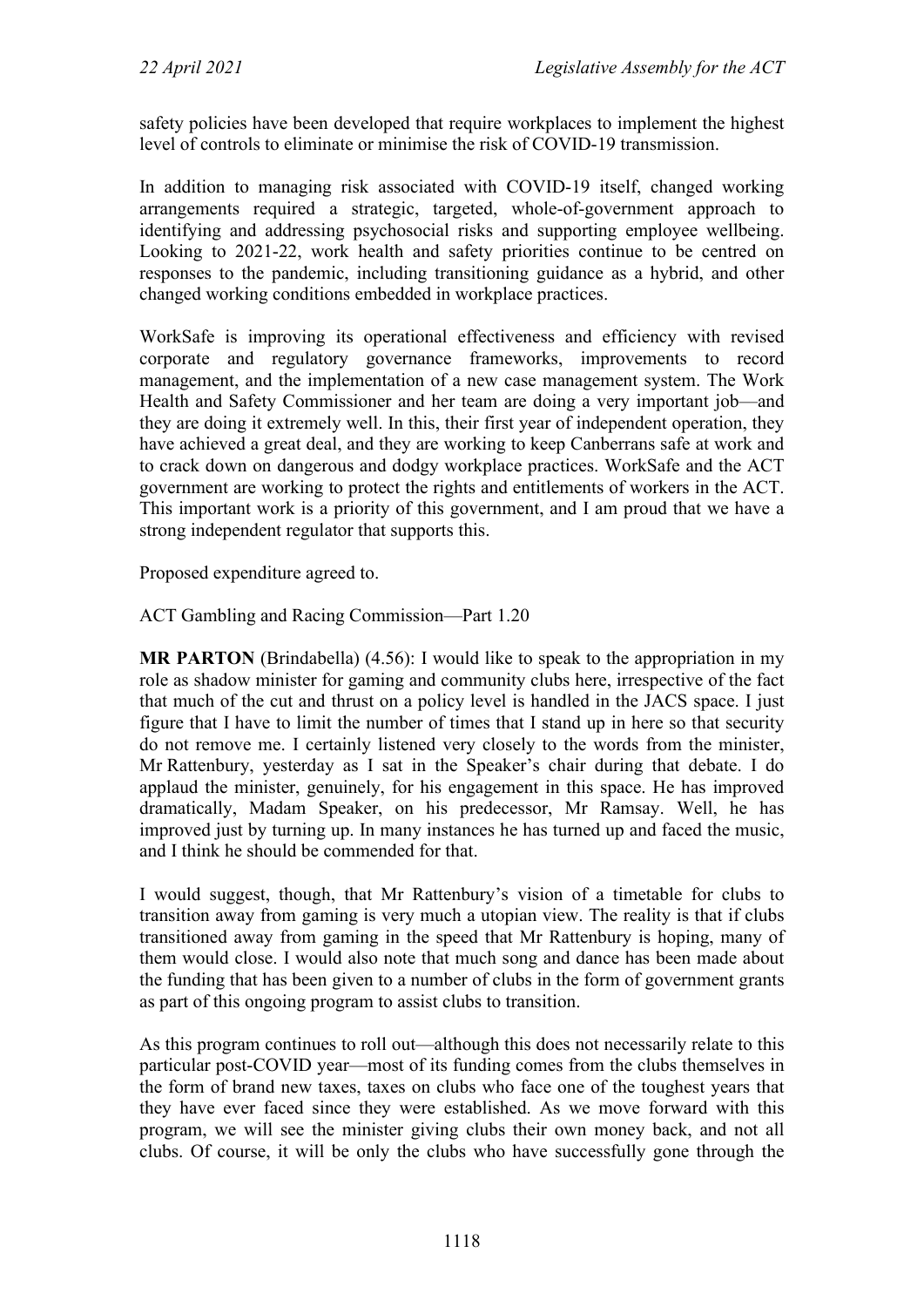process of applying for those funds. We will see some clubs funding their competitors to move forward. I just note that it is probably going to get a little uncomfortable in that space.

Mr Rattenbury tells us that we are not just doing this to satisfy his progressive voter base and that we are not just doing it to virtue signal to a cohort who have never been inside a community club. I would note, of course, that as we went to the election in October, the gaming policies from Labor and the Greens were vastly different. I was always forecasting that Labor would just put up the white flag in this space and hand it over to the Greens, and that is what they have done. But we are not just doing it to virtue signal; we are doing it to curb gambling harm.

One of the inconvenient truths that became crystal clear during the COVID pandemic last year was that if we close clubs in Canberra, we see a phenomenal spike in gaming across the border in Queanbeyan. When the New South Wales clubs reopened, many weeks earlier than those in the ACT, the increase in gaming in Queanbeyan was astronomical. In some venues, on a per machine basis, there was an increase of 600 per cent; it was off the chart.

That experience last year, combined with the fact that the government's ongoing program of gaming regulation here in the ACT has delivered a big fall in turnover in the ACT, which has been mirrored by an increase of exactly the same numbers in Queanbeyan, shows us that the harm minimisation arguments being pushed by Mr Rattenbury do not stack up. We are an island surrounded by New South Wales. Those who are susceptible to gambling harm simply slip over to Queanbeyan when they are not able to play the pokies here. So the biggest single effect about the clampdown on gaming is to, in the first instance, take away turnover from clubs, thus removing jobs, ultimately to close clubs and then remove funding from the many sporting groups and community organisations that absolutely rely on funding from the clubs.

I know that Mr Rattenbury and, based on his reaction, Mr Barr are sick to death of me banging on with this argument. I also know that Mr Rattenbury does listen; he listens to what goes on in these debates. I just need to remind him what those on the ground are saying. Time and again the narrative from those on a mission to end gaming in the ACT is that the ACT has the most lax gaming regulations in the nation. We do not; we just do not.

The movement in this space in the last decade also is quite remarkable. I am not going to list those things, because no-one really cares. In addition to these regulatory changes, taxes have increased three times over this period. New gambling harm levies have also been introduced and increased. All these changes, of course, run alongside the growing and obvious disparity between us and New South Wales.

I would like to refer to the Gambling and Racing Commission 2020-21 budget statements and, in particular, strategic indicator 1. At the end of the day, it is something that I think we all agree we should be doing and that is to reduce gambling harm in the ACT. Much of our direction in this space is governed by data that came from the 2019 ACT gambling survey.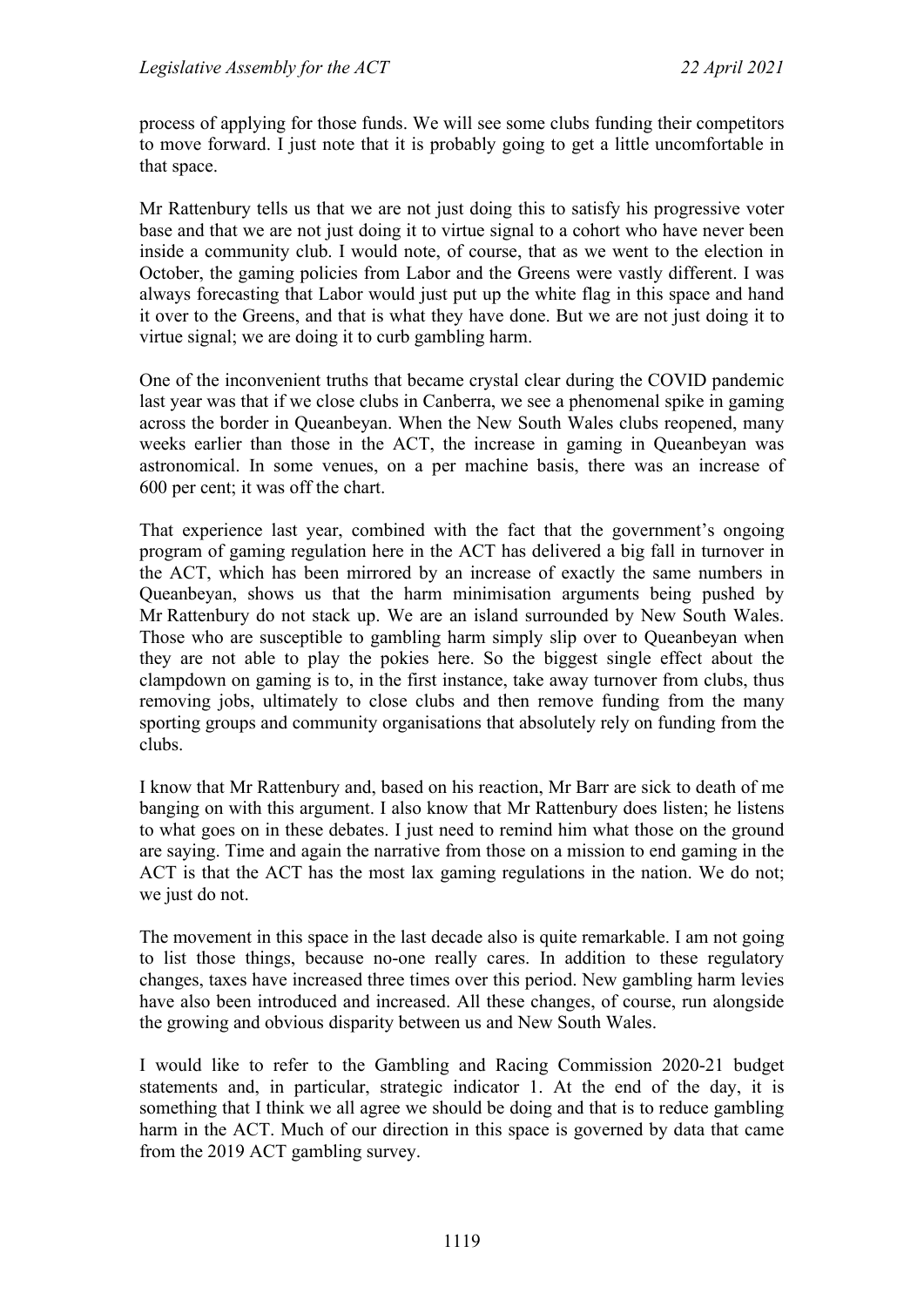With the greatest of respect to all those who were involved in putting that survey together and rolling it out in the field, I continue to have major concerns with the conclusions of the data. Much of that concern is based on the fact that I was a random participant in the survey. According to my results, I suffer from gambling harm. Much of it is based on the fact that when the survey asks you how much money you have turned over on a particular form of gambling, it specifically asks you not to include winnings in that equation.

So, if on a Saturday afternoon—and I am sure that Mr Barr does this at home—I put \$50 in my TAB account and spend the afternoon having a little punt and I continue to turn that \$50 over—have a little win, invest more, have a few losses and have a little win—over the period of the afternoon I may invest, in total, according to the gambling survey, \$400. But I am playing with the same \$50. That particular fact is not recognised by the survey.

**Mr Barr**: A bit of sports betting?

**MR PARTON**: No, it was not sports betting actually; it was horses. All I am saying is that I am keen to keep the jobs of all those who are currently employed in the club sector here in the ACT, but I do hope that I can, in some way, assist Mr Rattenbury in what is our joint goal of reducing gambling harm in the ACT.

**MR RATTENBURY** (Kurrajong—Attorney-General, Minister for Consumer Affairs, Minister for Gaming and Minister for Water, Energy and Emissions Reduction) (5.03): I will not speak for long, as I spoke to an extent yesterday. I just want to quickly touch on a couple of points that Mr Parton made. I thank him for his warm words. The point around the fact that some of the money going to clubs is coming from other clubs is, to an extent, true. This is through the Diversification and Sustainability Support Fund. This is a fund where clubs are required to make a contribution, if they are of a certain size, and the government matches that. It is worth the chamber noting that during the COVID period the government did not require the clubs to contribute, but the government kept contributing. The pool did get larger, only through government contribution.

I was very pleased recently to award the first round of allocations under that program. It went to a range of clubs across the city for a range of activities. We had some clubs investing in solar panels, which will help them reduce their energy bills. We had clubs investing in a complete kitchen upgrade. Another club is going to build a childcare centre on their site, because that will create an alternative stream of revenue. A couple of the other clubs are using the money to get consultants in to help them do planning for further diversification. I think that this fund is doing exactly what we want it to do, which is to either help clubs cut their costs or create new streams of revenue, both of which are beneficial to their long-term sustainability.

The point around being an island surrounded by New South Wales is true. It is one of the great challenges that we face as a jurisdiction in a range of areas. The fact that that is the case and the fact that New South Wales is captured by the gaming industry does not mean that the ACT should not do anything. New South Wales is notorious for the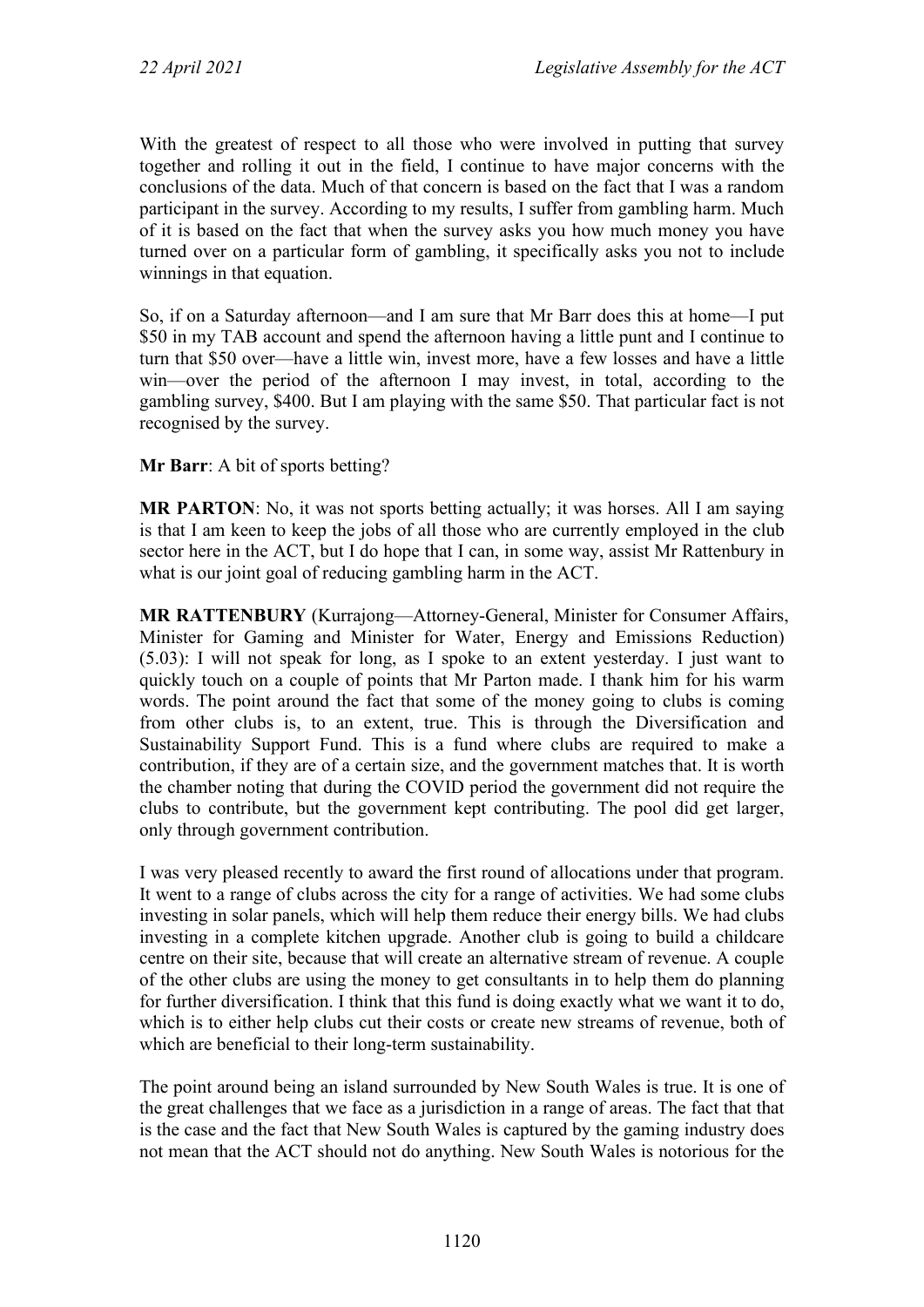gaming industry having a strong influence over the government. That does not mean that we should be held back by its poor standards.

I was encouraged to see, towards the end of last year, the New South Wales gaming minister actually suggest some new policies. I can assure the chamber that we are looking very closely at what is happening in New South Wales. Where there are opportunities to align ourselves, where good policy comes forward, we will do that because it is beneficial, where it is possible, to line up. I think that we should also not be held to the lowest common denominator by the fact that we are surrounded by the most pro-gambling state in Australia.

There is a lot of work to do in this space, as Mr Parton touched on. There are lots of views. I am quite pleased that the ministerial advisory council will shortly get underway. We have received some terrific nominations. Once those go through cabinet, I will be pleased to share that with the chamber. I have a lot of optimism for that group sitting down and having some pretty robust conversations. I have always thought that it would have been an interesting moment to have been in a few of the clubs when the Chief Minister announced that I was taking the gaming portfolio. I suspect that there were a few sharp breaths drawn. There are some really great people working in the clubs sector. They are full of good ideas—

**Mr Parton**: I'll tell you about some of those conversations.

**MR RATTENBURY**: I bet you can, Mr Parton. There are some great people working in the clubs sector. Already they have shared some really good ideas with me. I appreciate that and I look forward to continuing to work with them over the next few years on the agenda that we are moving forward with.

Proposed expenditure agreed to.

Public Trustee and Guardian—Part 1.21

**MR CAIN** (Ginninderra) (5.06): I will not take up too much of the Assembly's time. It is my understanding, Madam Speaker, that the Public Trustee and Guardian business transformation project is underway. I welcome such a project. It is essential that Canberrans have confidence in our Public Trustee and Guardian. Unfortunately, there have been causes for concern in recent times. In closing, and obviously in brief, I look forward to hearing in future how the new IT system is enabling improved business processes and strengthened assurance.

**MR RATTENBURY** (Kurrajong—Attorney-General, Minister for Consumer Affairs, Minister for Gaming and Minister for Water, Energy and Emissions Reduction) (5.07): I thank Mr Cain for his brevity. The ACT government is firmly committed to safeguarding the rights of older Canberrans and Canberrans with a disability. These are the key members of our community that the Public Trustee and Guardian support. We have particularly seen that as a challenge due to the social isolation caused by the pandemic. It has underscored the importance of making sure that we have a well-resourced Public Trustee and Guardian who provide care for those who have no or reduced decision-making capacity, as well as administering estates of last resort.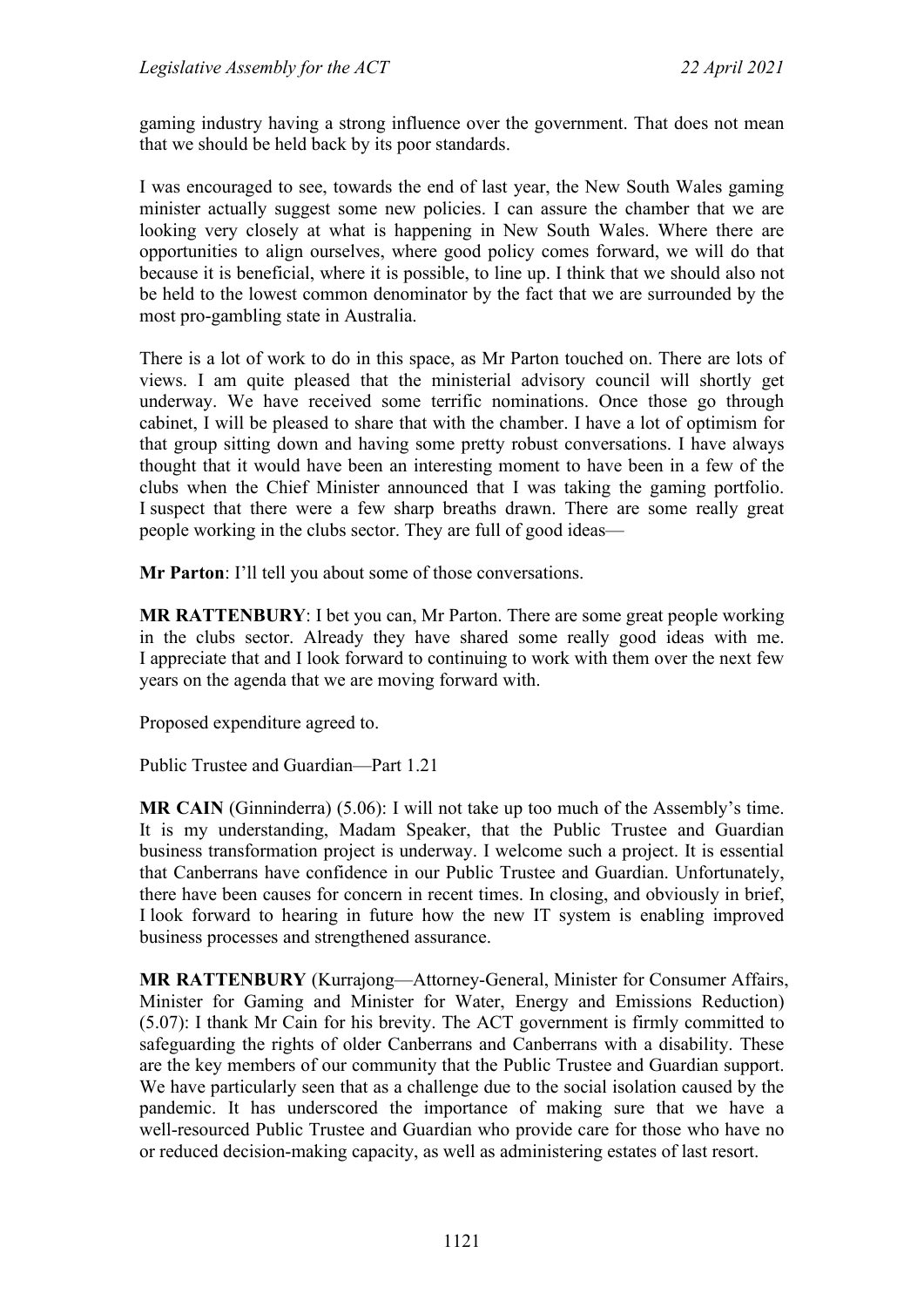This service cannot go unperformed. As such, it is incumbent on the government to make sure that it has the funding to operate in response to the needs as they arise. That is why I am very pleased in this budget to allocate an additional \$1.7 million over four years to increase the community service obligation for the Public Trustee and Guardian. They have seen a significant increase in both the costs and the complexity of managing the affairs of their clients, as well as an increase in number. The Public Trustee and Guardian will also increase their own source revenue to cover the cost of managing their clients' accounts.

I just want to take this chance to explain to the Assembly that there are some clients who are quite capable of paying for the services. The Public Trustee and Guardian operate on a basis where those who can afford the services are charged a fee and those who cannot are subsidised by the government community service obligations. So there are two groups there. Through those two additional sources of revenue, the Public Trustee have assured me that they will be able to provide an outstanding service for members of the Canberra community. Also, of course, they have some money in trust. With the low yield fiscal environment we have been in, it is necessary to support the Public Trustee and Guardian in recognition of that. I commend this appropriation to the Assembly.

Proposed expenditure agreed to.

Independent Competition and Regulatory Commission—Part 1.22

**MR BARR** (Kurrajong—Chief Minister, Treasurer, Minister for Climate Action, Minister for Economic Development and Minister for Tourism) (5.09): Very briefly, I will highlight for the benefit of members the two key pieces of work that the ICRC will be undertaking.

The first, which I alluded to in the legislation introduced this week, around improving competition in the retail market for electricity, is the work developing an industry code which will require retailers to promote their offers to consumers. This work will make it easier for ACT consumers to get better electricity deals by improving price transparency and providing the ability to compare offers.

The second important piece of work that the ICRC are undertaking is a review of non-potable water charges. They will be providing specialist advice on recycled water costs as part of this review. The review will assess non-potable water costs with the intention of assisting high intensity club users of non-potable water in maintaining their operations. I know that this is an issue that has been raised both with myself and with Mr Rattenbury and others. This is important work that the ICRC will be undertaking. I commend this appropriation to the Assembly.

Proposed expenditure agreed to.

Total appropriated to territory entities.

Proposed expenditure agreed to.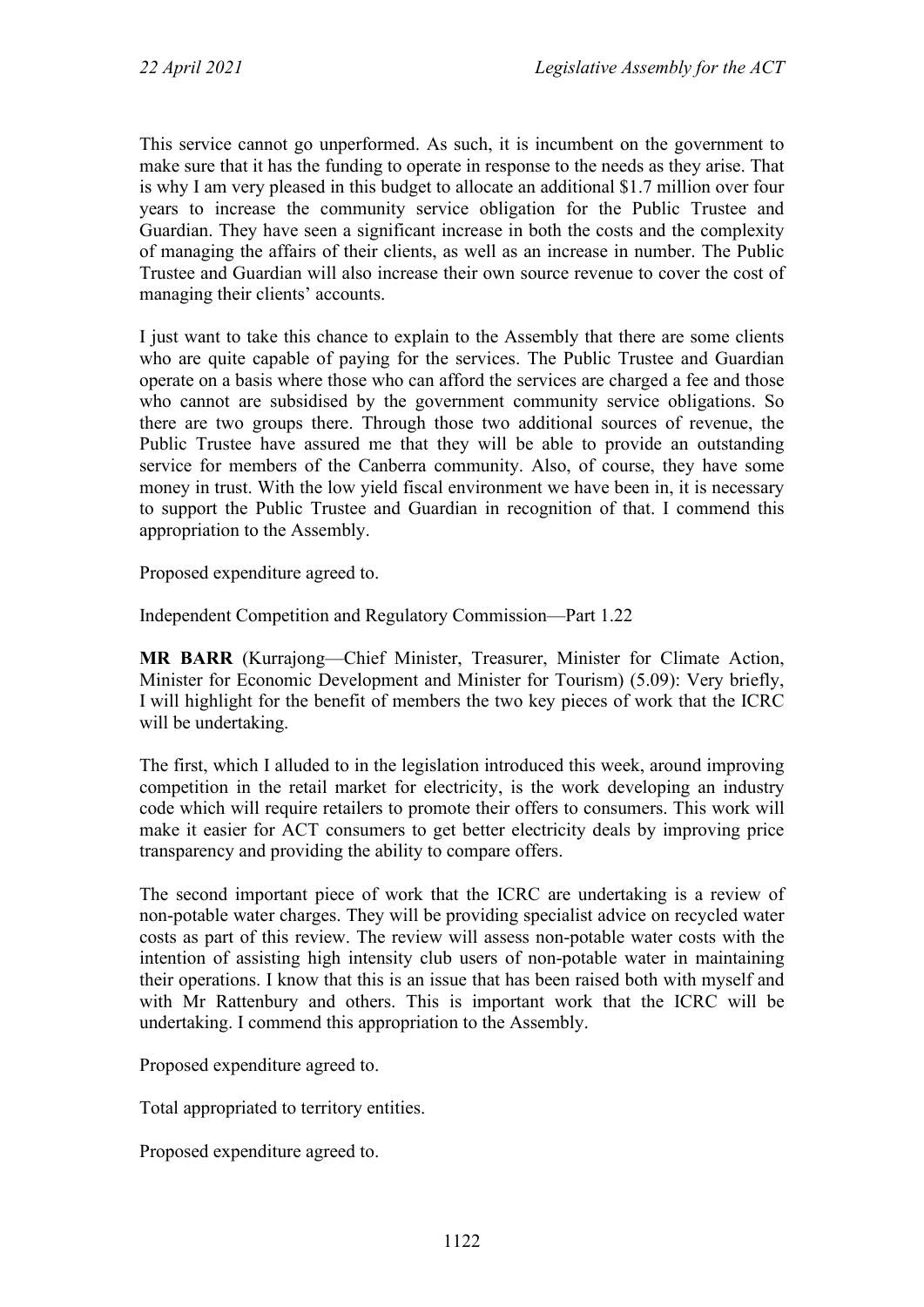Treasurer's Advance—Part 1.23

**MR BARR** (Kurrajong—Chief Minister, Treasurer, Minister for Climate Action, Minister for Economic Development and Minister for Tourism) (5.11): Again, very briefly, Madam Speaker, if no-one else will be speaking on this, I just advise that the Treasurer's advance in this budget year represents five per cent of total appropriations. This is significantly higher than would normally be the case; it is normally set at around one per cent of appropriations. The reason for the higher amount is to allow the government to respond to any urgent or unforeseen needs during the COVID public health emergency. A similar provision was put in place for the previous fiscal year.

For the benefit of members, clearly any expenditure against the Treasurer's advance is reported to Assembly members, because nearly \$300 million is a significant amount of money.

In case you had not noticed, colleagues, the listing, distribution and order of debate for the budget is listed by size of appropriation. This is larger than the appropriation for many directorates. The reason for it being this large this year is, as I say, to respond to COVID-19.

When—"when", I will say confidently—we move out of the public health directions, the public health emergency, it would be my expectation that the Treasurer's advance would return to its more normal levels of approximately one per cent of total appropriations. I commend the Treasurer's advance to the Assembly.

Proposed expenditure agreed to.

Capital works reserve—Part 1.24

**MR CAIN** (Ginninderra) (5.13): The capital works reserve appears to be an unnecessary budget provision that indicates gross mismanagement of our hard-earned taxpayer dollars. I remind the government that the money they spend belongs to constituents. If they managed our money properly and got Canberra's priorities right, we would see major projects delivered on time, on budget, without the need for a reserve. This would free up vital funding to improve the inadequate services being delivered by the government in health care, education, roads, policing, housing, and corrections, to name a few. Instead, we have an infrastructure slush fund to cover up failures. A Canberra Liberals government would get this spending into line and focus it on areas that matter most to Canberrans.

**MR BARR** (Kurrajong—Chief Minister, Treasurer, Minister for Climate Action, Minister for Economic Development and Minister for Tourism) (5.14): I am going to have to again correct Mr Cain's understanding of a legislated provision—within the Financial Management Act, in this instance, something that was debated by this place and agreed to.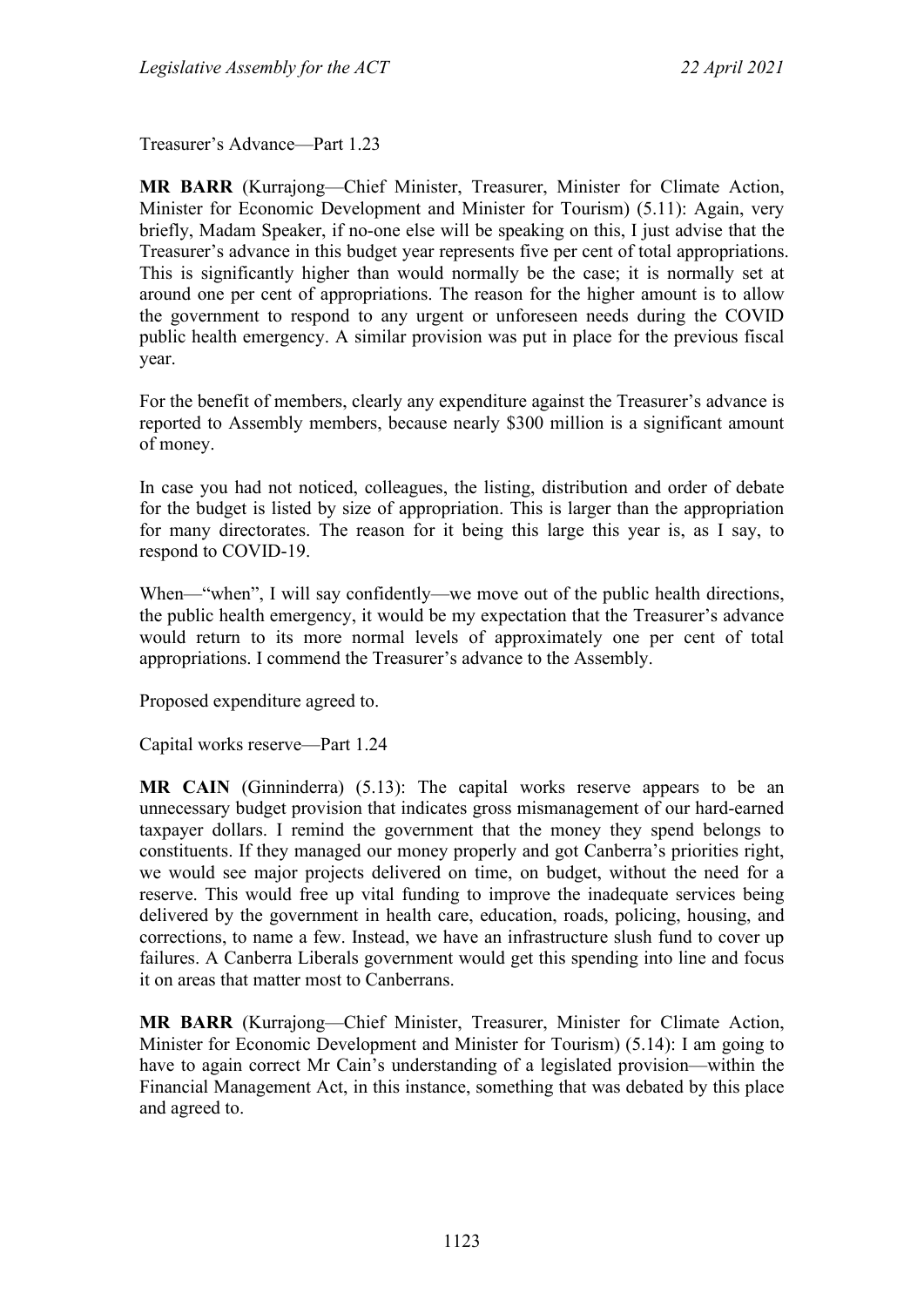It is not a slush fund, I can assure Mr Cain. In its history, it has not been drawn upon. It is a reserve that allows agencies with multiyear budget allocations for capital works—many agencies have large projects that extend over multiple years—to draw on future funding that has been appropriated. It is not to expand the pool of funding but to bring forward funding into the current budget year if capital expenditure exceeds that allocation for that year. You bring it forward and then you subtract it from the future year. It is not net additional spending; it is simply around when, in a project, money is required to be drawn down.

For example, Mr Cain—through you, Madam Speaker—if a project is delivered faster than scheduled, a directorate can access its future year funding, already approved and appropriated by this place, through the reserve to maintain the pace of progress on a project whilst staying within the overall project cost envelope.

The amount available in this reserve—whole of government, in a capital works program that is approaching \$1 billion annually and \$4 billion over the forward estimates period—is \$150 million. It is a small percentage of the territory's total capital expenditure. I regret to say that since its establishment in 2019, no agency has drawn on the capital works reserve; but the mechanism remains available to help accelerate the delivery of a program.

There is an incredible amount of accountability and transparency over the use of funds from the reserve. This is governed in the Financial Management Act 1996 as part of the amendments that I brought to establish the fund that we debated. We had all these discussions; it is on the *Hansard*. It was only in the last Assembly.

The power to authorise payments from the reserve is vested in the Treasurer under section 18E. The Treasurer must notify the Assembly of details on payments from the reserve in the quarterly financial statements that are required under section 18G and section 26 of the FMA.

The territory's financial operations in a year are reported in the annual financial statements that are prepared by the Under Treasurer and then audited by the Auditor-General. Both the annual financial statement and the Auditor-General's opinion on the statement are presented by the Treasurer to the Assembly in accordance with sections 22 to 25 of the FMA.

So there is a rigorous amount of transparency associated with the use of the reserve. I have not yet had to advise the Assembly of use of it, because it has not yet been drawn upon; but I believe the public policy principle and the reason it is there are very sound. We would not want an infrastructure program or project delayed because it was ahead of schedule. That would send a really bad signal, I would argue, to our directorates delivering public works.

That is why the reserve is there. If and when it is called upon, it is reported on. It is not a slush fund. It does not take money away from other projects. It simply allows money to be brought forward from one fiscal year into the current fiscal year. Then any money that is brought forward is subtracted from the money for the future fiscal year. The total project cost remains the same.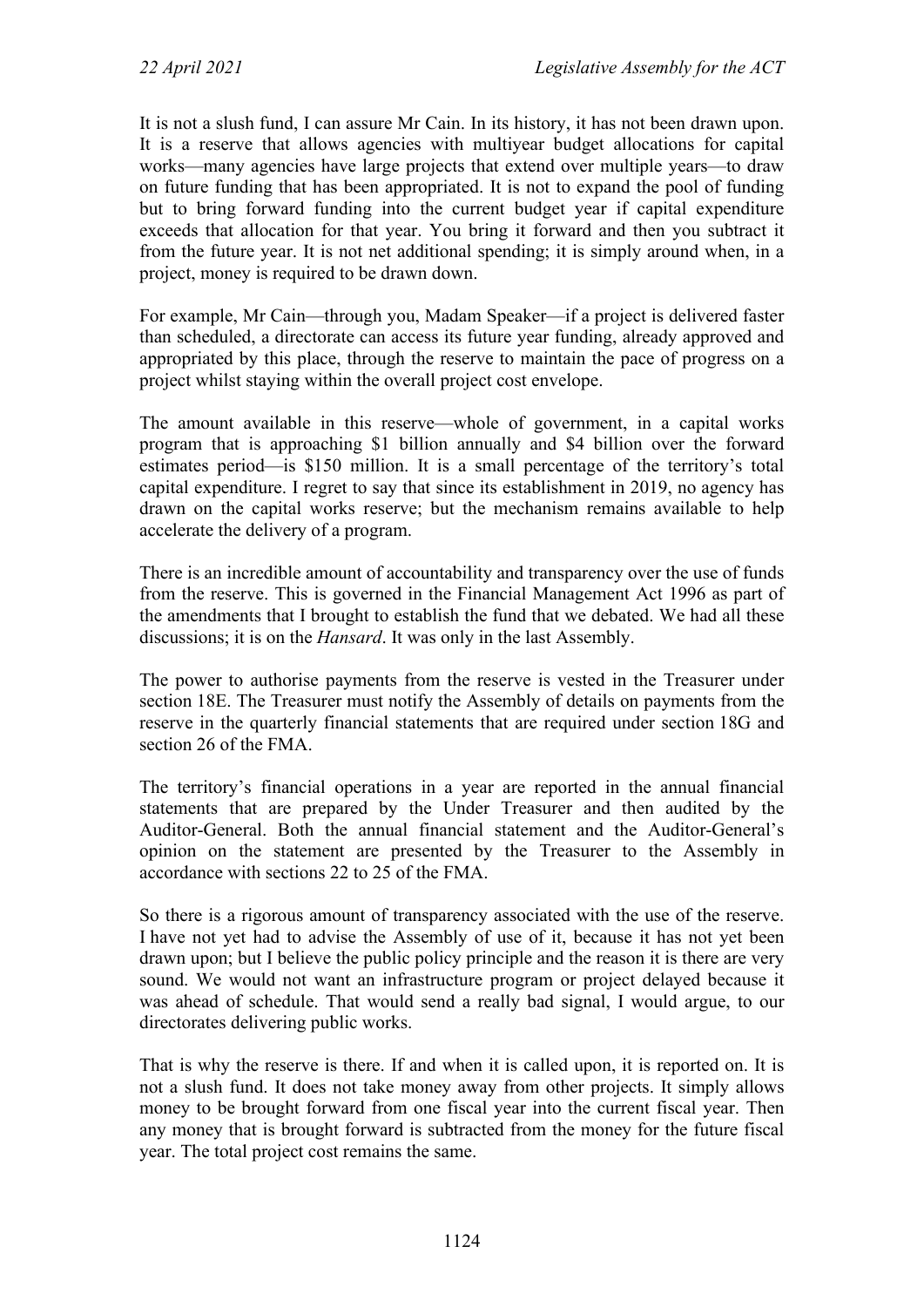It is a very good piece of public policy, an excellent amendment to the territory's Financial Management Act. I commend it to the Assembly.

Proposed expenditure agreed to.

Total appropriations

Proposed expenditure agreed to.

Clauses 1 to 10, by leave, taken together and agreed to.

Title

**MR BARR** (Kurrajong—Chief Minister, Treasurer, Minister for Climate Action, Minister for Economic Development and Minister for Tourism) (5.19): As this will be the last opportunity to speak on the appropriation bill, I would like to take the opportunity at the conclusion of the debate to thank members for their contributions over the last three days.

I may have lost the bet—we are going to pass this on Thursday night, not Friday morning—but I thank colleagues very much for keeping their comments relatively brief throughout the course of three days of debate. I particularly thank all of those who have been involved in preparing the committee reports that we are also debating here cognately, including the secretariat.

My particular thanks, as is always the case with the single biggest piece of work that is undertaken by any government in any year, goes to the team at ACT Treasury and the ACT government directorates that support Treasury in the delivery of the budget. Within my office, I particularly need to acknowledge Faheem Khan, who works very hard on the budget process each year.

This year being a very unusual year, with two budgets, we are already underway on the next one, and we look forward to presenting that to the Assembly at the end of August.

So thank you. Budgets are difficult. The debate in this place on the budgets is important. It guides the government's thinking in the context of the inevitable next budget. There are going to be five of them in this parliamentary term. I am very pleased now to be able to sign off and endorse the first of five for this the Tenth Legislative Assembly.

Title agreed to.

Question put:

That this bill be agreed to.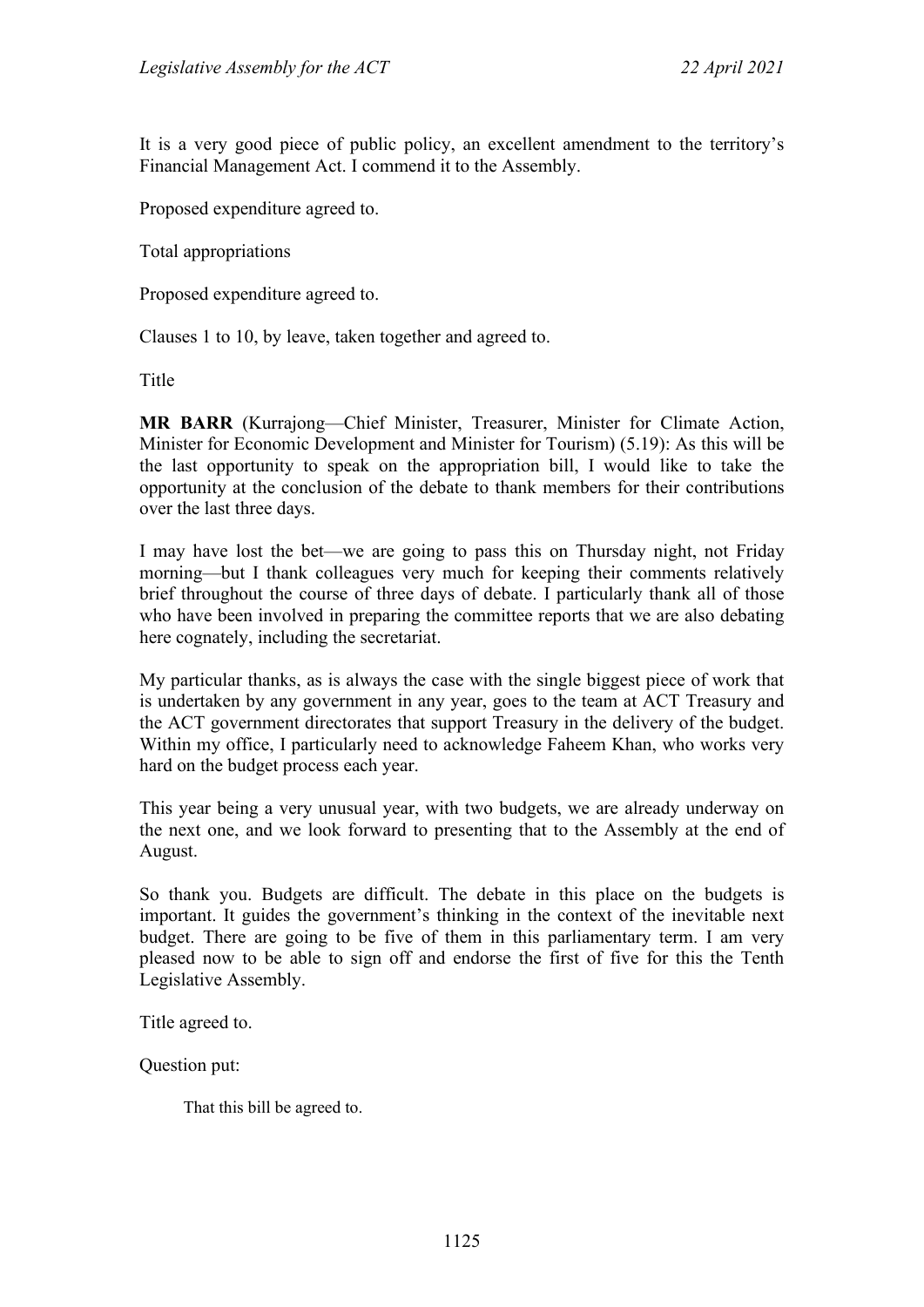The Assembly voted—

| Ayes 13 | Noes 7 |
|---------|--------|
|         |        |

| Mr Barr      | Ms Orr           | Mr Cain     |
|--------------|------------------|-------------|
| Mr Braddock  | Dr Paterson      | Ms Castley  |
| Ms Burch     | Mr Pettersson    | Mrs Jones   |
| Ms Cheyne    | Mr Rattenbury    | Mrs Kikkert |
| Ms Clay      | Ms Stephen-Smith | Ms Lawder   |
| Ms Davidson  | Ms Vassarotti    | Mr Milligan |
| Mr Gentleman |                  | Mr Parton   |

Question resolved in the affirmative.

Bill agreed to.

# **Appropriation (Office of the Legislative Assembly) Bill 2020- 2021**

Debate resumed from 9 February, on motion by **Mr Barr**:

That this bill be agreed to in principle.

**MR CAIN** (Ginninderra) (5.29): I have a feeling that, for the first time today, the Chief Minister and I will be in agreement.

As a new MLA—I have been reminded of this on several occasions this afternoon and one with little experience, I would like to start by thanking the hardworking staff of the Office of the Legislative Assembly, who keep this place running like clockwork. They have been a great support to me in setting up my office and getting running. I was impressed to see them even do guard duty in the Assembly when the doors were closed. It is a very impressive performance.

Madam Speaker, I would like to acknowledge your contribution to this place and to give special acknowledgement to the Integrity Commissioner, the Electoral Commissioner and the Auditor-General. These individuals and their respective offices all play an important role in community confidence in the robustness of our institutions and they support our continuous efforts to guarantee good governance for the people of the ACT.

Madam Speaker, I am very much looking forward to seeing the Assembly's digital transformation unfold, as it will no doubt aid good government and further improve transparency.

**MR BARR** (Kurrajong—Chief Minister, Treasurer, Minister for Climate Action, Minister for Economic Development and Minister for Tourism) (5.30), in reply: I thank Mr Cain for his contribution. We are in agreement, and what a happy note on which to conclude the budget debates this afternoon.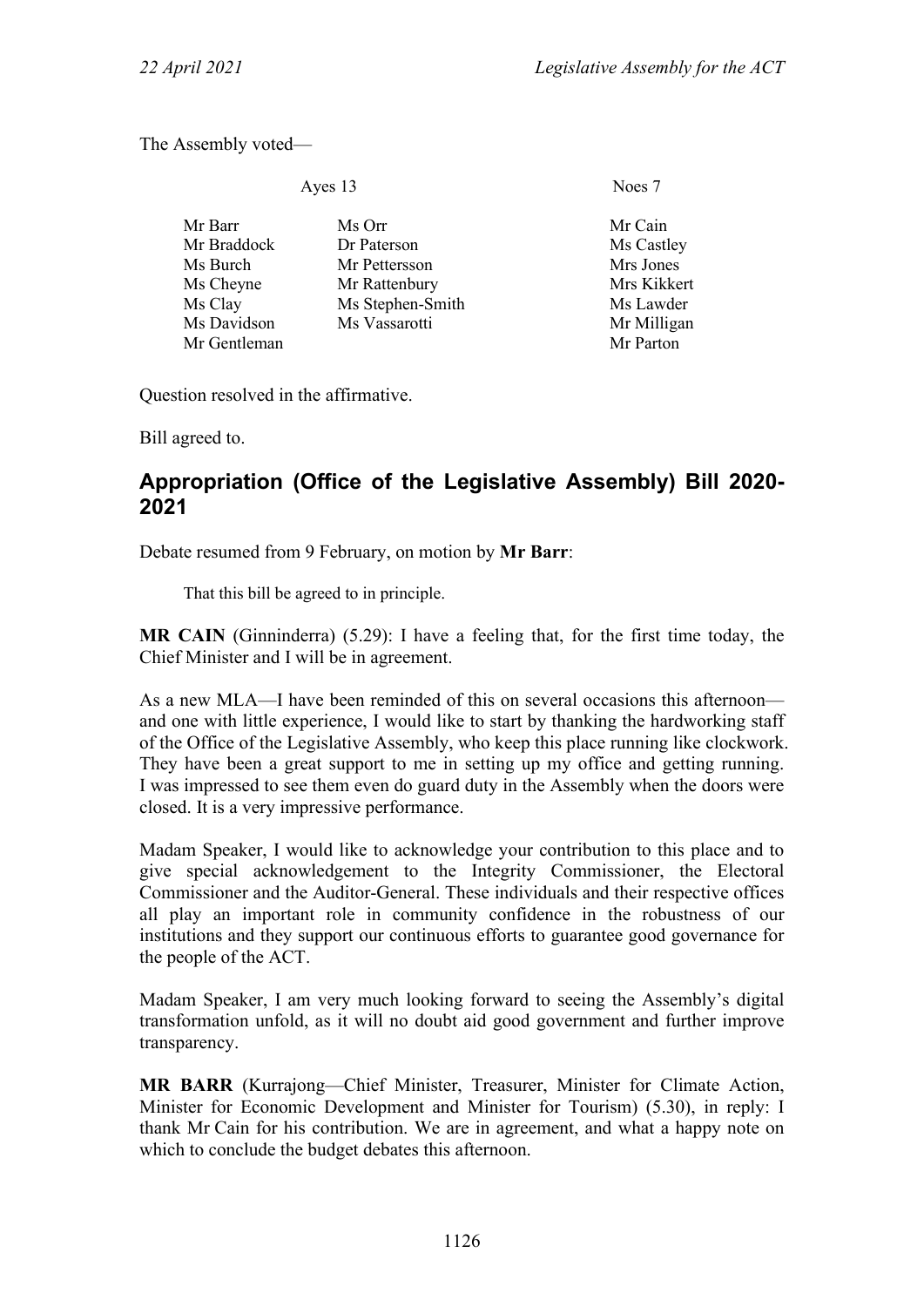I echo the comments of Mr Cain in relation to the work of the Legislative Assembly and the statutory officers who are funded by this appropriation. This change to the way that this place and other statutory offices are funded came about several years ago. It is a good practice, Madam Speaker, and one that I am pleased has now settled into a reasonably smooth pattern for managing the appropriations. I thank you for your important role in facilitating the engagement of all the independent bodies with the budget process each year. We look forward to hearing from you again in the not-too-distant future for the 2021-22 budget process.

I commend the bill to the Assembly.

Question resolved in the affirmative.

Bill agreed to in principle.

Leave granted to dispense with the detail stage.

Bill agreed to.

# **Standing orders—suspension**

Motion (by **Mr Gentleman**) agreed to, with the concurrence of an absolute majority:

That so much of the standing orders be suspended as would prevent the order of business of the Assembly for Friday 23 April 2021 being as follows:

Prayer or reflection Presentation of petitions Private Members business Notices 1 and 2 Question time commencing at 1:00 pm Presentation of papers Adjournment

# **Adjournment**

Motion (by **Mr Gentleman**) proposed:

That the Assembly do now adjourn.

## **Canberra—growth**

**MR PARTON** (Brindabella) (5.32): I want to share with the Assembly some reporting from the RiotACT website today regarding land release. I particularly want to share this article with the Assembly following the words from Mr Gentleman and Ms Vassarotti in earlier debates today about land release and the reported flight of residents leaving the ACT because they cannot secure the housing that they require here in the territory.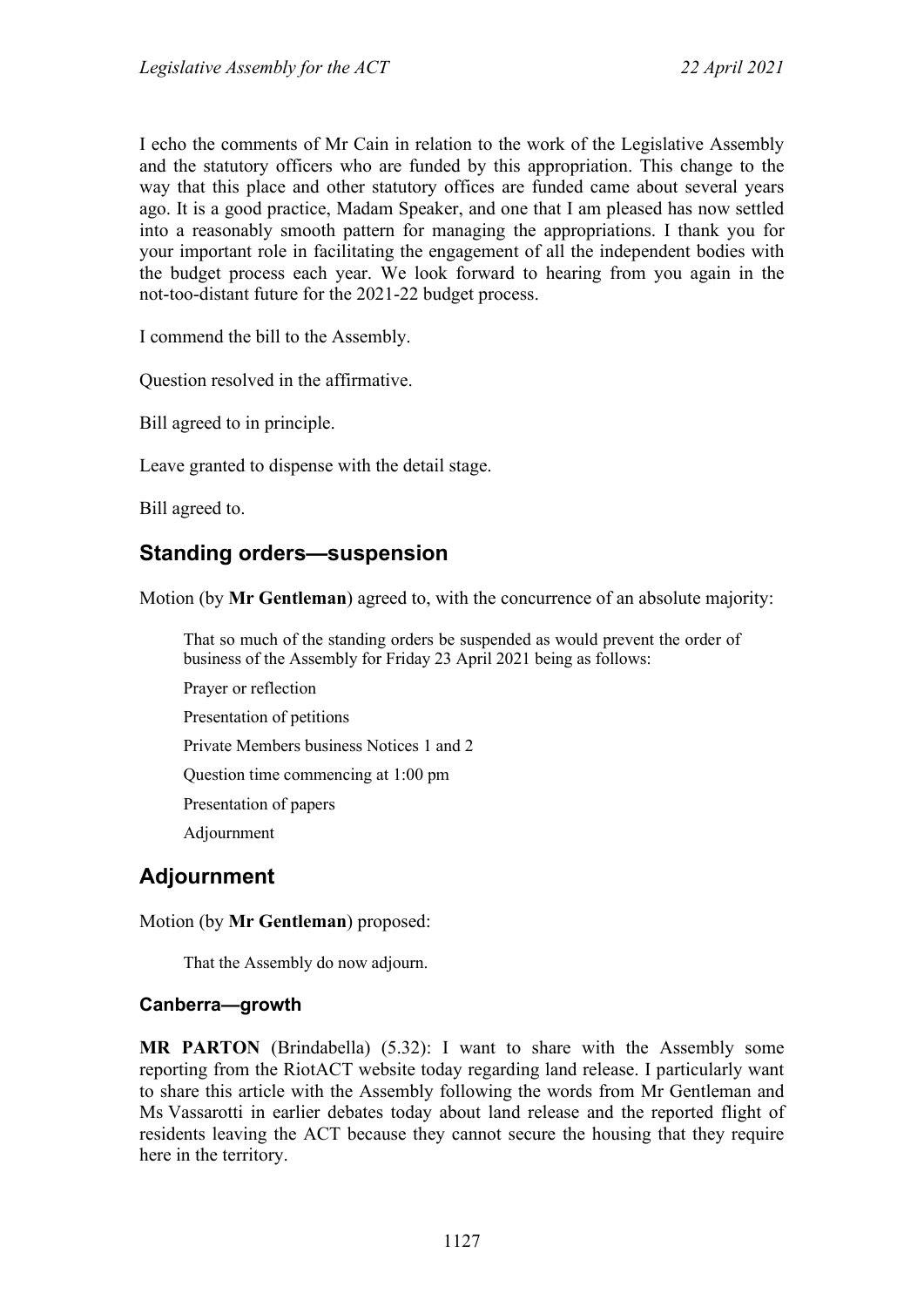Mr Gentleman asserted that nobody is leaving the ACT looking for greener pastures. Ms Vassarotti asserted that everyone was staying here in Canberra because this government is doing so many wonderful things to keep them here. I refer Mr Gentleman and Ms Vassarotti to the article from Katrina Condie in the RiotACT today. She says:

With vacant lots getting harder to find in Canberra, a new land release in the capital has been fast-tracked.

Demand for the 30 blocks at South Jerrabomberra is expected to be high when they hit the market … on Saturday, 1 May.

She continues:

Village Building Co CEO Travis Doherty said the new release is welcome news for buyers who are currently looking to secure hard-to-find land in the Canberra region.

Ministers Gentleman and Vassarotti, and the whole of the coalition of Labor and the Greens, continue to ignore the steady stream of families and individuals who, out of frustration, are purchasing the sort of dwelling they want on the sort of block they want over the border in New South Wales.

#### **Seniors—elder abuse and ageism**

**DR PATERSON** (Murrumbidgee) (5.34): I draw the attention of the Assembly to the concerns and perspectives of our elderly residents in the ACT. As Australia's population continues to age, a growing concern is the welfare afforded to older residents. Unfortunately, the erosion of federal support and societal perception and attitudes undermine the ability of some older Australians to enjoy their retirement or ongoing work.

The 2021 Royal Commission into Aged Care Quality and Safety found systemic financial, mental and physical abuse in some aged care facilities. The elderly have been treated as a column on a budget sheet, not a vulnerable group of people who deserve to be treated with dignity and respect.

Many older people who I have talked with have expressed feelings of isolation in the wider society, particularly if they are living alone. COVID-19 has magnified these feelings of loneliness and social isolation for many.

Further to this, older people are increasingly isolated in our community through the impact of technology. As older people struggle to keep up with technology and smartphones, they fall further behind and become more and more isolated, as they are simply unable to engage. This is why community- and government-led initiatives have never been more important.

Taking this a step further, I would like to discuss gendered ageism. Gendered ageism encapsulates the disproportionate effects of ageism which women experience relative to men. We have heard a lot in the media lately about workplace inequality in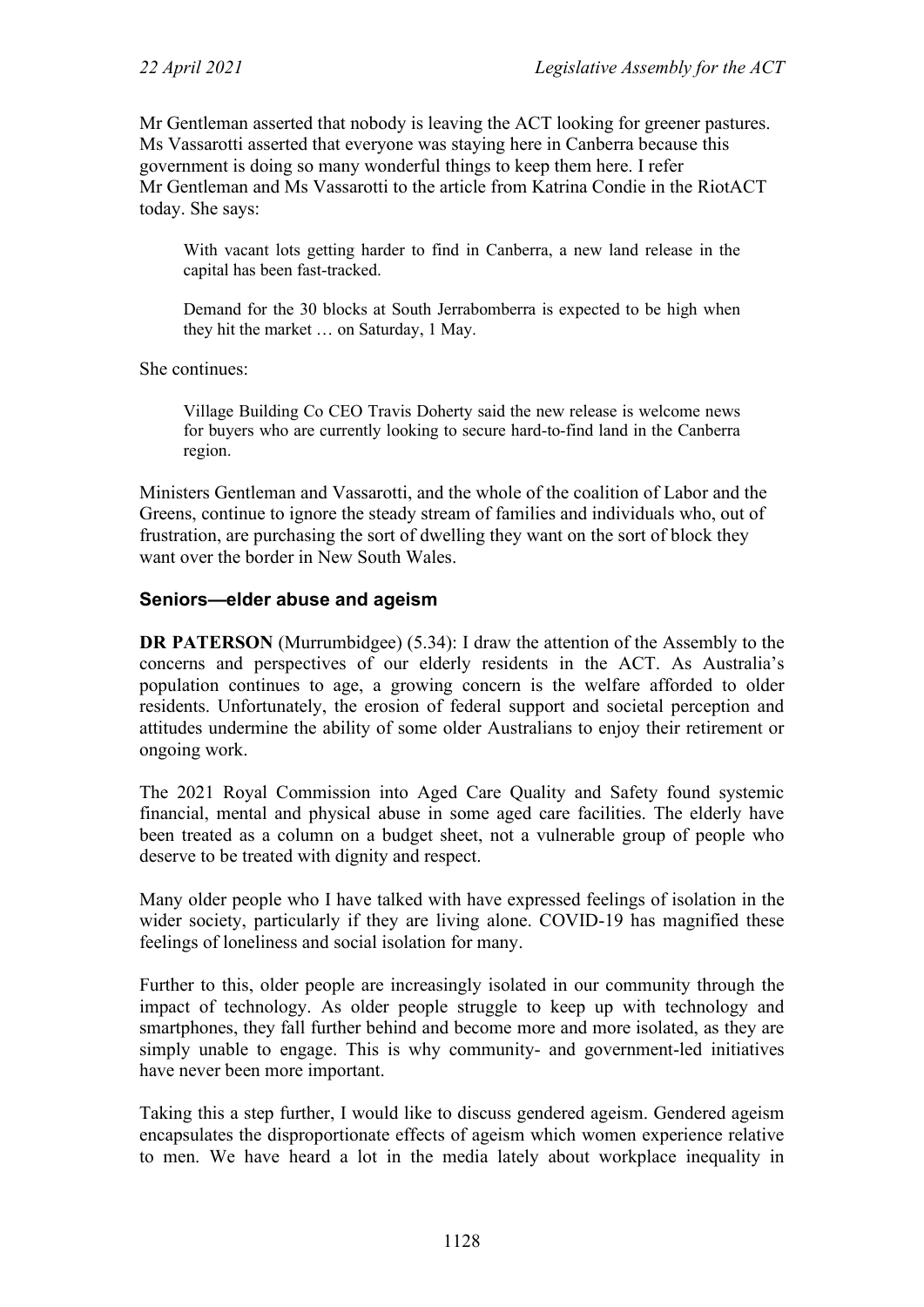Australia. What we also know is that women face inequality across almost every aspect of the life span. This disadvantage accumulates over the life span and presents significantly at later age.

Due to career limitations throughout their lives, women retire with less superannuation than their male counterparts. Older women find it more difficult to find a job than men do. Women above the age of 55 are the fastest growing group of homeless Australians. Older women are disproportionately at risk of social exclusion.

Older women also continue to be the subject of unrealistic beauty standards and expense. Subtle discrimination in products labelled as anti-ageing reorientates the conversation around the elderly, making them undesirable or fading. Women today, more than ever, feel a growing pressure to conform to a standard that is not of their own choosing. We cannot stop ageing, but we can stop demonising the ageing process and, in doing so, support elderly women in our community and workplace and families.

To fight inequality in old age, we must strive for equality at every age. Age discrimination is a very layered and complex issue. We must ensure that the hardship faced by the elderly, particularly ageing women, is not ignored as the conversations continue.

I was fortunate to meet recently with COTA, the Council on the Ageing, a community organisation engaged and invested in this emerging issue. By having these conversations with the elderly, and with stakeholders and advocates, we can all become better informed regarding the issues faced by older constituents.

As I have met with community members and organisations, I have been simultaneously humbled and moved by their resilience in the face of adversity. We can all do our part in recognising and fighting against ageism and gender discrimination by considering the impacts our actions have on others and by challenging established societal norms around the process of ageing and the elderly. It is imperative that this policy space continues to evolve in a holistic way.

## **World Heritage Day**

**MS VASSAROTTI** (Kurrajong) (5.38): Today I rise to reflect on the significance of World Heritage Day. Officially the International Day for Monuments and Sites, it was endorsed by UNESCO in 1983 and is celebrated on 18 April each year. This is a day which gives communities the opportunity to celebrate the diversity of cultural heritage, raise the awareness of important monuments and sites, and to recognise the importance of preserving culture.

The ACT Greens value increased community conversation about heritage significance and we have had a great opportunity in the territory over the past few weeks to do just that. This year we are celebrating the 38th Canberra and region Heritage Festival and recognise the need to conserve our natural, historical and First Nations heritage. Over 150 diverse activities are taking place, including workshops, tours, walks, talks, virtual events, and more.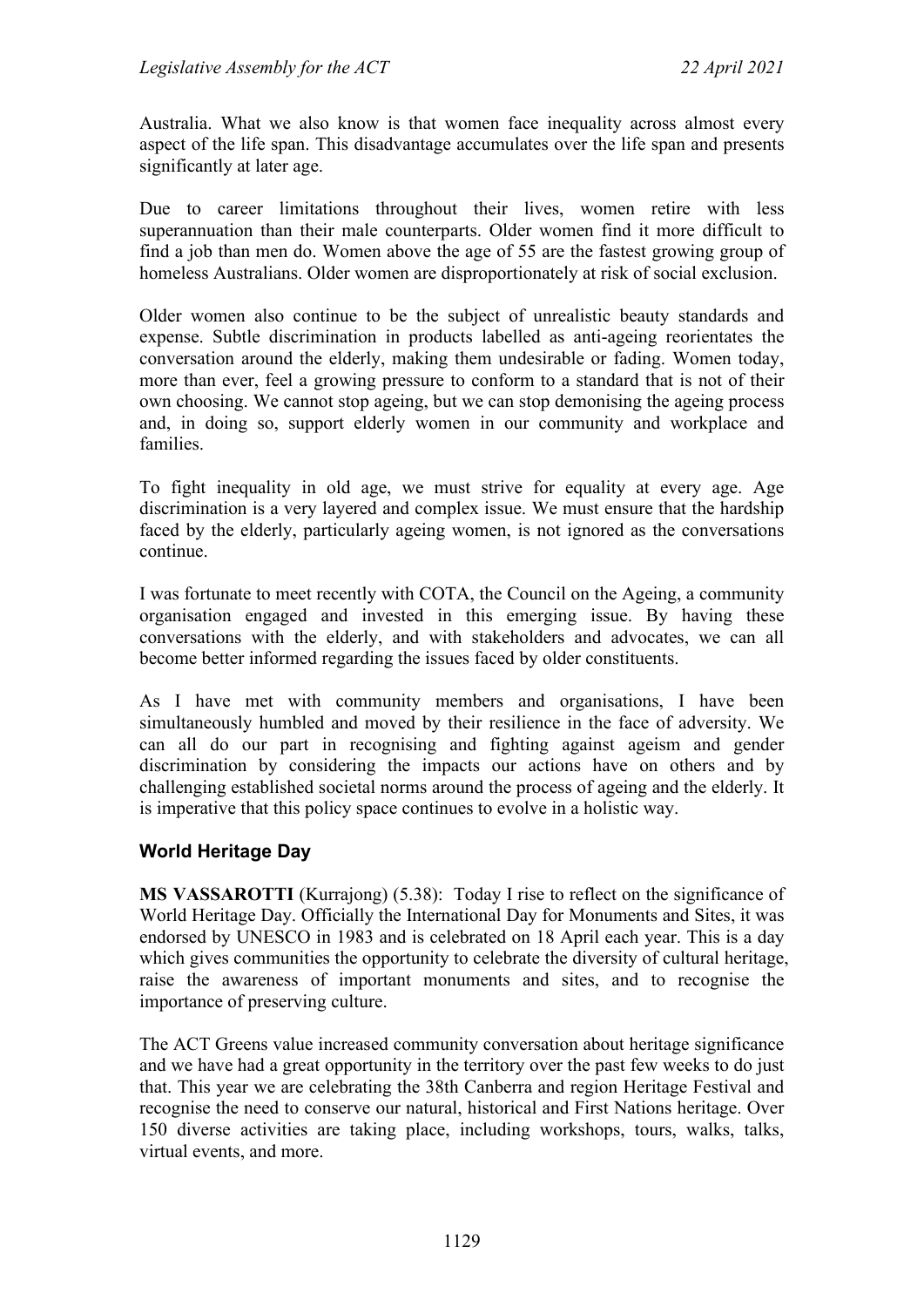Following the cancellation of last year's events, the theme "Reimagine" returned this year and perhaps is even more apt, with many holders having to reimagine how to present their activities in a COVID-safe way. I am thrilled to say that they have done so wonderfully, and it has been my privilege and my pleasure to attend a number of events, both in my role as Minister for Heritage and personally.

The events that I have enjoyed included a tour of the ANU's Heritage Aboriginal Trail with Ngunnawal elder Wally Bell. I gained insight into ceremony and how the local Aboriginal people manage their landscape. I attended "Fooling around in flannels", an exhibition about cricket on the Limestone Plains, which began in the 1840s. I also attended the launch of the digital Father Maher collection. The collection provides the history of 23 of our territory's pioneer families, one of which I discovered was mine. I unveiled a new sign at the site of the Dickson aerodrome, got up close and natural with nature art at the Old Barn Gallery at Pialligo, and learnt much about our modern-built history from tours of Braddon and Griffith.

I mention these events to give members an insight into the wide range of activities that have given our community the opportunity to learn more about, and celebrate, our heritage. I would like to thank festival organisers and participants for their hard work in dreaming up and delivering this event. This has happened because of the efforts of many volunteers. For those members who have not enjoyed one of this year's Heritage Festival events, I strongly encourage you to do so. There are still a few more days to go; don't miss out.

# **Anzac Day—Light Up the Dawn**

**MS DAVIDSON** (Murrumbidgee) (5.41): Australia did not get to celebrate Anzac Day in the traditional way last year. By 25 April, we had just got our first wave of the COVID pandemic under control, and we were jittery about what the future might hold. And rightly so, as it turned out.

By late March, all overseas Anzac Day commemoration services had been cancelled, as well as dawn services here in Canberra and around the nation. It had been 101 years since the last cancellation of the national ceremony, during the 1919 flu pandemic. That year the devastating effects of the First World War would still have been fresh and apparent, both for individuals and across the community. It would have been the first Anzac Day commemoration since the coming of peace. Although the traditions that are now so well established were still in their infancy, the sporadic attempts to mark the day in grief for loved ones lost so recently must have been even harder in the face of the influenza crisis. But community spirit and pride and determination would have been running high, too, as they are still.

This year, with a partial return to a more familiar form of commemoration, we can see the Anzac spirit living on in the way that Australians have handled the pandemic of our own time. With relatively few exceptions, we have done what we needed to do. We have listened to the experts and taken individual responsibility. We have embraced the new details in our lives, such as the Check In CBR app, in the same way as those on the Australian home front, during Australia's wars, embraced ration cards and new biscuit recipes. We have supported fighters on the front lines of the COVID battle. There are ongoing changes in the way that we do things.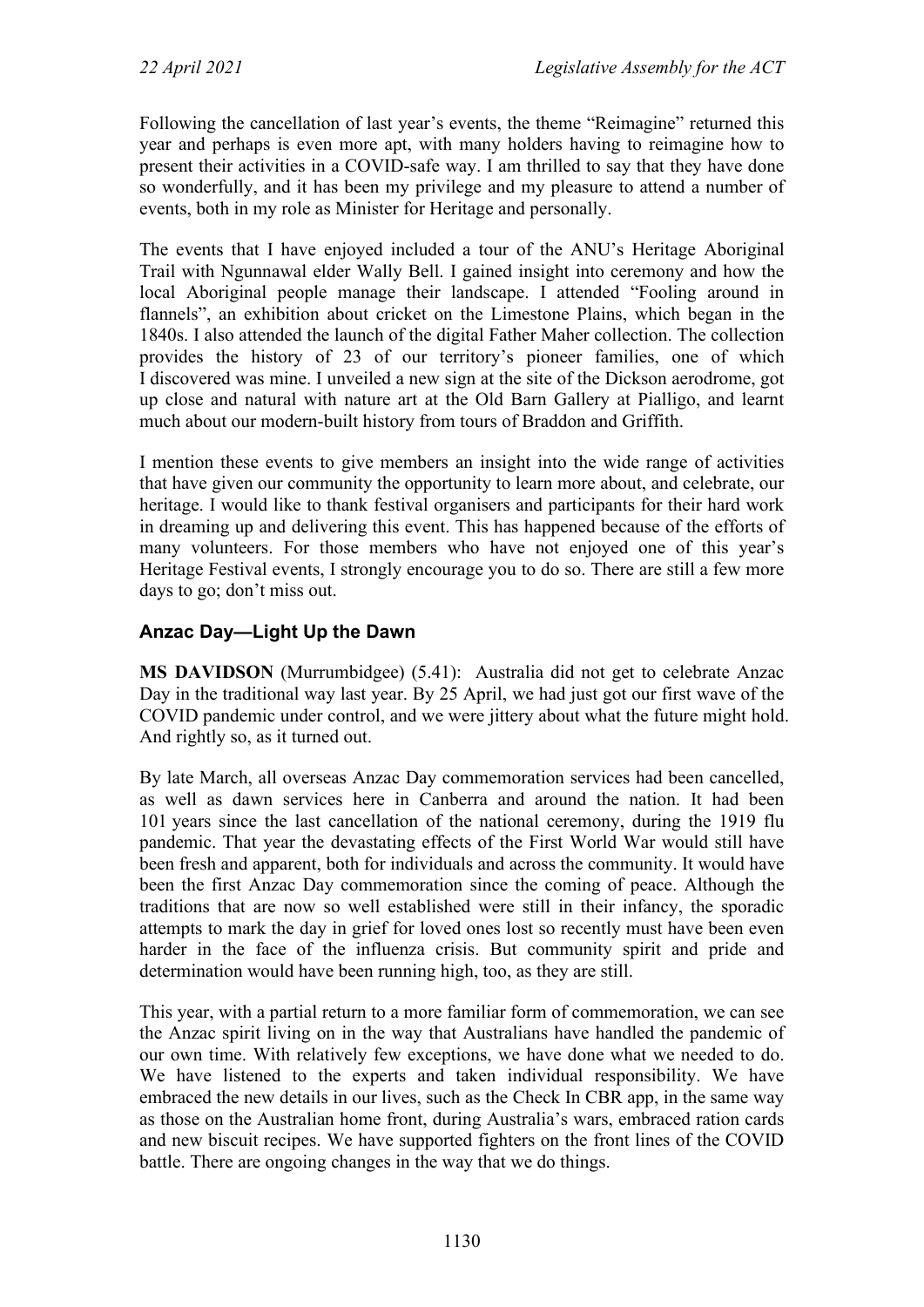I am encouraging people across Canberra to look at the different ways that they can choose, this year, to commemorate our national recognition of veterans and their sacrifice.

Numbers physically present at the Australian War Memorial's dawn service will be limited and the ticket allocation is already exhausted. To support all of us to commemorate this day, the RSL has created an initiative called Light Up the Dawn, to allow as many people as possible to participate. As well as being COVID safe, this initiative promotes a deeper understanding of the Anzac Day message and brings awareness to those who might not previously have been involved.

Light Up the Dawn encourages people to stand at the end of their driveway or in front of their residence at dawn on Anzac Day, with a candle, while listening to the last post via local broadcasts, an app or even live. Local buglers among us can register the Canberra landmark or street, or perhaps an aged care residence in their area, where they will be playing the last post. Anyone can turn up to listen.

The ministerial council for veterans and their families will hold an informal commemorative service at 8 am on Anzac Day at Woden Cemetery, which I will attend and where wreaths will be laid on the tombstones of veterans. There will also be an invitation-only "For our Country" Aboriginals and Torres Strait Islanders service memorial after the Anzac Day dawn service, to honour First Nations Australians who have served in defence forces since 1901. It is an important recognition of their contributions, particularly as many of them served long before they were given the right to vote or counted as equal citizens.

As I have said before in this context, there is unity in this variety and new life has been brought to our old traditions. Anzac Day in 2021 will see tradition and innovation in commemoration side by side, reminding all of us that while there is a will, people will find a way to come together in remembrance.

## **Municipal services—Ginninderra**

**MR CAIN** (Ginninderra) (5.45): Today I reflect upon the commitment of Canberrans. I reaffirm the capacity of the people I have had the privilege to represent and whose ideas and concerns I provide voice for. Since I was given the honour of being a member of this Assembly, my appreciation for the work of the concerned citizens of Ginninderra inspires me every day, and only continues to grow. I would like to mention just a few examples of how their commitment makes Canberra a better place for all of us.

In Melba, two neighbours who believe that young children deserve safe, maintained and inclusive community spaces, have decided to take action. SMILE Melba standing for Support Melba Inclusive Learning Environment—is a significant, growing community movement in Melba and is asking the government to upgrade recreational space in Melba next to the Melba High School. Currently, the site is neglected and underused, and SMILE is asking this government to act and transform it into an inclusive space for children, parents and community groups to enjoy. I, and some other of the Ginninderra MLAs—including my colleagues Elizabeth Kikkert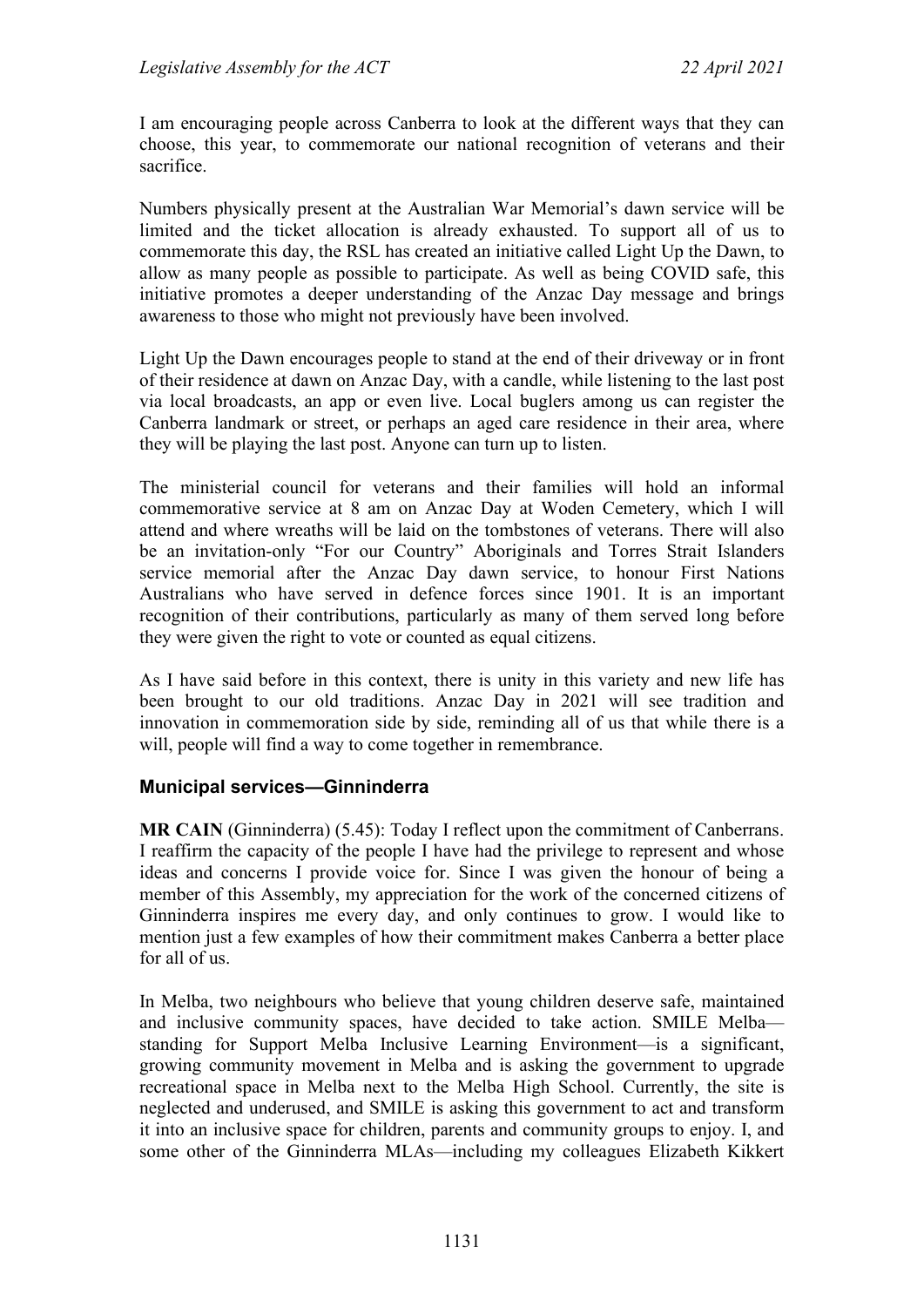and Jo Clay—have visited and spoken to the organisers, and we look forward to working as closely as possible together in encouraging this initiative.

In Spence, I would like to thank Narelle, Steve, Judy, Ian and Maureen, who believe that major arterial roads should be safe and accessible for the Canberrans that use them every day. They have expressed grave concerns about the new lane markings on Kingsford Smith Drive. I spoke to some of these folk last Friday, and have written to Minister Steel for an explanation as to why the lanes have been changed, reducing traffic from two lanes to one in many parts of Kingsford Smith Drive.

In Page, Gordon and Jason, who spoke to me in February about the poor state of Page shops, believe that long promised improvements by the ACT government should be made, and that ramp access should be provided for residents who need to utilise disability parking. Again, I have written to the relevant minister and I am yet to receive a response.

In Hawker, residents who believe that they deserve quality outdoor spaces are dismayed by the continued neglect of the Hawker Tennis Centre. Similarly, in West Belconnen, residents continue to wait for this government to take action to improve the ovals and community spaces that too often have been ignored and left in disrepair. The residents that I have met in cafes, pubs, outside shopping centres, at door-fronts and during events do not expect the government to solve all their problems, but they do expect the government to meet its basic commitment to provide quality services. They expect this government to maintain the community spaces they pay for. They expect this government to ensure the safety of the roads they use, pothole free. They expect this government to hear their concerns and, based on their concerns, to take action to solve often neglected issues within their community and shopping centres.

## **University of Canberra—reducing inequality award**

**MS CHEYNE** (Ginninderra—Assistant Minister for Economic Development, Minister for the Arts, Minister for Business and Better Regulation, Minister for Human Rights and Minister for Multicultural Affairs) (5.49): I rise briefly tonight to congratulate the University of Canberra for being ranked number one in the *Times Higher Education* world university rankings for reducing inequality. You would be aware of the 17 sustainable development goals. *Times Higher Education* has been assessing universities against these goals, and this is the third year that it has done this.

Number 10 of those 17 goals is reducing inequality. In making these assessments, *Times Higher Education* has a sophisticated methodology, where it has assessed universities' research on social inequalities and has looked at universities' policies on discrimination—such as anti-discrimination and anti-harassment policies—and accessible schemes, facilities and accommodation for people with disability. There is also, as a part of this, an assessment of universities' commitments to recruiting staff and students from under-represented groups. This includes the proportion of the total student population coming from developing countries; students who identify as being the first person in their immediate family to attend university; and the recruitment of students and staff with disabilities.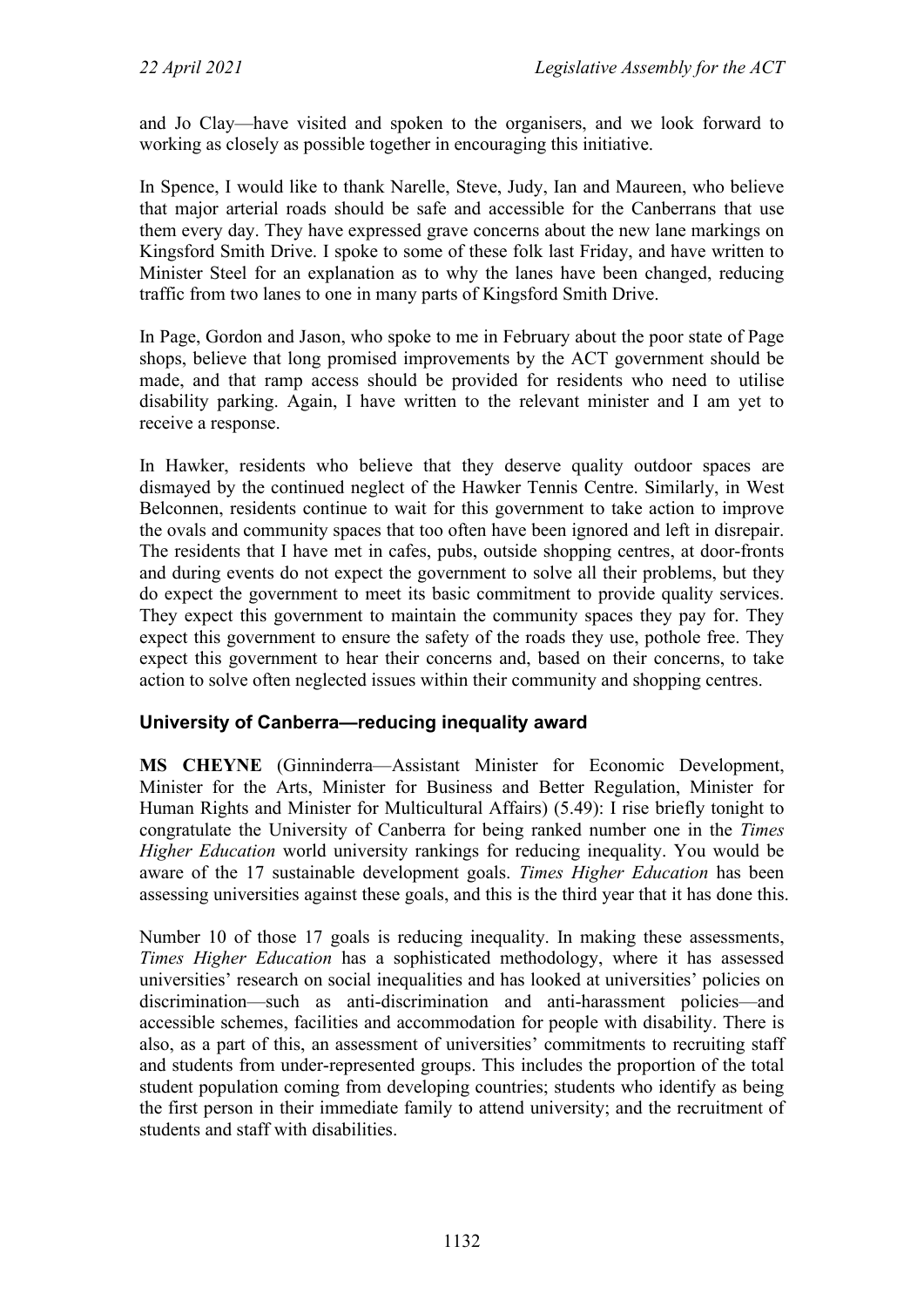The University of Canberra has been ranked number one out of 669 institutions from 82 countries and regions. Joining UC in the top 10 are other universities from Australia, including RMIT, at number two, and Western Sydney University and University of Wollongong. Institutions in Saudi Arabia, the UK, Denmark, and the US round out the top 10. This is a remarkable achievement and one that is well earned and well deserved. The combined rankings—that is, where the university is placed in a ranking with all of the sustainable development goals combined—has taken UC to 57th in the world, moving it from within the 101 to 200 band, where it was when it was last ranked.

I congratulate the University of Canberra for its commitment to reducing inequality, for being a recognised leader in this space, and for how this achievement reflects on and promotes our broader city and region, which is committed to reducing inequality too.

## **Multicultural affairs—events**

**MRS JONES** (Murrumbidgee) (5.51): On 20 March, I had the honour of attending an annual event by the Federation of Calabresi, Canberra and Region, which celebrated its 30th anniversary with a dinner dance. I spoke about the music that I had enjoyed from my childhood, particularly the tarantella dance, which I have learned since I was under 10 years of age. I gave a speech in Italian describing my upbringing, in which I spoke about my Italian grandparents' childhood and the dance. It was such a moment of remembrance of my upbringing.

We then had an excellent three-course meal throughout the night at the Ainsley Football Club. Happy 30th birthday to the Federation of Calabresi, Canberra and Region. Italians are my love and my heart—and a lot of fun, too. Thank you to the president, Vincenzo Ciano, and to you, Frankie Daglis, for the invitation.

Over 30 years ago, Antonio Costa with his wife Rosaria Costa, were asked by the then ambassador of the Italian embassy, "Why don't you start a committee for the Calabresi? There are other associations for other parts of Italy," he said, "but not for Calabria." Antonio with his brother Virgilio started the association in a small room in a Queanbeyan household with a few people, who, like him, immigrated decades ago. He never put himself forward as the president and always wanted to remain just as a committee member. However, it was a good thing and well done to Antonio because the Calabresi association is still going strong. The very first event saw 700 people congregated at the then Italo Australian Club in Forrest, and it was a great night.

On 21 February it was an honour to attend the Karpathian Progressive Association of Australia's annual barbecue at Weston Park. I would like to thank the president, Fina Vassiliotis, for her very warm welcome to this event. The Karpathian Progressive Association this year celebrates its 62nd anniversary and, in the six decades since the association was established in 1959, it has evolved from a concept to a widely respected association in Canberra, contributing financially and socially to the wellbeing of all people in the region. Few Canberra associations have more reason to celebrate their existence this year. The people from the island of Karpathos were the first Greek settlers to establish a parochial brotherhood in Canberra and the